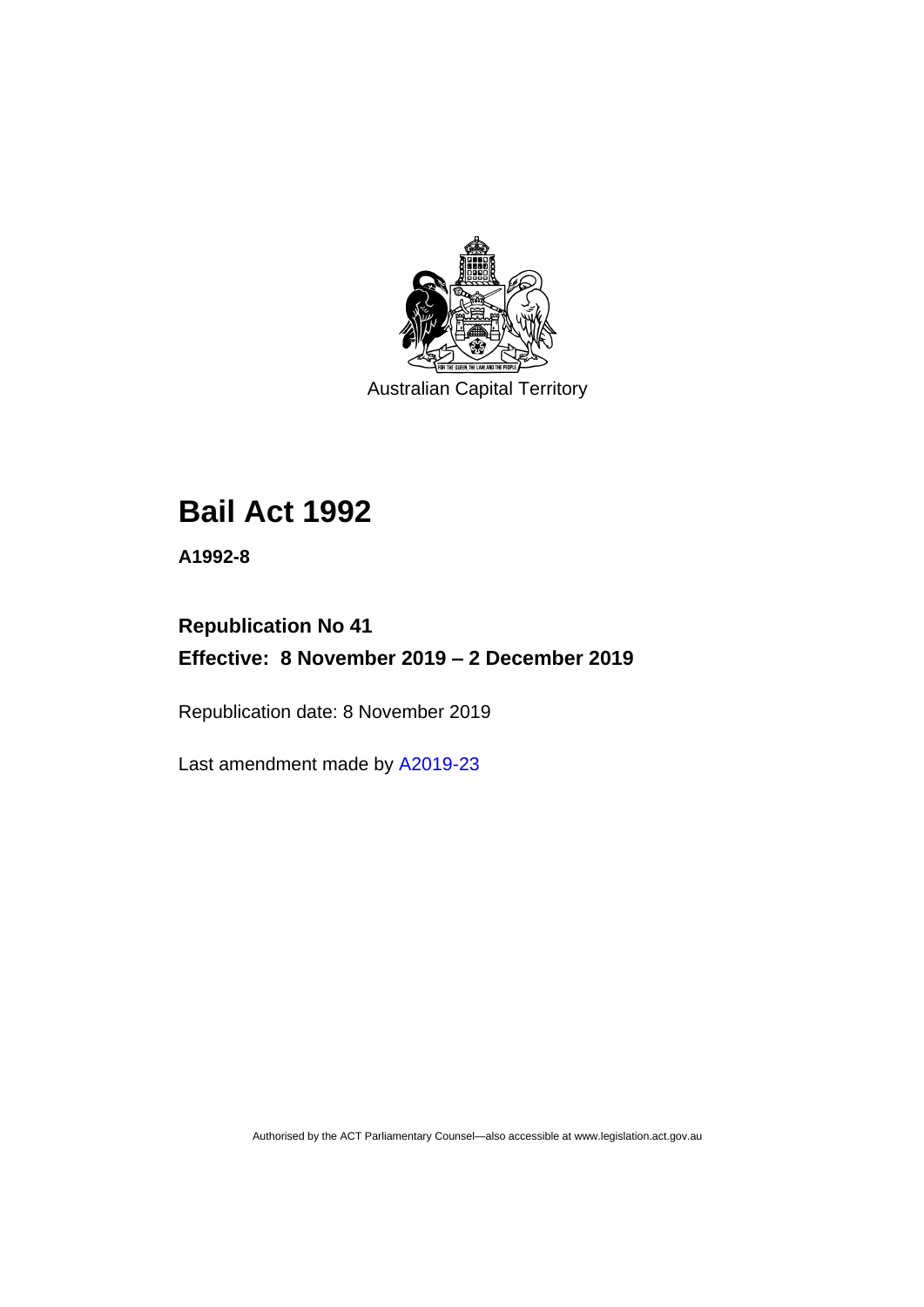#### **About this republication**

#### **The republished law**

This is a republication of the *Bail Act 1992* (including any amendment made under the *[Legislation](http://www.legislation.act.gov.au/a/2001-14)  [Act 2001](http://www.legislation.act.gov.au/a/2001-14)*, part 11.3 (Editorial changes)) as in force on 8 November 2019*.* It also includes any commencement, amendment, repeal or expiry affecting this republished law to 8 November 2019.

The legislation history and amendment history of the republished law are set out in endnotes 3 and 4.

#### **Kinds of republications**

The Parliamentary Counsel's Office prepares 2 kinds of republications of ACT laws (see the ACT legislation register at [www.legislation.act.gov.au\)](http://www.legislation.act.gov.au/):

- authorised republications to which the *[Legislation Act 2001](http://www.legislation.act.gov.au/a/2001-14)* applies
- unauthorised republications.

The status of this republication appears on the bottom of each page.

#### **Editorial changes**

The *[Legislation Act 2001](http://www.legislation.act.gov.au/a/2001-14)*, part 11.3 authorises the Parliamentary Counsel to make editorial amendments and other changes of a formal nature when preparing a law for republication. Editorial changes do not change the effect of the law, but have effect as if they had been made by an Act commencing on the republication date (see *[Legislation Act 2001](http://www.legislation.act.gov.au/a/2001-14)*, s 115 and s 117). The changes are made if the Parliamentary Counsel considers they are desirable to bring the law into line, or more closely into line, with current legislative drafting practice.

This republication includes amendments made under part 11.3 (see endnote 1).

#### **Uncommenced provisions and amendments**

If a provision of the republished law has not commenced, the symbol  $\mathbf{U}$  appears immediately before the provision heading. Any uncommenced amendments that affect this republished law are accessible on the ACT legislation register [\(www.legislation.act.gov.au\)](http://www.legislation.act.gov.au/). For more information, see the home page for this law on the register.

#### **Modifications**

If a provision of the republished law is affected by a current modification, the symbol  $\mathbf{M}$  appears immediately before the provision heading. The text of the modifying provision appears in the endnotes. For the legal status of modifications, see the *[Legislation](http://www.legislation.act.gov.au/a/2001-14)  Act [2001](http://www.legislation.act.gov.au/a/2001-14)*, section 95.

#### **Penalties**

At the republication date, the value of a penalty unit for an offence against this law is \$160 for an individual and \$810 for a corporation (see *[Legislation Act 2001](http://www.legislation.act.gov.au/a/2001-14)*, s 133).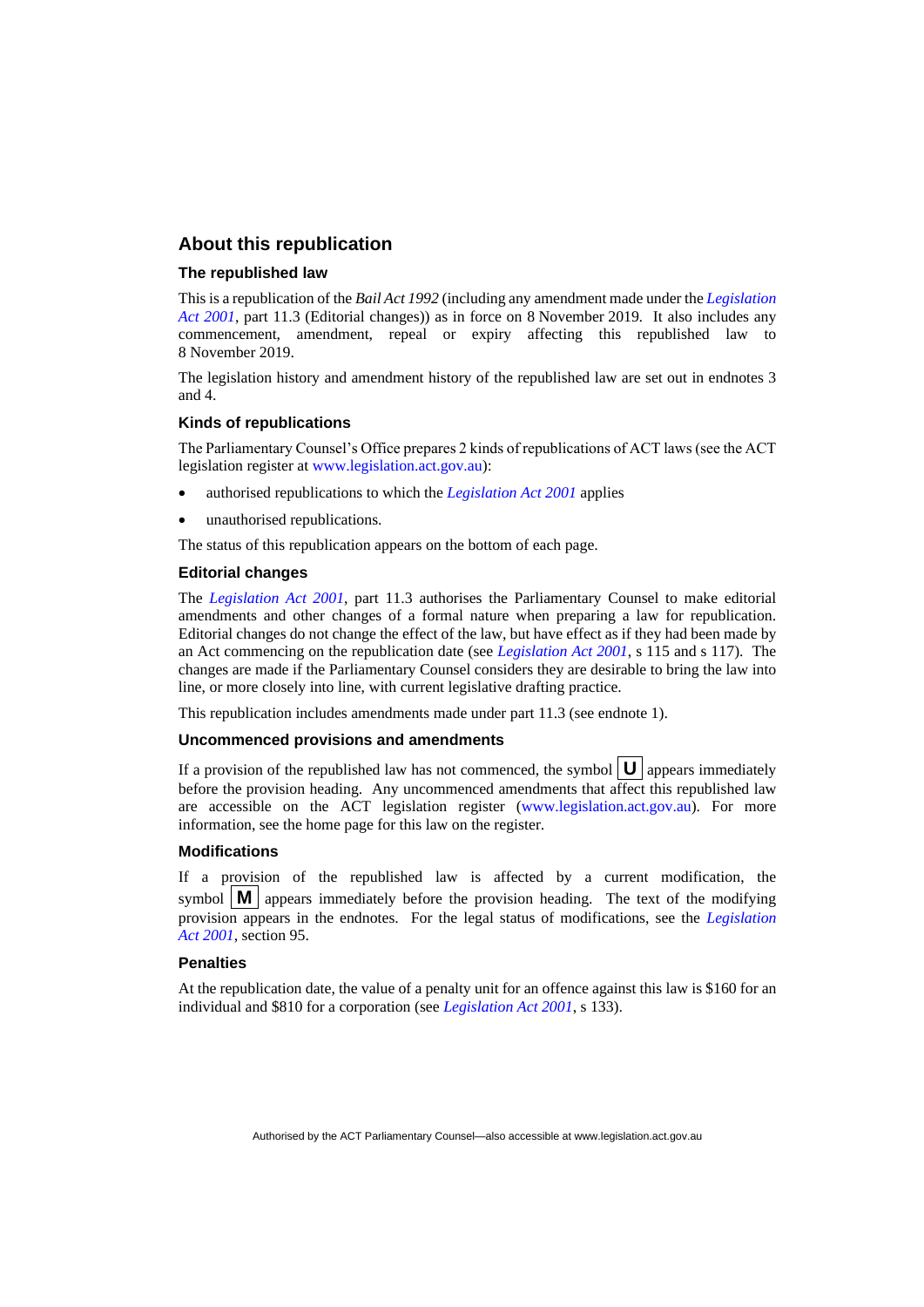

Australian Capital Territory

# **Bail Act 1992**

# **Contents**

|                     |                                                       | Page       |
|---------------------|-------------------------------------------------------|------------|
| Part 1              | <b>Preliminary</b>                                    |            |
| 1                   | Name of Act                                           | 2          |
| $\overline{2}$      | Dictionary                                            | 2          |
| 3                   | <b>Notes</b>                                          | 2          |
| 3A                  | Offences against Act—application of Criminal Code etc | 3          |
| 4                   | Act applies to children                               | 3          |
| Part 2              | <b>Availability of bail</b>                           |            |
| <b>Division 2.1</b> | When bail may be granted and rights following         |            |
| 5                   | When may bail be granted?                             | 4          |
| 6                   | Rights following grant of bail                        | 4          |
| <b>Division 2.2</b> | <b>Presumption for bail</b>                           |            |
| 7                   | Div 2.2 subject to div 2.3 and div 2.4                | 5          |
| 8                   | Entitlement to bail—certain minor offences etc        | 5          |
| R41                 | Bail Act 1992                                         | contents 1 |
| 08/11/19            | Effective: 08/11/19-02/12/19                          |            |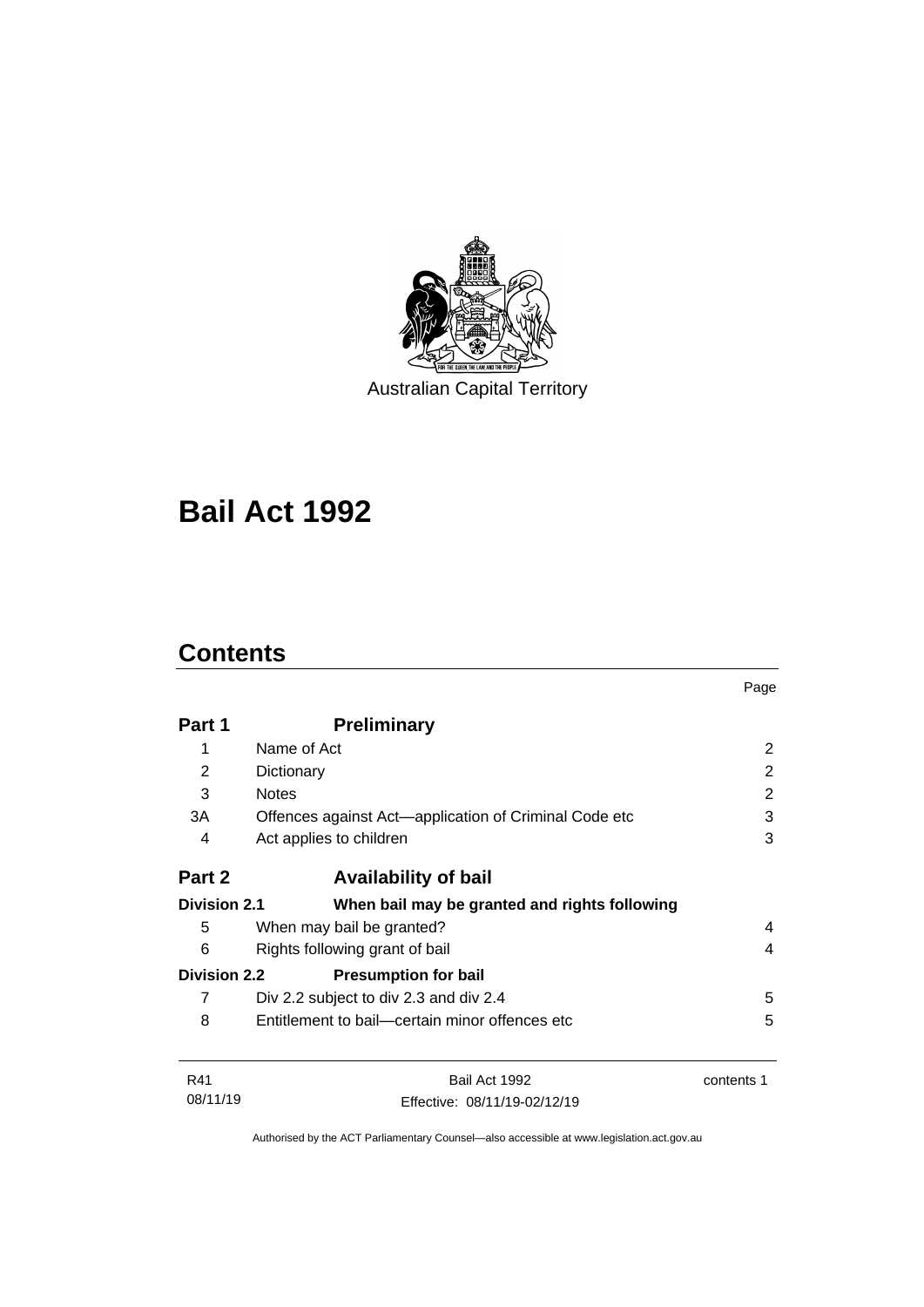| Contents |
|----------|
|----------|

| 8A                  | Entitlement to bail-breach of sentence obligations                                    | Page<br>6      |
|---------------------|---------------------------------------------------------------------------------------|----------------|
| 8Β                  | Entitlement to bail-custody relating to sentence administration board                 |                |
|                     | hearings                                                                              | 7              |
| 9                   | Limitations on entitlement to bail                                                    | $\overline{7}$ |
| 9A                  | Entitlement to bail-offences other than minor offences                                | 8              |
| <b>Division 2.3</b> | No presumption for bail                                                               |                |
| 9Β                  | Div 2.2 not to apply to certain offences                                              | 8              |
| <b>Division 2.4</b> | <b>Presumption against bail</b>                                                       |                |
| 9C                  | Bail for murder and certain serious drug offences                                     | 9              |
| 9D                  | Bail for serious offence committed while charge for another pending or<br>outstanding | 11             |
| 9E                  | Bail for person sentenced to imprisonment                                             | 13             |
| 9F                  | Family violence offence-bail by authorised officer                                    | 14             |
| 9G                  | Special or exceptional circumstances                                                  | 15             |
| Part 3              | Dispensing with bail                                                                  |                |
| 10                  | Dispensing with bail                                                                  | 16             |
| 11                  | Effect of dispensing with bail                                                        | 16             |
| 12                  | Decision to dispense with bail                                                        | 17             |
| Part 4              | <b>Grant of bail</b>                                                                  |                |
| 12A                 | Meaning of bail order and bail review application-pt 4                                | 18             |
| 12B                 | When is a proceeding before the Supreme Court?-pt 4                                   | 18             |
| 13                  | Deciding bail after charge laid                                                       | 18             |
| 14                  | Grant of bail by authorised officers                                                  | 21             |
| 15                  | Deciding of questions of bail by authorised officers                                  | 21             |
| 16                  | Notification of decision of authorised officer                                        | 22             |
| 17                  | Charged people in custody to be brought before court                                  | 24             |
| 18                  | Facilities to be provided to accused people                                           | 24             |
| 19                  | Court bail-general                                                                    | 25             |
| 20                  | Power in relation to bail—Magistrates Court                                           | 26             |
| 20A                 | Repeat application for bail-Magistrates Court                                         | 26             |
| 20B                 | Power in relation to bail-Supreme Court                                               | 27             |
| 20C                 | Repeat application for bail-Supreme Court                                             | 27             |
| 21                  | Bail in relation to several offences                                                  | 28             |
|                     |                                                                                       |                |

contents 2 Bail Act 1992 Effective: 08/11/19-02/12/19

R41 08/11/19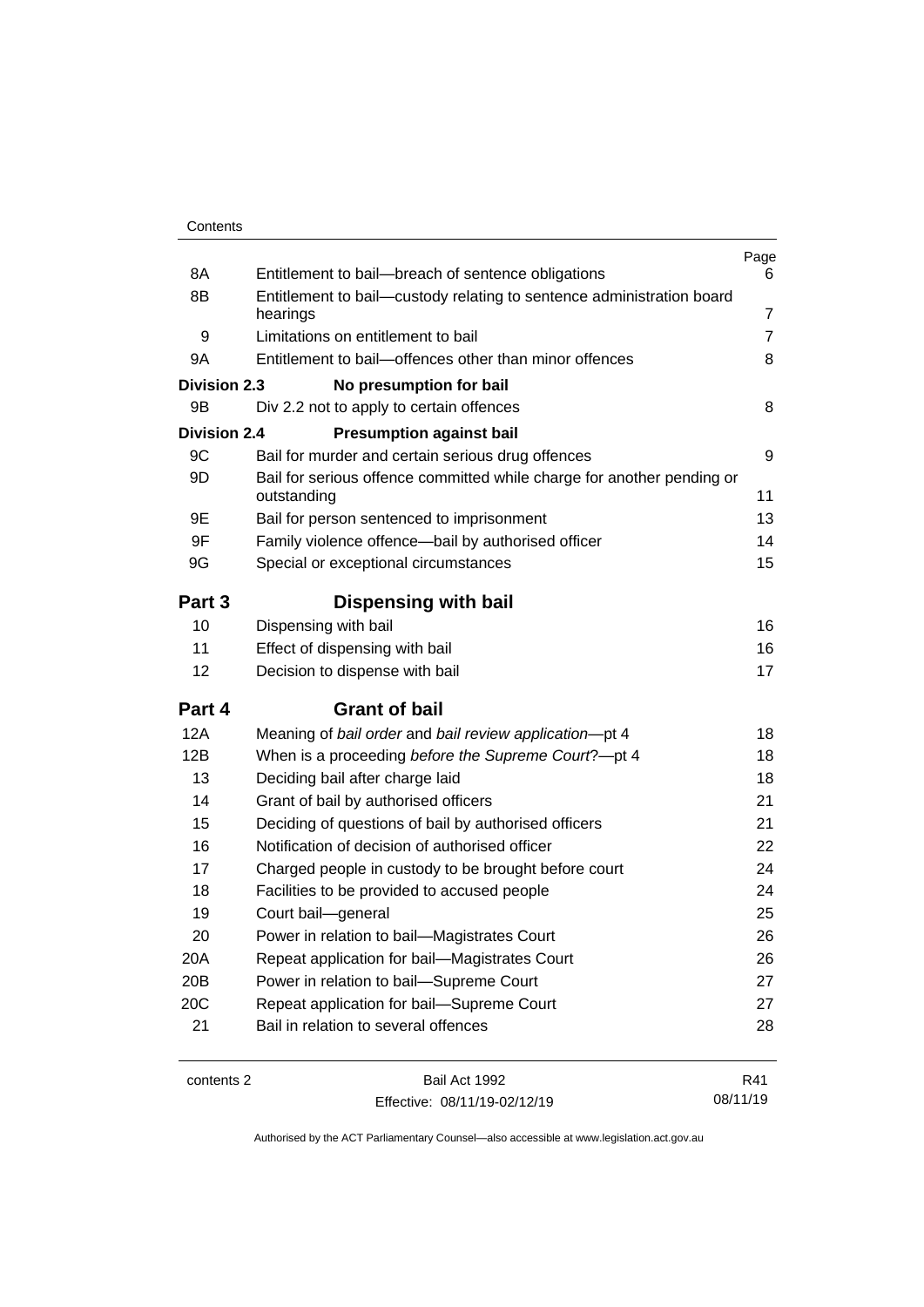| 22                  | Criteria for granting bail to adults                                                      | Page<br>29 |
|---------------------|-------------------------------------------------------------------------------------------|------------|
| 23                  | Criteria for granting bail to children                                                    | 30         |
| 23A                 | Victim's concern about need for protection                                                | 31         |
|                     |                                                                                           |            |
| Part 5              | Bail conditions and undertakings to appear                                                |            |
| 24                  | Conditions of bail                                                                        | 32         |
| 25                  | Conditions on which bail may be granted to adults                                         | 32         |
| 25A                 | Supervision condition when offence committed as young person                              | 36         |
| 26                  | Conditions on which bail may be granted to children                                       | 37         |
| 27                  | Recording of certain bail decisions                                                       | 39         |
| 28                  | Undertakings to appear                                                                    | 40         |
| 30                  | Accused person may be excused from attendance before court                                | 41         |
| 31                  | Bail requirements                                                                         | 42         |
| 32<br>33            | Acceptable people and security for bail                                                   | 43         |
|                     | Continuation of bail and undertakings<br>Written notice of conditions of bail             | 43         |
| 34<br>36            |                                                                                           | 45<br>47   |
| 37                  | Discharge of surety<br>Payment of amounts to Territory                                    | 48         |
|                     |                                                                                           |            |
| Part 6              | <b>Review of bail decisions</b>                                                           |            |
| <b>Division 6.1</b> | Review of decisions by authorised officers                                                |            |
| 38                  | Review by authorised officers                                                             | 50         |
| 39                  | Exercise of power to review                                                               | 50         |
| 40                  | Limitation on power of authorised officer to review                                       | 51         |
| <b>Division 6.2</b> | <b>Review of decisions by courts</b>                                                      |            |
| 41                  | Right of review of bail decisions                                                         | 51         |
| 41A                 | Court may review on its own initiative                                                    | 51         |
| 42                  | Power of Magistrates Court to review-decision of authorised officer                       | 52         |
| 42A                 | Power of Magistrates Court to review-decision of Magistrates Court                        | 52         |
| 43                  | Power of Supreme Court to review-decision of authorised officer                           | 53         |
| 43A                 | Power of Supreme Court to review-decision of Magistrates Court or<br><b>Supreme Court</b> | 54         |
| 44                  | Right of review of bail decisions-prosecution                                             | 54         |
| 44A                 | Review of s 44                                                                            | 56         |
| 45                  | Exercise of power to review                                                               | 56         |

| R41      | Bail Act 1992                | contents 3 |
|----------|------------------------------|------------|
| 08/11/19 | Effective: 08/11/19-02/12/19 |            |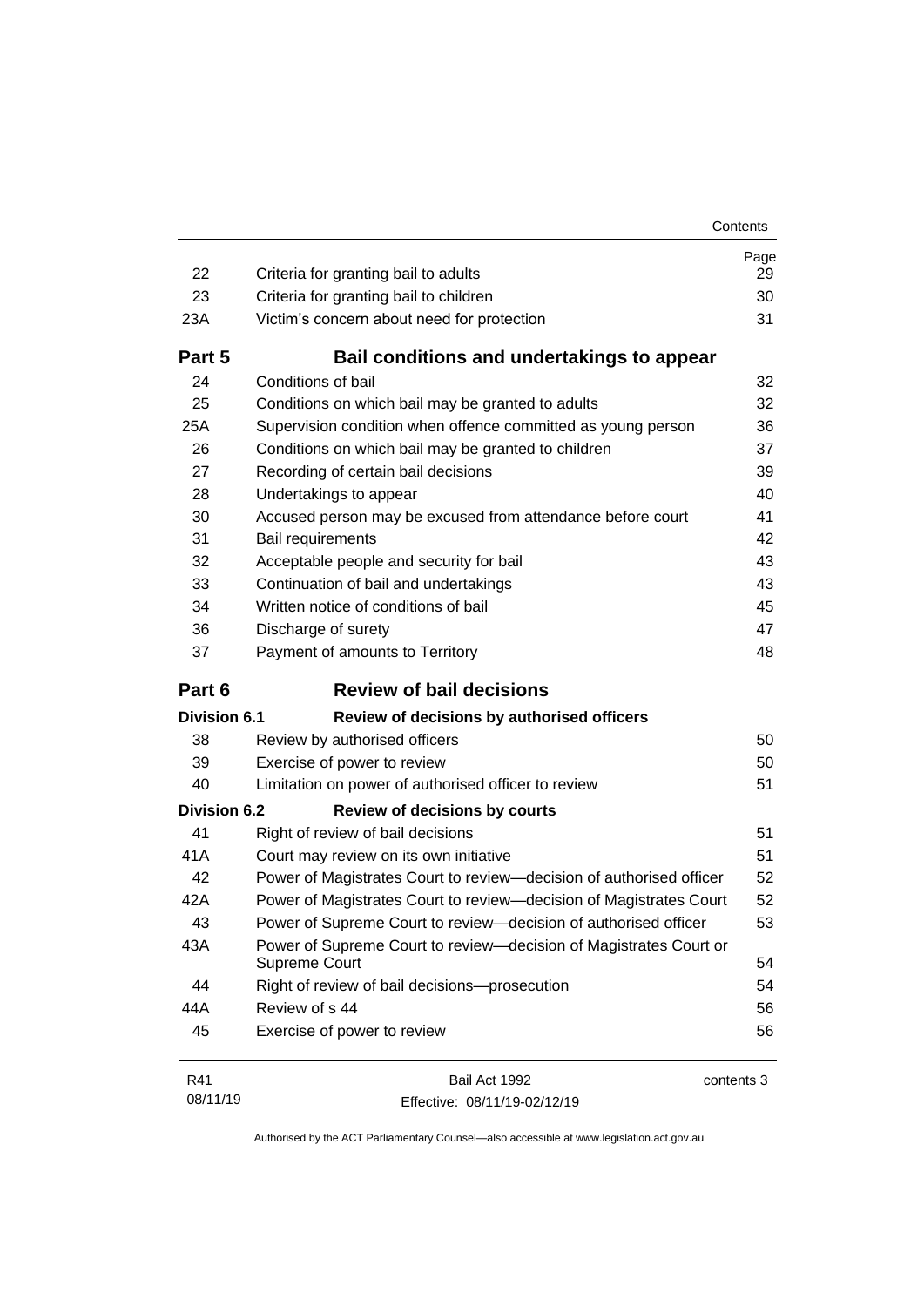#### **Contents**

| 46     | Review limited to bail conditions                                 | Page<br>58 |
|--------|-------------------------------------------------------------------|------------|
| Part 7 | <b>Miscellaneous</b>                                              |            |
| 47     | Giving information relating to bail                               | 59         |
| 47A    | Notice to victim of bail decisions                                | 59         |
| 48     | Notification to court that bail condition not satisfied           | 60         |
| 49     | Failure to answer bail                                            | 60         |
| 51     | Indemnification of sureties                                       | 61         |
| 52     | Contravention of Act by police officers                           | 61         |
| 55     | Civil standard of proof to apply for certain purposes             | 62         |
| 56     | No right of surety to arrest                                      | 62         |
| 56A    | Arrest for failure to comply with bail condition                  | 62         |
| 56AA   | Police power to enter premises to arrest                          | 62         |
| 56AB   | Police officer must announce entry before entering                | 64         |
| 56AC   | Police powers on arrest for failure to comply with bail condition | 64         |
| 56AD   | Arrested person to be brought before court                        | 65         |
| 56B    | Arrest for breach of condition by person outside ACT              | 65         |
| 57     | Act to prevail                                                    | 66         |
| 57AA   | Abolition of inherent power of bail                               | 66         |
| 58     | Approved forms                                                    | 66         |
| 59     | Regulation-making power                                           | 67         |

| <b>Schedule 1</b> | Offences to which presumption of bail does                 |    |
|-------------------|------------------------------------------------------------|----|
|                   | not apply                                                  | 68 |
| <b>Part 1.1</b>   | <b>Offences against Crimes Act 1900</b>                    | 68 |
| <b>Part 1.2</b>   | <b>Offences against Criminal Code</b>                      | 69 |
| <b>Part 1.3</b>   | Offence against Drugs of Dependence Act 1989               | 71 |
| <b>Part 1.4</b>   | <b>Offences against Medicines, Poisons and Therapeutic</b> |    |
|                   | Goods Act 2008                                             | 72 |
| <b>Part 1.5</b>   | <b>Offences against Customs Act 1901 (Cwlth)</b>           | 73 |
| <b>Part 1.6</b>   | <b>Offences against Criminal Code (Cwlth)</b>              | 74 |
|                   |                                                            |    |

contents 4 Bail Act 1992 Effective: 08/11/19-02/12/19

R41 08/11/19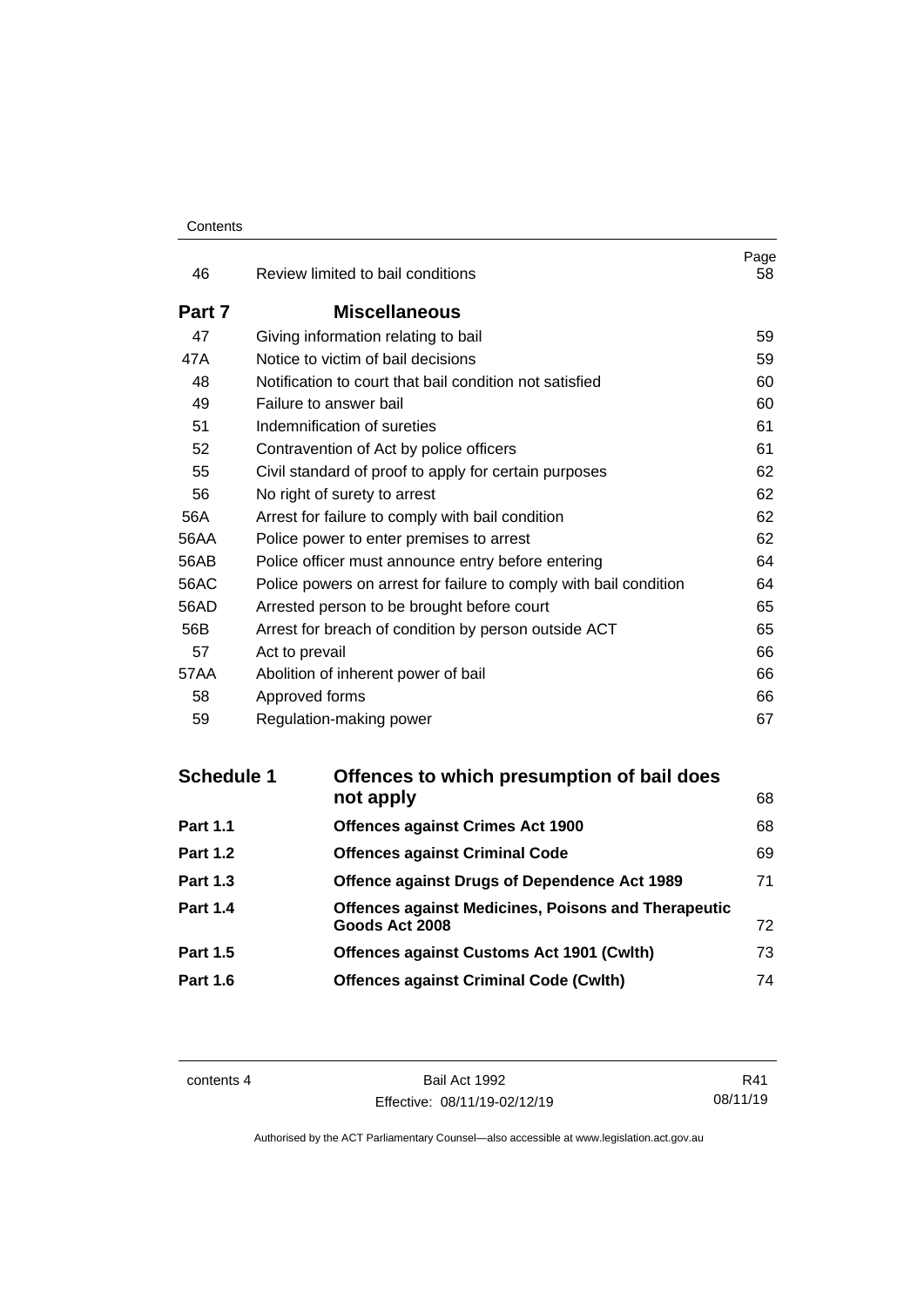|                   |                        | Contents |
|-------------------|------------------------|----------|
|                   |                        | Page     |
| <b>Dictionary</b> |                        | 75       |
|                   |                        |          |
| <b>Endnotes</b>   |                        |          |
| 1                 | About the endnotes     | 79       |
| 2                 | Abbreviation key       | 79       |
| 3                 | Legislation history    | 80       |
| 4                 | Amendment history      | 88       |
| 5                 | Earlier republications | 98       |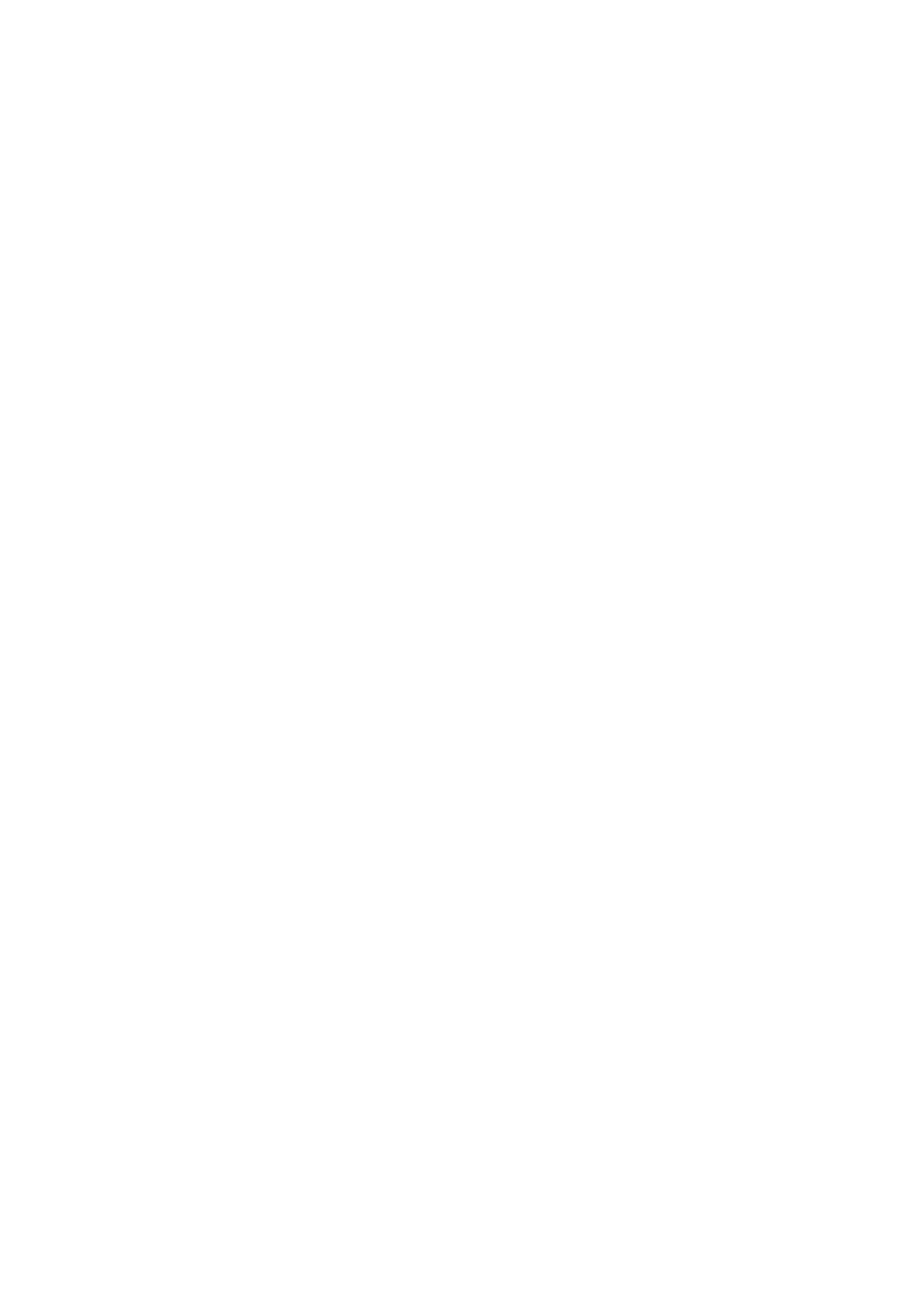

# **Bail Act 1992**

An Act relating to bail for accused people in connection with criminal proceedings

R41 08/11/19

I

page 1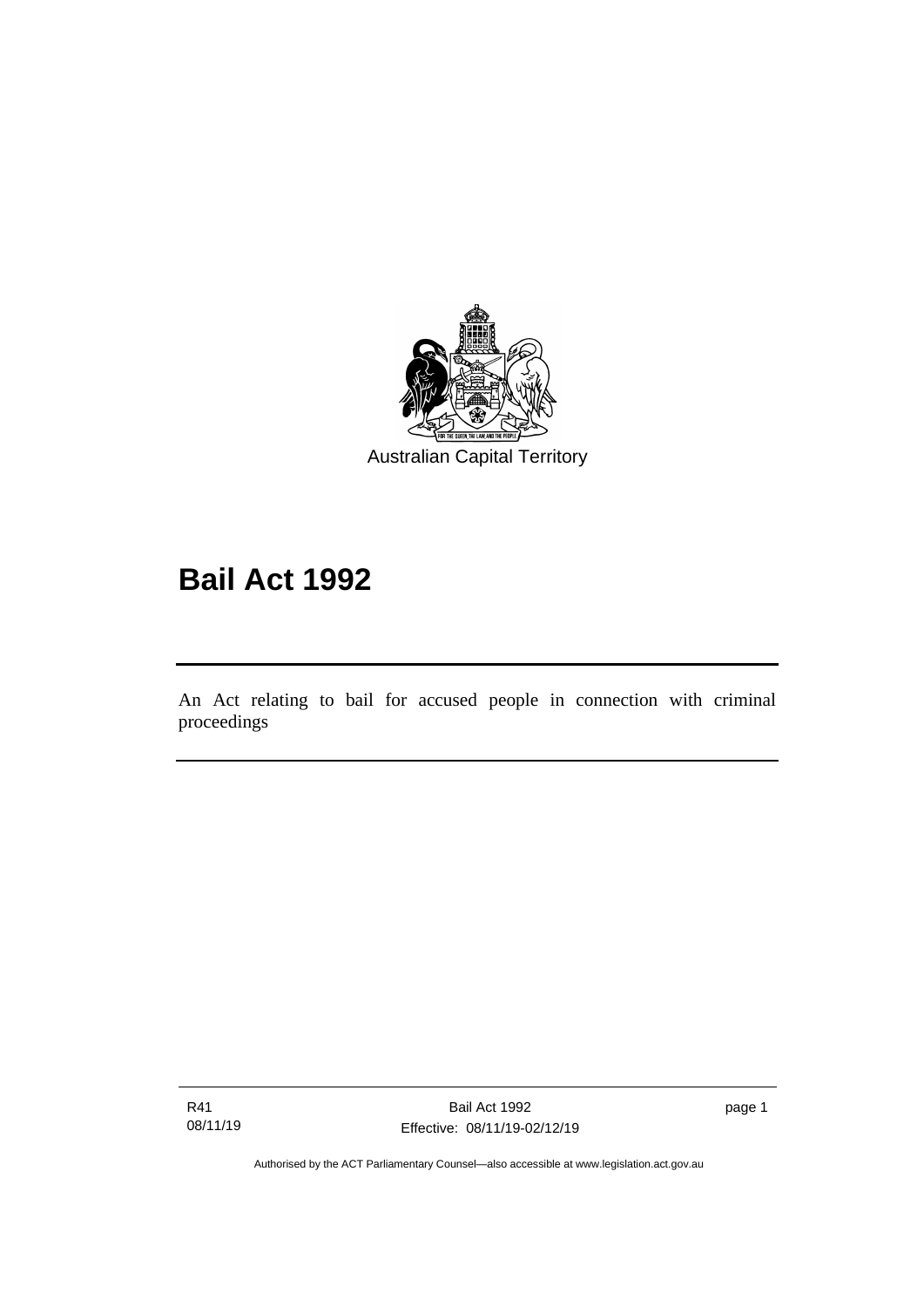#### Part 1 **Preliminary**

Section 1

# <span id="page-9-0"></span>**Part 1 Preliminary**

#### <span id="page-9-1"></span>**1 Name of Act**

This Act is the *Bail Act 1992*.

#### <span id="page-9-2"></span>**2 Dictionary**

The dictionary at the end of this Act is part of this Act.

*Note 1* The dictionary at the end of this Act defines certain terms used in this Act, and includes references (*signpost definitions*) to other terms defined elsewhere in this Act.

> For example, the signpost definition '*bail order*, for part 4 (Grant of bail)—see section 19 (1).' means that the term 'bail order' is defined in that section for part 4.

*Note* 2 A definition in the dictionary (including a signpost definition) applies to the entire Act unless the definition, or another provision of the Act, provides otherwise or the contrary intention otherwise appears (see [Legislation Act,](http://www.legislation.act.gov.au/a/2001-14) s 155 and s 156 (1)).

#### <span id="page-9-3"></span>**3 Notes**

A note included in this Act is explanatory and is not part of this Act.

*Note* See the [Legislation Act,](http://www.legislation.act.gov.au/a/2001-14) s 127 (1), (4) and (5) for the legal status of notes.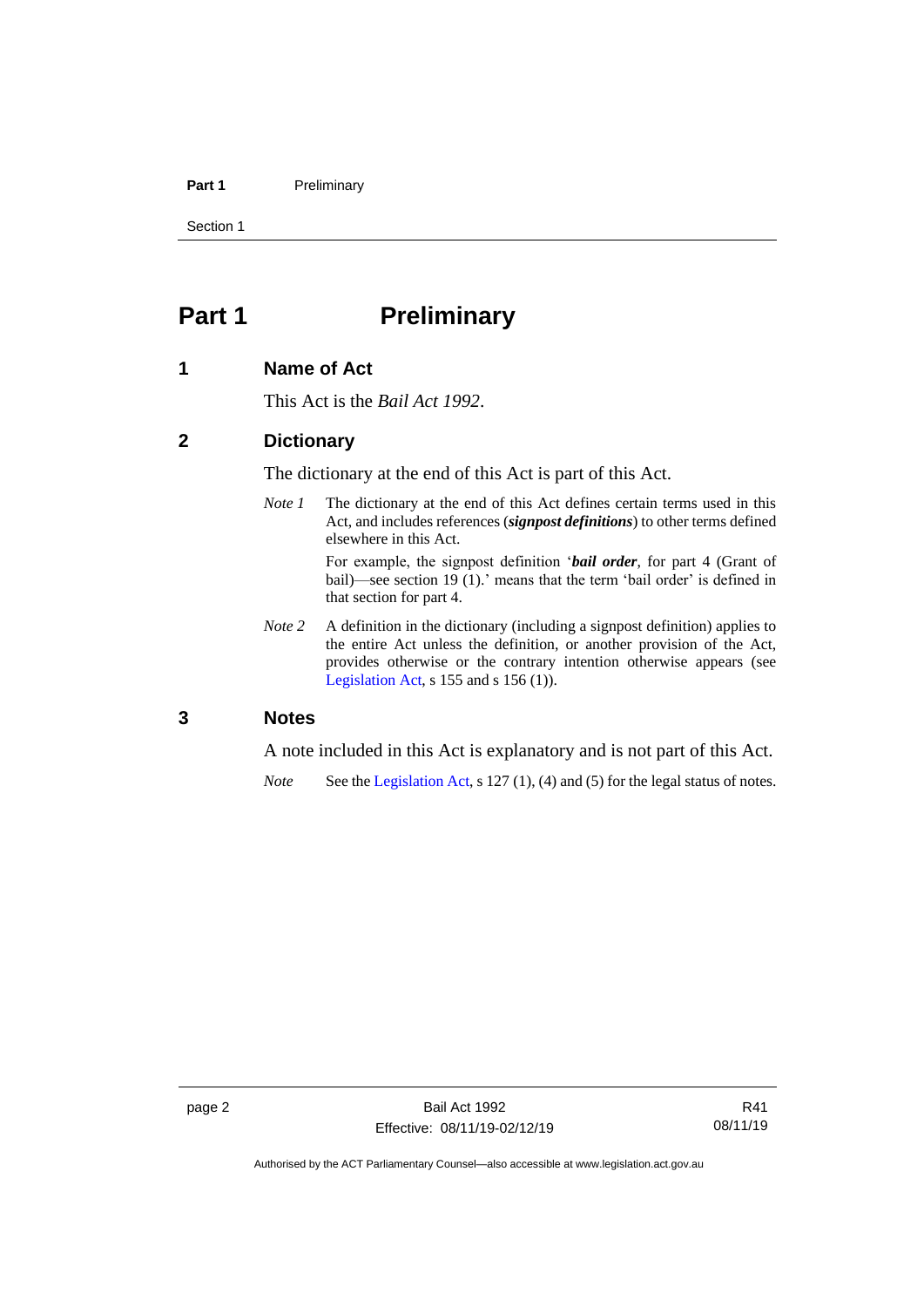#### <span id="page-10-0"></span>**3A Offences against Act—application of Criminal Code etc**

*recklessness* and *strict liability*).

Other legislation applies in relation to offences against this Act.

- *Note 1 Criminal Code* The [Criminal Code,](http://www.legislation.act.gov.au/a/2002-51) ch 2 applies to all offences against this Act (see Code, pt 2.1). The chapter sets out the general principles of criminal responsibility (including burdens of proof and general defences), and defines terms used for offences to which the Code applies (eg *conduct*, *intention*,
- *Note 2 Penalty units*

The [Legislation Act,](http://www.legislation.act.gov.au/a/2001-14) s 133 deals with the meaning of offence penalties that are expressed in penalty units.

#### <span id="page-10-1"></span>**4 Act applies to children**

This Act applies to a person whether or not the person is an adult.

page 3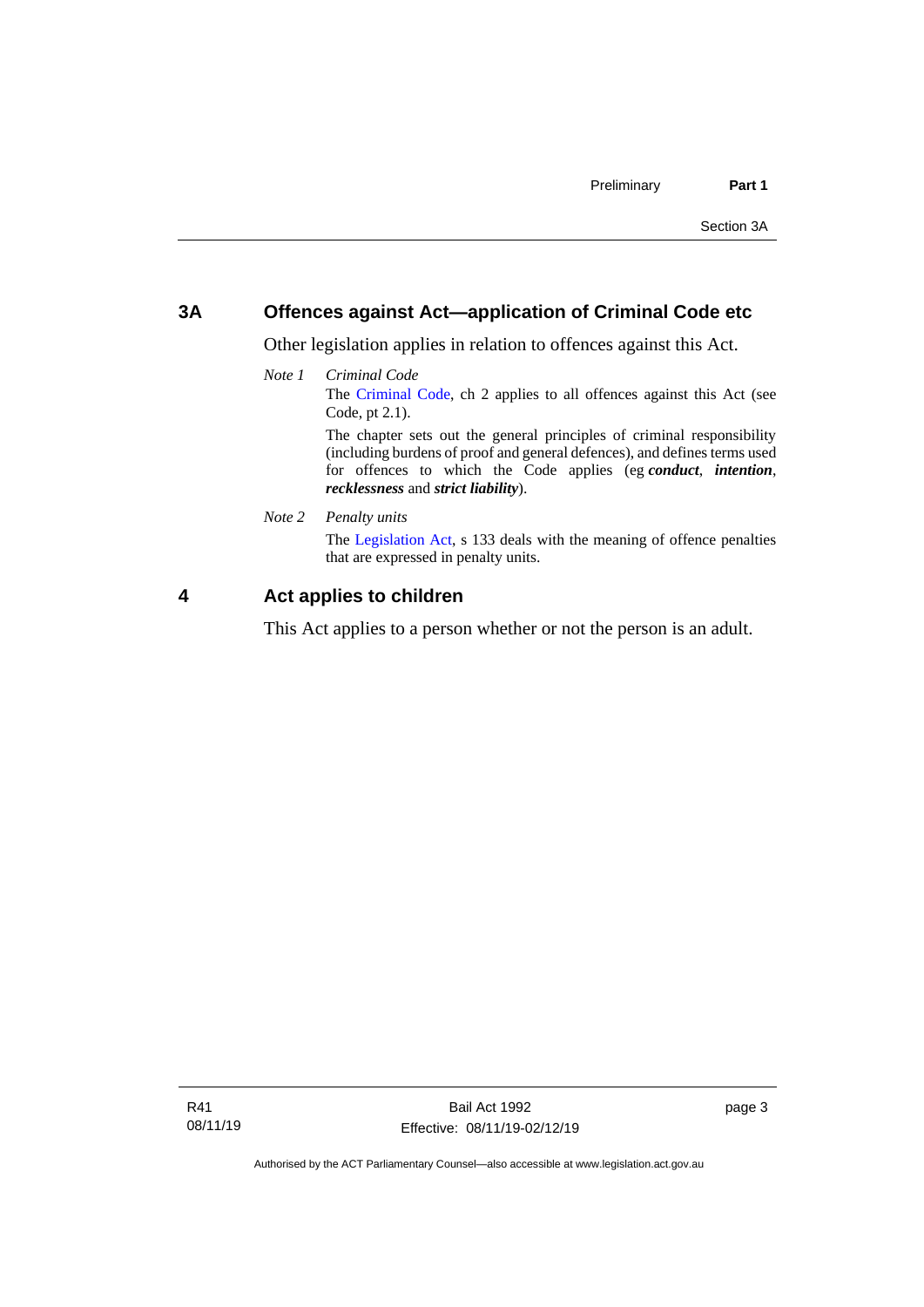# <span id="page-11-0"></span>**Part 2 Availability of bail**

# <span id="page-11-1"></span>**Division 2.1 When bail may be granted and rights following**

## <span id="page-11-2"></span>**5 When may bail be granted?**

- (1) An accused person may be granted bail in relation to any period when the person is not required to attend court in relation to the offence with which the person has been charged.
- (2) However, an accused person who is in custody in relation to an offence must not be granted bail in relation to any period when—
	- (a) the person is in custody for another offence or reason in relation to which the person is not entitled to be granted bail; or
	- (b) the person is serving a sentence of imprisonment.

#### <span id="page-11-3"></span>**6 Rights following grant of bail**

- (1) This section applies if—
	- (a) bail is granted to an accused person in relation to an offence; and
	- (b) the person gives an undertaking to appear; and
	- (c) if a bail condition mentioned in section  $25(1)$  (b) (ii) or (c) is imposed—the security is given or the deposit made.
- (2) The person is entitled—
	- (a) if the person is in custody—to be released from custody; and
	- (b) to remain at liberty in relation to the offence until required to appear before a court in accordance with the undertaking.
- (3) This section is subject to section 56A (Arrest for failure to comply with bail condition).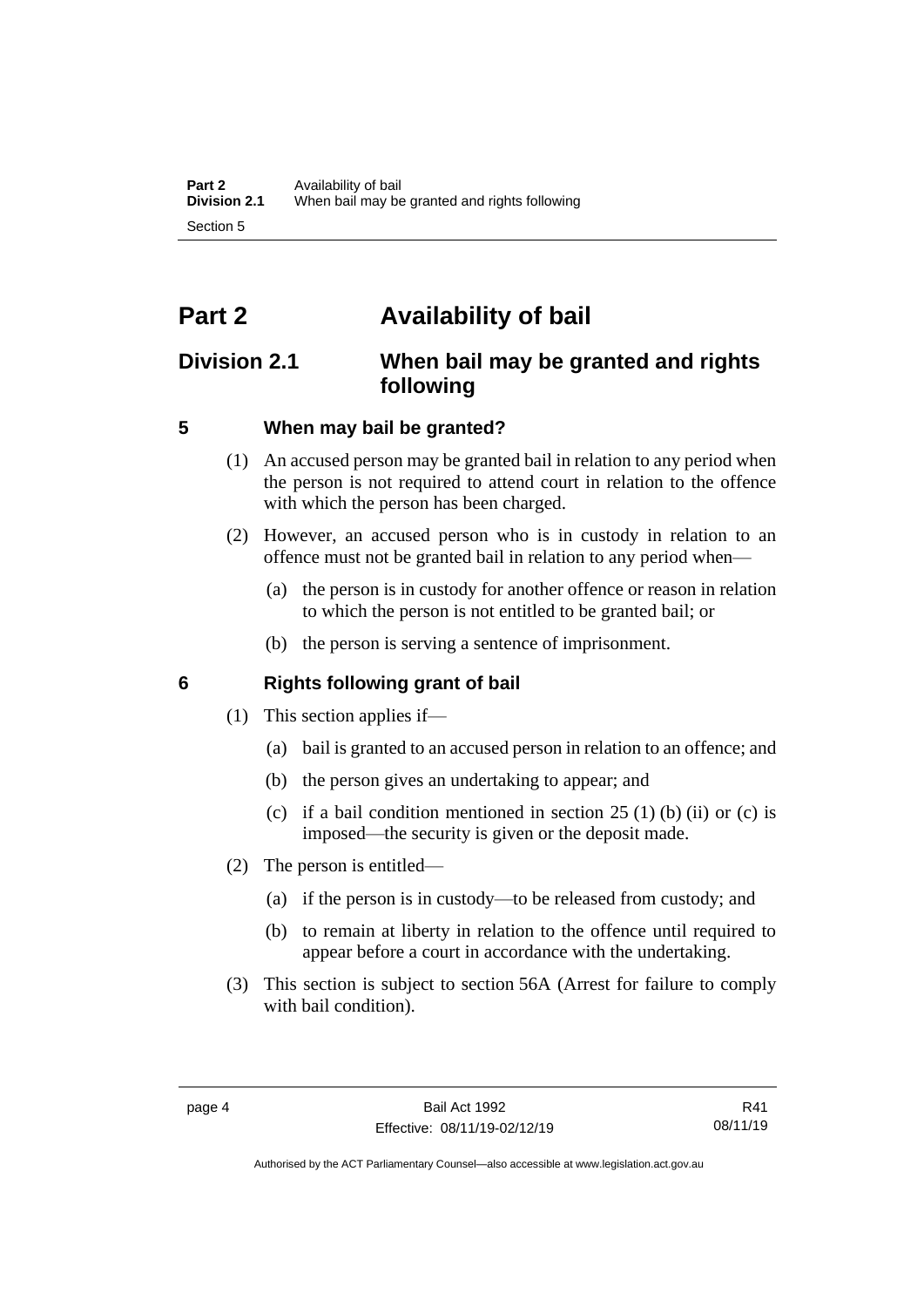# <span id="page-12-0"></span>**Division 2.2 Presumption for bail**

## <span id="page-12-1"></span>**7 Div 2.2 subject to div 2.3 and div 2.4**

This division is subject to division 2.3 (No presumption for bail) and division 2.4 (Presumption against bail).

## <span id="page-12-2"></span>**8 Entitlement to bail—certain minor offences etc**

- (1) This section applies to—
	- (a) a person charged with an offence not punishable by imprisonment (except in default of payment of a fine); and
	- (b) a person charged with an offence punishable by imprisonment for not longer than 6 months; and
	- (c) a person arrested for a breach of the peace or apprehended breach of the peace; and
	- (d) a person arrested under a warrant because of failure to comply with a summons or subpoena; and
	- (e) a person brought up to attend a trial or hearing following the issue of a habeas corpus order.
- (2) The person is entitled—
	- (a) to be granted bail; and
	- (b) if the person is in custody—to be released from custody as soon as the person gives an undertaking to appear.
- (3) However, if no further appearance is required for a person arrested for a breach of the peace or an apprehended breach of the peace, the person may be released from custody without giving an undertaking to appear.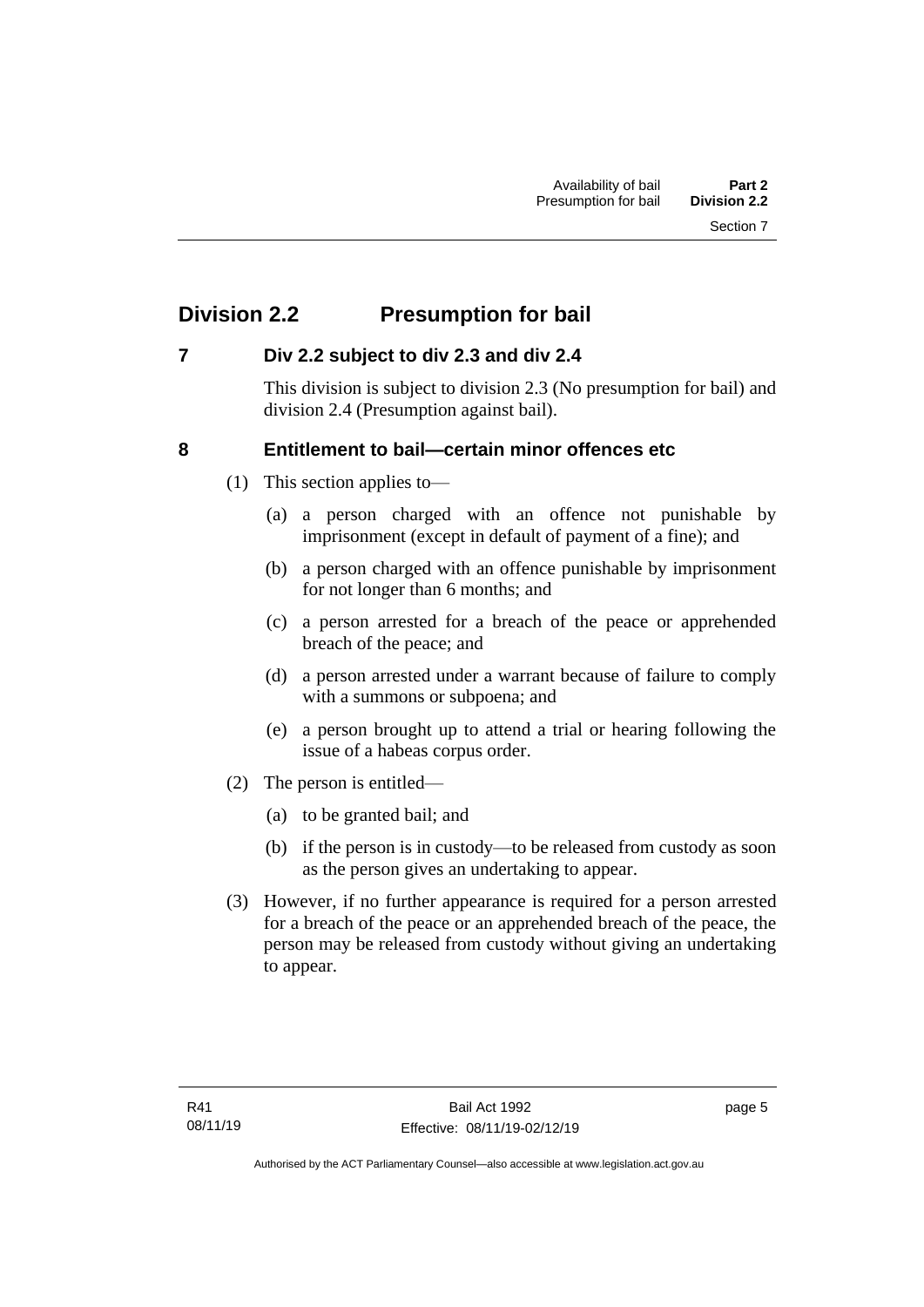- (4) A condition to keep the peace may be imposed on a grant of bail to a person arrested for a breach of the peace or an apprehended breach of the peace.
	- *Note* For other conditions that may be imposed on a grant of bail, see s 25 and s 26.

#### <span id="page-13-0"></span>**8A Entitlement to bail—breach of sentence obligations**

- (1) This section applies to a person arrested, or otherwise brought before the court or a magistrate, in relation to a breach, or anticipated breach, of—
	- (a) a deferred sentence obligation under the *[Crimes \(Sentencing\)](http://www.legislation.act.gov.au/a/2005-58)  [Act 2005](http://www.legislation.act.gov.au/a/2005-58)*; or
	- (b) any of the following obligations under the *[Crimes \(Sentence](http://www.legislation.act.gov.au/a/2005-59)  [Administration\) Act 2005](http://www.legislation.act.gov.au/a/2005-59)*:
		- (i) an intensive correction order obligation;
		- (ii) a good behaviour obligation;
		- (iii) a parole obligation;
		- (iv) a release on licence obligation.
- (2) The person has the same entitlement to bail in relation to the breach, or anticipated breach, of the obligation as the person has under this part in relation to the offence to which the obligation relates.

#### **Example—bail entitlement**

Joe has been found guilty of threatening to kill. Joe had, 3 years before, been found guilty of an offence involving violence. A suspended sentence order under the *[Crimes \(Sentencing\) Act 2005](http://www.legislation.act.gov.au/a/2005-58)* is made as part of the sentence for the offence of threatening to kill and Joe is released under the order on signing an undertaking under a good behaviour order. However, Joe breaches the good behaviour order and is before the court on an application to cancel the order. There is no presumption in relation to bail because section 9B (b) applies to make the offence of threatening to kill an offence to which division 2.2 (Presumption for bail) does not apply.

R41 08/11/19

Authorised by the ACT Parliamentary Counsel—also accessible at www.legislation.act.gov.au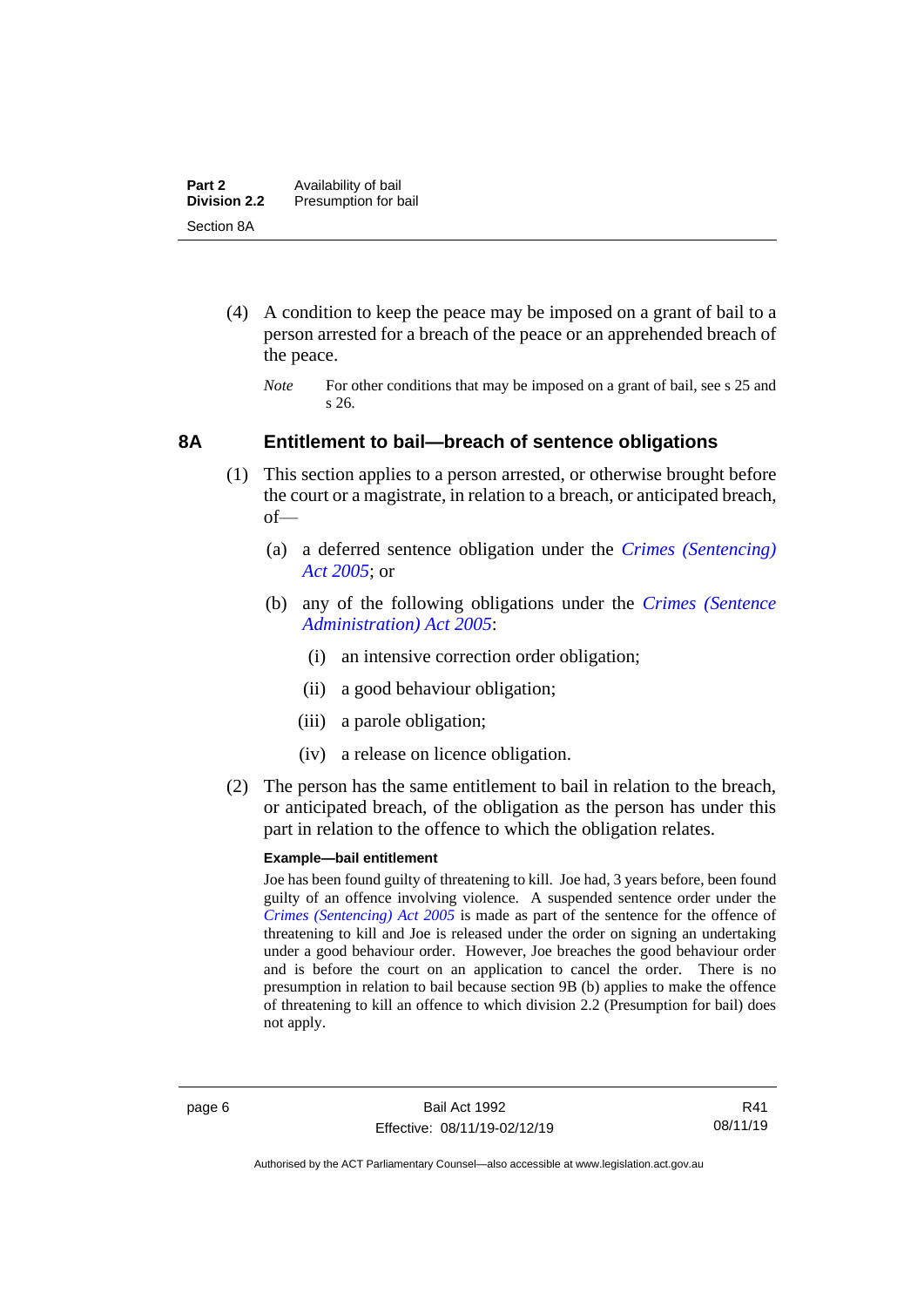### <span id="page-14-0"></span>**8B Entitlement to bail—custody relating to sentence administration board hearings**

- (1) This section applies if—
	- (a) a person is arrested under the *[Crimes \(Sentence Administration\)](http://www.legislation.act.gov.au/a/2005-59)  [Act 2005](http://www.legislation.act.gov.au/a/2005-59)*, section 206 (Arrest of offender for board hearing) and brought before a magistrate; or
	- (b) a person is remanded in custody under the *[Crimes \(Sentence](http://www.legislation.act.gov.au/a/2005-59)  [Administration\) Act 2005](http://www.legislation.act.gov.au/a/2005-59)*, section 210 (Custody of offender during board hearing adjournment) and an application for bail for the person is made to a court or magistrate.
- (2) The person has the same entitlement to bail as the person had for the offence to which the board hearing relates.

## <span id="page-14-1"></span>**9 Limitations on entitlement to bail**

- (1) A person charged with an offence mentioned in section 8 (1) (a) or (b) is not entitled to be granted bail if—
	- (a) the person has previously failed to comply with an undertaking to appear, or a bail condition imposed, in relation to the same or a similar offence; or
	- (b) in the opinion of the court or authorised officer, the person is incapacitated by intoxication, injury or use of drugs or is otherwise in danger of physical injury or in need of physical protection.
- (2) A person arrested for a breach of the peace or apprehended breach of the peace is not entitled to be granted bail if the person has previously, without reasonable excuse, failed to comply with an undertaking to appear, or a bail condition imposed, in relation to a breach of the peace or apprehended breach of the peace.

page 7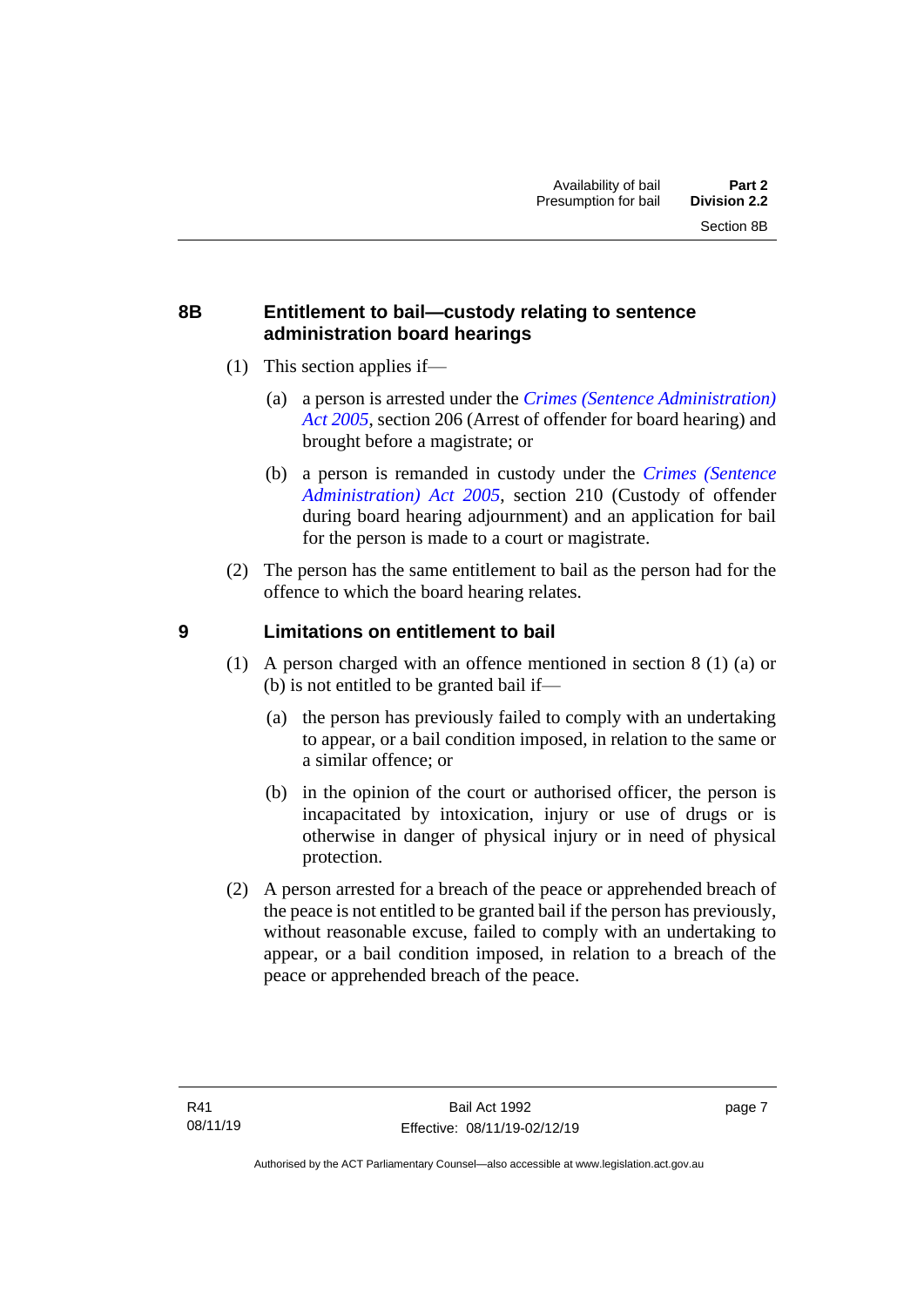#### <span id="page-15-0"></span>**9A Entitlement to bail—offences other than minor offences**

- (1) This section applies to—
	- (a) a person in relation to an offence other than an offence mentioned in section 8 (1) (a) or (b) (Entitlement to bail certain minor offences etc); and
	- (b) a person who is not entitled to bail under section 8 (2) because of section 9 (1) or (2).
- (2) The person is entitled to be granted bail unless the court or authorised officer is satisfied that refusal is justified after considering—
	- (a) for an adult—the matters mentioned in section 22 (Criteria for granting bail to adults); or
	- (b) for a child—the matters mentioned in section 23 (Criteria for granting bail to children).

# <span id="page-15-1"></span>**Division 2.3 No presumption for bail**

#### <span id="page-15-2"></span>**9B Div 2.2 not to apply to certain offences**

Division 2.2 (Presumption for bail) does not apply to the grant of bail—

- (a) to a person accused of an offence mentioned in schedule 1 (Offences to which presumption for bail does not apply); or
- (b) to a person accused of any of the following offences, if the person has in the previous 10 years been found guilty of an offence involving violence or the threat of violence:
	- (i) an offence against the *[Crimes Act 1900](http://www.legislation.act.gov.au/a/1900-40)*, section 30 (Threat to kill);
	- (ii) an offence against the *[Crimes Act 1900](http://www.legislation.act.gov.au/a/1900-40)*, section 31 (Threat to inflict grievous bodily harm);

R41 08/11/19

Authorised by the ACT Parliamentary Counsel—also accessible at www.legislation.act.gov.au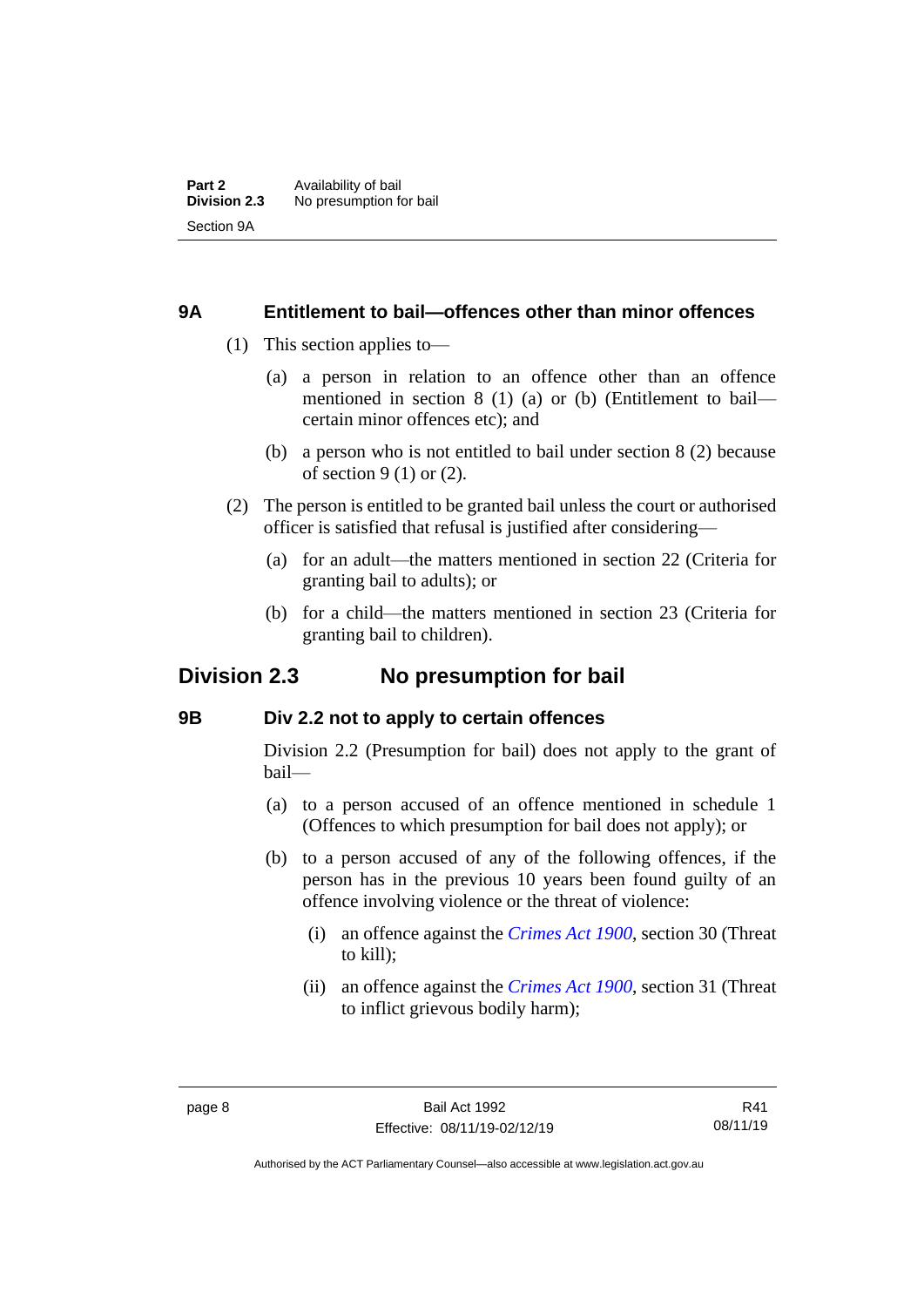- (iii) an offence against the *[Crimes Act 1900](http://www.legislation.act.gov.au/a/1900-40)*, section 35 (Stalking);
- (iv) an offence against the *[Domestic Violence and Protection](http://www.legislation.act.gov.au/a/2008-46)  [Orders Act 2008](http://www.legislation.act.gov.au/a/2008-46)* (repealed), section 90 (Offence for contravention of protection order);
- (v) an offence against the *[Family Violence Act 2016](http://www.legislation.act.gov.au/a/2016-42)*, section 43 (Offence—contravention of family violence order);
- (vi) an offence against the *[Personal Violence Act 2016](http://www.legislation.act.gov.au/a/2016-43)*, section 35 (Offence—contravention of protection order); or
- (c) to a person accused of an offence against the *[Criminal Code Act](http://www.comlaw.gov.au/Details/C2013C00138)  [1995](http://www.comlaw.gov.au/Details/C2013C00138)* (Cwlth), section 80.1 (Treason); or
- (d) to a person convicted of an indictable offence but not sentenced.

# <span id="page-16-0"></span>**Division 2.4 Presumption against bail**

# <span id="page-16-1"></span>**9C Bail for murder and certain serious drug offences**

- (1) This section applies to a person accused of—
	- (a) murder; or
	- (b) an offence against any of the following provisions of the [Criminal Code,](http://www.legislation.act.gov.au/a/2002-51) chapter 6 (Serious drug offences):
		- (i) section 603 (1) (which is about trafficking in a large commercial quantity of a controlled drug);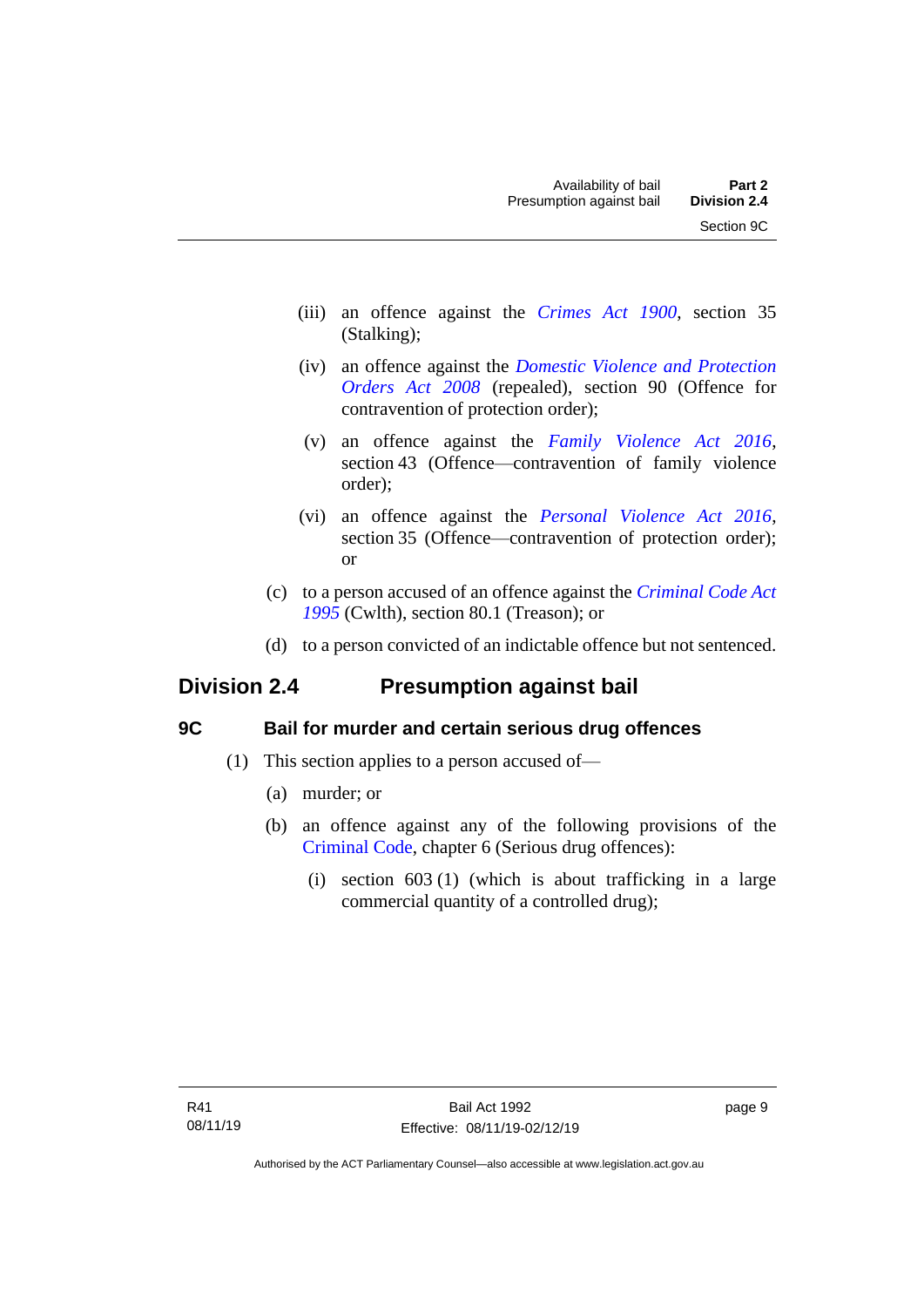- (ii) section 607 (1) (which is about manufacturing a large commercial quantity of a controlled drug for selling);
- (iii) section 616 (1) (which is about cultivating a large commercial quantity of a controlled plant for selling);
- (iv) section 619 (1) (which is about selling a large commercial quantity of a controlled plant);
- (v) section 622 (1) (which is about supplying etc a commercial quantity of a controlled drug to a child for selling);
- (vi) section 624 (1) (which is about procuring a child to traffic in a commercial quantity of a controlled drug).

- (2) A court or authorised officer must not grant bail to the person unless satisfied that special or exceptional circumstances exist favouring the grant of bail.
- (3) However, even if special or exceptional circumstances are established, the court or officer must refuse bail if satisfied that refusal is justified after considering—
	- (a) for an adult—the matters mentioned in section 22 (Criteria for granting bail to adults); or
	- (b) for a child—the matters mentioned in section 23 (Criteria for granting bail to children).

*Note* A reference to an offence against a territory law includes a reference to a related ancillary offence, eg attempt (see [Legislation Act,](http://www.legislation.act.gov.au/a/2001-14) s 189).

Authorised by the ACT Parliamentary Counsel—also accessible at www.legislation.act.gov.au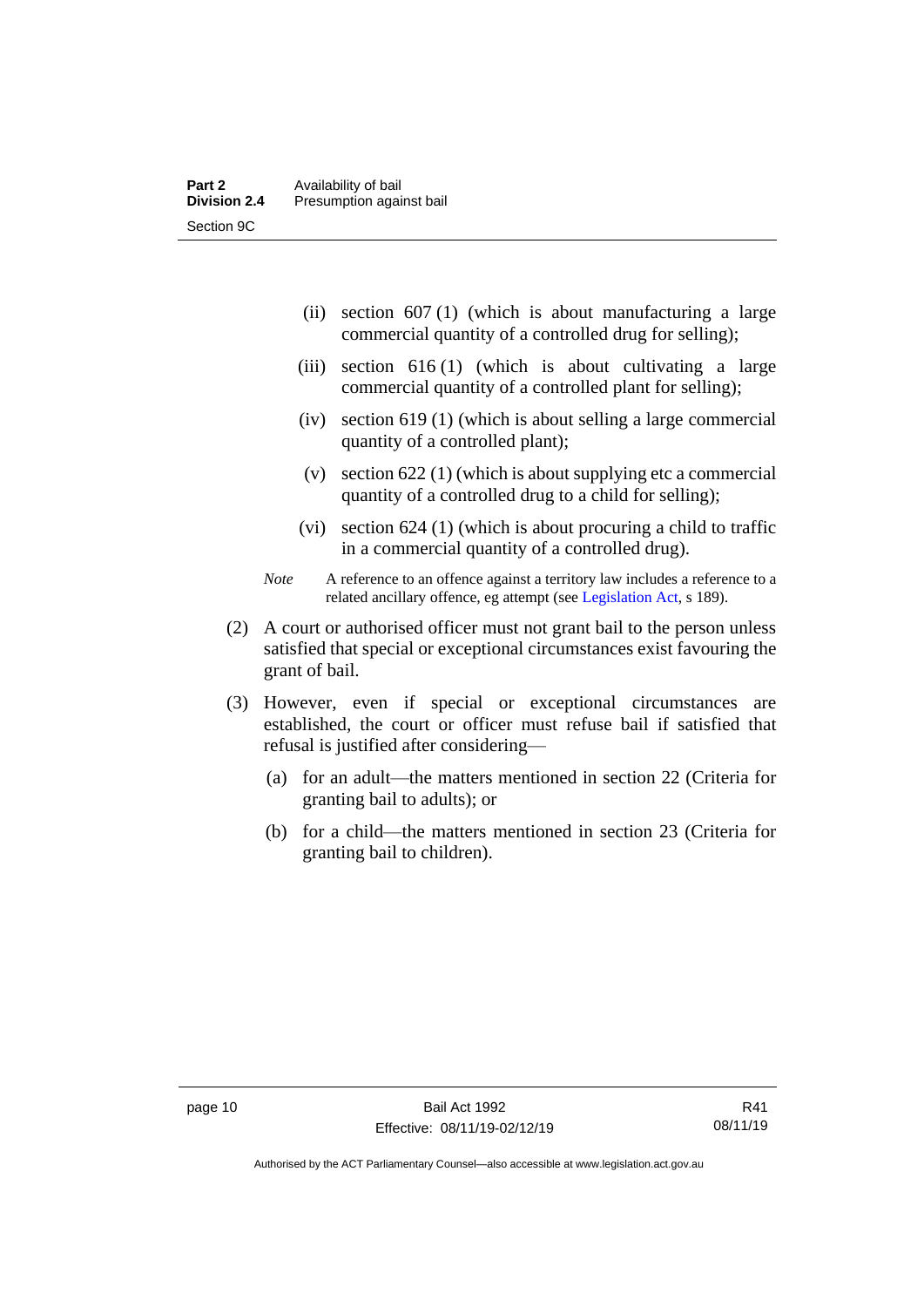### <span id="page-18-0"></span>**9D Bail for serious offence committed while charge for another pending or outstanding**

- (1) This section applies if—
	- (a) a person is accused of a serious offence; and
	- (b) the person is alleged to have committed the offence while a charge against the person for another serious offence is pending or outstanding.

#### **Example**

Claude is served with a summons to attend the Magistrates Court to answer a charge that he has committed the offence of taking a motor vehicle without consent (punishable by 5 years imprisonment under the [Criminal Code,](http://www.legislation.act.gov.au/a/2002-51) section 318 (1), and so a serious offence for this section). Before the court date, Claude is arrested and charged with having committed an aggravated robbery the day after being served with the summons (punishable by 25 years imprisonment under the [Criminal Code,](http://www.legislation.act.gov.au/a/2002-51) section 310, and so also a serious offence for this section). At the time of the alleged aggravated robbery, the charge of taking a motor vehicle without consent was still pending. This section will apply to any decision about the grant of bail to Claude in relation to the aggravated robbery charge.

- (2) A court or an authorised officer must not grant bail to the accused person unless satisfied that special or exceptional circumstances exist favouring the grant of bail.
- (3) However, even if special or exceptional circumstances are established, the court or officer must refuse bail if satisfied that refusal is justified after considering—
	- (a) for an adult—the matters mentioned in section 22 (Criteria for granting bail to adults); or
	- (b) for a child—the matters mentioned in section 23 (Criteria for granting bail to children).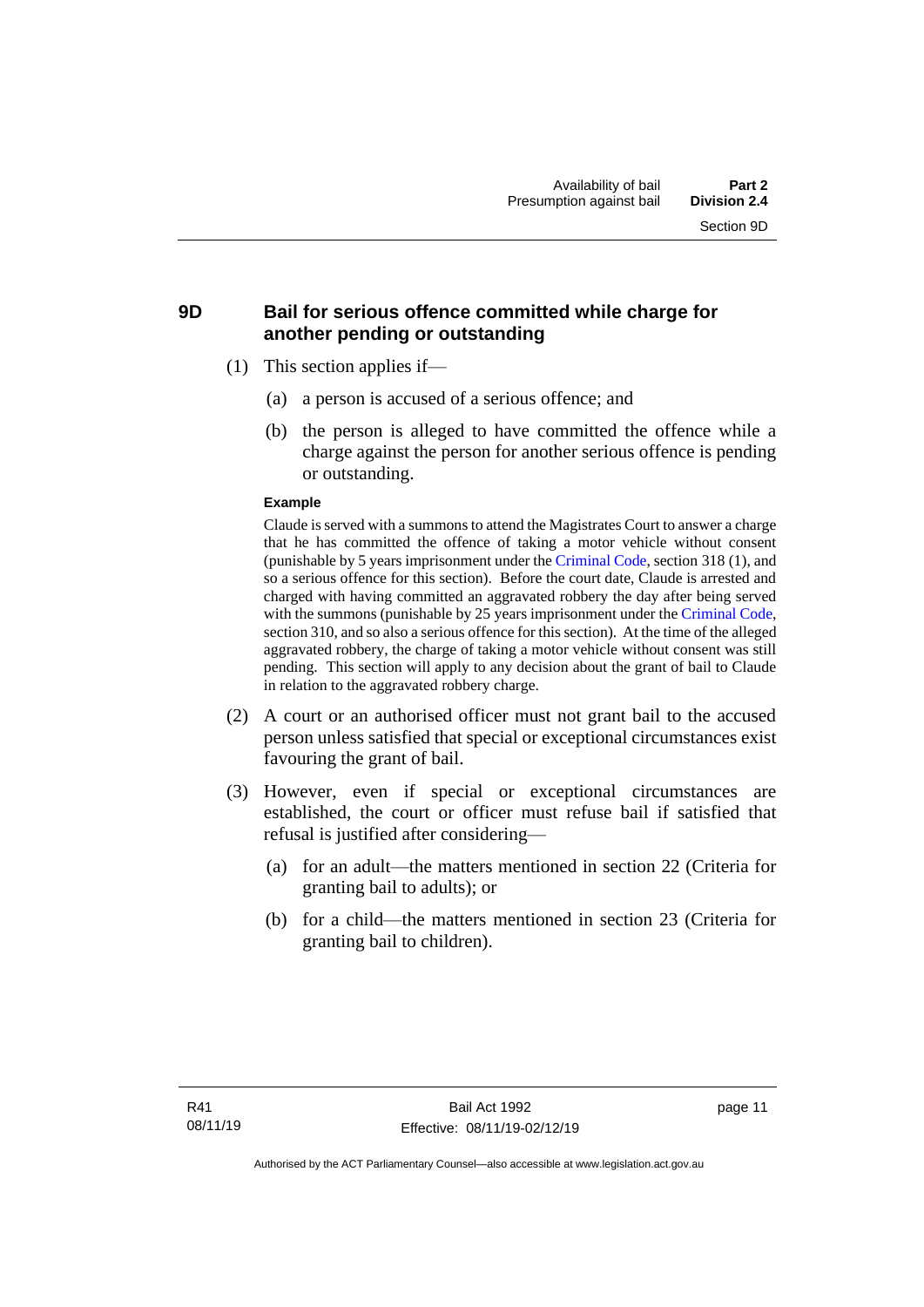- (4) Also, if the serious offence mentioned in subsection  $(1)$  (a) or (b) is a family violence offence, an authorised person must not grant bail to the accused person if satisfied that refusal of bail is required under section 9F (Family violence offence—bail by authorised officer).
- (5) This section does not affect the application of section 9F (4) and (5) to the accused person if—
	- (a) the serious offence mentioned in subsection (1) (a) or (b) is a family violence offence; and
	- (b) an authorised person grants bail to the accused person.
- (6) In this section:

*outstanding*—a charge against a person for an offence is *outstanding*—

- (a) until the charge is finally dealt with in any of the following ways:
	- (i) the charge is withdrawn;
	- (ii) the charge is dismissed by a court;
	- (iii) the person is discharged by the Magistrates Court following a committal hearing;
	- (iv) the person is acquitted or found guilty by a court of the offence; and
- (b) if the person is acquitted or found guilty by a court of the offence charged, but a new trial on the charge (or a charge based on the same facts) is later ordered on appeal—from the date the new trial is ordered until the earliest of the following happens—
	- (i) the charge (or a charge based on the same facts) is finally dealt with as mentioned in paragraph (a)  $(i)$ ,  $(ii)$  or  $(iv)$ ;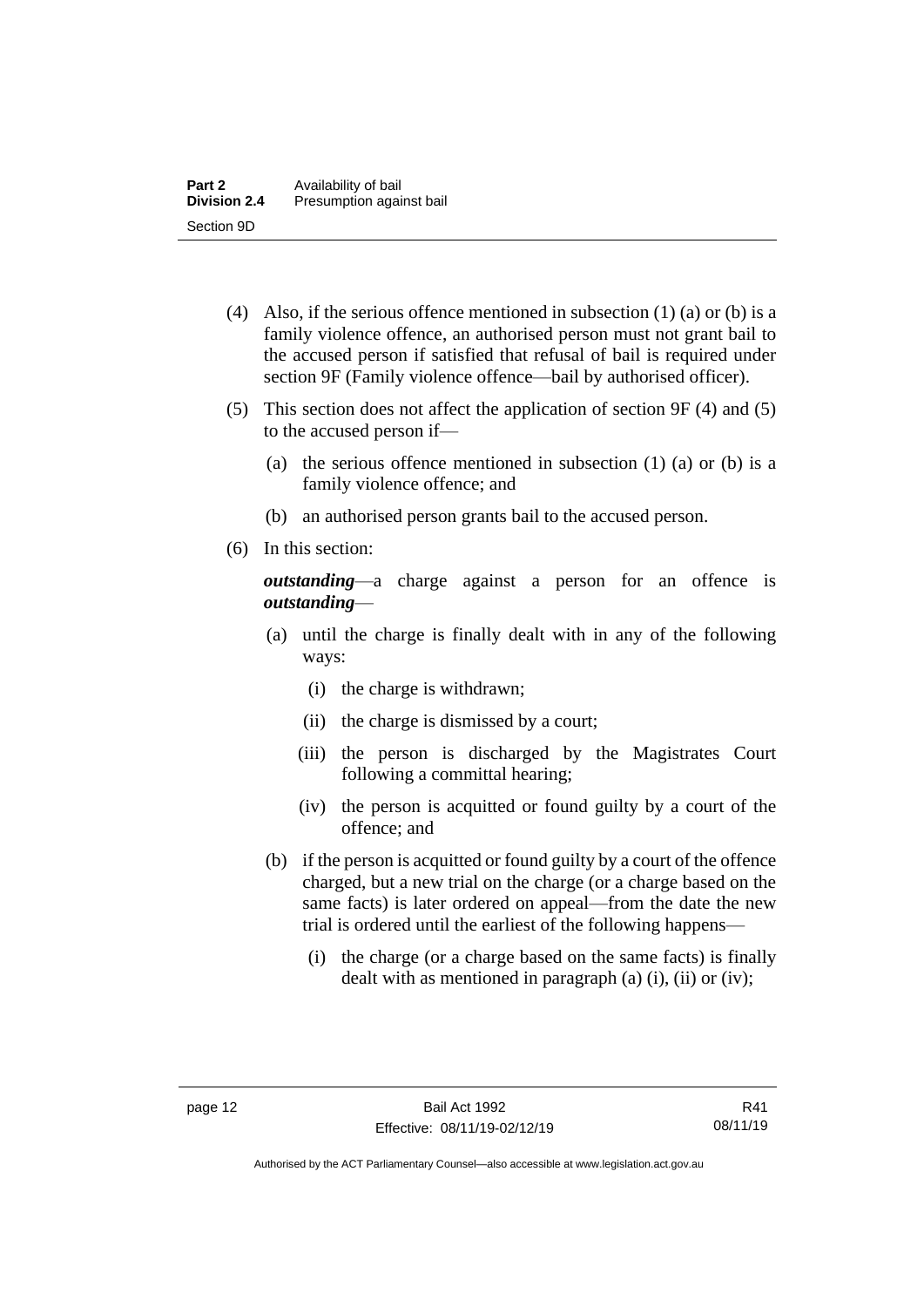- (ii) the order for the new trial is reversed on a further appeal.
- *Note Found guilty*, of an offence, includes—
	- having an order made for the offence under the *[Crimes \(Sentencing\)](http://www.legislation.act.gov.au/a/2005-58)  [Act 2005](http://www.legislation.act.gov.au/a/2005-58)*, s 17 (Non-conviction orders—general)
	- having the offence taken into account under the *[Crimes \(Sentencing\)](http://www.legislation.act.gov.au/a/2005-58)  [Act 2005](http://www.legislation.act.gov.au/a/2005-58)*, s 57 (Outstanding additional offences taken into account in sentencing)

(se[e Legislation Act,](http://www.legislation.act.gov.au/a/2001-14) dict, pt 1).

*pending*—a charge against a person for an serious offence is *pending*  if the person has not yet been charged with the offence, but the person has—

- (a) been arrested for the offence (unless the person is later released without being charged with a serious offence); or
- (b) been served with a summons to appear before a court to answer a charge for the offence; or
- (c) at the invitation of a police officer, signed an agreement to attend court to answer a charge for the offence.

*serious offence* means an offence punishable by imprisonment for 5 years or longer (other than an offence in relation to which an election for summary disposal has been made under the *[Crimes](http://www.legislation.act.gov.au/a/1900-40)  Act [1900](http://www.legislation.act.gov.au/a/1900-40)*, section 374 (Summary disposal of certain cases at prosecutor's election).

#### <span id="page-20-0"></span>**9E Bail for person sentenced to imprisonment**

- (1) This section applies if—
	- (a) a person has been convicted of an offence by a court and sentenced to a period of imprisonment for the offence; and
	- (b) an appeal is pending in relation to the conviction or sentence.
- (2) A court must not grant bail to the person unless satisfied that special or exceptional circumstances exist favouring the grant of bail.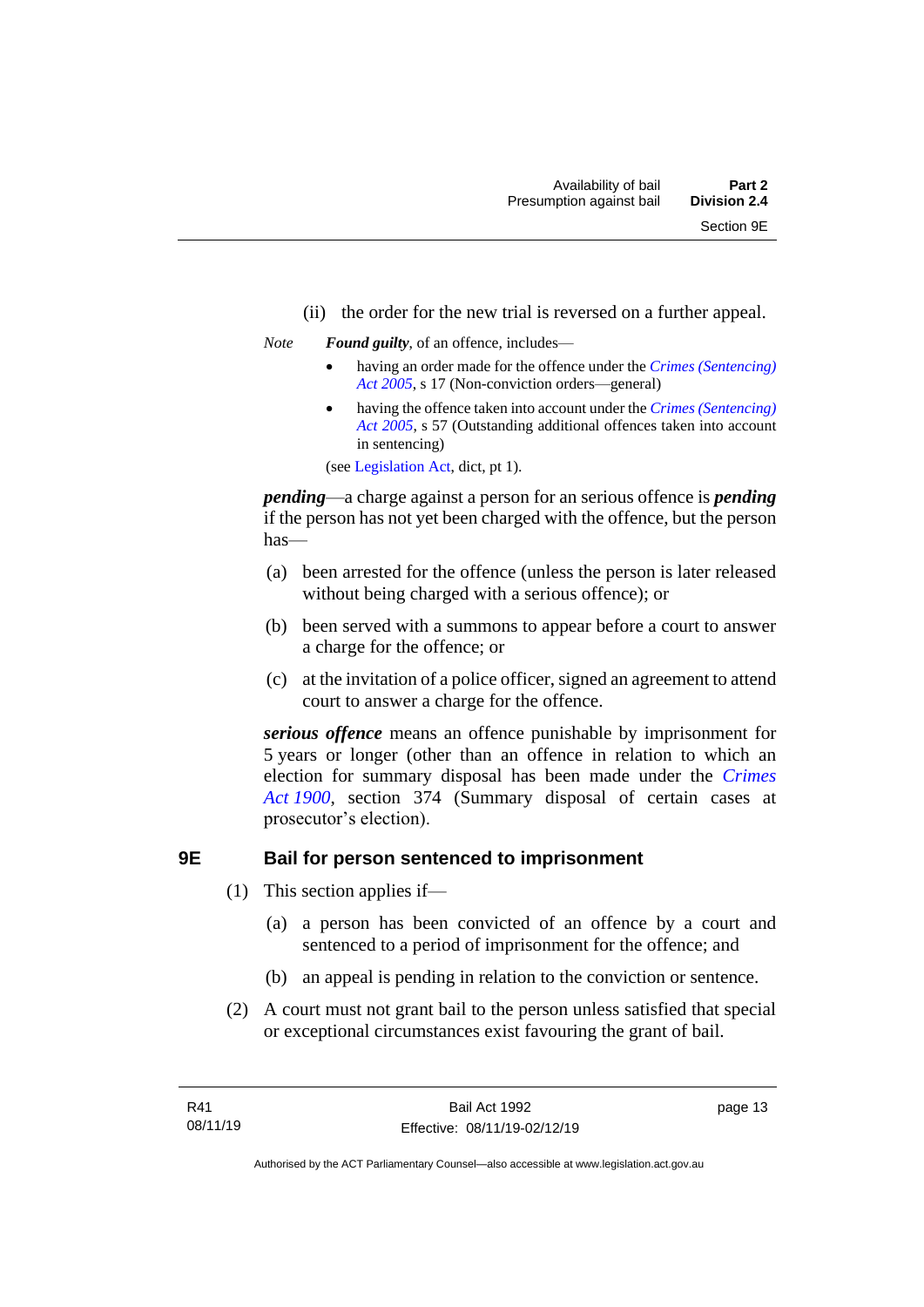(3) In this section:

*appeal* includes an appeal against a decision on appeal.

### <span id="page-21-0"></span>**9F Family violence offence—bail by authorised officer**

- (1) This section applies to a person accused of a family violence offence.
- (2) An authorised officer must not grant bail to the person unless satisfied that the person poses no danger to a protected person while released on bail.
- (3) However, even if the authorised officer is satisfied under subsection (2), the officer must refuse bail if satisfied that the refusal is justified after considering—
	- (a) for an adult—the matters mentioned in section 22 (Criteria for granting bail to adults); or
	- (b) for a child—the matters mentioned in section 23 (Criteria for granting bail to children).
- (4) Also, the person must not be released on bail under this section unless the person gives an undertaking to appear within 48 hours of being released.
- (5) If the authorised officer grants bail to the person under this section, the officer must, in the record made under section 27 (Recording of certain bail decisions), state why the officer is satisfied that the person poses no danger to any protected person.
- (6) In this section:

*family member*, in relation to a person accused of a family violence offence—see the *[Family Violence Act 2016](http://www.legislation.act.gov.au/a/2016-42)*, section 9.

*protected person*, in relation to a person accused of a family violence offence—

(a) means a person against whom the alleged conduct making up the offence was directed; and

Authorised by the ACT Parliamentary Counsel—also accessible at www.legislation.act.gov.au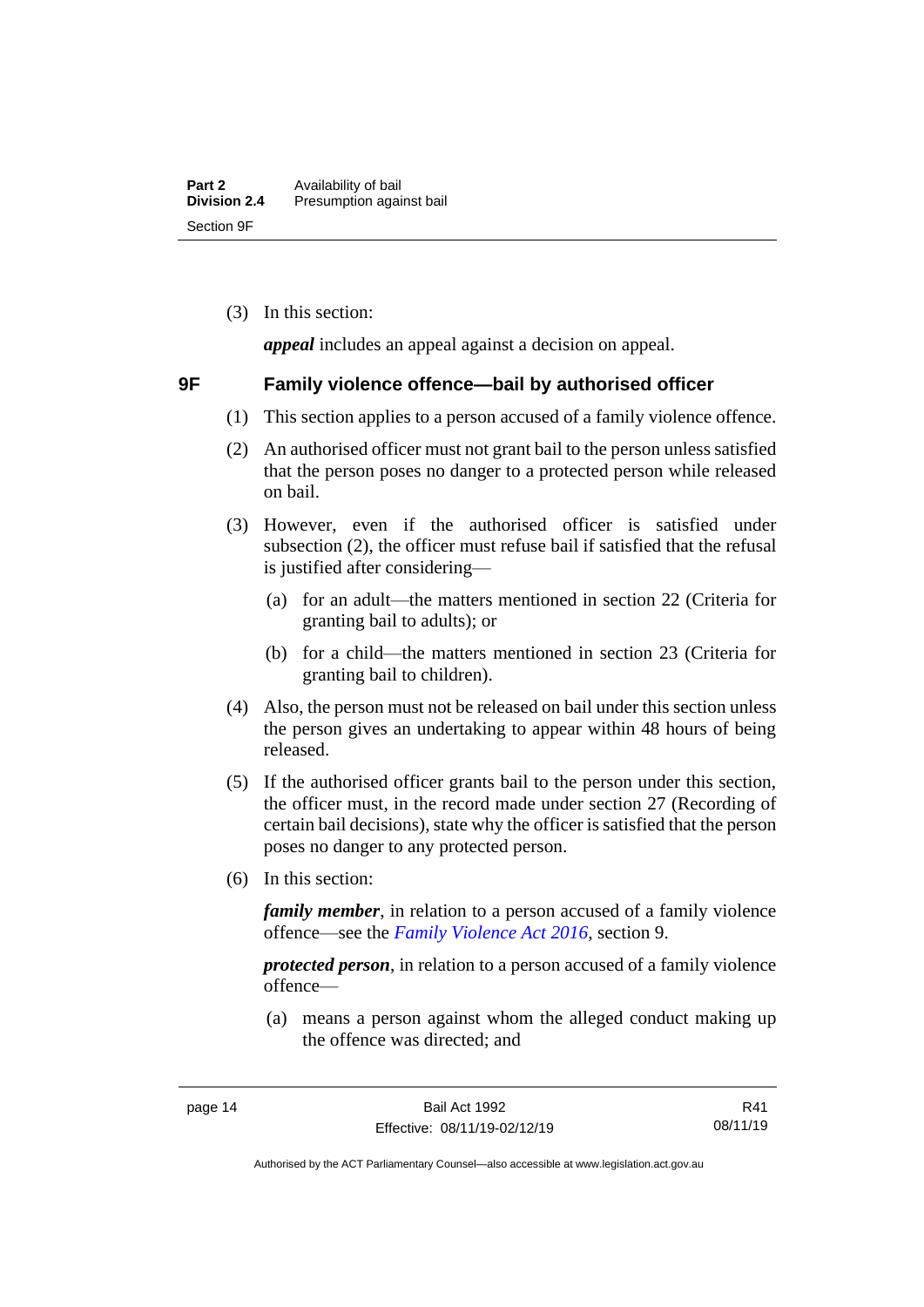(b) includes any other family member in relation to the accused person.

### <span id="page-22-0"></span>**9G Special or exceptional circumstances**

- (1) This section applies if a court or authorised officer is required under this part to be satisfied of the existence of special or exceptional circumstances favouring the grant of bail to a person.
- (2) A circumstance that would be an applicable bail criteria for the person is not a special or exceptional circumstance only because it is an applicable bail criteria.
- (3) Also, the court or authorised officer must consider the applicable bail criteria for the person only after the court or authorised officer is satisfied of the existence of the special or exceptional circumstances.

#### **Examples for s (3)**

- 1 Damien is before the court charged with having committed an aggravated robbery. He has earlier been charged with having committed aggravated robbery. Section 9D applies and there is a presumption against bail unless there are special or exceptional circumstances. Damien argues that there are special circumstances as he needs to support his child, he may lose his job and he may lose an opportunity to take up public housing. The court considers that the circumstances are not special or exceptional. Bail is not granted and the criteria in section 22 are not considered.
- 2 Jason is facing similar charges. Jason has had a car accident before his arrest for the second offence. His kidneys are damaged requiring dialysis every 3 days. Jason argues that his need for regular treatment and his reduced mobility mean that he is highly unlikely to abscond. The court considers these circumstances are special or exceptional. The court then considers the criteria in section 22 in deciding whether to grant bail.

page 15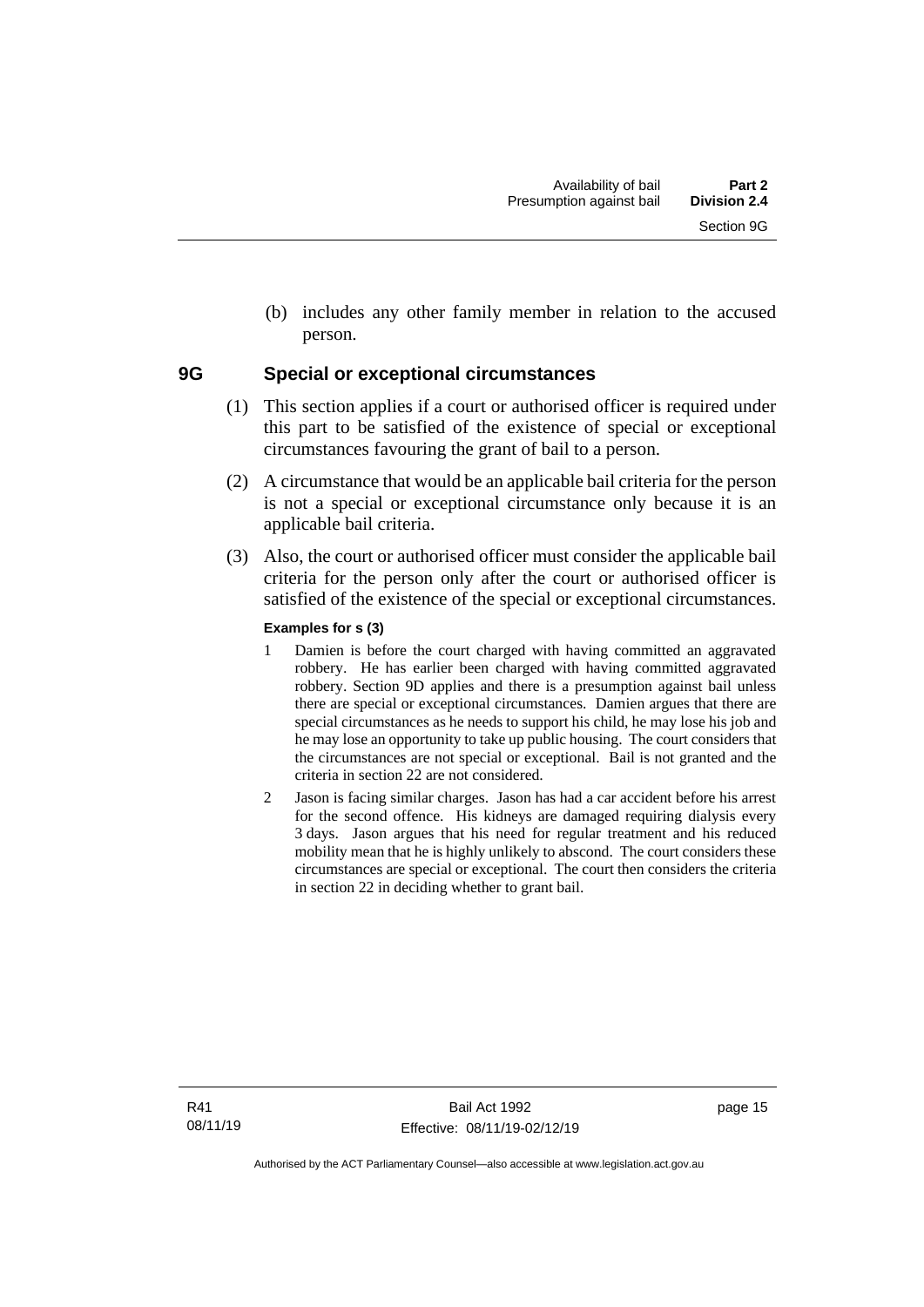#### **Part 3** Dispensing with bail

Section 10

# <span id="page-23-0"></span>**Part 3 Dispensing with bail**

#### <span id="page-23-1"></span>**10 Dispensing with bail**

- (1) A court that may grant bail to an accused person may instead dispense with the requirement for bail.
- (2) In deciding whether to release an accused person from custody without requiring bail, a court may have regard to any information that appears to the court to be relevant and reliable.
- (3) If, during an appearance by an accused person before a court, no specific order or direction is made by the court in relation to bail, the court is taken to have dispensed with the requirement for bail.
- (4) Subsection (3) does not apply if, under section 33 (3), the court is taken to have continued bail.
- (5) A court must not dispense with the requirement for bail for an accused person to whom either of the following sections apply unless satisfied that special or exceptional circumstances exist justifying dispensing with the requirement:
	- (a) section 9D (Bail for serious offence committed while charge for another pending or outstanding);
	- (b) section 9E (Bail for person sentenced to imprisonment).

## <span id="page-23-2"></span>**11 Effect of dispensing with bail**

- (1) While the requirement for bail is dispensed with under this Act in relation to a person accused of an offence, the person is entitled to be and to remain at liberty in relation to the offence until the person is required to appear before a court in relation to the offence.
- (2) Subsection (1) does not apply to an accused person while the person is in custody for another offence or reason in relation to which the person is not entitled to be at liberty, whether under this Act or otherwise.

R41 08/11/19

Authorised by the ACT Parliamentary Counsel—also accessible at www.legislation.act.gov.au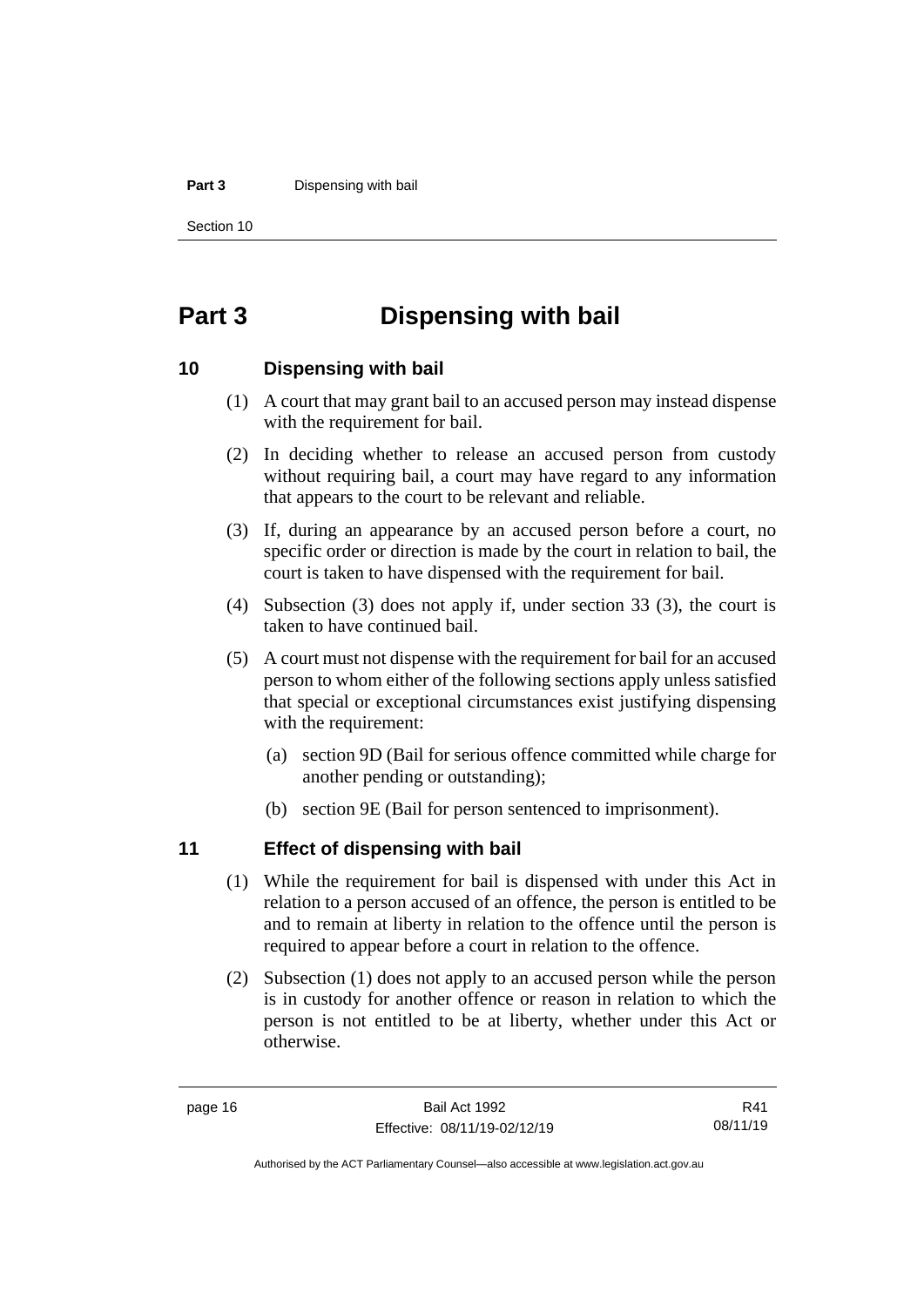# <span id="page-24-0"></span>**12 Decision to dispense with bail**

For part 6, if a court dispenses with the requirement for bail, the court is taken to have made a decision in relation to bail.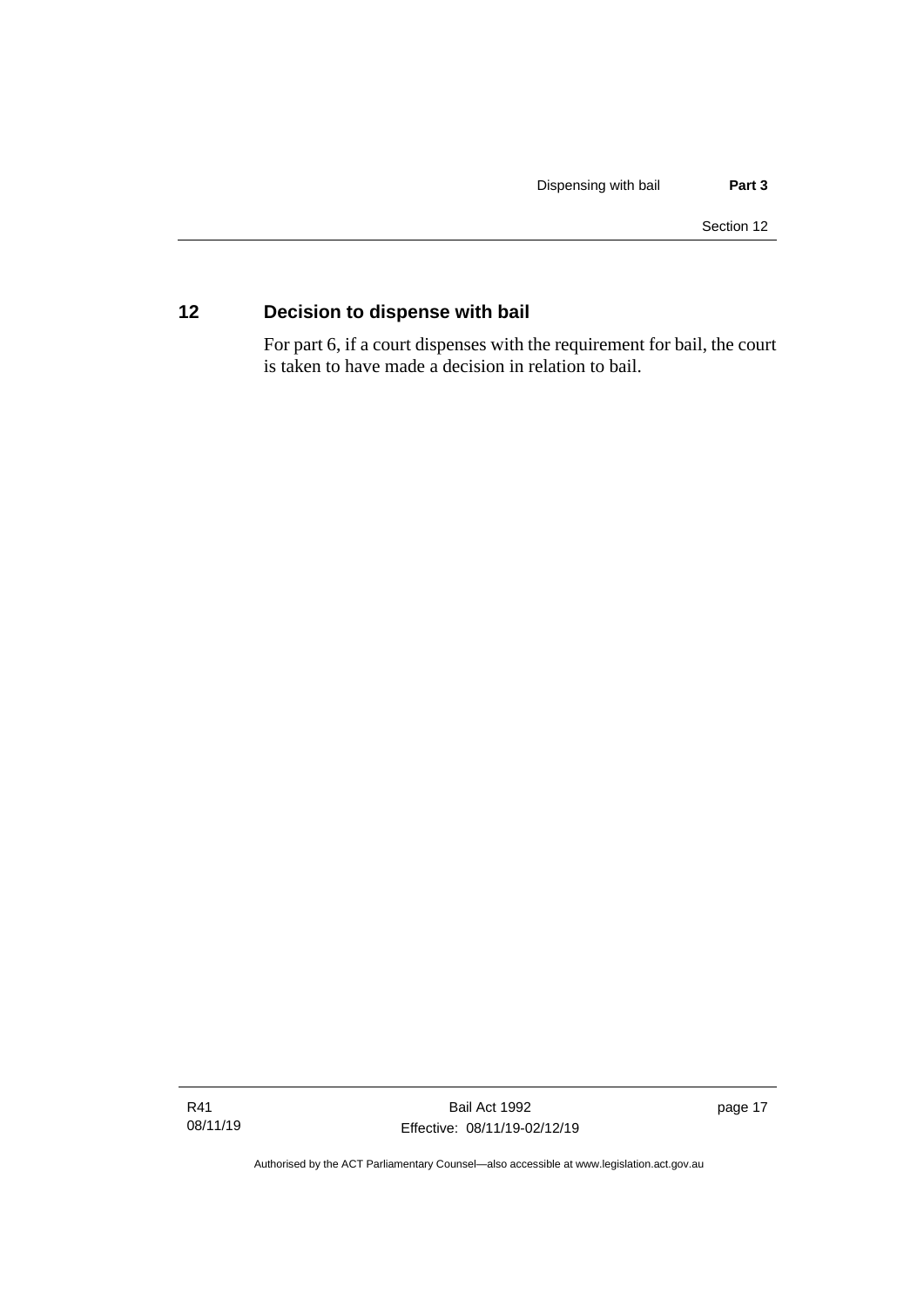#### **Part 4** Grant of bail

Section 12A

# <span id="page-25-0"></span>**Part 4 Grant of bail**

### <span id="page-25-1"></span>**12A Meaning of** *bail order* **and** *bail review application***—pt 4**

In this part:

*bail order*—see section 19 (1).

*bail review application* means an application in relation to bail made under section 41 (Right of review of bail decisions).

#### <span id="page-25-2"></span>**12B When is a proceeding** *before the Supreme Court***?—pt 4**

For this part, a proceeding for an offence is *before the Supreme Court* if the court has jurisdiction in the proceeding because the accused person to whom the proceeding relates—

- (a) has been committed to the court for trial or sentence; or
- (b) is an accused in a prosecution on indictment instituted by the director of public prosecutions under the *[Director of Public](http://www.legislation.act.gov.au/a/1990-22)  [Prosecutions Act 1990](http://www.legislation.act.gov.au/a/1990-22)*, section 7; or
- (c) has lodged an appeal to the court against a conviction, order or sentence imposed on the person by the Magistrates Court.

## <span id="page-25-3"></span>**13 Deciding bail after charge laid**

- $(1)$  If—
	- (a) a person who has been taken into custody by a police officer is charged with an offence but is not to be brought before a court immediately after being charged; or

Authorised by the ACT Parliamentary Counsel—also accessible at www.legislation.act.gov.au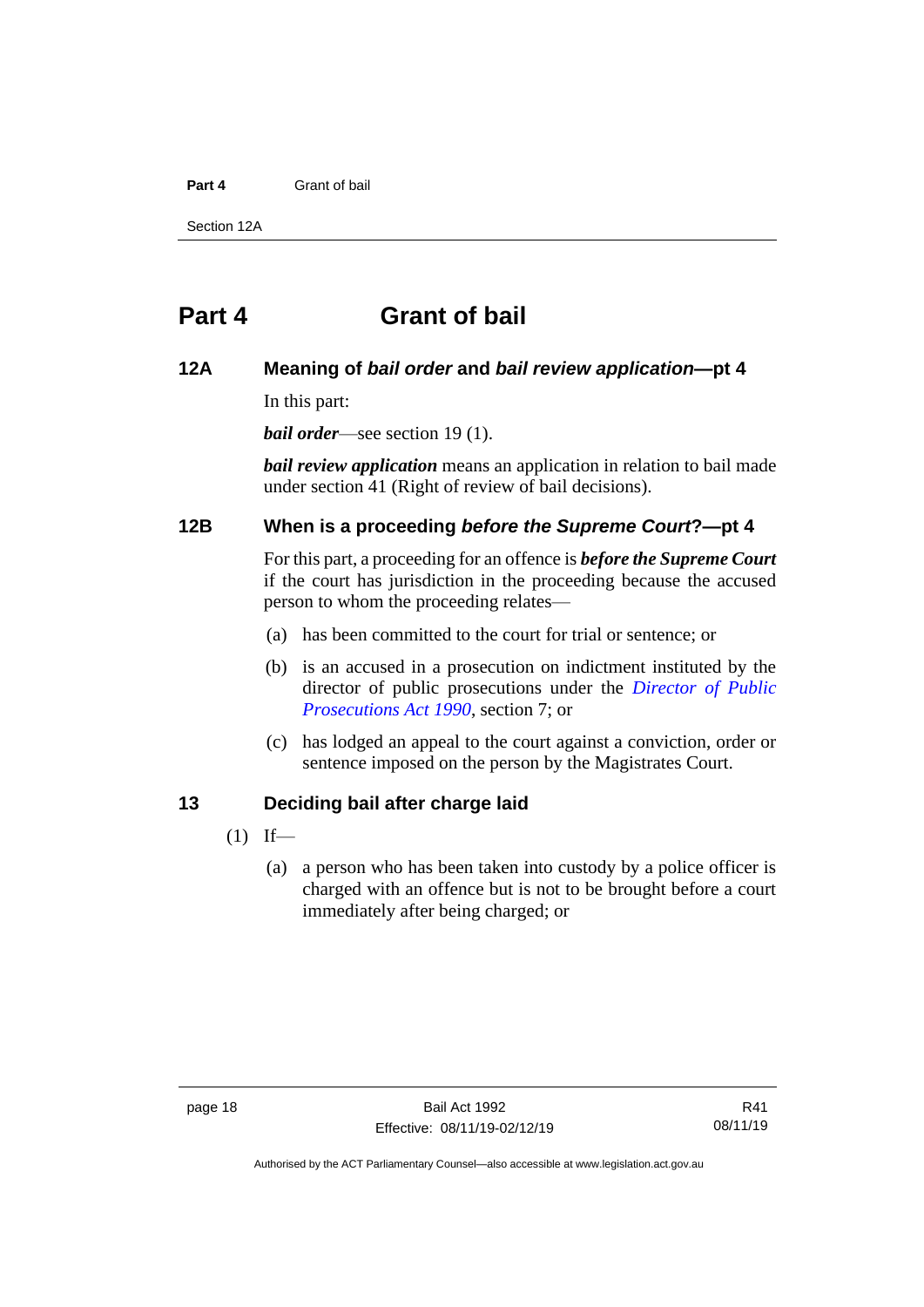(b) it is not practicable to bring immediately before a court a person arrested under a warrant (being a warrant which does not expressly preclude the granting of bail) issued under the *[Magistrates Court Act 1930](http://www.legislation.act.gov.au/a/1930-21)*, section 42 (2) (Issue of warrant and summons) in relation to an offence punishable by a fine or by imprisonment for a period not exceeding 2 years;

the police officer who charges or arrests the person—

- (c) must tell the person that the person may—
	- (i) apply for bail; and
	- (ii) communicate with a lawyer of the person's choice in relation to the making of an application for bail; and
	- (iii) if the person cannot speak or understand the English language—have recourse to the services of a competent interpreter; and
	- (iv) communicate with someone else of the person's choice who may reasonably be expected to assist the person in relation to the provision of bail; and

if the person asks for facilities to do so, must provide the person with reasonable facilities to enable the person to communicate with a lawyer, an interpreter or someone else; and

- (d) must tell the person about—
	- (i) the applicable bail criteria; and
	- (ii) the conditions subject to which the person may be released on bail; and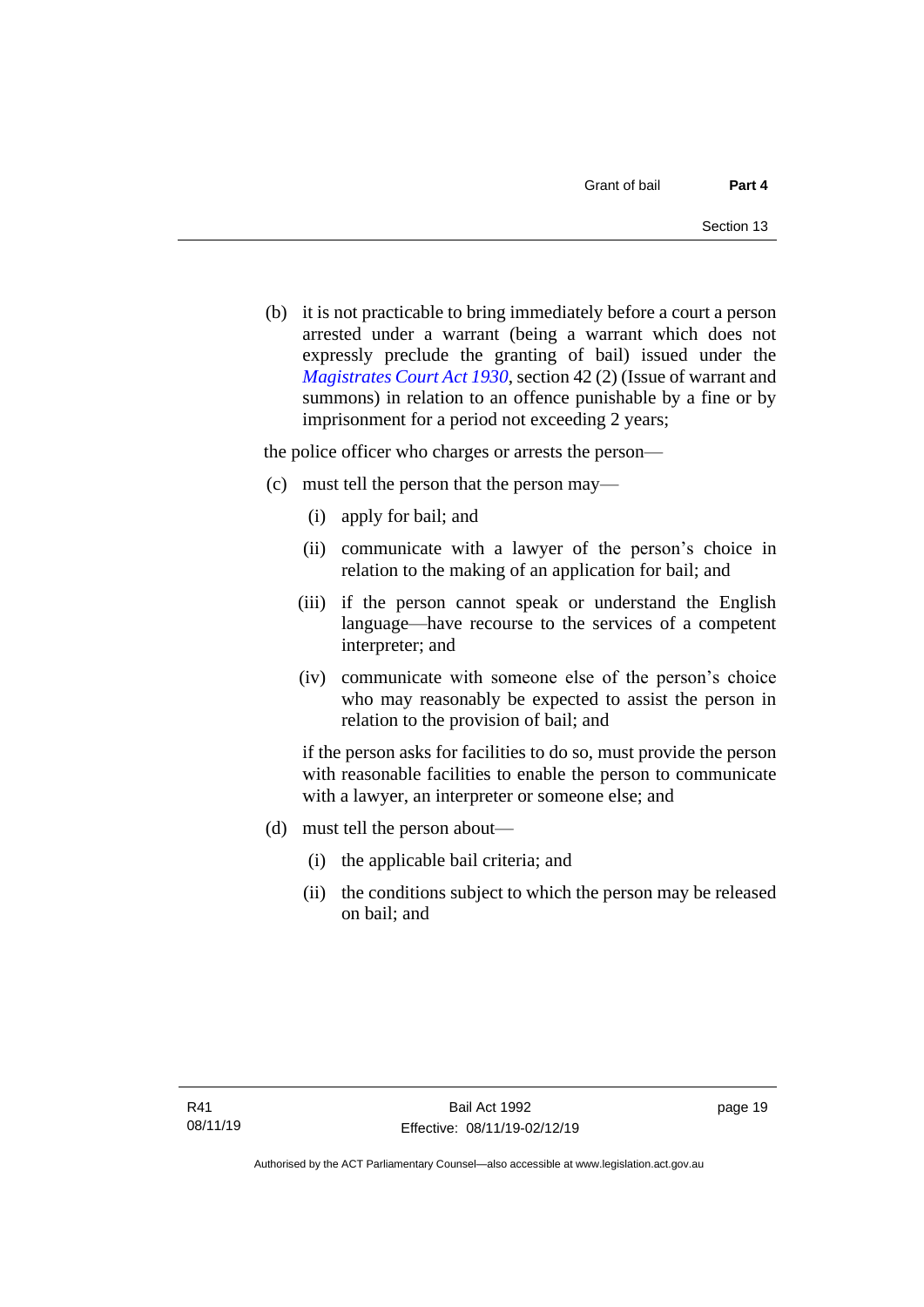- (e) if the person applies for bail—
	- (i) if the police officer is authorised to grant bail to the person—must consider whether the person should be granted bail; or
	- (ii) in any other case—must bring the person before an authorised officer.
- (2) If a person is brought before an authorised officer under subsection  $(1)$  (e)  $(ii)$ , the authorised officer must consider whether the person should be granted bail.
- (3) If, before subsection (1) has been fully complied with in relation to an accused person, an authorised officer is satisfied that it is appropriate to release the person on bail subject only to the person giving an undertaking to appear, the authorised officer may so release the person.
- (4) A police officer who charges or arrests a person need not comply with subsection  $(1)$   $(c)$   $(ii)$ ,  $(iii)$  or  $(iv)$  if the police officer believes on reasonable grounds that non-compliance is necessary to prevent—
	- (a) the escape of an accomplice of the accused person; or
	- (b) the loss, destruction or falsification of evidence relating to the offence.
- (5) If a police officer who charges or arrests a person does not comply with subsection  $(1)$   $(c)$   $(ii)$ ,  $(iii)$  or  $(iv)$  for a reason mentioned in subsection (4), the police officer must record the reason.

Authorised by the ACT Parliamentary Counsel—also accessible at www.legislation.act.gov.au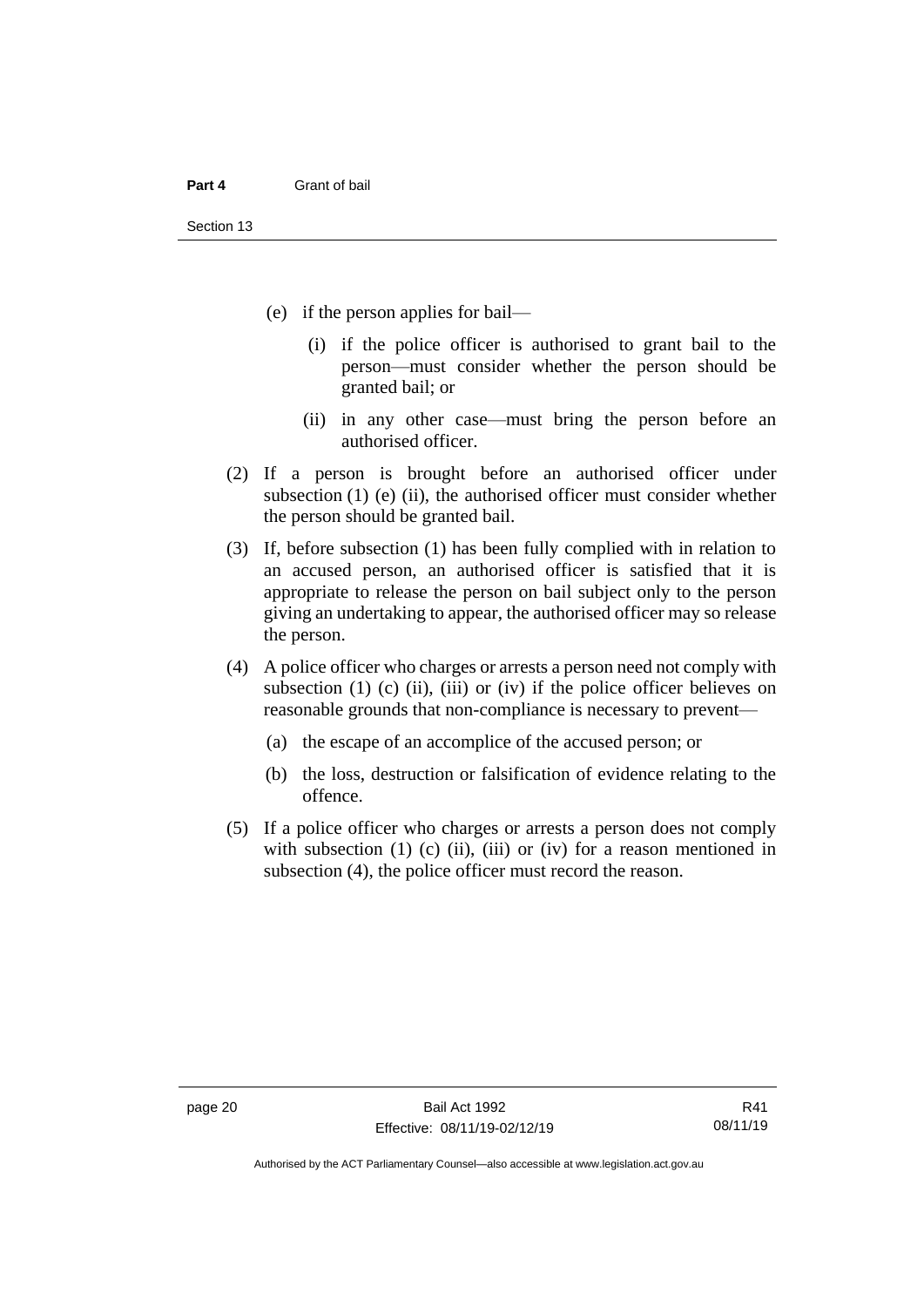### <span id="page-28-0"></span>**14 Grant of bail by authorised officers**

- (1) Subject to subsection (2), an authorised officer may grant bail in accordance with this Act to an accused person who is present at a police station.
- (2) An authorised officer must not grant bail to a person accused of an offence if—
	- (a) a decision about bail in relation to the offence has been made by a court; or
	- (b) the offence is a family violence offence of murder.
	- *Note* A reference to an offence against a territory law includes a reference to a related ancillary offence, eg attempt (see [Legislation Act,](http://www.legislation.act.gov.au/a/2001-14) s 189).

## <span id="page-28-1"></span>**15 Deciding of questions of bail by authorised officers**

- (1) An authorised officer who is required to consider whether to grant bail to an accused person must as soon as reasonably practicable—
	- (a) give—
		- (i) the accused person or a lawyer representing the accused person; and
		- (ii) any police officer involved in the investigation of the offence with which the accused person is charged;

an opportunity to make submissions to the authorised officer about the conditions to which any grant of bail to the accused person should be made subject; and

(b) having regard to those submissions, to the applicable bail criteria and to any other available information that the authorised officer considers relevant and reliable, decide whether the person should be granted bail.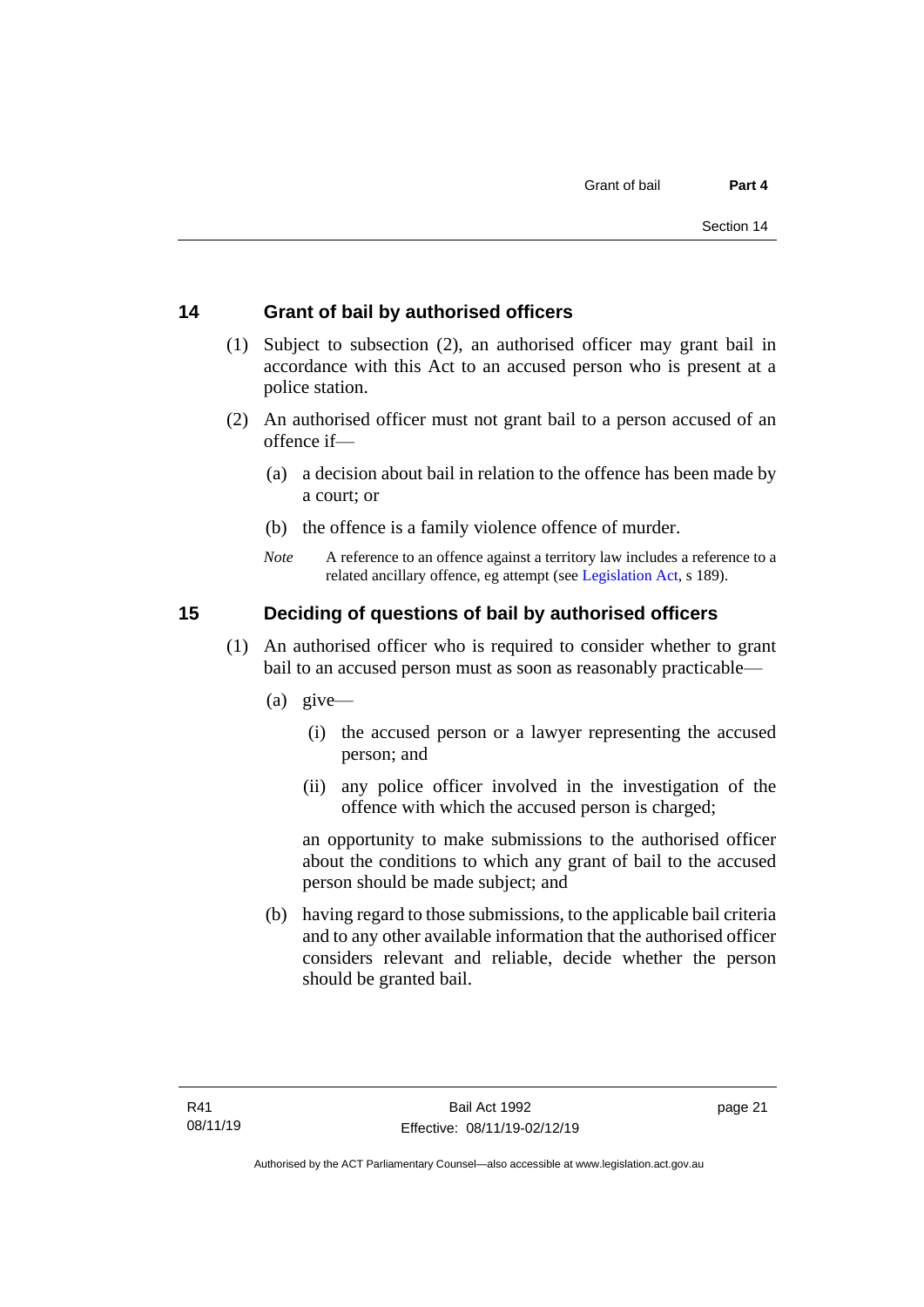Section 16

- (2) If the authorised officer is satisfied, having regard to the applicable bail criteria, that—
	- (a) it is appropriate to release the person on the person giving an undertaking to appear; and
	- (b) it is not necessary to impose a bail condition;

the authorised officer must release the person on the person giving that undertaking.

- (3) If the authorised officer is satisfied, having regard to the applicable bail criteria, that it is not appropriate to grant bail to the accused person without imposing a condition, the authorised officer must, having regard to—
	- (a) the conditions that may be imposed in granting bail to a person; and
	- (b) the extent to which the imposition of 1 or more bail conditions would be appropriate having regard to the matters mentioned in whichever of section 9F (2), section 22 or section 23 applies to the making of a decision regarding the granting of bail to the accused person;

decide whether to grant bail to the accused person.

### <span id="page-29-0"></span>**16 Notification of decision of authorised officer**

- (1) If an authorised officer decides—
	- (a) to refuse to grant bail to an accused person; or
	- (b) to grant bail to an accused person subject to 1 or more bail conditions;

the authorised officer must inform the accused person—

- (c) of his or her decision; and
- (d) the right of the accused person to request a review of the decision under section 38; and

R41 08/11/19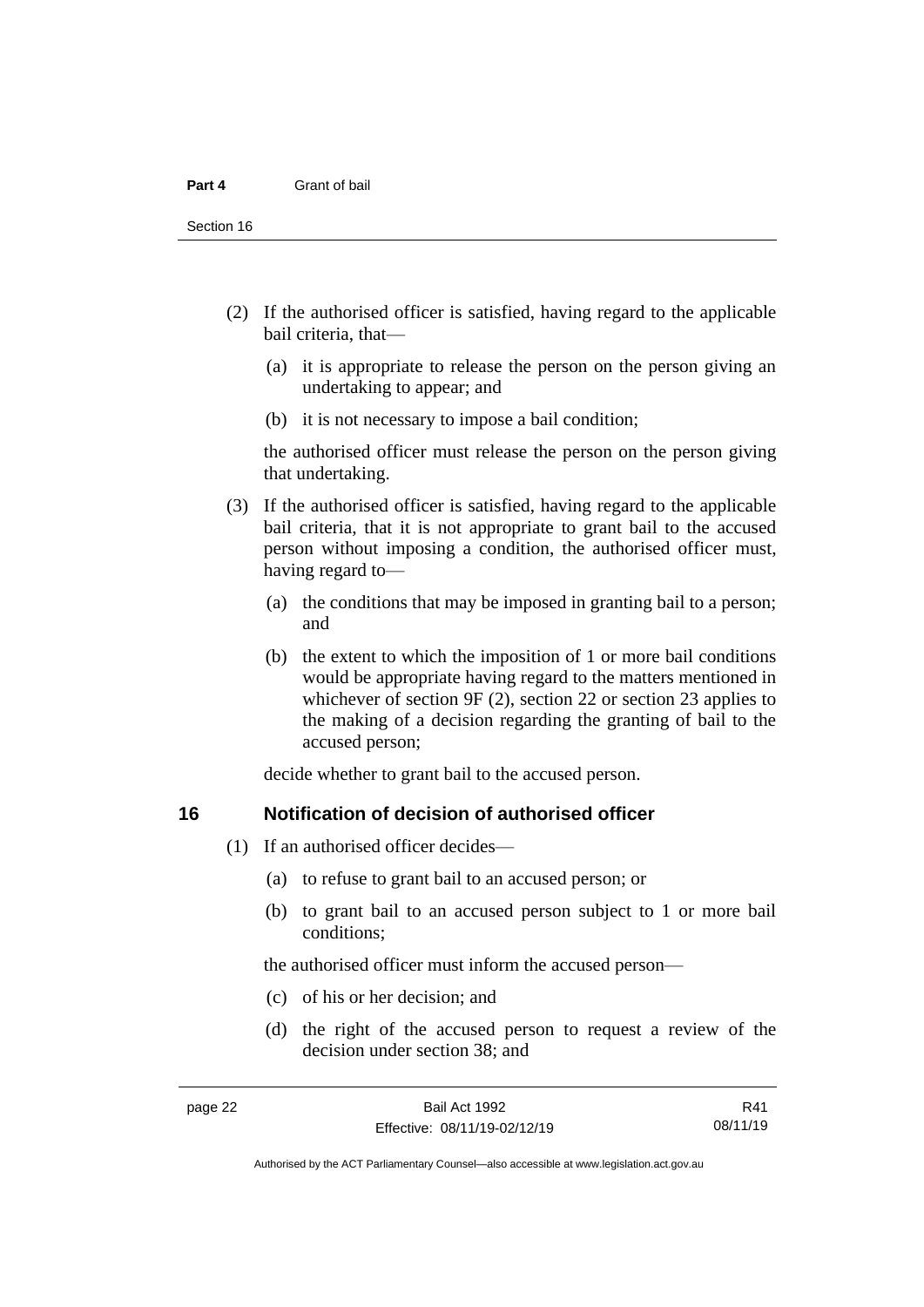- (e) if bail is refused—that the person is entitled to communicate with a lawyer; and
- (f) if the person would be granted bail subject to 1 or more bail conditions and that bail condition, or those bail conditions, are such that the person is unable or unwilling to comply, or to arrange for compliance, with them—that the person is entitled to communicate with a lawyer.
- (2) An authorised officer must, on being requested to do so by an accused person in relation to whom the authorised officer has made a decision of the kind referred to in subsection (1) (a) or (b), provide the person with reasonable facilities to communicate with a lawyer.
- (3) An authorised officer who refuses to grant bail to an accused person need not comply with subsection (1) (e) or (f) and subsection (2) if the authorised officer believes on reasonable grounds that non-compliance is necessary to prevent—
	- (a) the escape of an accomplice of the accused person; or
	- (b) the loss, destruction or falsification of evidence relating to the offence.
- (4) If an authorised officer does not comply with subsection (1) (e) or (f) and subsection (2) for a reason mentioned in subsection (3), the authorised officer must record the reason.
- (5) If an authorised officer decides to grant bail to an accused person, or is notified that bail has been granted to an accused person, in relation to a family violence offence, the officer must take reasonable steps to tell each protected person, as soon as practicable, about the decision and, if the accused person is granted bail subject to a bail condition, about the condition.
- (6) If an authorised officer decides not to grant bail to an accused person in relation to a family violence offence, the officer must tell each protected person about the decision.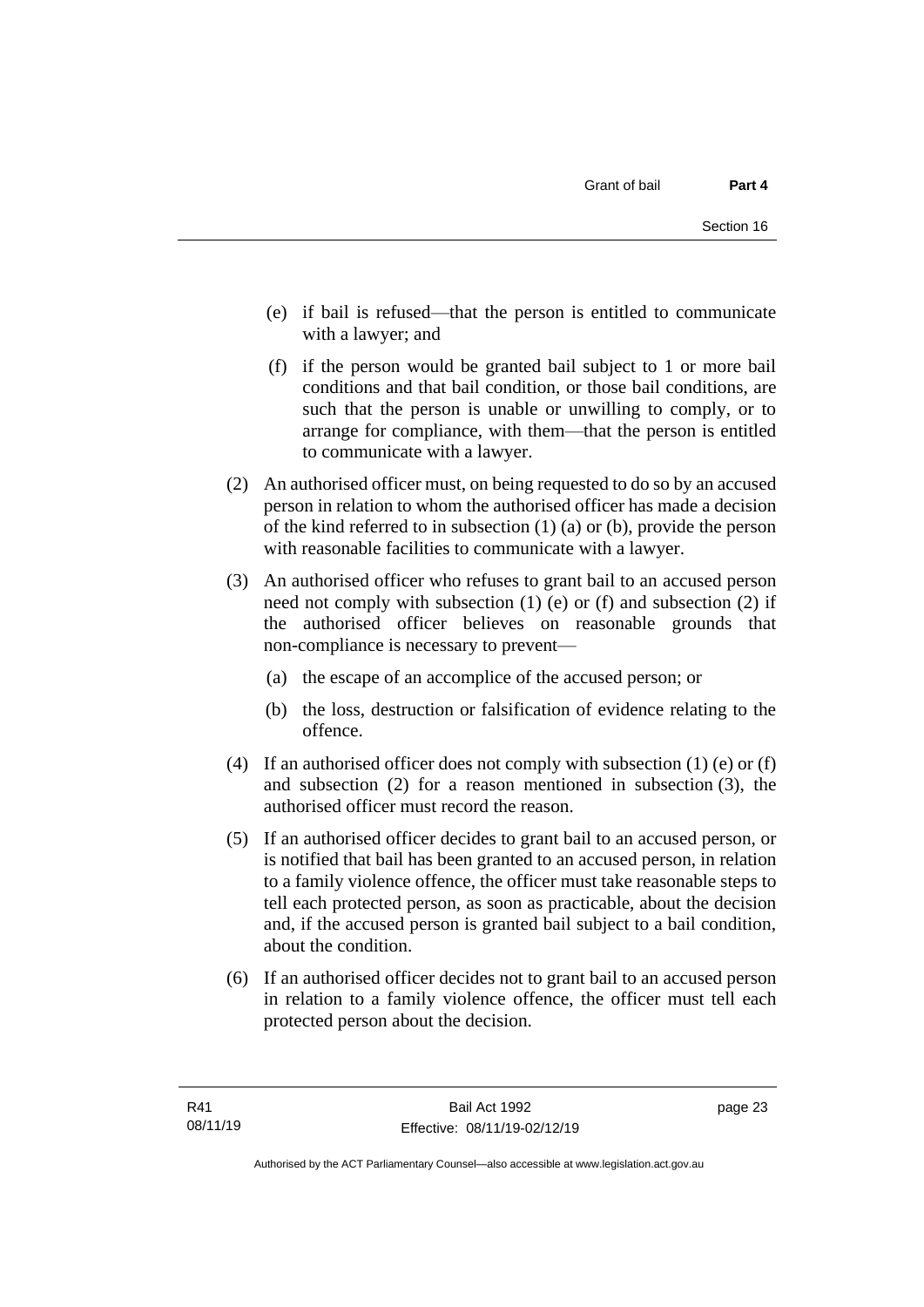(7) In this section:

*protected person*, in relation to a family violence offence, means—

- (a) if the conduct making up the offence was directed at a child—a person with parental responsibility for the child; or
- (b) if the conduct making up the offence was directed at someone else—the person at whom the conduct was directed.

#### <span id="page-31-0"></span>**17 Charged people in custody to be brought before court**

An accused person who—

- (a) has been taken into custody and charged with an offence; and
- (b) is refused bail by an authorised officer or is not released on bail granted by an authorised officer;

must be brought before a court as soon as practicable after the person has been taken into custody and, in any case, within 48 hours after having been taken into custody.

#### <span id="page-31-1"></span>**18 Facilities to be provided to accused people**

- (1) If an accused person in police custody is to be brought, for the first time in relation to the offence, before a court more than 4 hours after the person came into custody—
	- (a) the police officer for the time being in charge of the police station where the person is in custody; or
	- (b) if the person is not in custody at a police station—the police officer who has custody of the person;

must, if it is reasonably practicable to do so, provide the person with, and allow the person to use—

(c) facilities to enable the accused person to wash, shower or bathe and (if appropriate) to shave; and

R41 08/11/19

Authorised by the ACT Parliamentary Counsel—also accessible at www.legislation.act.gov.au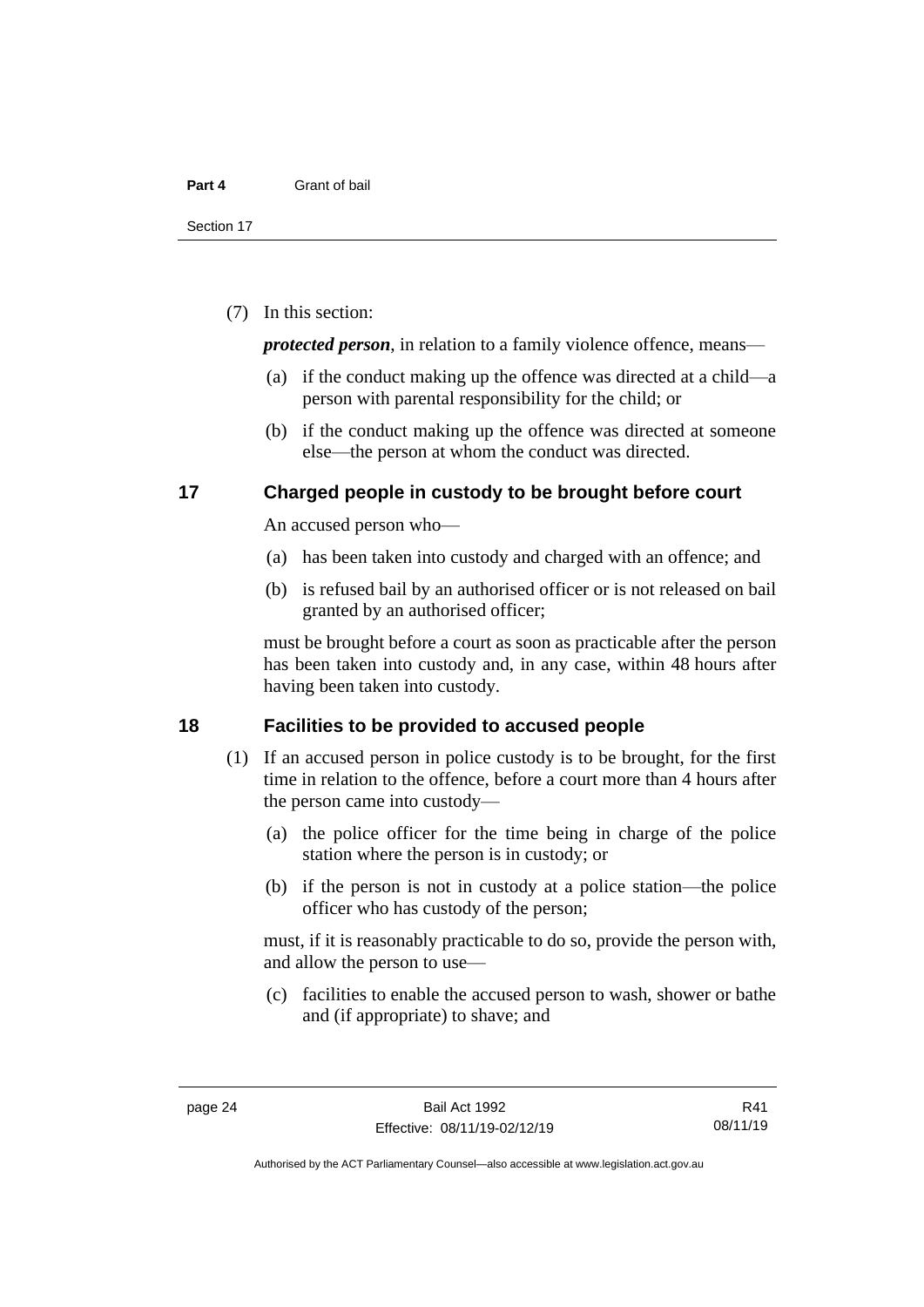- (d) facilities to enable the accused person to change his or her clothing.
- (2) Nothing in subsection (1) requires a police officer, the Territory or the Commonwealth to provide clothing for the accused person unless the clothing is brought to the police station or other place where the accused person is in custody by a member of the accused person's family or some other person.

### <span id="page-32-0"></span>**19 Court bail—general**

- (1) A court may, in accordance with this part, make any of the following orders in relation to bail (a *bail order*):
	- (a) an order granting bail to an accused person who is being held in custody in relation to an offence with which the person has been charged;
	- (b) an order enlarging, varying or revoking bail granted to the person.
- (2) In deciding whether to make a bail order in relation to an accused person, a court may have regard to any information it considers relevant and reliable.
- (3) This Act does not limit the number of applications in relation to bail that an accused person may make to a court in accordance with this Act.
- (4) A court must deal with an application in relation to bail as soon as reasonably practicable.
- (5) However, a court may decide not to hear an application in relation to bail if the application is frivolous or vexatious.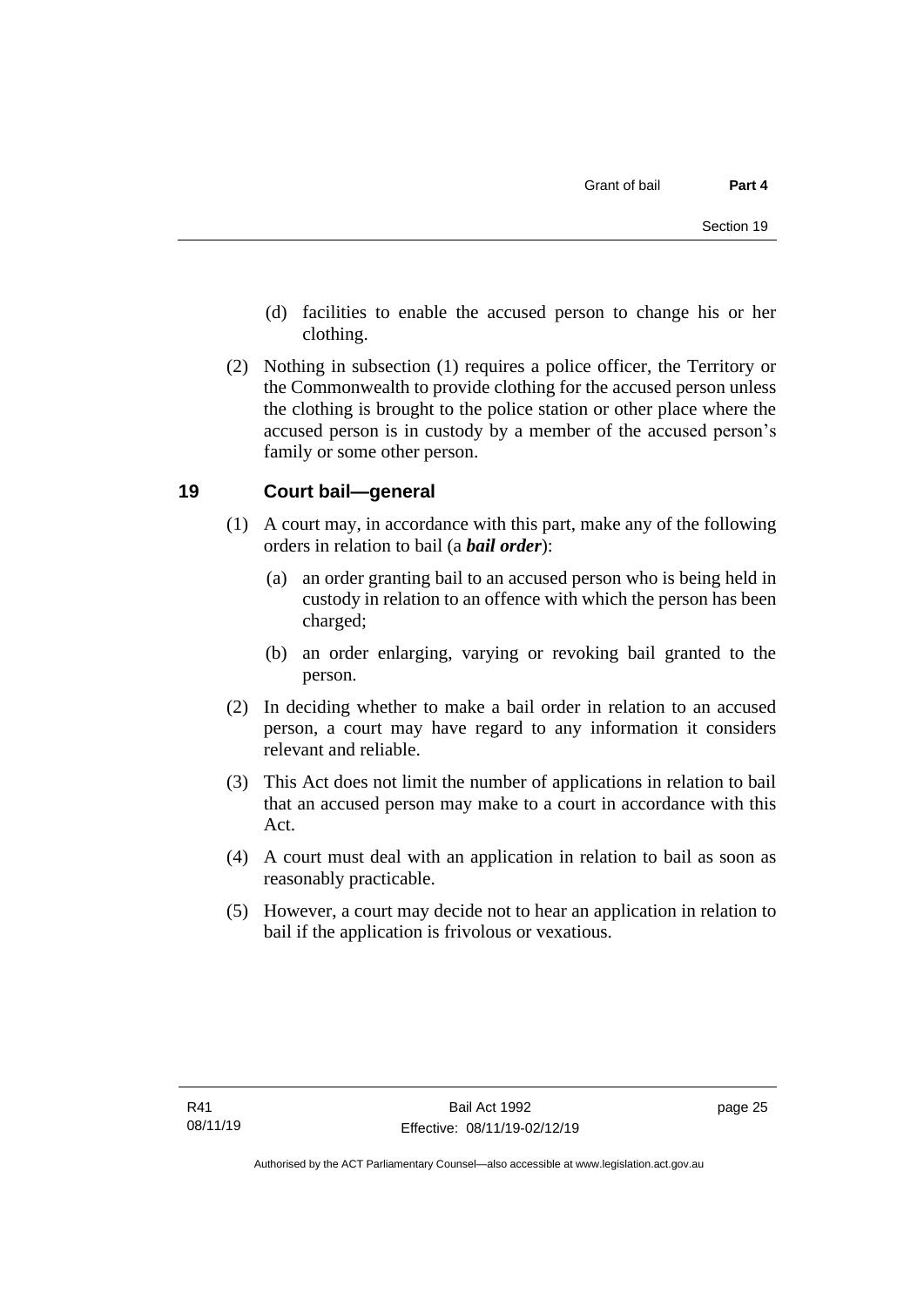Section 20

#### <span id="page-33-0"></span>**20 Power in relation to bail—Magistrates Court**

- (1) The Magistrates Court has power to make a bail order in relation to an accused person only if a proceeding for an offence with which the person is charged—
	- (a) is, or is about to be brought, before the Magistrates Court; or
	- (b) is before the Supreme Court, and the following apply:
		- (i) the Magistrates Court or the Supreme Court has granted bail to the person in the proceeding;
		- (ii) the person is in custody because the person has been arrested under section 56A (Arrest for failure to comply with bail condition) and has not been brought before the Supreme Court in relation to the reason for the arrest;
		- (iii) the day on which the application for bail is made is not a Supreme Court sitting day, and is a day on which a magistrate is sitting in relation to another proceeding before the Magistrates Court.
- (2) In this section:

*Supreme Court sitting day* means a day other than a Saturday, a Sunday or a public holiday.

#### <span id="page-33-1"></span>**20A Repeat application for bail—Magistrates Court**

- (1) This section applies to an application for bail (other than a bail review application) by an accused person in a proceeding if—
	- (a) the proceeding is one in which the Magistrates Court has power to make a bail order under section 20 (1) (a); and
	- (b) the accused person has made 2 applications in the Magistrates Court for bail in the proceeding.

Authorised by the ACT Parliamentary Counsel—also accessible at www.legislation.act.gov.au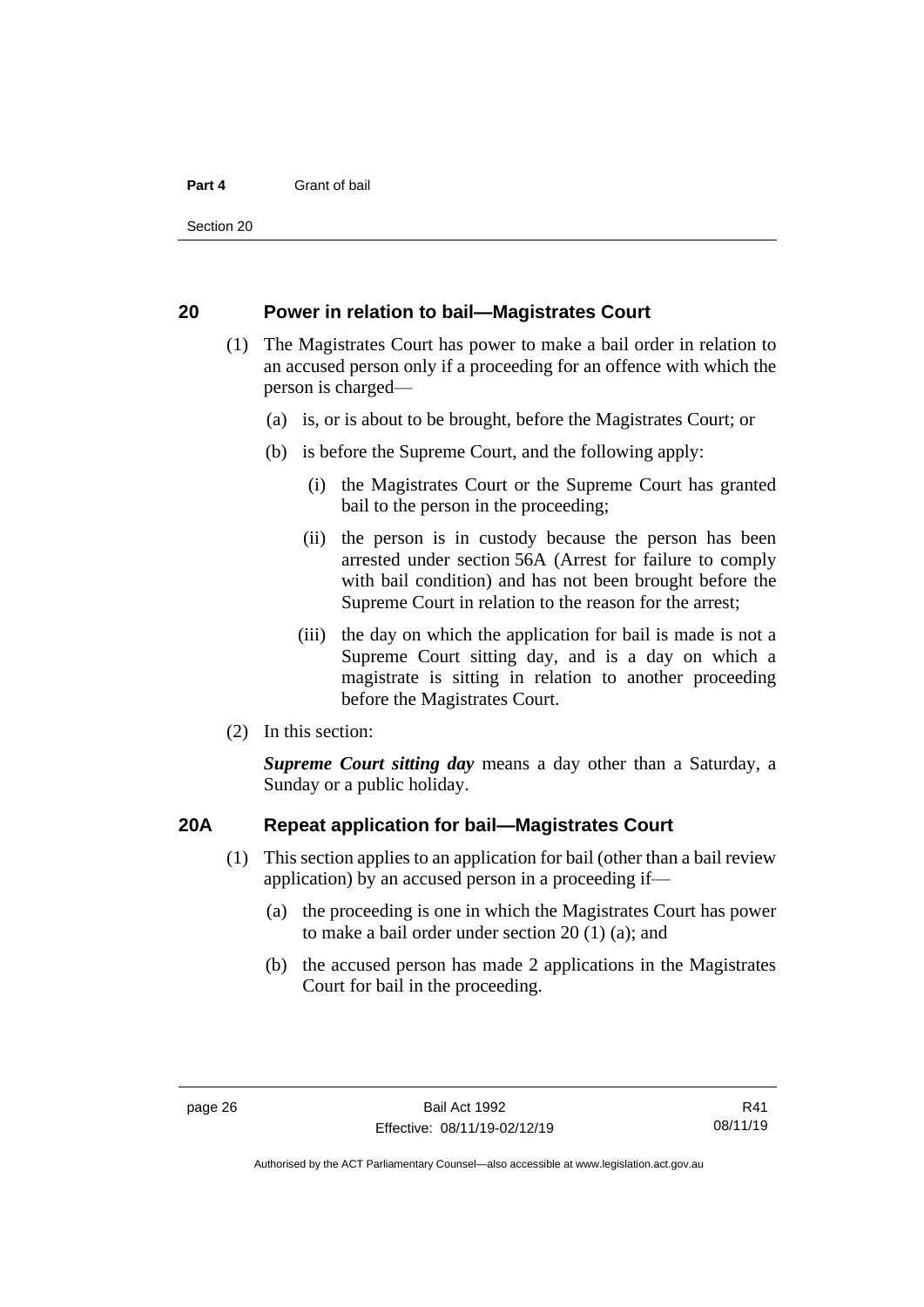- (2) The court may only consider a third or subsequent application for bail by the person in the proceeding if the court is satisfied—
	- (a) that since the last application for bail there has been a change in circumstances relevant to the granting of bail; or
	- (b) that there is fresh evidence or information of relevance to the granting of bail that was unavailable at the last application for bail.

### <span id="page-34-0"></span>**20B Power in relation to bail—Supreme Court**

The Supreme Court has power to make a bail order in relation to an accused person only if —

- (a) a proceeding for an offence with which the person is charged is before the Supreme Court; or
- (b) if the proceeding is not before the Supreme Court—section 43 (Power of Supreme Court to review—decision of authorised officer) or section 43A (Power of Supreme Court to review decision of Magistrates Court or Supreme Court) apply.

#### <span id="page-34-1"></span>**20C Repeat application for bail—Supreme Court**

- (1) This section applies to an application for bail (other than a bail review application) by an accused person in a proceeding if—
	- (a) the proceeding is one in which the Supreme Court has power to make a bail order under section 20B (a); and
	- (b) the accused person has—
		- (i) made 2 or more applications for bail in the Magistrates Court when the proceeding was before that court; or
		- (ii) if subparagraph (i) does not apply—made 1 application in the Supreme Court for bail in the proceeding.

page 27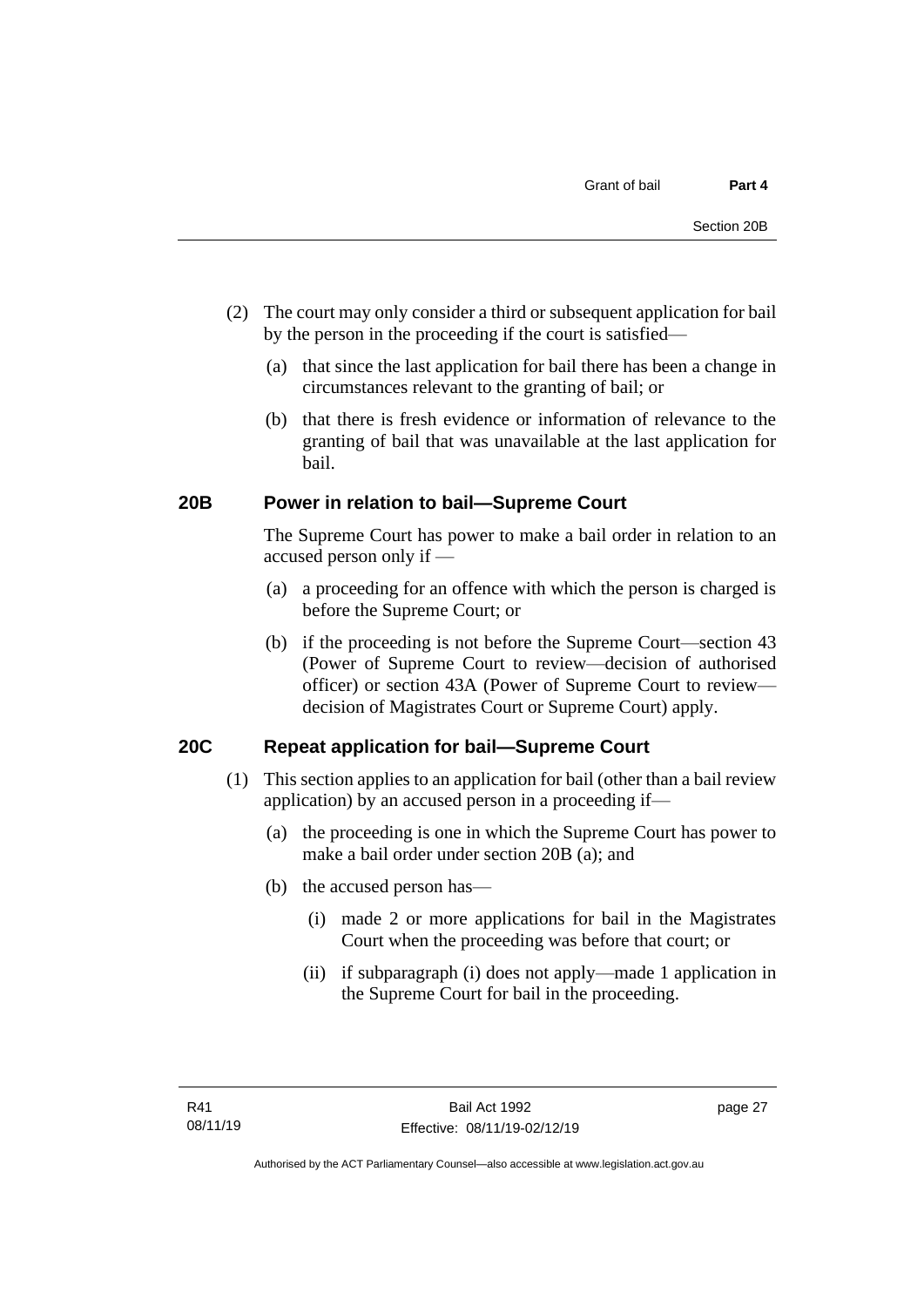#### **Part 4** Grant of bail

#### Section 21

- (2) The court may only consider a further application for bail (other than a bail review application) by the person in the proceeding if the court is satisfied—
	- (a) that since the last application for bail there has been a change in circumstances relevant to the granting of bail; or
	- (b) that there is fresh evidence or information of relevance to the granting of bail that was unavailable at the last application for bail.

#### **Examples**

- 1 An accused person has made only 1 application for bail in the Magistrates Court in a criminal proceeding. The person is committed for trial in the Supreme Court in relation to the proceeding. If the accused makes an application for bail in the Supreme Court in the proceeding, subsection (2) will not apply to the court's consideration of the application because the person did not make 2 or more applications for bail in the Magistrates Court when the proceeding was before that court.
- 2 An accused person has made 3 applications for bail in the Magistrates Court in a criminal proceeding. The person is committed for trial in the Supreme Court in relation to the proceeding. If the accused makes an application for bail in the Supreme Court in the proceeding, subsection (2) will apply to the court's consideration of the application.

## <span id="page-35-0"></span>**21 Bail in relation to several offences**

If an accused person has been charged with 2 or more offences for which bail may be granted and is being held in custody in relation to those offences—

- (a) a court or an authorised officer must, in considering whether to grant bail to the accused person, have regard to all the offences with which the person stands charged; and
- (b) if the court or authorised officer decides that the accused person should be granted bail—
	- (i) the accused person must be granted bail in relation to all the offences with which the person has been charged for which bail may be granted; and

R41 08/11/19

Authorised by the ACT Parliamentary Counsel—also accessible at www.legislation.act.gov.au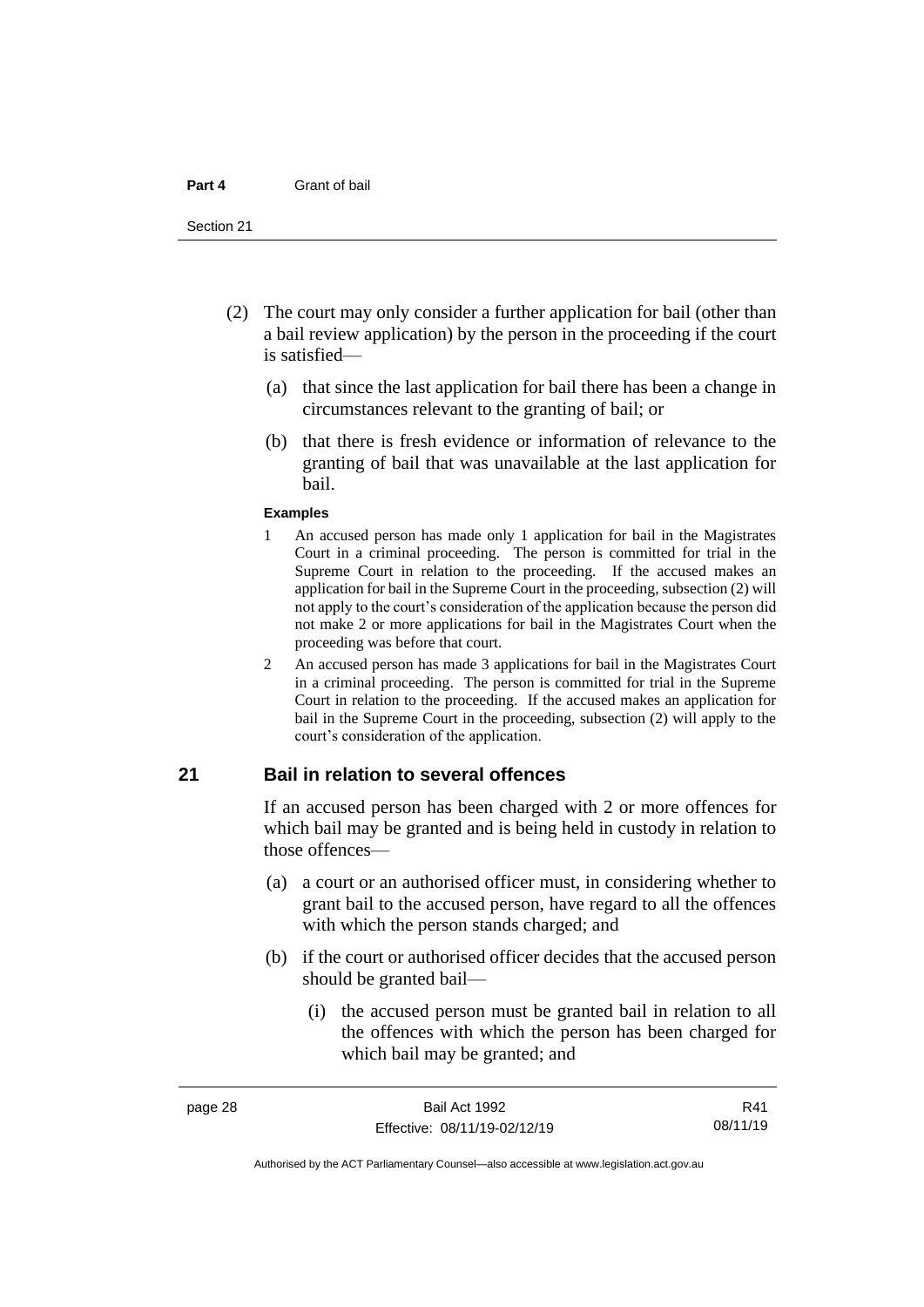- (ii) the accused person need give only 1 undertaking to appear in relation to all the offences with which the person has been charged for which bail may be granted; and
- (iii) if the accused person is granted bail subject to conditions the conditions apply in relation to each offence with which the accused person is charged for which bail may be granted.

## **22 Criteria for granting bail to adults**

- (1) In making a decision about the grant of bail to an adult in relation to an offence, a court or authorised officer must consider—
	- (a) the likelihood of the person appearing in court in relation to the offence; and
	- (b) the likelihood of the person, while released on bail—
		- (i) committing an offence; or
		- (ii) harassing or endangering the safety or welfare of anyone; or
		- (iii) interfering with evidence, intimidating a witness, or otherwise obstructing the course of justice, in relation to the person or anyone else; and
	- (c) the interests of the person.

#### **Examples for par (c)**

- 1 the need of the person for physical protection
- 2 the period that the person may be held in custody if bail is refused and the conditions under which the person would be held
- (2) Also, if the person is convicted of an indictable offence, or the elements of an indictable offence are proven in relation to the person, but the person has not been sentenced, a court must consider the likelihood of the person being given a sentence of imprisonment.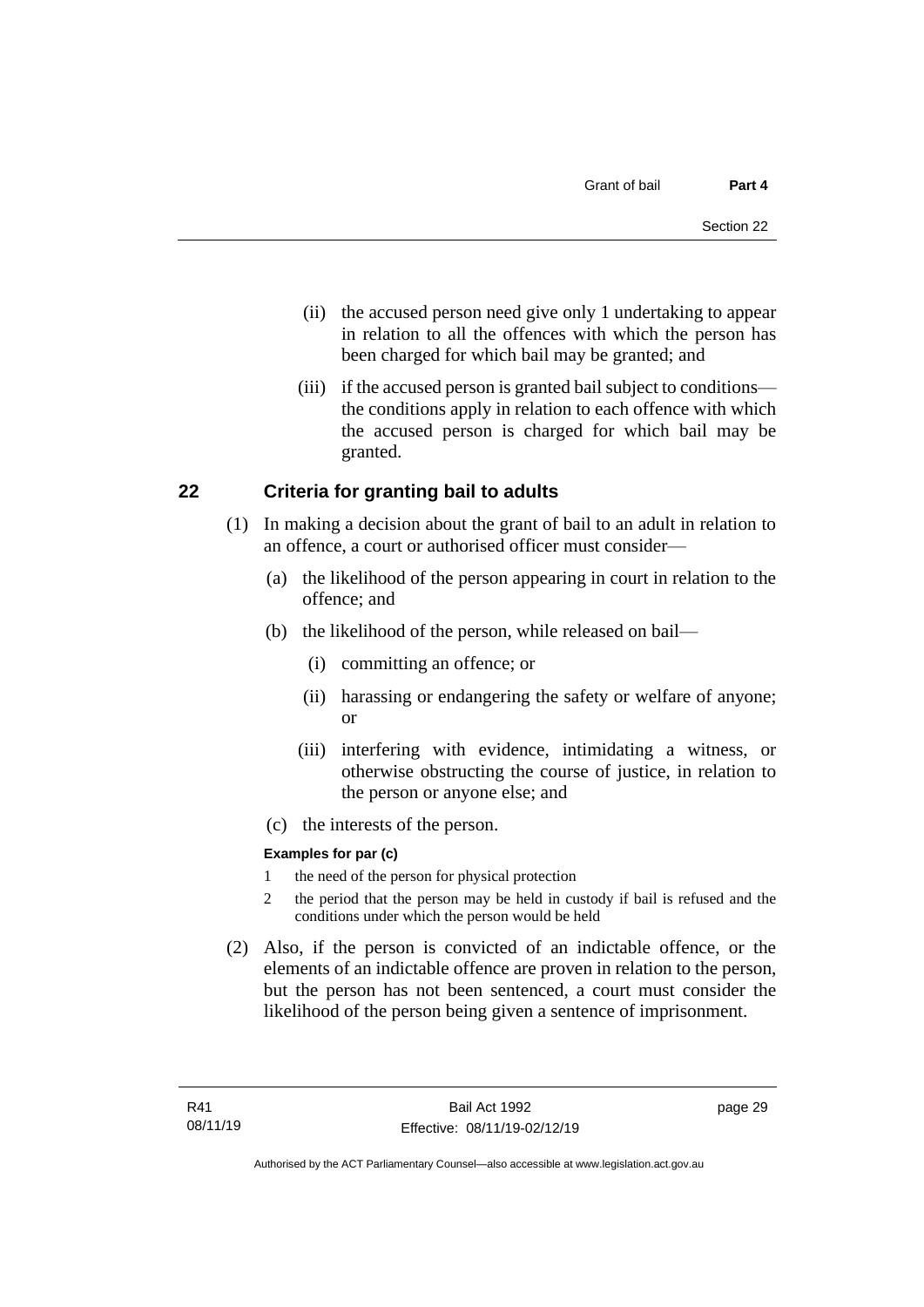- (3) In considering the matters mentioned in subsection (1) or (2), the court or authorised officer may have regard to any relevant matter, including—
	- (a) the nature and seriousness of the offence; or
	- (b) the person's character, background and community ties; or
	- (c) the likely effect of a refusal of bail on the person's family or dependants; or
	- (d) any previous grants of bail to the person; or
	- (e) the strength of the evidence against the person.

#### **Example**

In considering under subsection (1) the likelihood of the person appearing in court in relation to the offence, the court or authorised officer may have regard to whether the person failed to comply with a bail condition previously.

(4) The reference in subsection (1) (b) (i) to an *offence* includes a reference to an offence against a law of the Commonwealth, a State or another Territory (including an external territory).

## **23 Criteria for granting bail to children**

- (1) In making a decision about the grant of bail to a child in relation to an offence, a court or authorised officer must consider—
	- (a) the matters mentioned in section 22 (1) (a) and (b), (2) and (3); and
	- (b) the principles in the *[Children and Young People Act 2008](http://www.legislation.act.gov.au/a/2008-19)*, section 94 (Youth justice principles); and
	- (c) if the decision is being made by a court and a report has been given to the court under the *[Court Procedures Act 2004](http://www.legislation.act.gov.au/a/2004-59)*, section 74D (Court may order report about young person) in relation to the child—the report.
- (2) In addition, the court or authorised officer must consider, as a primary consideration, the best interests of the child.

R41 08/11/19

Authorised by the ACT Parliamentary Counsel—also accessible at www.legislation.act.gov.au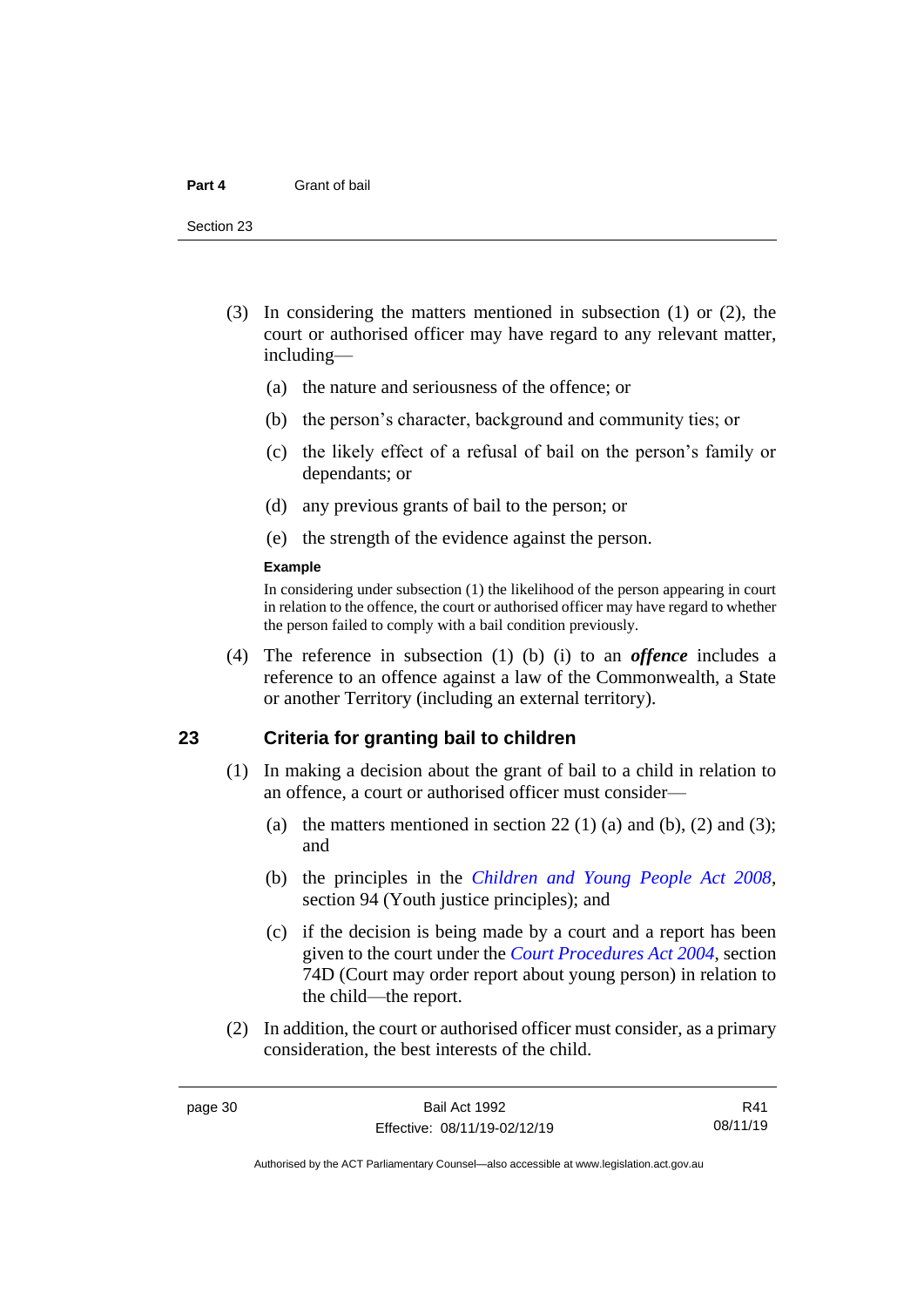#### **23A Victim's concern about need for protection**

- (1) If a court is making a decision about the grant of bail to an accused person—
	- (a) the prosecutor must tell the court about any concern of which the prosecutor is aware expressed by a victim about the need for protection from violence or harassment by the accused person; and
	- (b) the court must receive any submission in relation to the concern and consider it in the context of the matter mentioned in section  $22(1)$  (b).
- (2) If an authorised officer who is making a decision about the grant of bail to an accused person is aware that a victim has expressed concern about the need for protection from violence or harassment by the accused person, the authorised officer must consider that concern in the context of the matters mentioned in section 9F (Family violence offence—bail by authorised officer) and section 22 (1) (b).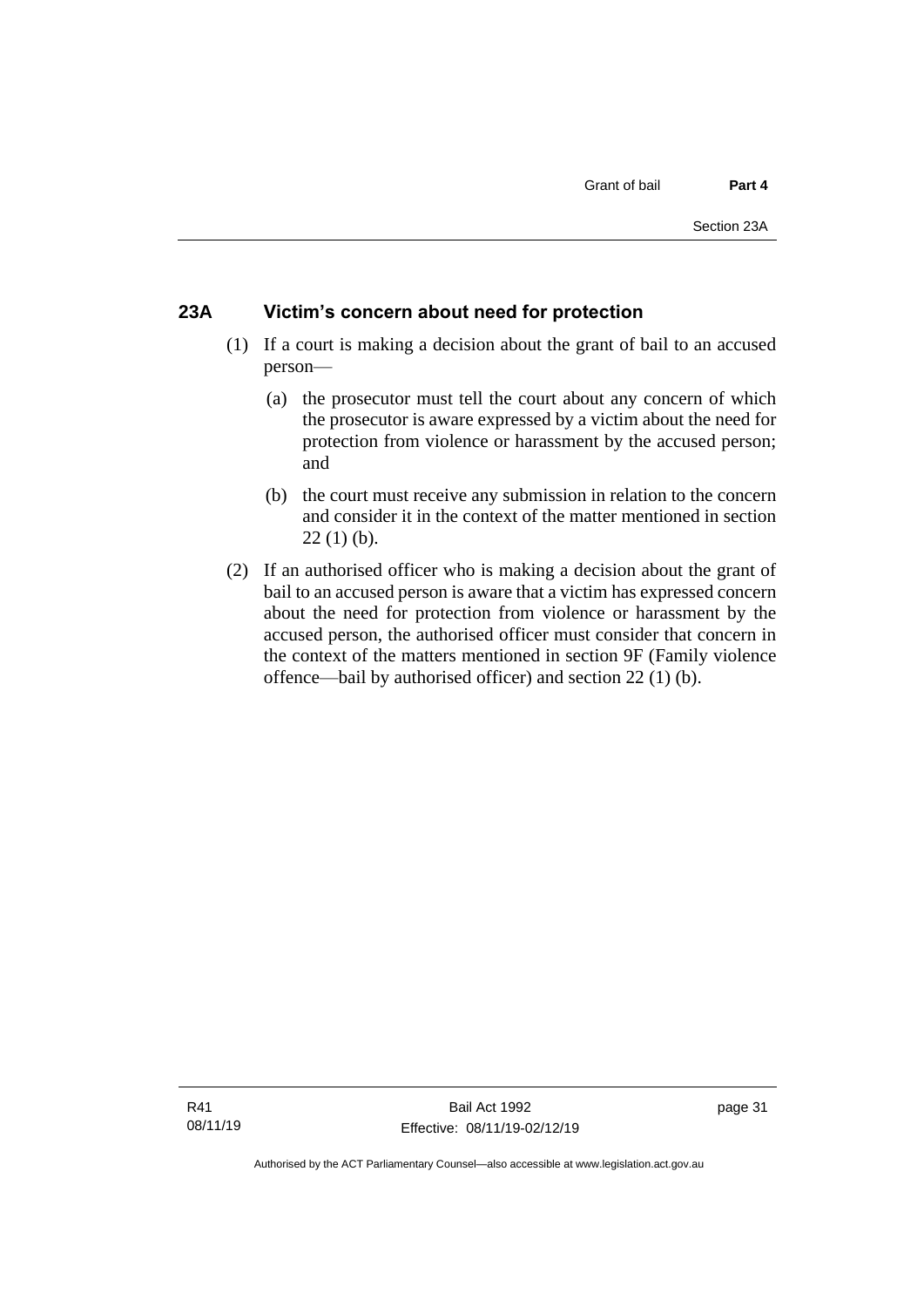# **Part 5 Bail conditions and undertakings to appear**

#### **24 Conditions of bail**

A court or an authorised officer may grant bail without imposing conditions or subject to bail conditions imposed—

- (a) for a court—by order; or
- (b) for an authorised officer—in writing.

## **25 Conditions on which bail may be granted to adults**

- (1) The following conditions may be imposed on a grant of bail to an adult:
	- (a) conditions about the person's conduct while released on bail;
	- (b) a condition that the person, an acceptable person or each of a number of acceptable people—
		- (i) pays to the Territory a stated amount if the person fails to appear in court in accordance with his or her undertaking; or
		- (ii) gives acceptable security for the payment to the Territory of a stated amount if the person fails to appear in court in accordance with his or her undertaking;

*Note* For acceptable people and acceptable security, see s 32.

- (c) a condition that the person, an acceptable person or each of a number of acceptable people—
	- (i) deposits a stated amount with a court or authorised officer; and
	- (ii) forfeits the amount if the person fails to appear in court in accordance with his or her undertaking.

R41 08/11/19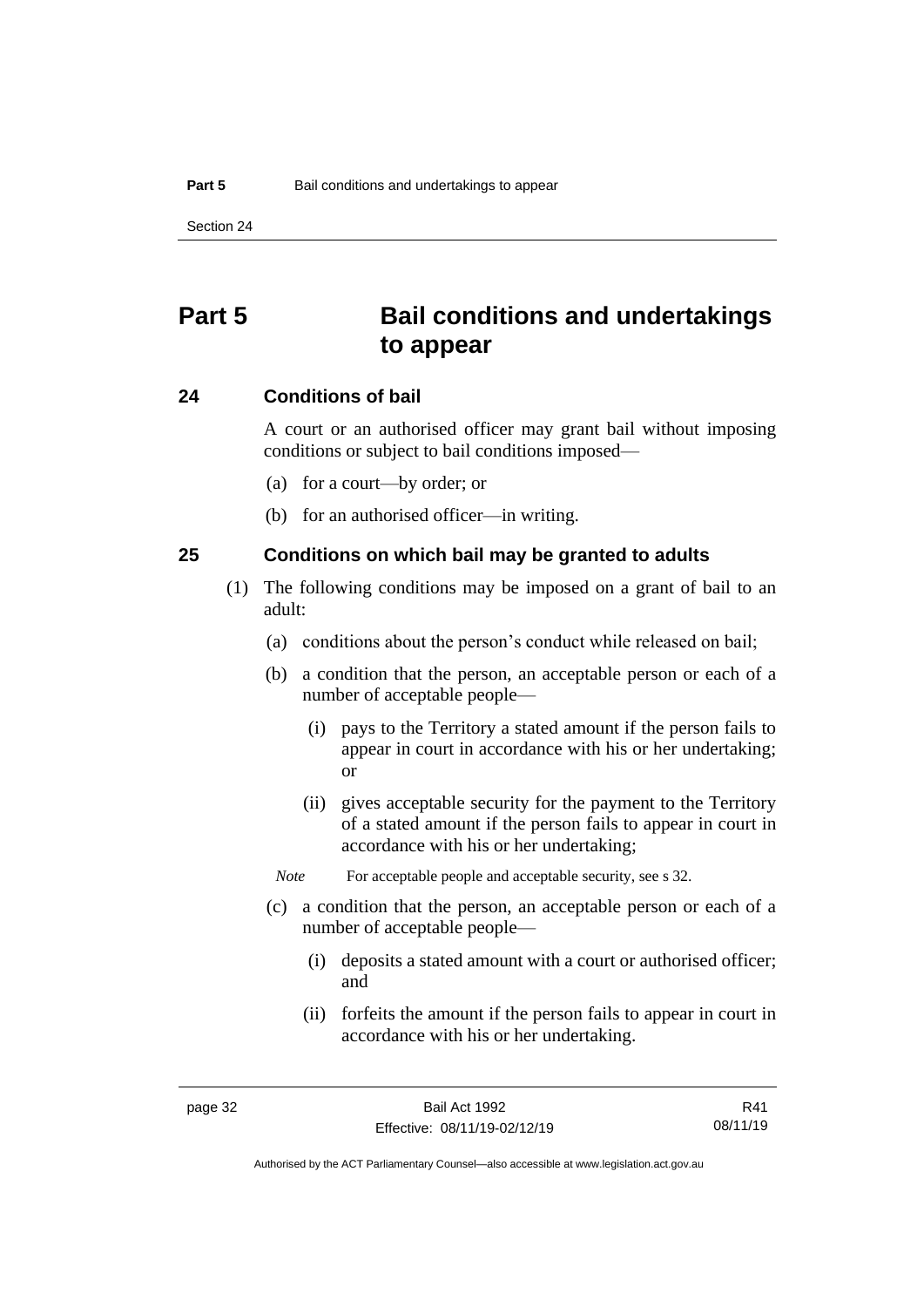- (2) With the consent of a person who makes a deposit or gives security under subsection  $(1)$  (b)  $(ii)$  or  $(c)$ , it may be a condition of bail that the deposit or security continues to apply if bail is continued.
- (3) It must not be a condition of bail that a person gives consent under subsection (2).
- (4) Without limiting subsection (1) (a), the requirements that an accused person may be required to observe relating to his or her conduct while released on bail include—
	- (a) a requirement that the accused person report periodically, or at specified times, at a stated place; and
	- (b) a requirement that the accused person reside at a stated place; and
	- (c) a requirement that the person undergo psychiatric treatment or other medical treatment; and
	- (d) a requirement that the accused person participate in a program of personal development, training or rehabilitation; and
	- (e) a requirement that the person—
		- (i) accept supervision by the director-general; and
		- (ii) comply with any reasonable direction of the director-general; and

#### **Examples of directions**

- 1 a direction to attend a program
- 2 a direction to comply with a mental health assessment or treatment order made by the ACAT
- 3 a direction to attend drug or alcohol counselling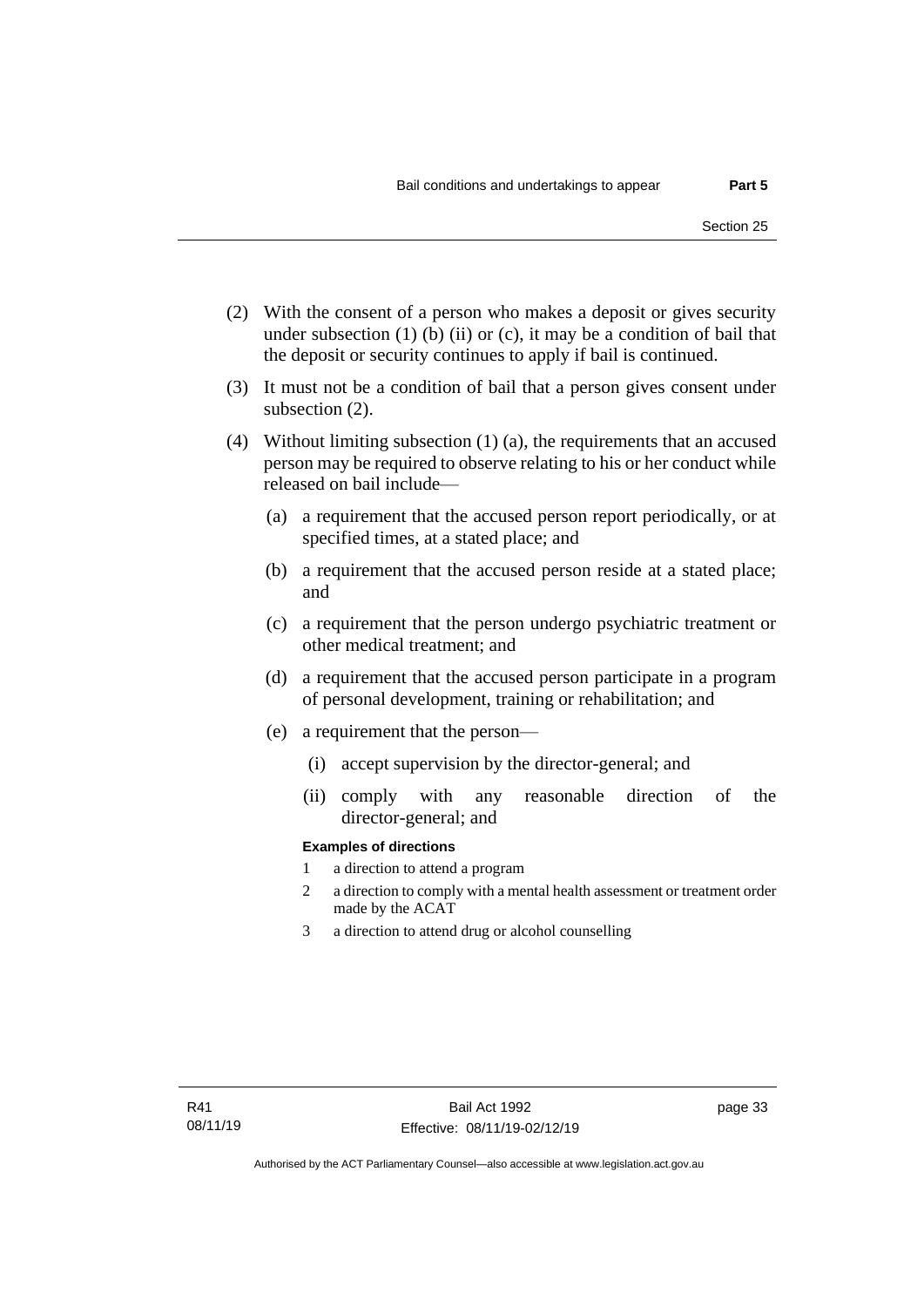- (f) for a person (the *accused person*) charged with a family violence offence—
	- (i) a requirement that the accused person not contact, harass, threaten or intimidate, or cause someone else to contact, harass, threaten or intimidate, a stated person or engage in any other behaviour mentioned in the *[Family Violence Act](http://www.legislation.act.gov.au/a/2016-42)  [2016](http://www.legislation.act.gov.au/a/2016-42)*, section 8 (1), definition of *family violence*, paragraph (a), in relation to the stated person; or
	- (ii) a requirement that the accused person not be on premises where a stated person lives or works; or
	- (iii) a requirement that the accused person not be on or near premises where a stated person is likely to be; or
	- (iv) a requirement that the accused person not be in a stated place; or
	- (v) a requirement that the accused person not be within a stated distance of a stated person; or
	- (vi) if the accused person lives with someone—a requirement that the accused person not enter or remain at the home if the accused person is under the influence of alcohol or another drug.
- (5) A court or an authorised officer must, in considering conditions for the release on bail of an accused person who is an adult, consider the conditions for the release of that person in the sequence in which they appear in subsection (1).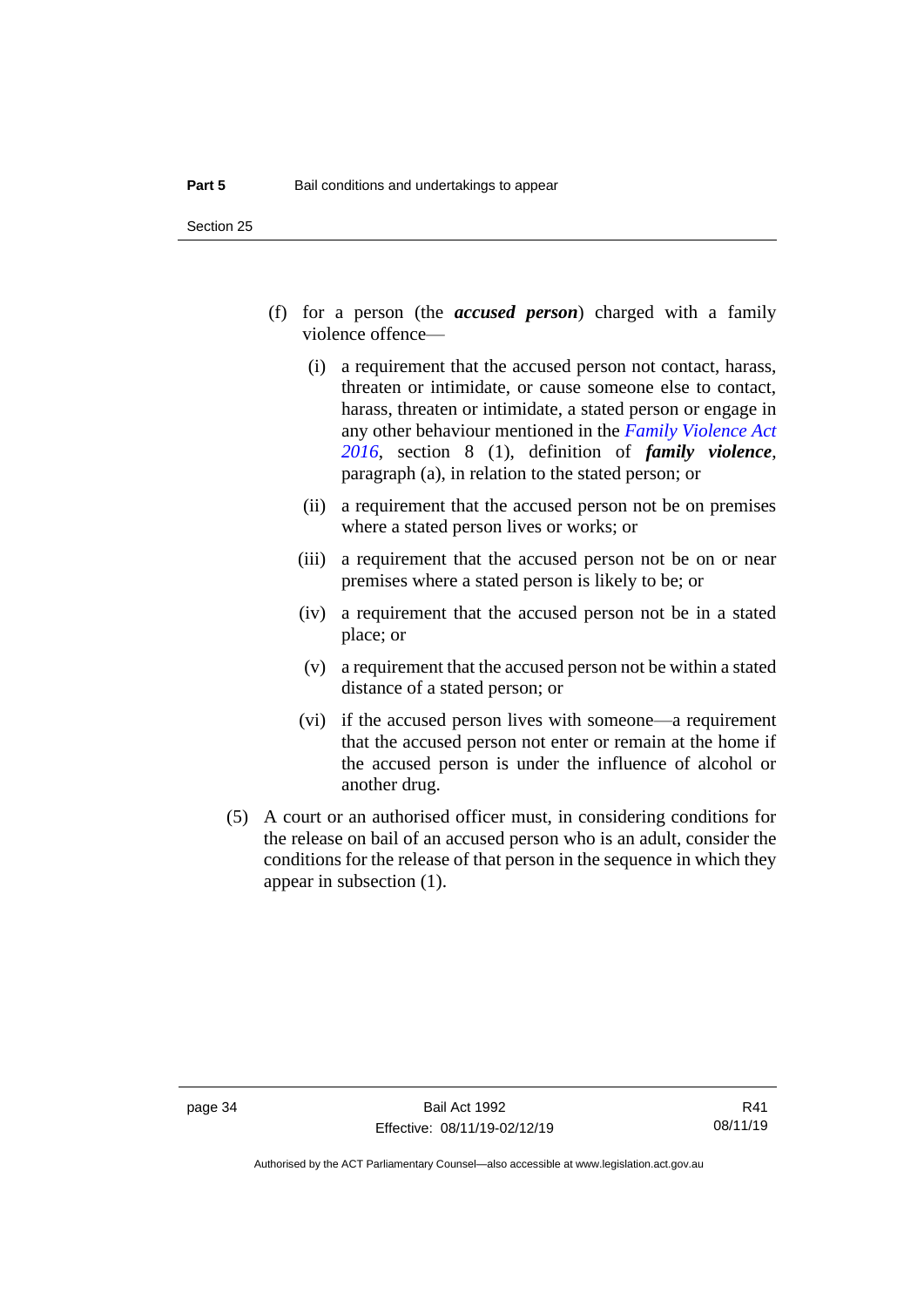- (6) A court or an authorised officer, in granting bail to an accused person who is an adult—
	- (a) must not impose a condition mentioned in subsection (1) unless the court or authorised officer is of the opinion that the imposition of the condition is necessary to secure 1 or more of the following purposes:
		- (i) the attendance of the person before a court from time to time as required in relation to the offence in relation to which bail is being granted;
		- (ii) the protection from harm of the accused person or any other person;
		- (iii) the prevention of the accused person from committing an offence while at liberty on bail;
		- (iv) the prevention of the accused person from interfering with evidence, intimidating witnesses or otherwise obstructing the course of justice whether in relation to himself or herself or anyone else; and
	- (b) must not, except at the request of the accused person, impose a condition, or a combination of conditions, that impose obligations that are more onerous than necessary to secure the purposes referred to in paragraph (a) for which the condition or combination of conditions is imposed.
- (7) A court or an authorised officer, in granting bail to an accused person on a condition referred to in subsection  $(1)$  (b) or  $(c)$  must not require the accused person to give an acceptable security for a stated sum, or to deposit a stated sum with the court or authorised officer, if the court or authorised officer has reasonable grounds for believing that the accused person does not have the means to provide such a security or make the deposit, as the case may be.

page 35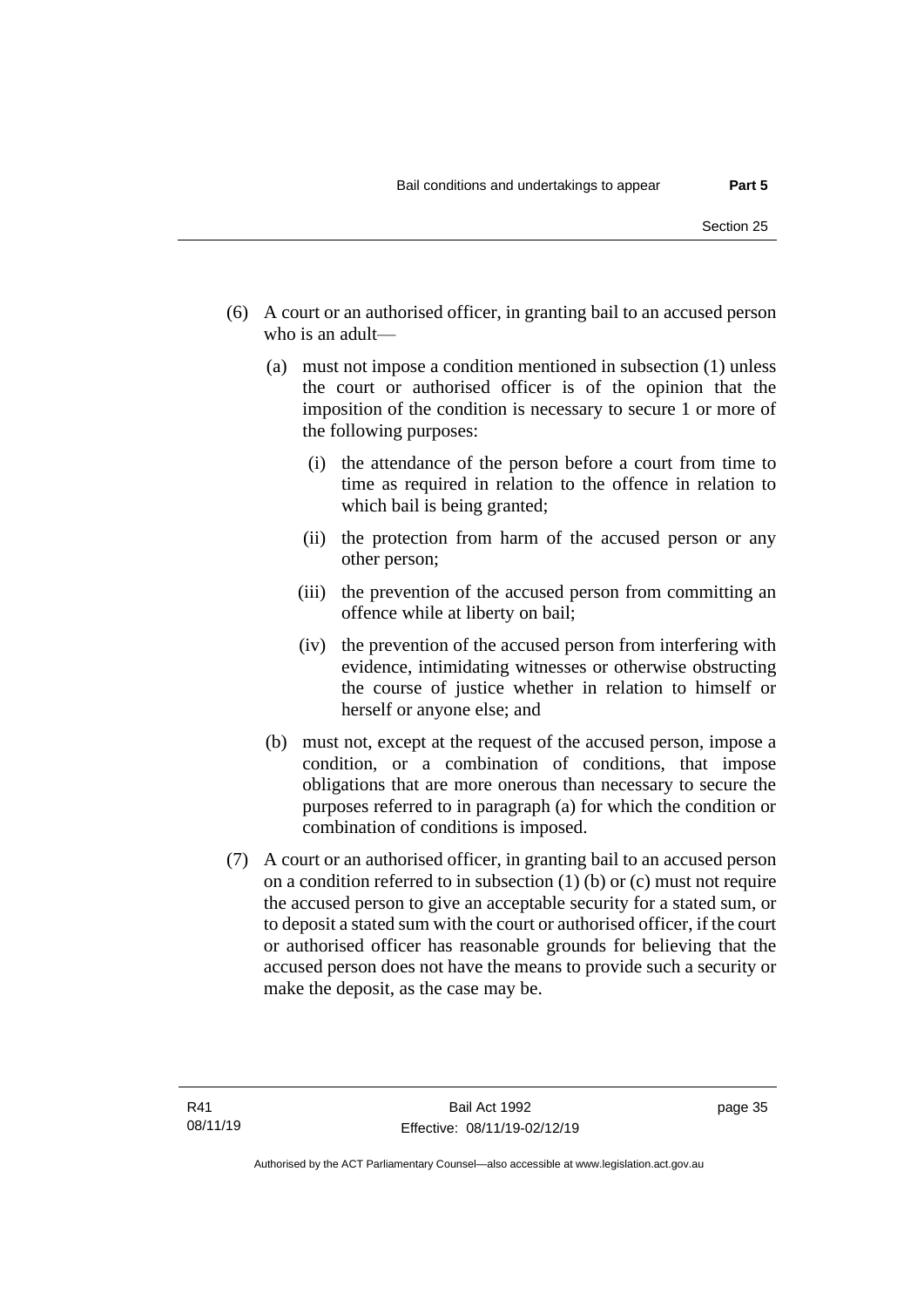Section 25A

- (8) If a court or an authorised officer grants bail to an accused person on a condition mentioned in subsection (1) and the accused person satisfies the court or authorised officer that the person is unable to comply with that condition, the court or authorised officer must—
	- (a) refuse bail; or
	- (b) grant the accused person bail subject to such other condition mentioned in subsection (1) as the authorised officer or the court believes the accused person will be able to comply with and will secure the purposes mentioned in subsection (6) (a).
- (9) In this section:

#### *director-general* means—

- (a) if section 25A applies in relation to the accused person—the responsible director-general decided under that section; or
- (b) in any other case—the director-general responsible for this Act.

*premises* includes—

- (a) any land; and
- (b) any structure, building, vehicle, vessel or place (whether built on or not); and
- (c) any part of such a structure, building, vehicle, vessel or place.

## **25A Supervision condition when offence committed as young person**

- (1) This section applies if—
	- (a) a condition is imposed on the grant of bail to an accused person under section 25 (4) (e); and
	- (b) the accused person is at least 18 years old but less than 21 years old; and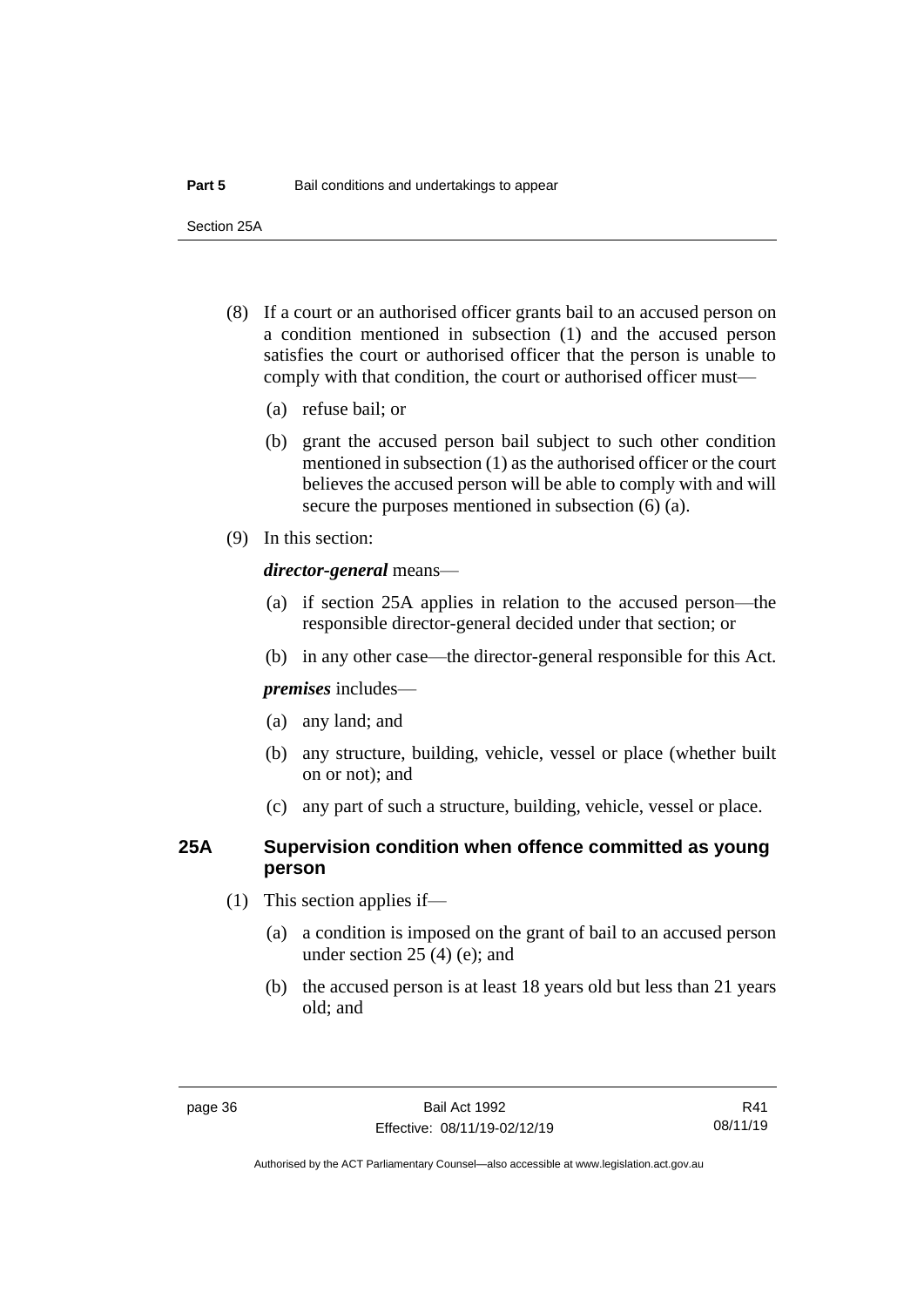- (c) the accused person was under 18 years old when the offence to which the grant of bail relates was committed.
- (2) The director-general responsible for this Act and the director-general responsible for the *[Children and Young People Act 2008](http://www.legislation.act.gov.au/a/2008-19)* must decide which of them is to be the responsible director-general for matters relating to the supervision of the accused person.
- (3) If the responsible director-general for matters relating to the supervision of an accused person is the director-general responsible for the *[Children and Young People Act 2008](http://www.legislation.act.gov.au/a/2008-19)*, the accused person must be supervised as a person under 18 years old.
- (4) If the responsible director-general for matters relating to the supervision of an accused person is the director-general responsible for this Act, the accused person must be supervised as an adult.

## **26 Conditions on which bail may be granted to children**

- (1) The following conditions may be imposed on the grant of bail to a child—
	- (a) the conditions mentioned in section 25 (1) (other than a requirement mentioned in section 25 (4) (e)); and
	- (b) any other conditions that the court or authorised officer considers appropriate—
		- (i) having regard to the principles in the *[Children and Young](http://www.legislation.act.gov.au/a/2008-19)  [People Act 2008](http://www.legislation.act.gov.au/a/2008-19)*, section 94; and
		- (ii) considering, as a primary consideration, the best interests of the child.
- (2) Without limiting section 25 (1), the requirements that a child may be required to comply with about his or her conduct while released on bail include a requirement that the child—
	- (a) accept supervision by the director-general under the *[Children](http://www.legislation.act.gov.au/a/2008-19)  [and Young People Act 2008](http://www.legislation.act.gov.au/a/2008-19)*; and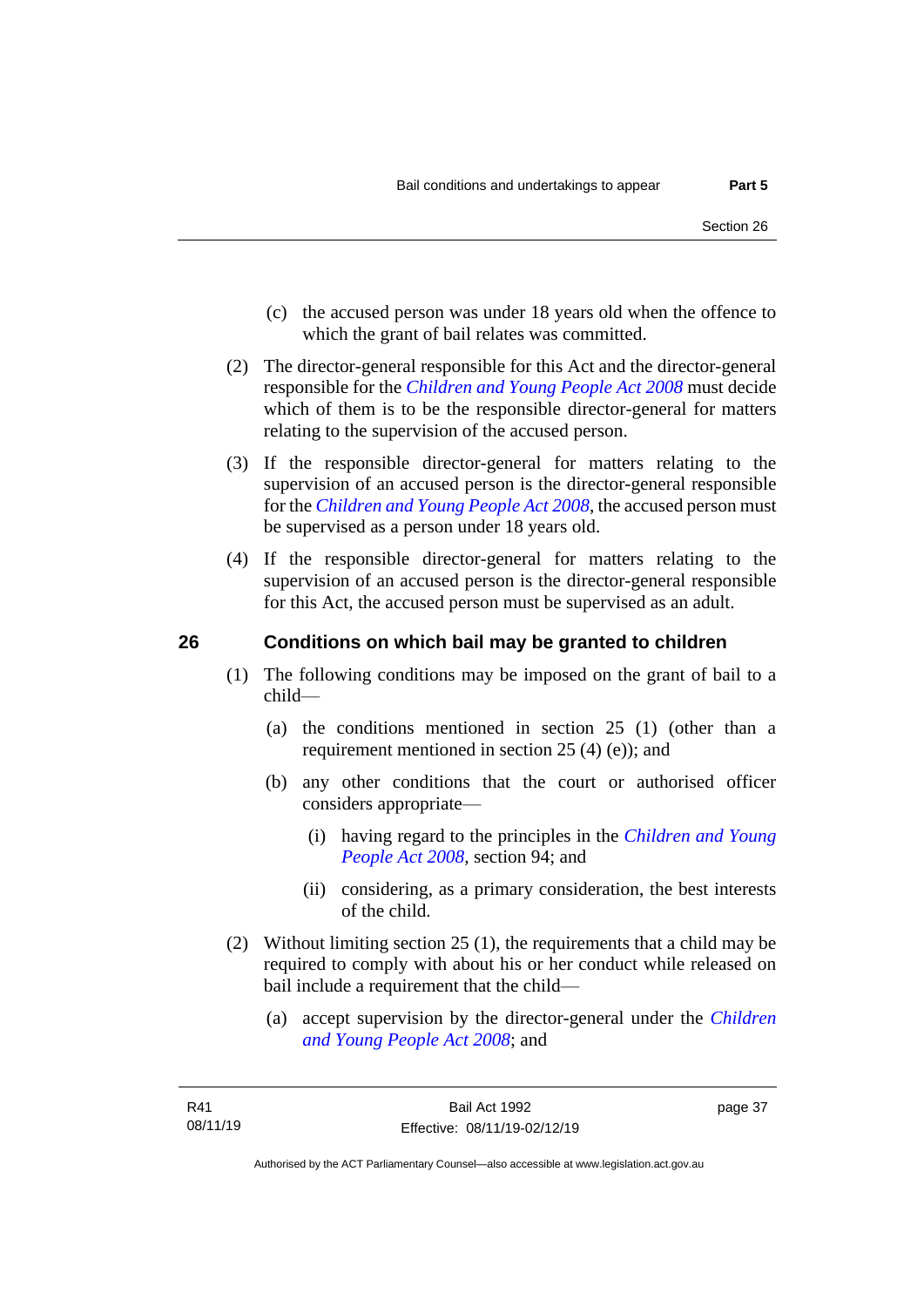Section 26

(b) comply with any reasonable direction of the director-general.

#### **Examples of directions**

- 1 a direction to attend a program
- 2 a direction to comply with a mental health assessment or treatment order made by the ACAT
- 3 a direction to attend drug or alcohol counselling.
- (3) A court or an authorised officer must, in considering the release on bail of an accused person who is a child, consider the conditions for the release of the person that are mentioned in section 25 (1) in the sequence in which they are mentioned in that subsection.
- (4) A court or an authorised officer, in granting bail to an accused person who is a child—
	- (a) may not impose a condition referred to in section 25 (1) unless the court or the authorised officer is of the opinion that the imposition of the condition is—
		- (i) necessary to secure 1 or more of the purposes mentioned in section 25 (6) (a) (i), (ii), (iii) and (iv) (the *relevant purposes*); or
		- (ii) in accordance with the principles under the *[Children and](http://www.legislation.act.gov.au/a/2008-19)  [Young People Act 2008](http://www.legislation.act.gov.au/a/2008-19)*, section 94 (Youth justice principles); and
	- (b) may not, except at the request of the accused person, impose a condition, or a combination of conditions, that puts a greater obligation on the accused than is—
		- (i) necessary to secure the relevant purposes; or
		- (ii) in accordance with the relevant principles.
- (5) Section 25 (7) applies in relation to a grant of bail under this section.

Authorised by the ACT Parliamentary Counsel—also accessible at www.legislation.act.gov.au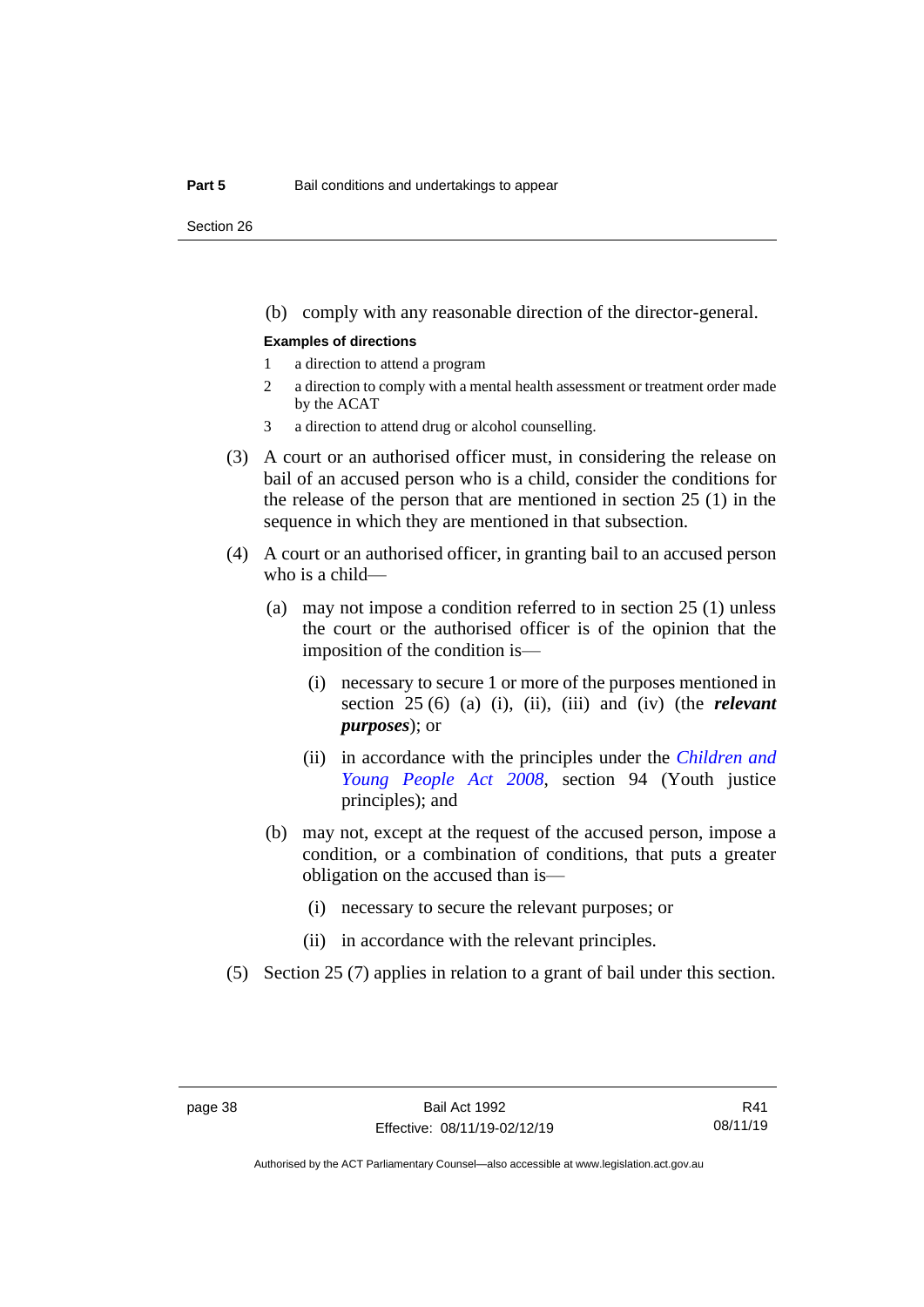- (6) If a court or an authorised officer grants bail to an accused person who is a child on a condition referred to in section 25 (1) and the accused person satisfies the court or authorised officer that the person is unable to comply with that condition, the court or authorised officer must—
	- (a) refuse bail; or
	- (b) grant the accused person bail subject to the other conditions referred to in subsection (1) that the court or authorised officer believes the accused person will be able to comply with and will secure the purposes mentioned in subsection (4) (a) (i) and (ii).

## **27 Recording of certain bail decisions**

- $(1)$  If—
	- (a) a judge or magistrate hears an application by an accused person for bail, or release from custody without bail; or
	- (b) an authorised officer is required to consider whether to grant bail to an accused person, or to release an accused person from custody without bail;

he or she must record, or cause to be recorded, his or her reasons for the decision.

- (2) If a judge, a magistrate or an authorised officer decides to grant bail to an accused person subject to a condition mentioned in section 25 (1) otherwise than in accordance with a request of an accused person that bail be granted on that condition, or on conditions that include that condition, the judge, magistrate or authorised officer must record, or cause to be recorded, his or her reasons for deciding—
	- (a) that the imposition of a condition mentioned in that subsection was necessary to secure the purposes of whichever of section 25 (6) (a) and section 26 (4) (a) applies to the accused person; and

page 39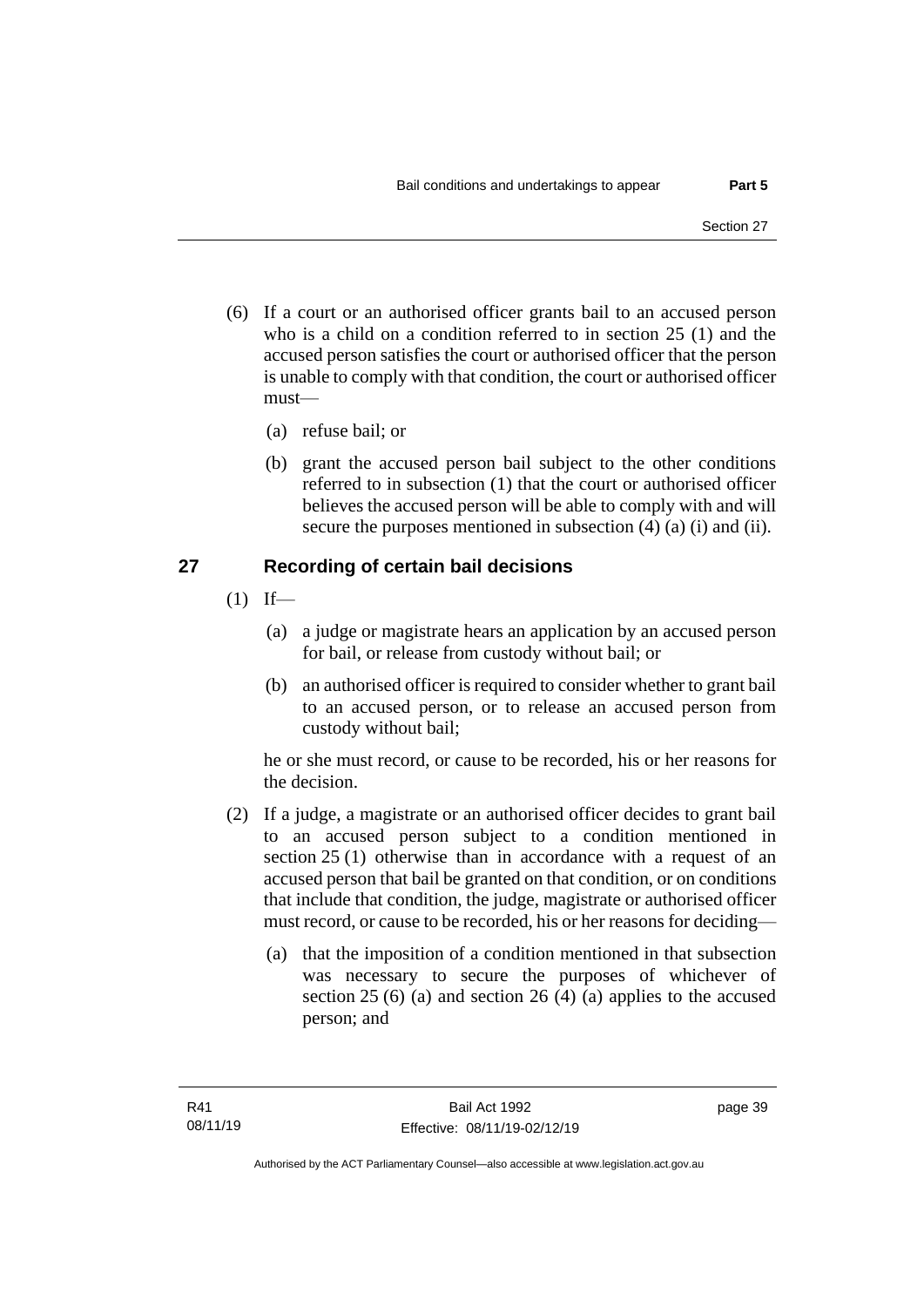Section 28

(b) if the condition is a condition referred to in section 25 (1) (other than a condition mentioned in section 25 (1) (a))—that the imposition of a condition under the earlier paragraph or paragraphs of that subsection would be unlikely to secure the purposes of whichever of section 25 (6) (a) and section 26 (4) (a) applies to the accused person.

## **28 Undertakings to appear**

- (1) A person may be released on bail only if the person gives a written undertaking—
	- (a) to appear before a stated court at the place, date and time—
		- (i) stated in the undertaking; or
		- (ii) notified to the person by a police officer; and
	- (b) to comply with the bail conditions (if any).
	- *Note* If a form is approved under s 58 for an undertaking, the form must be used.
- (2) For a continuation of bail, the person may undertake to appear at any time when, and at any place where, proceedings in relation to the offence with which the person has been charged may be continued.
- (3) An undertaking may be given in relation to more than 1 offence.
- (4) A court must accept an undertaking given under this section as proof of the matters stated in it if there is no evidence to the contrary.
- (5) Subsection (1) (a) does not apply to a person in relation to a breach of the peace or apprehended breach of the peace if no further appearance is required.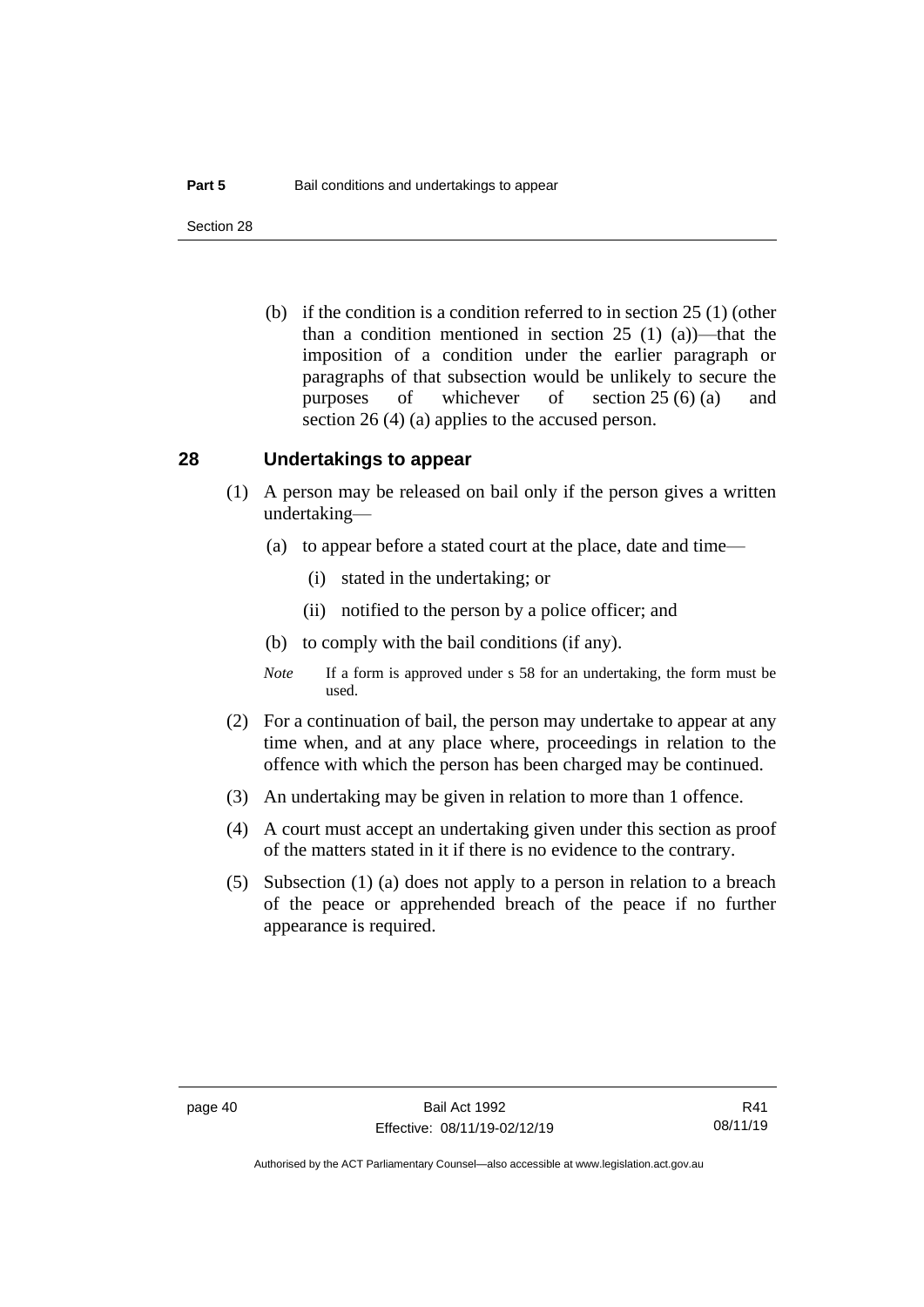## **30 Accused person may be excused from attendance before court**

- (1) If a person has given an undertaking to appear before a court under section 28 (1), the court may, on application made by or on behalf of that person, by order excuse the person from attendance before the court to answer the charge in relation to which bail has been granted or for any other purpose in relation to the proceedings relating to the charge.
- (2) An order under subsection (1) may be made—
	- (a) whether or not any evidence has been given in the proceedings; and
	- (b) whether or not the applicant for the order is before the court or has attended before the court in relation to the proceedings.
- (3) A court must not make an order under subsection (1) unless it has been informed, by or on behalf of the applicant, that the applicant is represented by a lawyer for the purposes of the proceedings.
- (4) A court may, at any time during proceedings in relation to which an order has been made in relation to a person under subsection (1), direct the informant or the registrar of the court to serve the person in relation to whom the order has been made with a written notice requiring him or her to attend before the court, for the purposes of those proceedings, on a day and at a time and place stated by the court.

*Note 1* For how documents may be served, see th[e Legislation Act,](http://www.legislation.act.gov.au/a/2001-14) pt 19.5.

*Note* 2 If a form is approved under s 58 for a notice, the form must be used.

(5) If a person on whom a notice under subsection (4) has been served does not attend before the court in accordance with the requirements of the notice, the court may issue a warrant for the arrest of the person and for bringing the person before the court at the time and place specified in the warrant.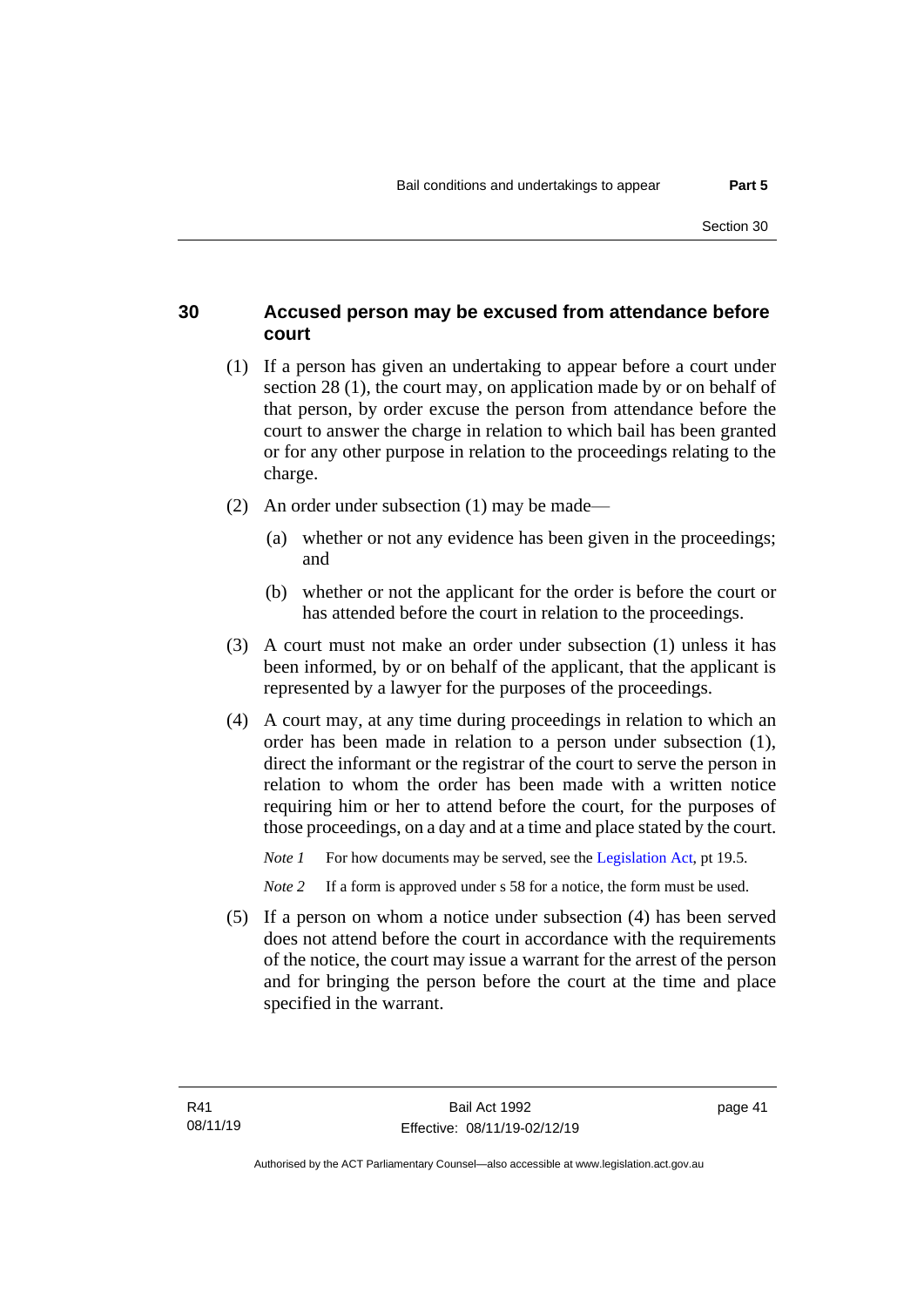## $(6)$  If—

- (a) a person has been discharged from custody on bail; and
- (b) an order is made under subsection (1) excusing the person from attendance before the court in accordance with his or her undertaking to appear; and
- (c) the person does not appear before the court at the place, date and time required under that undertaking;

the person is not taken to have failed to comply with a condition of his or her bail only because the person did not so attend before the court and bail continues subject to any condition other than a condition requiring the person to attend before the court.

## **31 Bail requirements**

- (1) An undertaking to appear may be given to—
	- (a) a court; or
	- (b) a registrar or deputy registrar; or
	- (c) an authorised officer; or
	- (d) for an accused person who is at a correctional centre or a NSW correctional centre—the person in charge of the centre.
- (2) An amount may be deposited, or security given, in accordance with a bail condition, to—
	- (a) a court; or
	- (b) registrar or deputy registrar; or
	- (c) an authorised officer.
- (3) In this section:

*deposit* includes a payment by cash or electronic funds transaction. *security* includes security given by way of bond or bank guarantee.

R41 08/11/19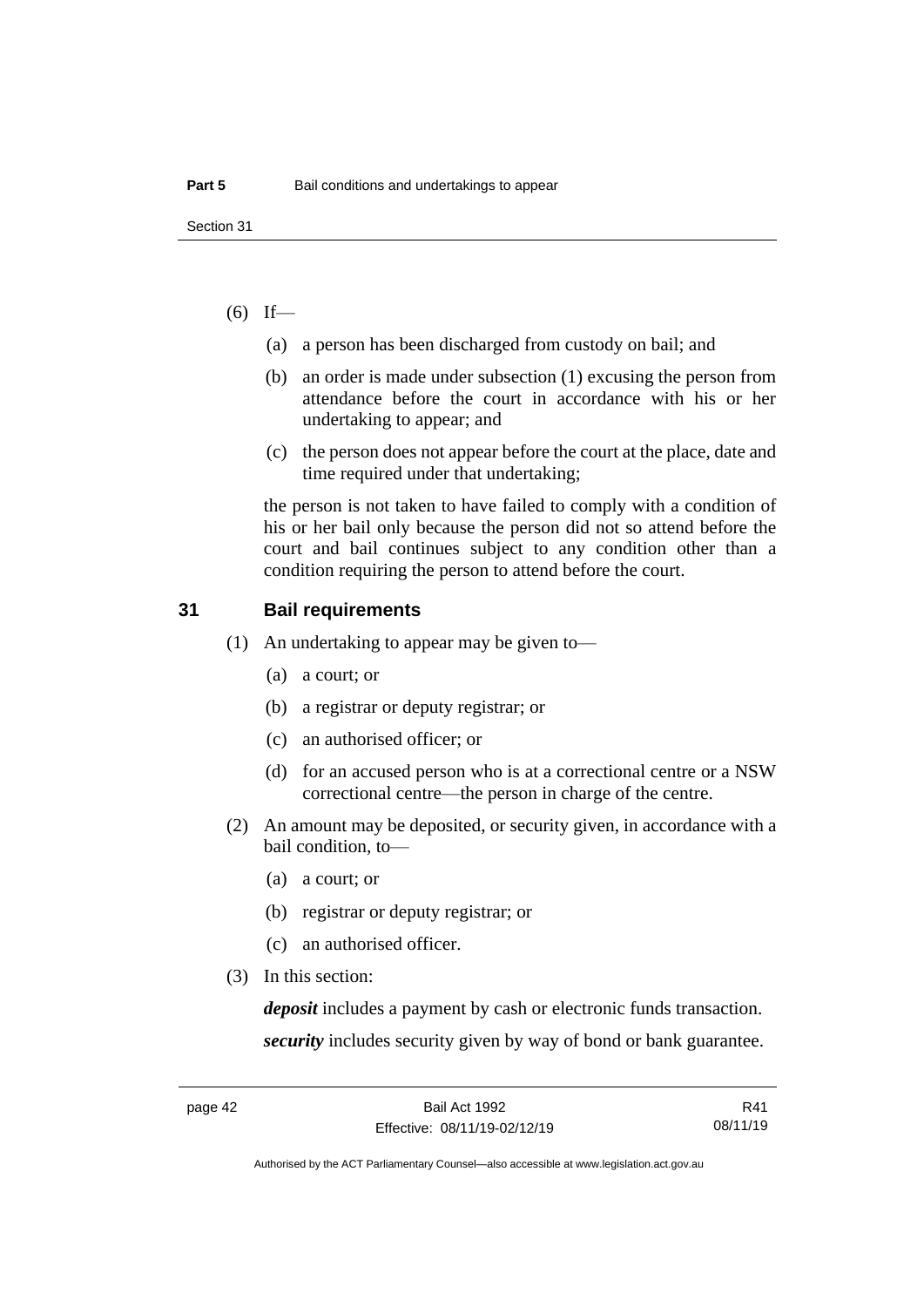#### **32 Acceptable people and security for bail**

- (1) A court or authorised officer imposing a condition on bail may decide—
	- (a) the person, people or class of people who are acceptable people for a condition mentioned in section  $25(1)$  (b) or (c); and
	- (b) the number of people required for the condition; and
	- (c) the security acceptable for a condition mentioned in section 25 (1) (b) (ii).
- (2) If a decision has not been made when the undertaking to appear is given, the court or person to whom the undertaking to appear is given may decide.
- (3) Without limiting subsections (1) and (2), an acceptable person for a condition includes an entity prescribed by regulation for this subsection.

## **33 Continuation of bail and undertakings**

- (1) If an accused person has given an undertaking to appear at a place, date and time at which proceedings in relation to the offence may be continued, whether on any adjournment, postponement or other deferment of the proceedings, or by way of committal, a court may continue the bail already granted in relation to the offence, whether or not the accused person is present in court.
- (2) If bail is continued under subsection (1), the undertaking to appear and the bail conditions continue to apply, except to the extent that the undertaking or condition otherwise provides or the court otherwise orders.
	- *Note* A court continuing bail must give notice of the continuation, bail conditions and place, date and time to which the proceedings are adjourned, postponed or deferred (see s 34 (4)).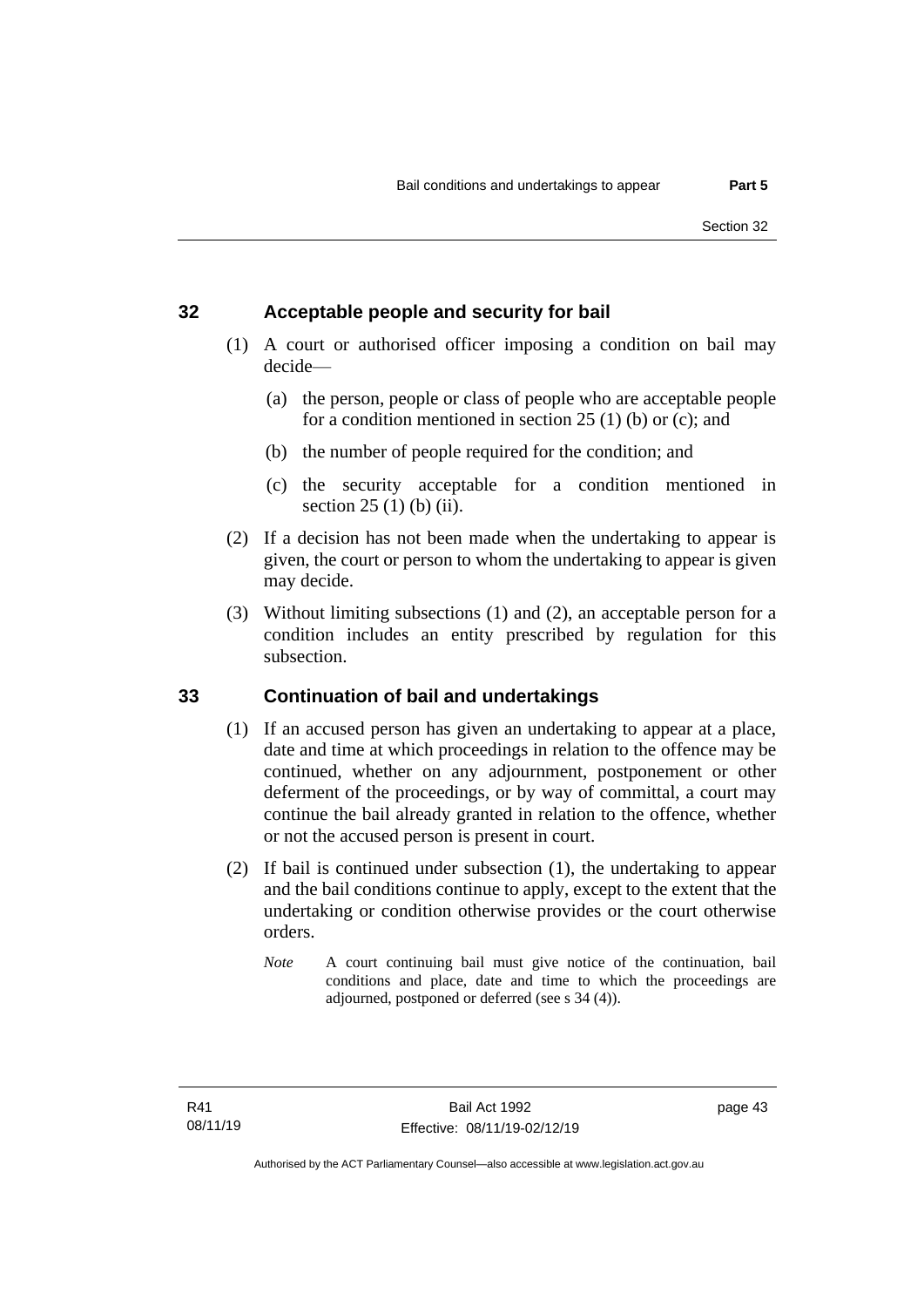Section 33

- (3) If no direction is made by the court in relation to bail, whether or not the accused person appears in accordance with the undertaking—
	- (a) the court is taken to have continued bail; and
	- (b) the undertaking to appear and any bail conditions continue to apply.
- (4) If the hearing of a charge against an accused person is adjourned or postponed, the court may—
	- (a) continue the person's bail; or
	- (b) make another order about bail.
- (5) However, if a deposit has been made, or security given, by a surety in accordance with a bail condition, the court must not continue bail without the surety's consent unless it is a condition of bail that the deposit or security continues to apply if bail is continued.
- (6) If bail is continued—
	- (a) the undertaking to appear is taken to be an undertaking to appear at any time when, and at any place where, proceedings in relation to the offence with which the person has been charged may be continued; and
	- (b) any bail conditions continue to apply.

Authorised by the ACT Parliamentary Counsel—also accessible at www.legislation.act.gov.au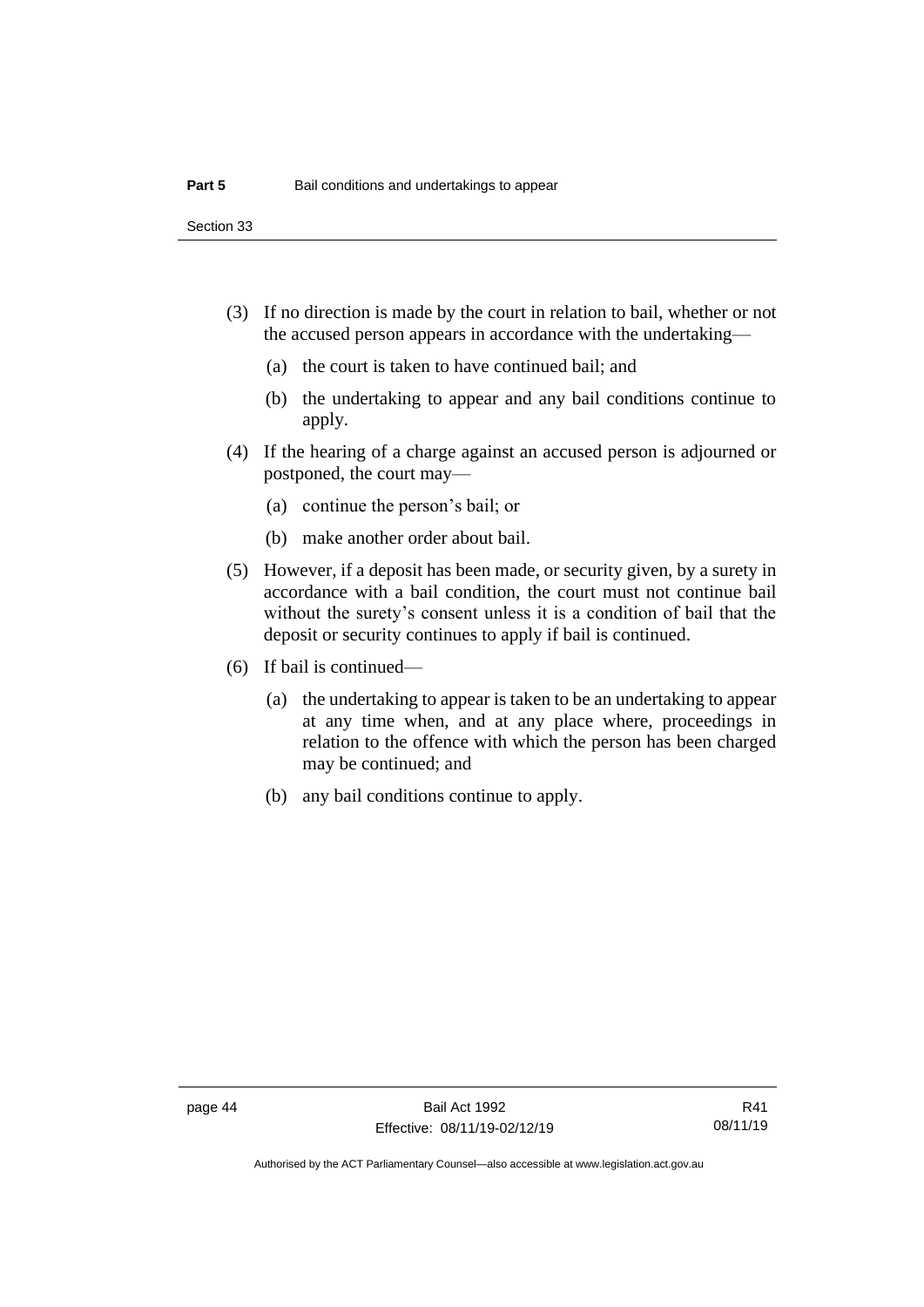(7) If an accused person has been released on bail and the court is satisfied that the accused person is because of illness or accident or other sufficient cause unable to appear personally before the court on the day when the person is required to appear, the court may, in the absence of the accused person, order the person to be further remanded to the place, date and time that the court considers appropriate and may order that the undertaking to appear given by the accused person and any agreement entered into under a condition of the grant of bail be continued so as to require the appearance of the accused person at every place, date and time to which the accused person is remanded or the hearing adjourned, postponed or otherwise deferred.

#### **34 Written notice of conditions of bail**

- (1) A court or authorised officer granting bail to an accused person—
	- (a) must give the accused person a written notice setting out—
		- (i) the person's obligations under the person's bail conditions; and
		- (ii) the consequences of any failure by the person to comply with the conditions; and
	- (b) must be satisfied, before releasing the accused person, that the person will comply with the conditions.
	- *Note* If a form is approved under s 58 for a notice under this section, the form must be used.
- (2) A court or authorised officer granting bail to an accused person with a surety for the accused person's appearance to answer the charges against the person —
	- (a) must give the surety written notice of—
		- (i) the accused person's obligations under the person's bail conditions; and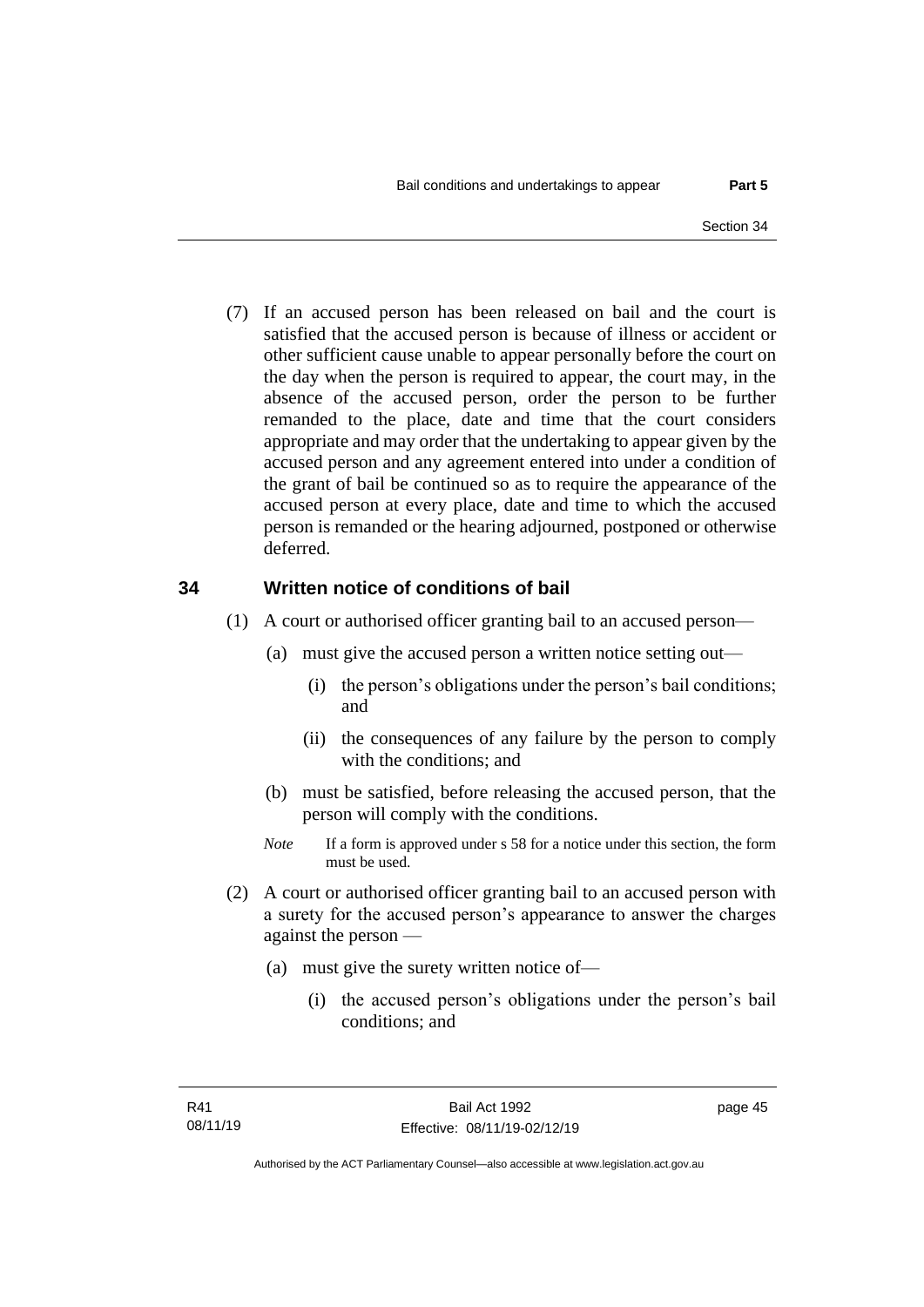Section 34

- (ii) the consequences of any failure by the person to comply with the conditions; and
- (b) must be satisfied, before releasing the accused person, that the surety understands—
	- (i) the nature and extent of the accused person's obligations under the person's bail conditions; and
	- (ii) the consequences of any failure by the person to comply with the conditions.
- (3) If a bail condition is imposed or varied on a review under part 6 of a decision made in relation to bail, the court or authorised officer imposing or varying the condition—
	- (a) must give the accused person a written notice setting out—
		- (i) the person's obligations under the condition; and
		- (ii) the consequences of any failure by the person to comply with the condition; and
	- (b) must be satisfied that the accused person will comply with the condition; and
	- (c) if there is a surety for the appearance of the accused person to answer the charges against the accused person—
		- (i) must give the surety a written notice setting out—
			- (A) the accused person's obligations under the condition; and
			- (B) the consequences of any failure by the person to comply with the condition; and
		- (ii) must be satisfied that the surety understands—
			- (A) the nature and extent of the accused person's obligations under the condition; and

R41 08/11/19

Authorised by the ACT Parliamentary Counsel—also accessible at www.legislation.act.gov.au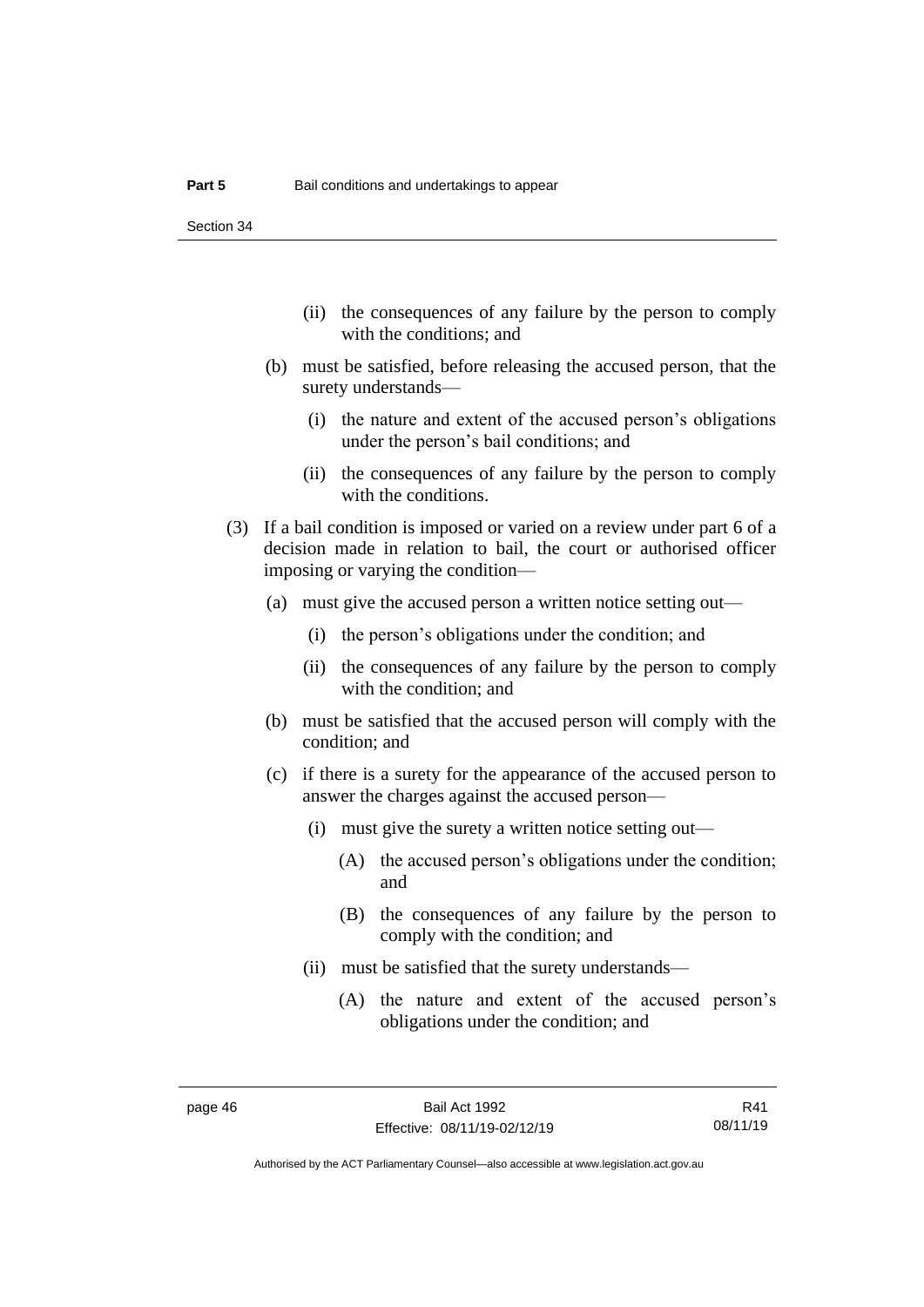- (B) the consequences of any failure by the person to comply with the condition.
- (4) A court continuing bail on an adjournment or a postponement of proceedings must immediately give, or cause to be given, to the accused person a written notice that—
	- (a) states that bail is continued until the hearing is resumed or stated; and
	- (b) states the conditions on which bail is presently allowed; and
	- (c) states the place, date and time to which the proceedings are adjourned or postponed or states that the proceedings are adjourned or postponed to a place, date and time that are from time to time stated in a notice given or sent to the accused person as prescribed by regulation.

## **36 Discharge of surety**

- (1) A surety may, at any time apply to be discharged from his or her liability under a bail condition—
	- (a) if bail has been granted by a court—
		- (i) to the court that granted bail; or
		- (ii) to the court of appearance; or
	- (b) if bail has been granted by an authorised officer—to the court of appearance.
- (2) However, an application may not be made if the person granted bail has failed to comply with a bail condition or undertaking to appear.
- (3) If the person granted bail is not in custody or before the court when the application is made, the court must—
	- (a) issue a warrant to apprehend the person and bring the person before the court; or
	- (b) issue a summons for the person's appearance before the court.

page 47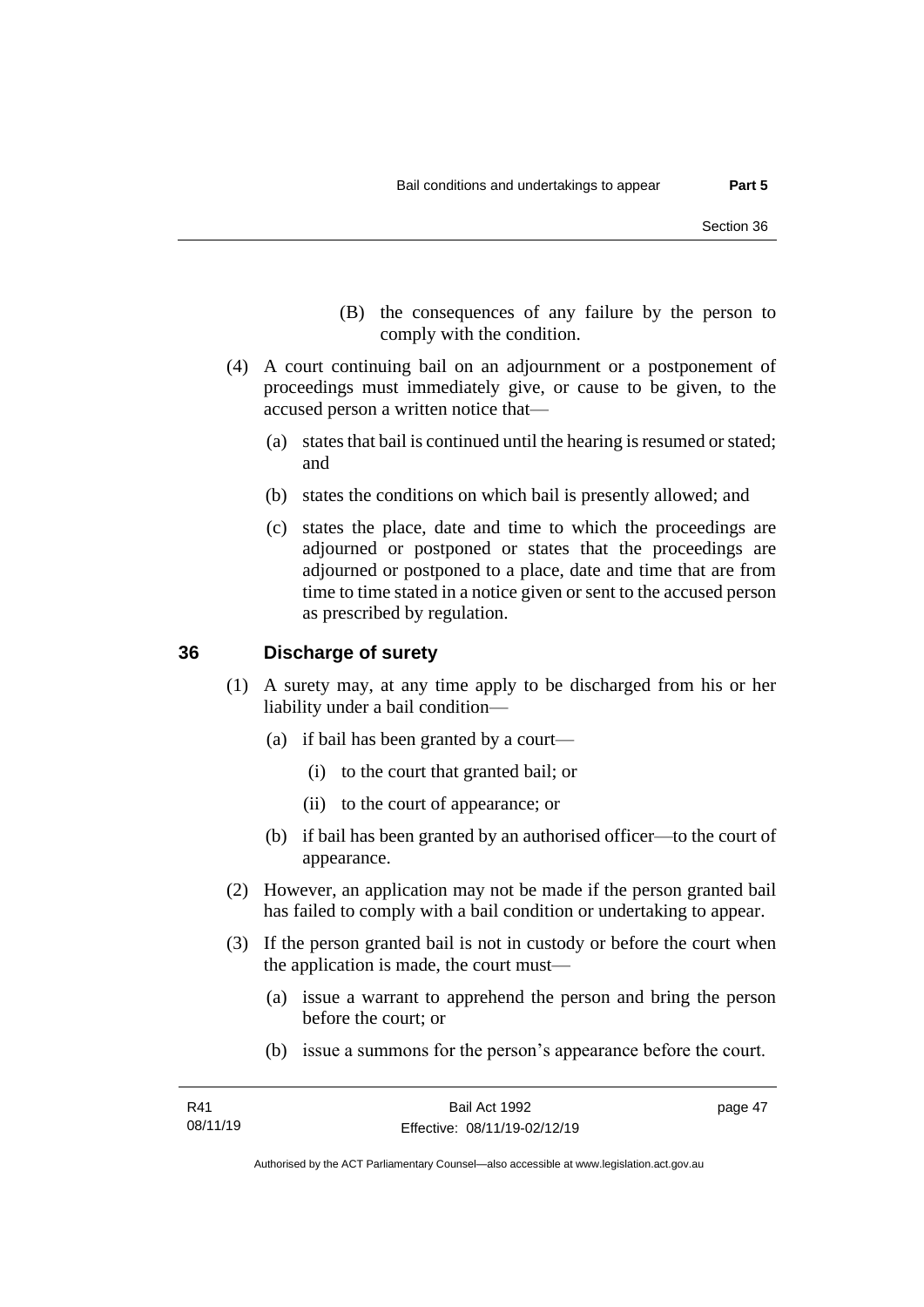Section 37

- (4) On the person's appearance before the court, the court must, unless the court considers it would be unjust to do so—
	- (a) direct that the applicant be discharged from his or her liability; and
	- (b) release the security or deposit.
- (5) If the court discharges the applicant from liability, the court may—
	- (a) impose further bail conditions; and
	- (b) remand the person granted bail into custody until the further conditions are satisfied.
- (6) In this section:

*court of appearance* means the court before which the accused person is required to appear in accordance with his or her undertaking to appear.

## **37 Payment of amounts to Territory**

- (1) This section applies if—
	- (a) a person granted bail fails to appear in court in accordance with his or her undertaking; and
	- (b) a bail condition mentioned in section 25 (1) (b) or (c) requires the person or someone else (the *person required to pay*) to pay, or forfeit, an amount to the Territory if the person fails to appear.
- (2) If the amount has been deposited in accordance with a condition mentioned in section 25 (1) (c), the amount is forfeited to the Territory.
- (3) If the amount has not been deposited, the court may order the person required to pay to pay the amount to the Territory.

R41 08/11/19

Authorised by the ACT Parliamentary Counsel—also accessible at www.legislation.act.gov.au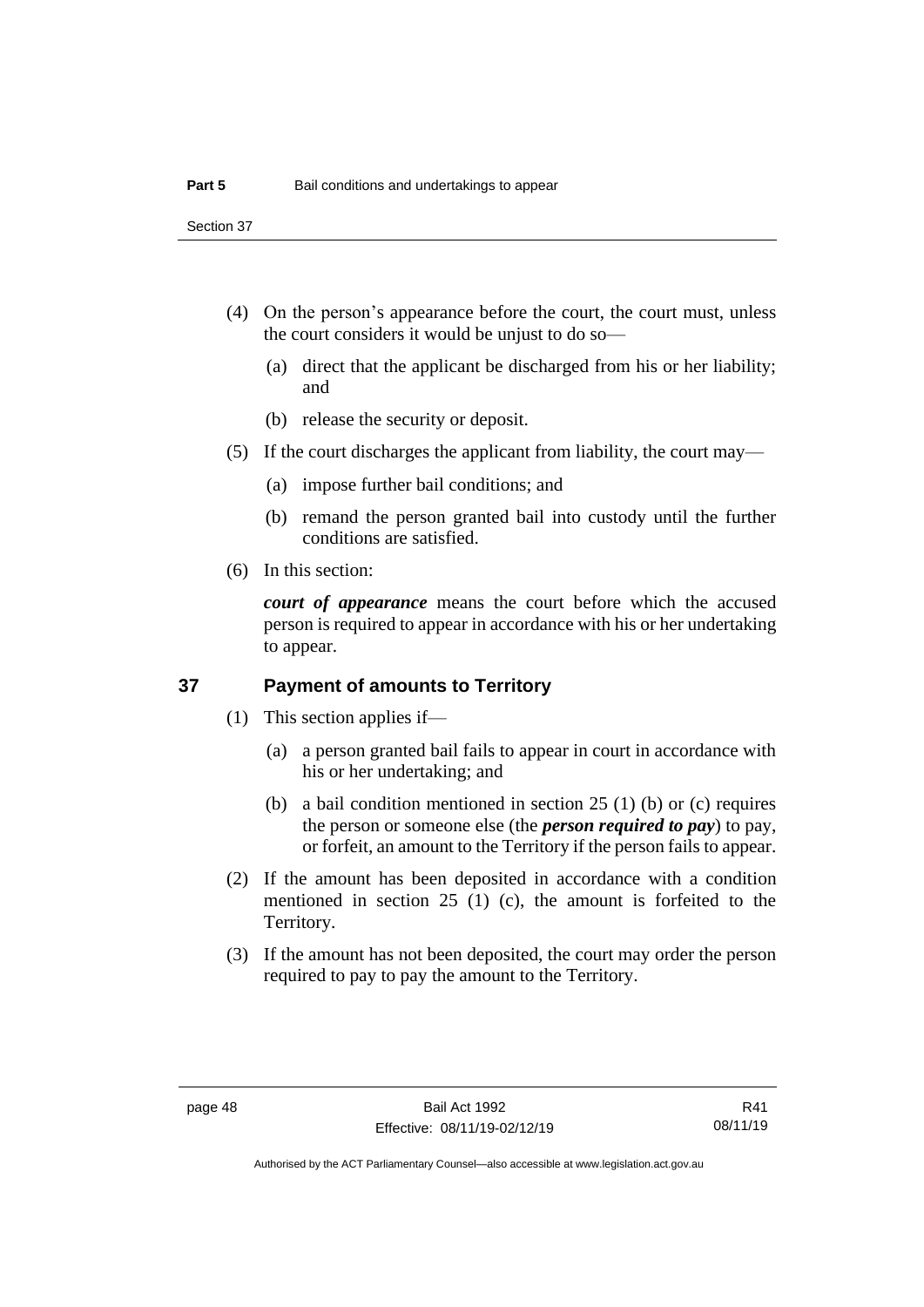(4) Notice of the order must be given to the person required to pay as soon as practicable.

*Note* For how documents may be served, see th[e Legislation Act,](http://www.legislation.act.gov.au/a/2001-14) pt 19.5.

- (5) If, after the end of 28 days after the day the notice is given, the amount has not been paid the amount may be recovered under the *[Crimes](http://www.legislation.act.gov.au/a/2005-59)  [\(Sentence Administration\) Act 2005](http://www.legislation.act.gov.au/a/2005-59)*, chapter 6A (Court imposed fines) as if it were a fine within the meaning of that chapter.
- (6) Subsection (5) applies to an amount even if the amount exceeds \$50 000.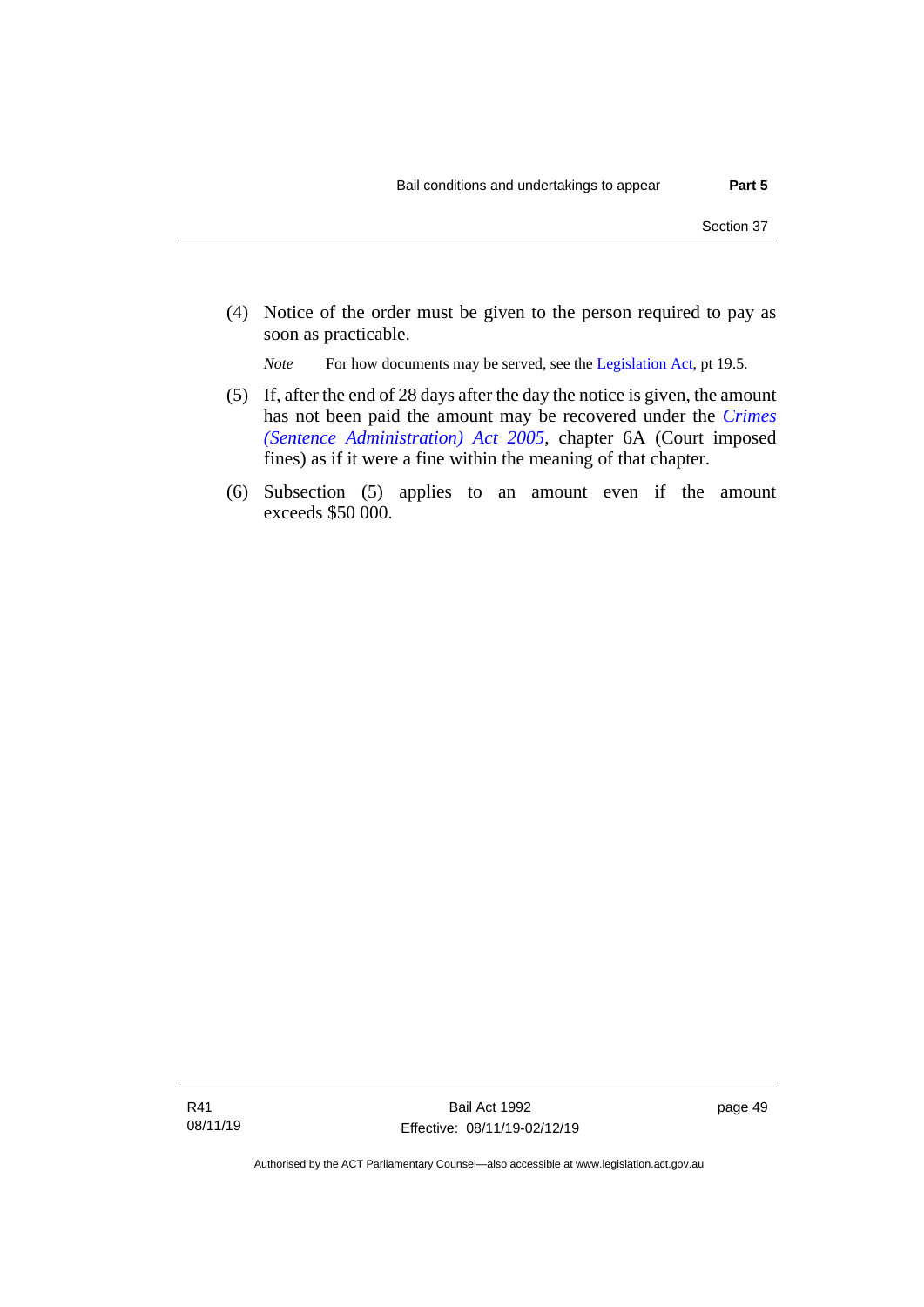# **Part 6 Review of bail decisions**

# **Division 6.1 Review of decisions by authorised officers**

## **38 Review by authorised officers**

- (1) If an authorised officer makes a decision under part 4 in relation to bail for an accused person that is—
	- (a) a decision to refuse to grant bail to the accused person; or
	- (b) a decision to grant bail to the accused person subject to 1 or more bail conditions;

the accused person may request a review of that decision by the authorised officer who made the decision or any other authorised officer.

(2) If an application for a review of a bail decision is made to an authorised officer under subsection (1), the authorised officer must as soon as possible conduct a review of the decision.

## **39 Exercise of power to review**

# (1) The power to review a decision under this division includes a power to confirm or vary a decision or to substitute another decision.

- (2) A decision as varied or substituted must be in conformity with this Act.
- (3) If, on a review of a decision under this division, the authorised officer varies the decision or substitutes another decision, section 27 applies in relation to the decision as varied or substituted as if the decision had been made by the authorised officer under part 4.
- (4) An authorised officer may refuse to entertain a request to review a decision under this division if the authorised officer is satisfied that the request is frivolous or vexatious.

R41 08/11/19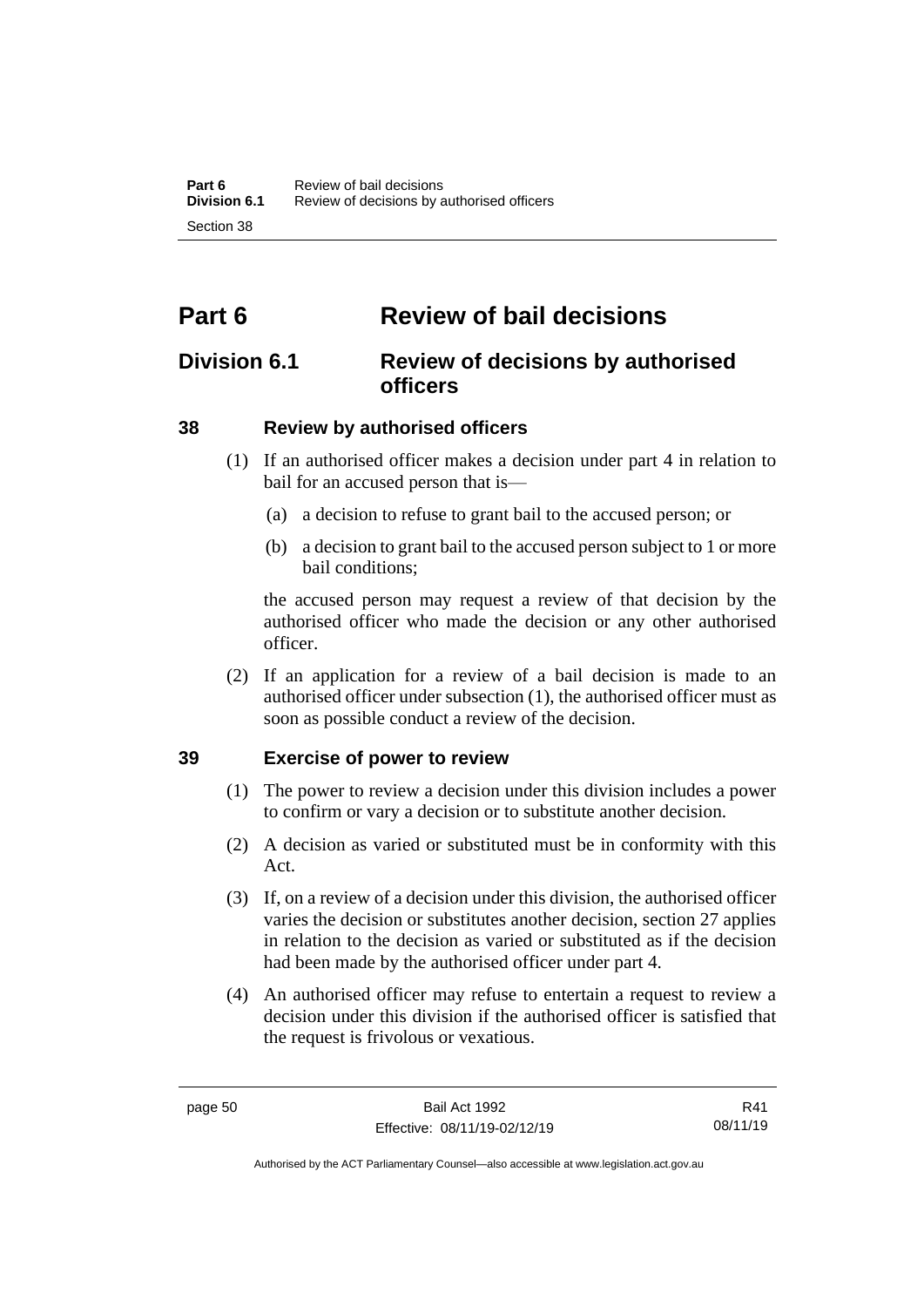- (5) A regulation may—
	- (a) prescribe the way of making a request for the review of a decision under this division; and
	- (b) prescribe procedures for the conduct of a review under this division; and
	- (c) limit the time within which, and the circumstances in which, an accused person may apply for a review of a decision under this division; and
	- (d) limit the number of applications that may be made for the review of a bail decision under this division.

## **40 Limitation on power of authorised officer to review**

An authorised officer may not, under this division—

- (a) review a decision in circumstances if, had the decision not been made, the authorised officer would be prohibited from making a decision in relation to the grant of bail; or
- (b) review a decision that has been reviewed by a court.

# **Division 6.2 Review of decisions by courts**

## **41 Right of review of bail decisions**

An accused person or the informant may apply under this division for review of any decision by a court or an authorised officer in relation to bail.

## **41A Court may review on its own initiative**

(1) A court that has made a decision in relation to bail may review the decision on its own initiative if the court considers it is in the interests of justice to do so.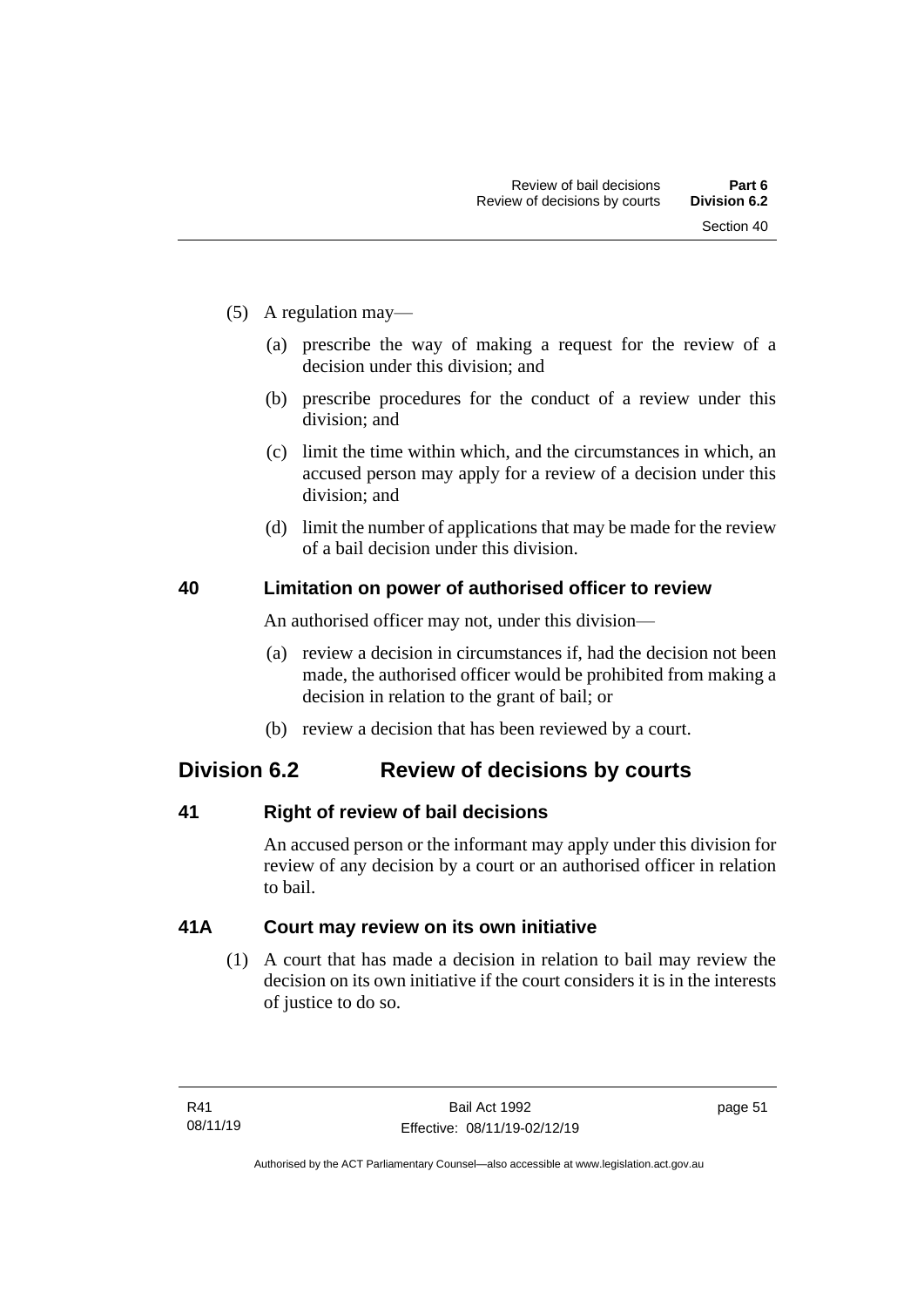(2) The court may issue a warrant for the arrest of the person and for bringing the person before the court at the time and place stated in the warrant.

## **42 Power of Magistrates Court to review—decision of authorised officer**

- (1) The Magistrates Court may, on application under this division (other than under section 44 (Right of review of bail decisions prosecution)), review any decision of an authorised officer in relation to bail for an accused person, only if—
	- (a) the court has power to make a bail order under section  $20(1)(a)$ (Power in relation to bail—Magistrates Court); and
	- (b) the court is satisfied that the applicant has shown—
		- (i) a change in circumstances relevant to the granting of bail since the authorised officer's decision; or
		- (ii) the availability of fresh evidence or information relevant to the granting of bail to the accused person that was unavailable when the authorised officer made the decision.
- (2) The power of the Magistrates Court to review a decision under this section may be exercised whether or not any power to review the decision under section 38 (Review by authorised officers) has been exercised or been sought to be exercised.

## **42A Power of Magistrates Court to review—decision of Magistrates Court**

The Magistrates Court may, on application under this division (other than under section 44 (Right of review of bail decisions prosecution)), review any decision of the court (however constituted) in relation to bail for an accused person, only if—

(a) the court has power to make a bail order under section  $20(1)(a)$ (Power in relation to bail—Magistrates Court); and

Authorised by the ACT Parliamentary Counsel—also accessible at www.legislation.act.gov.au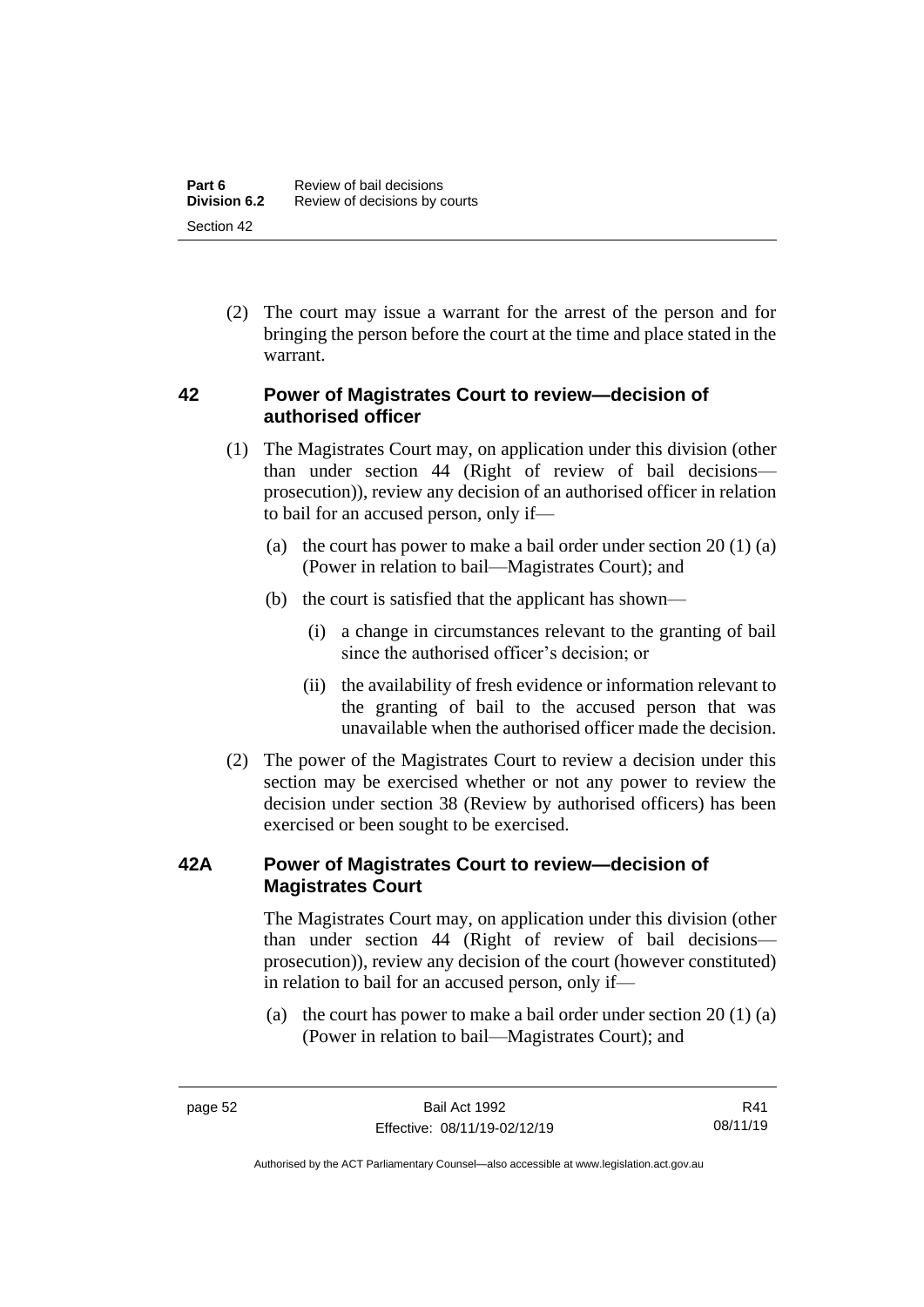- (b) the court is satisfied that the applicant has shown—
	- (i) a change in circumstances relevant to the granting of bail since the court's decision; or
	- (ii) the availability of fresh evidence or information relevant to the granting of bail to the accused person that was unavailable when the court made the decision; and
- (c) for an application made by the accused person—the person has made 2 applications for bail in the Magistrates Court in the proceeding to which the bail relates.

## **43 Power of Supreme Court to review—decision of authorised officer**

- (1) This section applies if, in relation to a decision of an authorised officer in relation to bail for an accused person, the Magistrates Court—
	- (a) does not have power to hear an application for review of the decision; or
	- (b) has heard an application for review of the decision.
- (2) The Supreme Court may, on application under this division (other than under section 44 (Right of review of bail decisions prosecution)), review the decision of the authorised officer, only if the court is satisfied that the applicant has shown—
	- (a) a change in circumstances relevant to the granting of bail since the authorised officer's decision; or
	- (b) the availability of fresh evidence or information relevant to the granting of bail to the accused person that was unavailable when the authorised officer made the decision.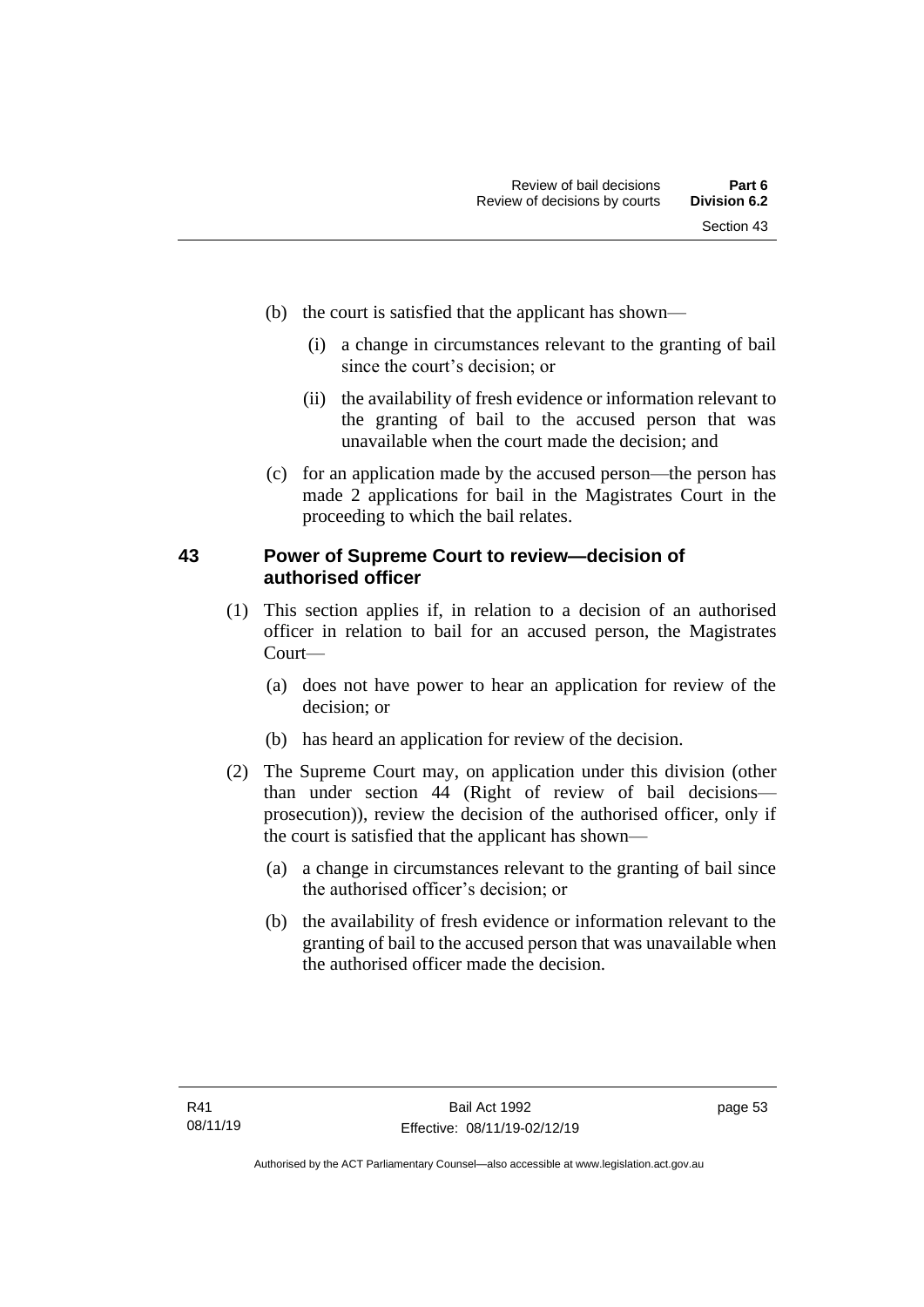(3) The power of the Supreme Court to review a decision under this section may be exercised whether or not any power to review the decision under section 38 (Review by authorised officers) has been exercised or been sought to be exercised.

## **43A Power of Supreme Court to review—decision of Magistrates Court or Supreme Court**

- (1) This section applies if a decision in relation to bail for an accused person has been made by—
	- (a) the Magistrates Court in accordance with section 42A (Power of Magistrates Court to review—decision of Magistrates Court); or
	- (b) the Supreme Court.
- (2) The Supreme Court may, on application under this division (other than under section 44 (Right of review of bail decisions prosecution)), review the decision of the court, only if the court is satisfied that the applicant has shown—
	- (a) a change in circumstances relevant to the granting of bail since the court's decision; or
	- (b) the availability of fresh evidence or information relevant to the granting of bail to the accused person that was unavailable when the court made the decision.

## **44 Right of review of bail decisions—prosecution**

- (1) This section applies to a decision by a court in relation to bail for an accused person charged with a family violence offence or a serious offence.
- (2) The director of public prosecutions may apply to the Supreme Court for review of the decision if the director of public prosecutions considers that exceptional circumstances exist and that it is in the public interest to make the application.

R41 08/11/19

Authorised by the ACT Parliamentary Counsel—also accessible at www.legislation.act.gov.au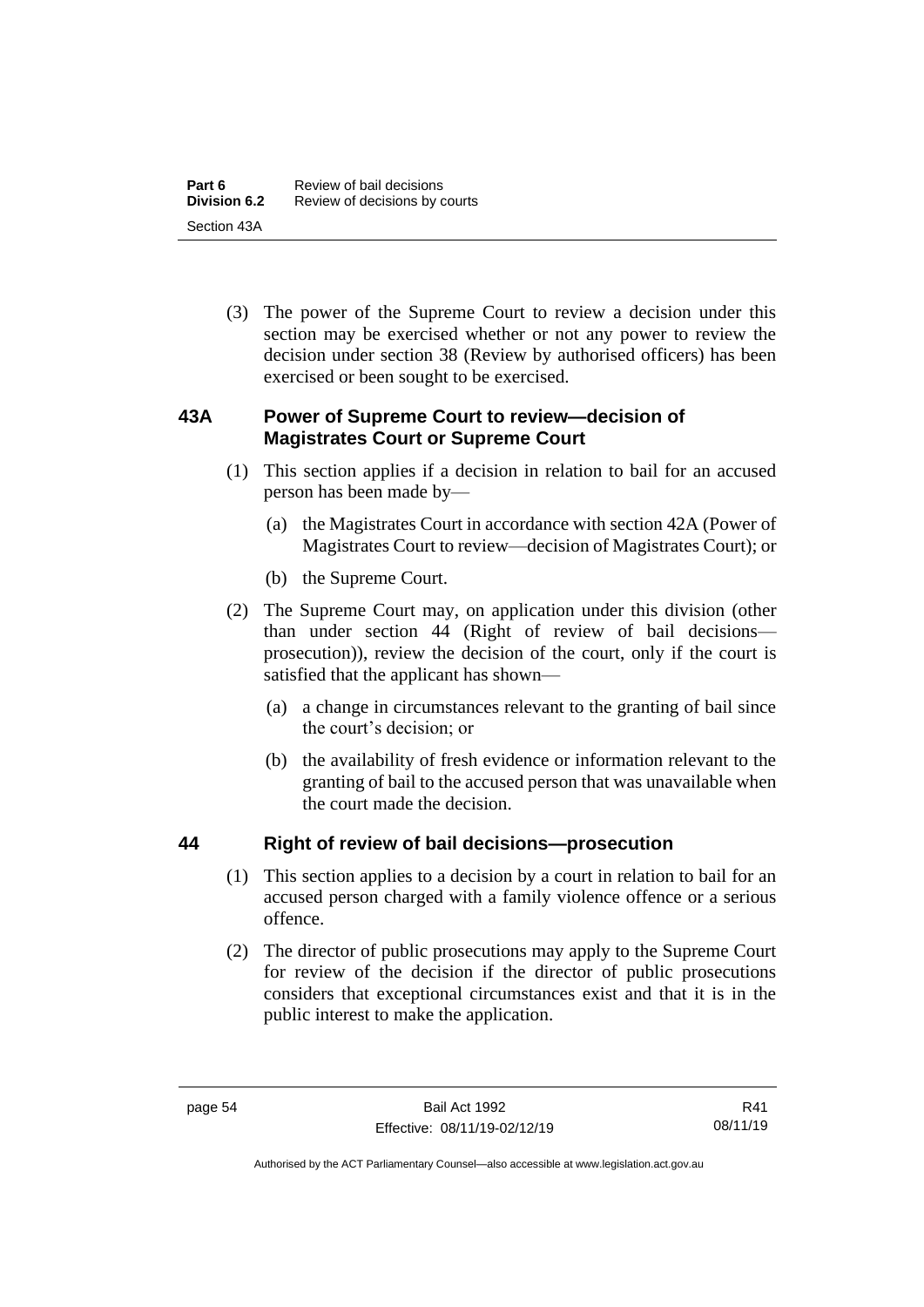Section 44

- (3) An application must be made, and written notice of the application given to the accused person—
	- (a) within 2 hours after the decision is made; or
	- (b) if the decision is made between 4pm on a day and 8am the next day (*day 2*)—by 10am on day 2 (whether or not it is a working day).
- (4) However, an application may only be made if the director of public prosecutions gives the court that made the decision oral notice of the proposed application immediately after the decision is made.
- (5) On giving notice under subsection (4), the operation of the decision is stayed until the first of the following happens:
	- (a) the director of public prosecutions tells the court that made the decision that an application will not be made;
	- (b) 24 hours have passed since notice was given under subsection (4) and the director of public prosecutions has not—
		- (i) made an application; and
		- (ii) given written notice of the application to the accused person;
	- (c) the Supreme Court makes a decision on the application;
	- (d) 48 hours have passed since notice was given under subsection (4) and the Supreme Court has not made a decision on the application.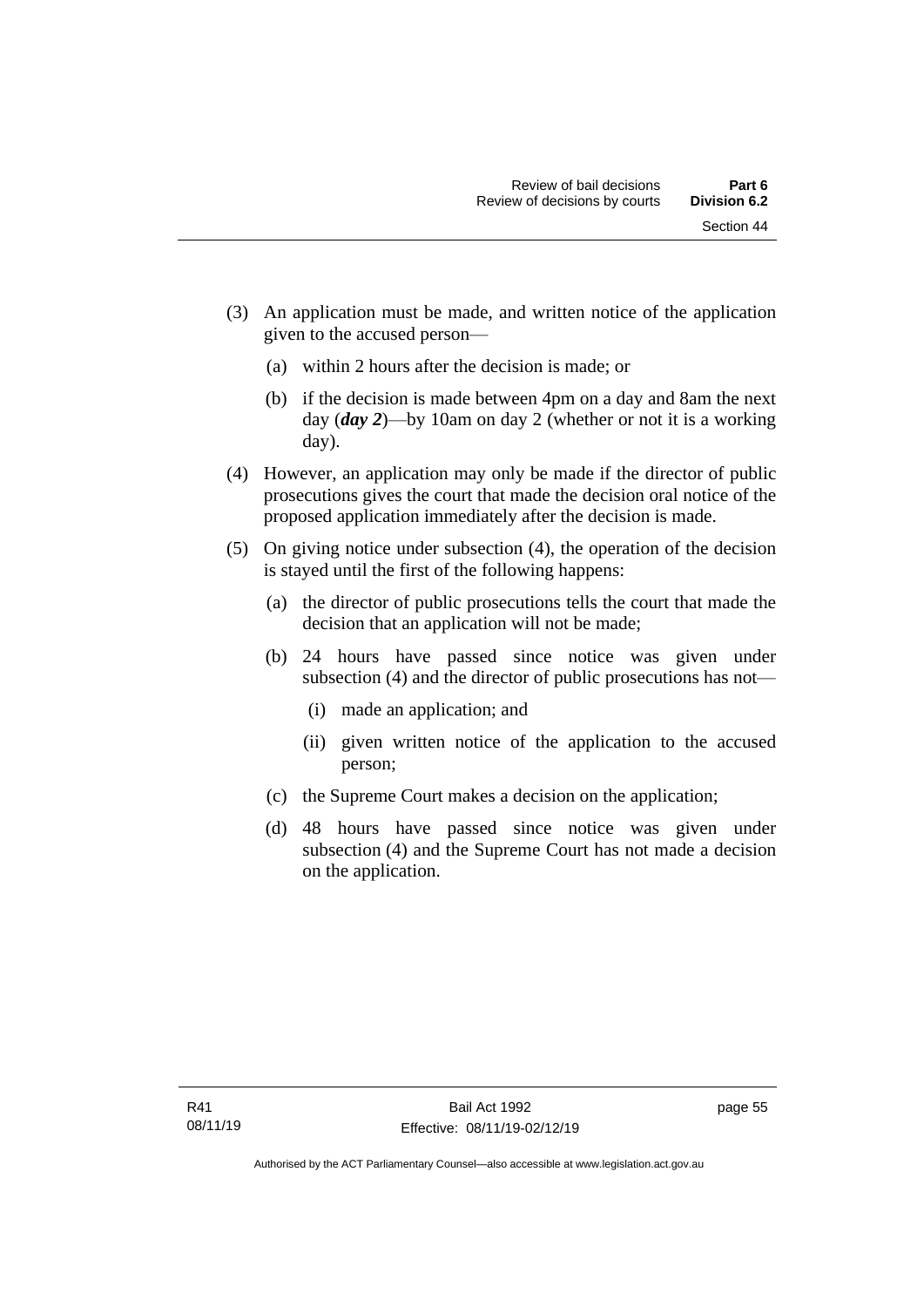(6) In this section:

*family violence offence*—see the *[Family Violence Act 2016](http://www.legislation.act.gov.au/a/2016-42)*, dictionary.

*serious offence* means—

- (a) an offence that involves causing harm, or threatening to cause harm, to anyone, punishable by imprisonment for more than 10 years; or
- (b) an offence under the [Criminal Code,](http://www.legislation.act.gov.au/a/2002-51) chapter 3 (Theft, fraud, bribery and related offences), punishable by imprisonment for more than 10 years; or
- (c) an offence under the [Criminal Code,](http://www.legislation.act.gov.au/a/2002-51) part 4.1 (Property damage offences), punishable by imprisonment for more than 14 years; or
- (d) an offence under the [Criminal Code,](http://www.legislation.act.gov.au/a/2002-51) chapter 6 (Serious drug offences), punishable by imprisonment for more than 10 years.

#### **44A Review of s 44**

- (1) The Minister must review the operation of section 44 as soon as practicable after the end of its 2nd year of operation.
- (2) The Minister must present a report of the review to the Legislative Assembly within 6 months after the day the review is started.
- (3) This section expires 3 years after the day it commences.

## **45 Exercise of power to review**

- (1) The power to review a decision under this division includes a power to confirm or vary the decision or to substitute another decision.
- (2) A decision as varied or substituted must be in conformity with this Act.

Authorised by the ACT Parliamentary Counsel—also accessible at www.legislation.act.gov.au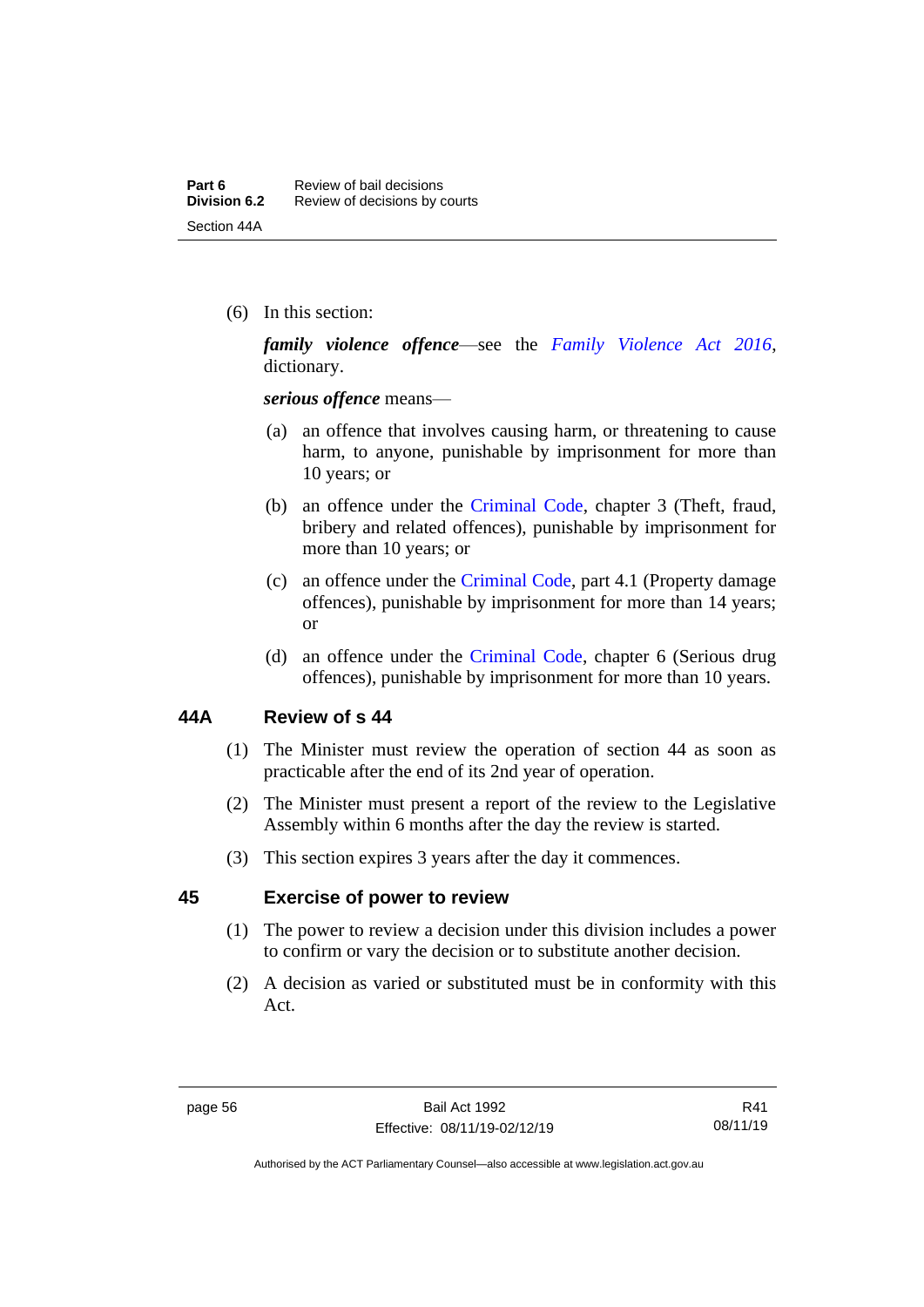- (3) The review of a decision must be by way of rehearing and evidence or information in addition to, or in substitution for, the evidence or information given or obtained on the making of the decision may be given or obtained on the review.
- (4) If, on a review of a decision under this division the court varies the decision or substitutes another decision, section 27 applies in relation to the decision as varied or substituted as if that decision had been given by the court in relation to an application for bail.
- (5) If, on a review of a decision under this division, bail for an accused person is revoked, the court may, by warrant, commit the person into custody.
- (6) If, on a review of a decision under this division—
	- (a) bail is granted without any condition being imposed but the accused person has not given an undertaking to appear; or
	- (b) bail is granted subject to a condition;

the court may by warrant commit the person into custody until the person gives the undertaking to appear or satisfies the condition.

- (7) A court may refuse to entertain a request to review a decision under this division if the court is satisfied that the request is frivolous or vexatious.
- (8) A regulation may make provision in relation to—
	- (a) the way of making a request for the review of a decision under this division; and
	- (b) the giving or sending to people of notices relating to the proposed exercise of power to review a decision under this division.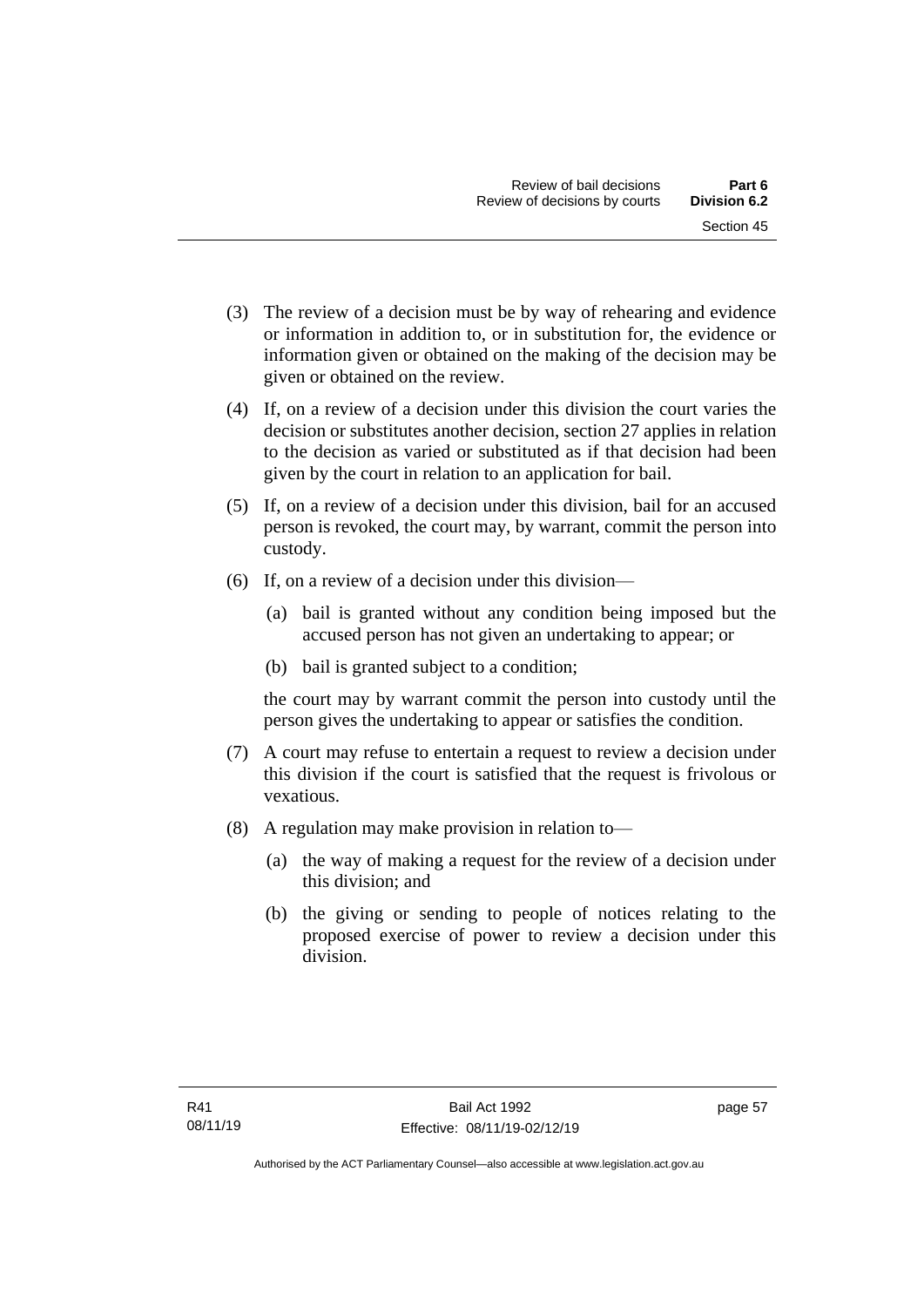## **46 Review limited to bail conditions**

- (1) If an accused person has remained in custody after being granted bail by a court because any condition of the bail has not been complied with, the decision in relation to bail may be reviewed by the court that granted bail—
	- (a) at the request of the accused person; or
	- (b) at the request of a police officer; or
	- (c) on the court's own initiative.
- (2) A review under this section of a decision in relation to bail is limited to a review of the conditions on which bail has been granted.
- (3) A review requested under this section by a police officer must not be conducted unless the court is satisfied that the request was made—
	- (a) for the purpose of benefiting the accused person; and
	- (b) with the consent of the accused person.
- (4) On a review of a bail decision under this section, a court may—
	- (a) confirm the decision about the conditions of bail; or
	- (b) vary the decision by removing or imposing bail conditions; or
	- (c) grant bail without imposing any bail condition.
- (5) Notwithstanding section 43, section 43A or section 44, the Supreme Court is empowered to conduct a review of a bail decision under this section only in relation to bail granted by the Supreme Court (however constituted).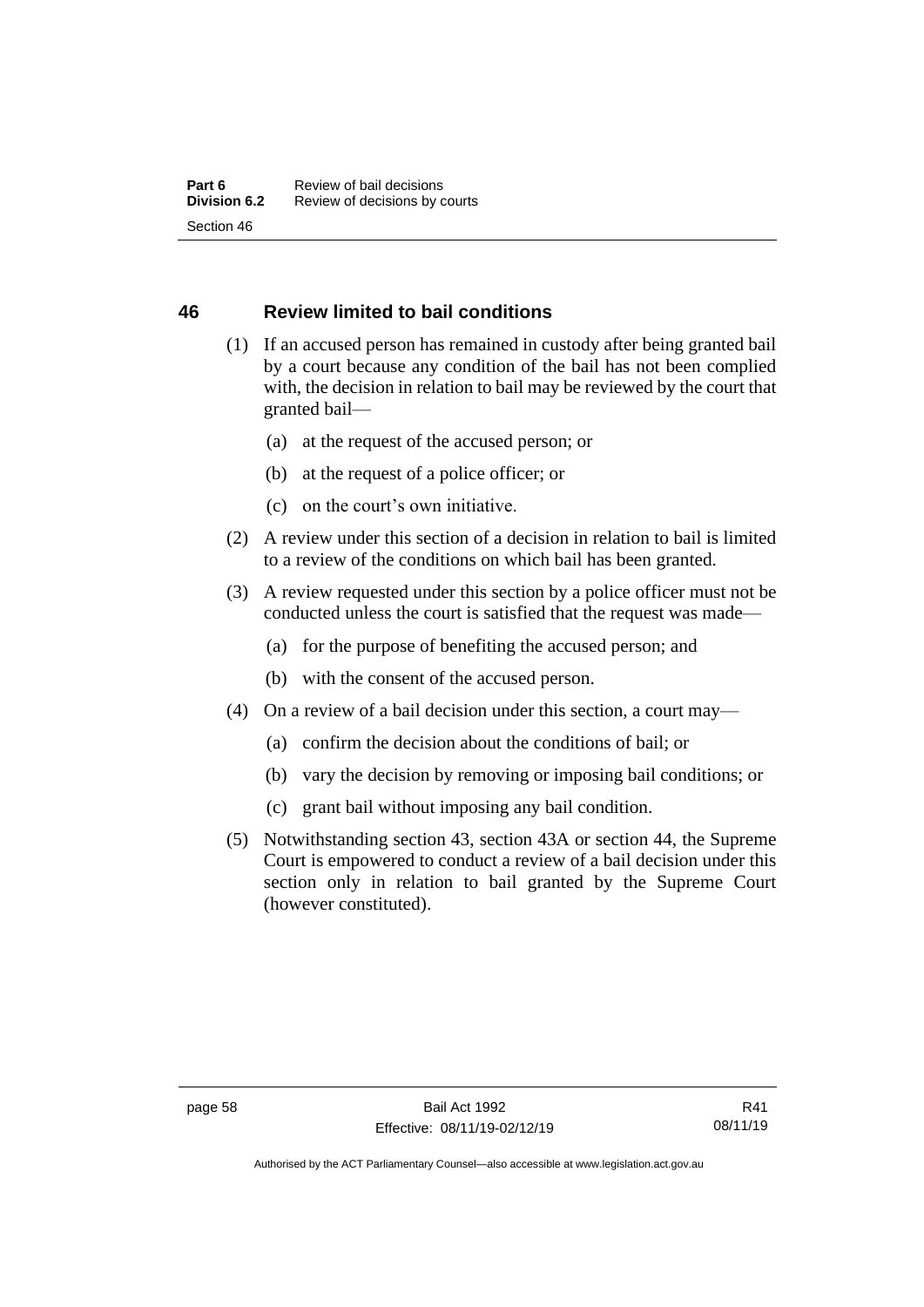# **Part 7 Miscellaneous**

## **47 Giving information relating to bail**

(1) If a person is charged by a police officer with an offence and the person charged is being held in custody in relation to the offence, the police officer must, as soon as is reasonably practicable after the person is charged, give to the person, by written notice, information relating to his or her entitlement to, or eligibility for, bail and to his or her entitlement to the review of decisions under this Act.

(2) If an accused person is being held in custody in relation to an offence at the time of his or her first appearance in court in relation to that offence, the court must, during that appearance, or as soon as is reasonably practicable, give to the person, by written notice, information relating to his or her entitlement to, or eligibility for, bail.

## **47A Notice to victim of bail decisions**

- (1) This section applies if—
	- (a) a court or authorised officer makes a decision about a grant of bail, or reviews a bail decision, in relation to a person; and
	- (b) the informant is aware that a victim has expressed concern about the need for protection from violence or harassment by the person.
- (2) The informant must tell a police officer assigned to liaise with victims of crime (a *victim liaison officer*) that the victim has expressed the concern.
- (3) If a victim liaison officer is told about a victim's concern, the victim liaison officer must take all reasonable steps to tell the victim (or, if the victim is a child, a person who has parental responsibility for the child) about the bail decision as soon as practicable.

*Note* If a form is approved under s 58 for a notice under this section, the form must be used.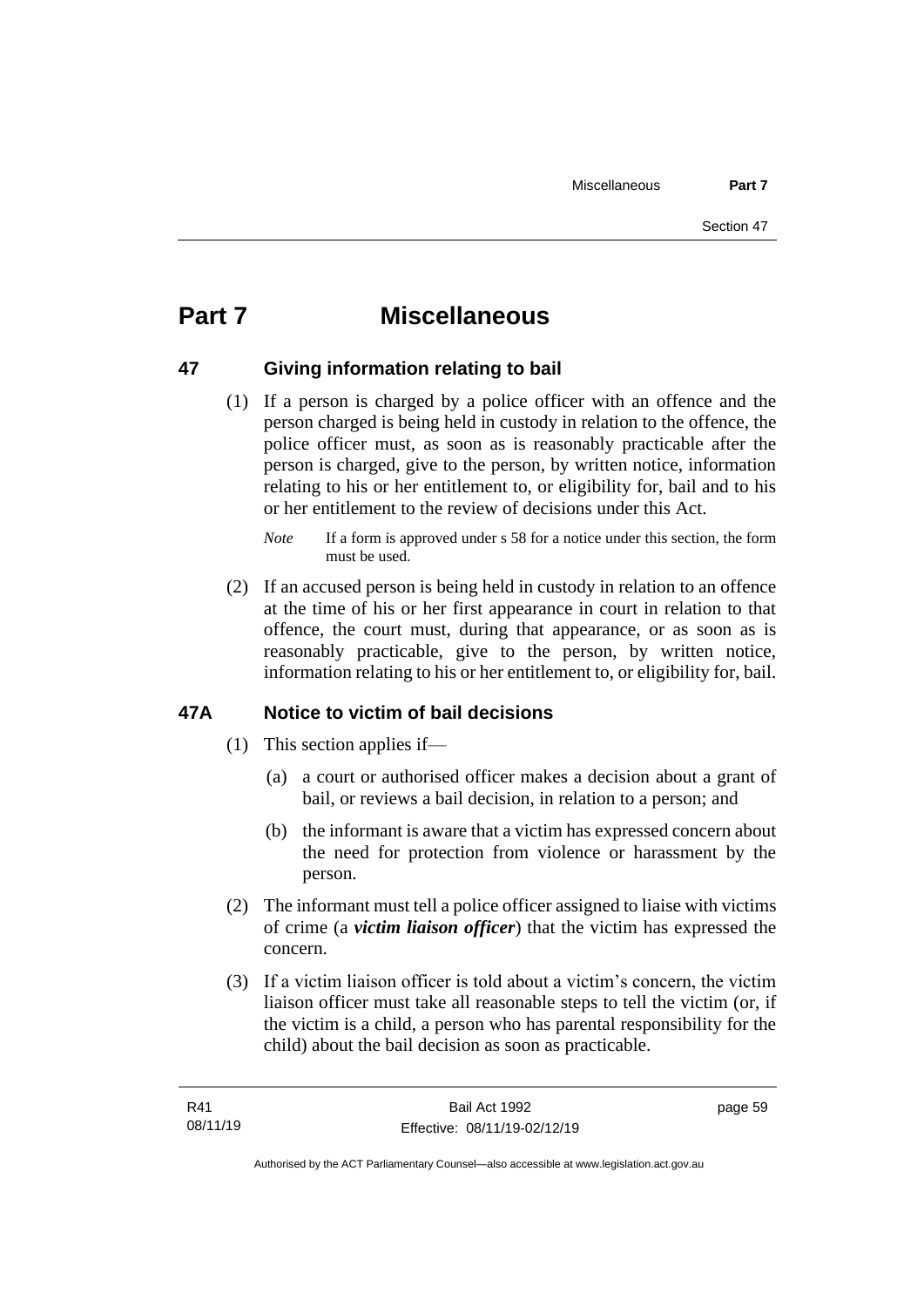#### **Part 7** Miscellaneous

#### **48 Notification to court that bail condition not satisfied**

- (1) This section applies to a person who has been granted bail by a court but who has remained in custody since bail was granted because a condition of the bail has not been complied with.
- (2) The person in charge of the correctional centre or other place where the person is in custody must give the court written notice that the person remains in custody because of the failure to comply with a bail condition.

*Note* If a form is approved under s 58 for a notice, the form must be used.

- (3) The notice must be given to the court not later than 7 days after the day the person is received into custody.
- (4) To remove any doubt, the court to which a notice is given under subsection (2) may, on its own initiative, conduct a review under section 46 of the condition on which bail was granted.
- (5) A notice under this section is required to be given only once in relation to any particular grant of bail.
- (6) A regulation may prescribe information that is to be given to a court with a notice under this section.

#### **49 Failure to answer bail**

- (1) A person commits an offence if the person—
	- (a) gives an undertaking to appear before a court; and
	- (b) fails to carry out the undertaking.

Maximum penalty: 200 penalty units, imprisonment for 2 years or both.

- (2) The court may issue a warrant to arrest the person and to bring the person before the court.
- (3) Subsection (1) does not apply if the person has a reasonable excuse for failing to carry out the undertaking.

R41 08/11/19

Authorised by the ACT Parliamentary Counsel—also accessible at www.legislation.act.gov.au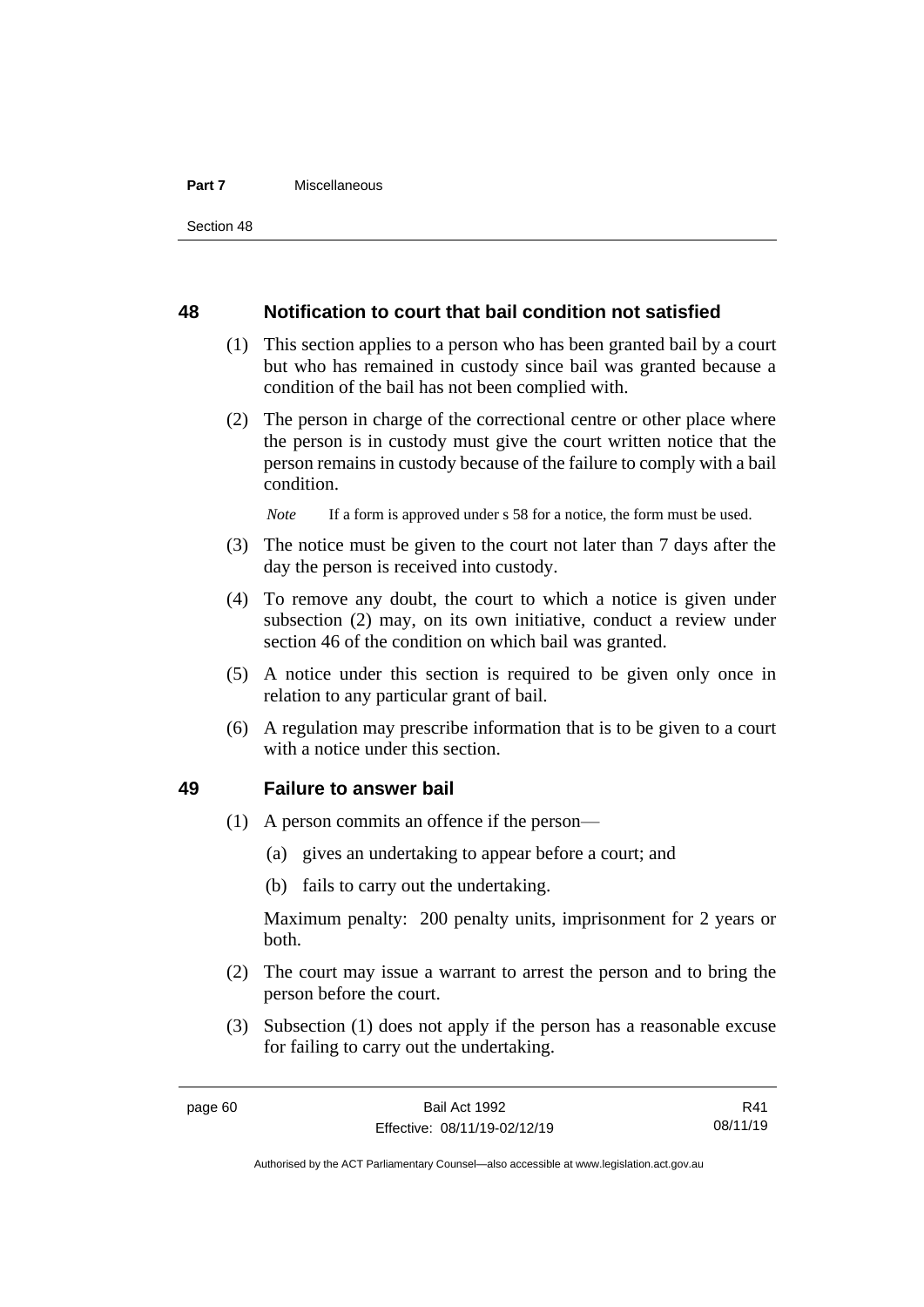#### **51 Indemnification of sureties**

(1) A person commits an offence if the person indemnifies, or agrees to indemnify, anyone else against a liability the other person incurs or may incur as surety for an accused person.

Maximum penalty: 200 penalty units, imprisonment for 2 years or both.

(2) A person commits an offence if the person is indemnified, or agrees to be indemnified, by someone else against a liability the person incurs or may incur as surety for an accused person.

Maximum penalty: 200 penalty units, imprisonment for 2 years or both.

- (3) For this section, it does not matter whether—
	- (a) the agreement is for compensation in money or anything else; or
	- (b) the agreement is made before or after the person indemnified, or agreed to be indemnified, becomes a surety; or
	- (c) the person indemnified, or agreed to be indemnified, becomes a surety.

#### **52 Contravention of Act by police officers**

- (1) If a police officer contravenes a provision of this Act that is applicable to him or her as a police officer or as an authorised officer, the contravention is not punishable as an offence unless a penalty is expressly provided by this Act in relation to the contravention.
- (2) Subsection (1) does not apply to prevent a contravention of a provision of this Act by a police officer from—
	- (a) being dealt with under the—
		- (i) *[Australian Federal Police Act 1979](http://www.comlaw.gov.au/Series/C2004A02068)* (Cwlth), part 5; or
		- (ii) *[Law Enforcement Integrity Commissioner Act 2006](http://www.comlaw.gov.au/Series/C2006A00085)* (Cwlth); or

page 61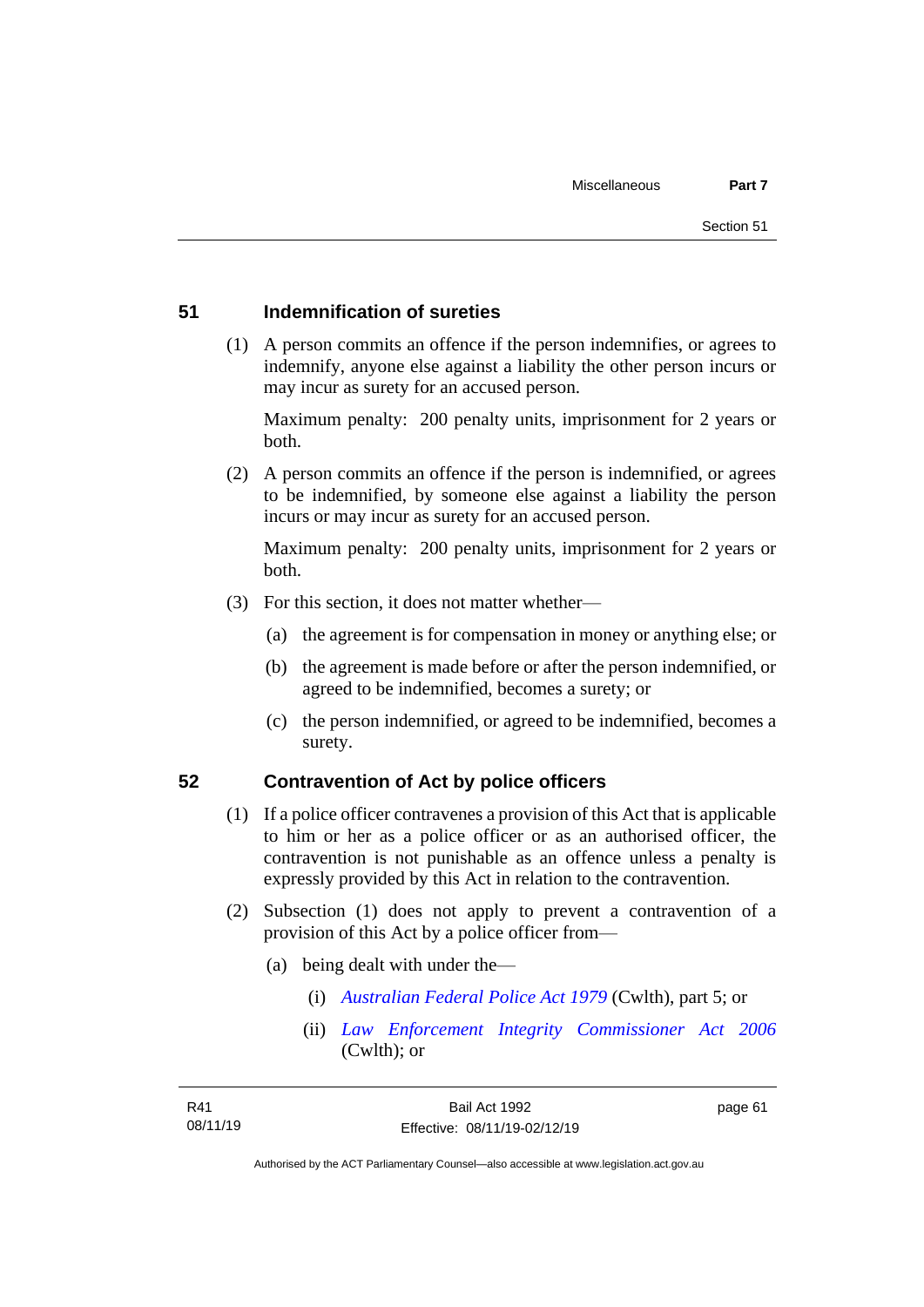#### **Part 7** Miscellaneous

#### (iii) *[Ombudsman Act 1976](http://www.comlaw.gov.au/Series/C2004A01611)* (Cwlth); or

(b) constituting grounds for the institution of civil proceedings.

## **55 Civil standard of proof to apply for certain purposes**

If a court or an authorised officer, in making a decision in relation to bail (other than a decision in proceedings for an offence committed in relation to bail), is to be, or may be, satisfied as to any matter, it is sufficient if the court or authorised officer is satisfied on the balance of probabilities.

## **56 No right of surety to arrest**

A surety for an accused person does not have the right to arrest the accused person because the surety is a surety for the accused person.

#### **56A Arrest for failure to comply with bail condition**

- (1) This section applies if—
	- (a) a person has been granted bail in the ACT or a State; and
		- *Note State* includes the Northern Territory (see [Legislation Act,](http://www.legislation.act.gov.au/a/2001-14) dict, pt 1).
	- (b) a police officer believes on reasonable grounds that the person—
		- (i) has failed to comply with a bail condition; or
		- (ii) will not comply with a bail condition.
- (2) A police officer may, without a warrant, arrest the person.

## **56AA Police power to enter premises to arrest**

- (1) This section applies if—
	- (a) a police officer has power under section 56A to arrest a person without a warrant; and

R41 08/11/19

Authorised by the ACT Parliamentary Counsel—also accessible at www.legislation.act.gov.au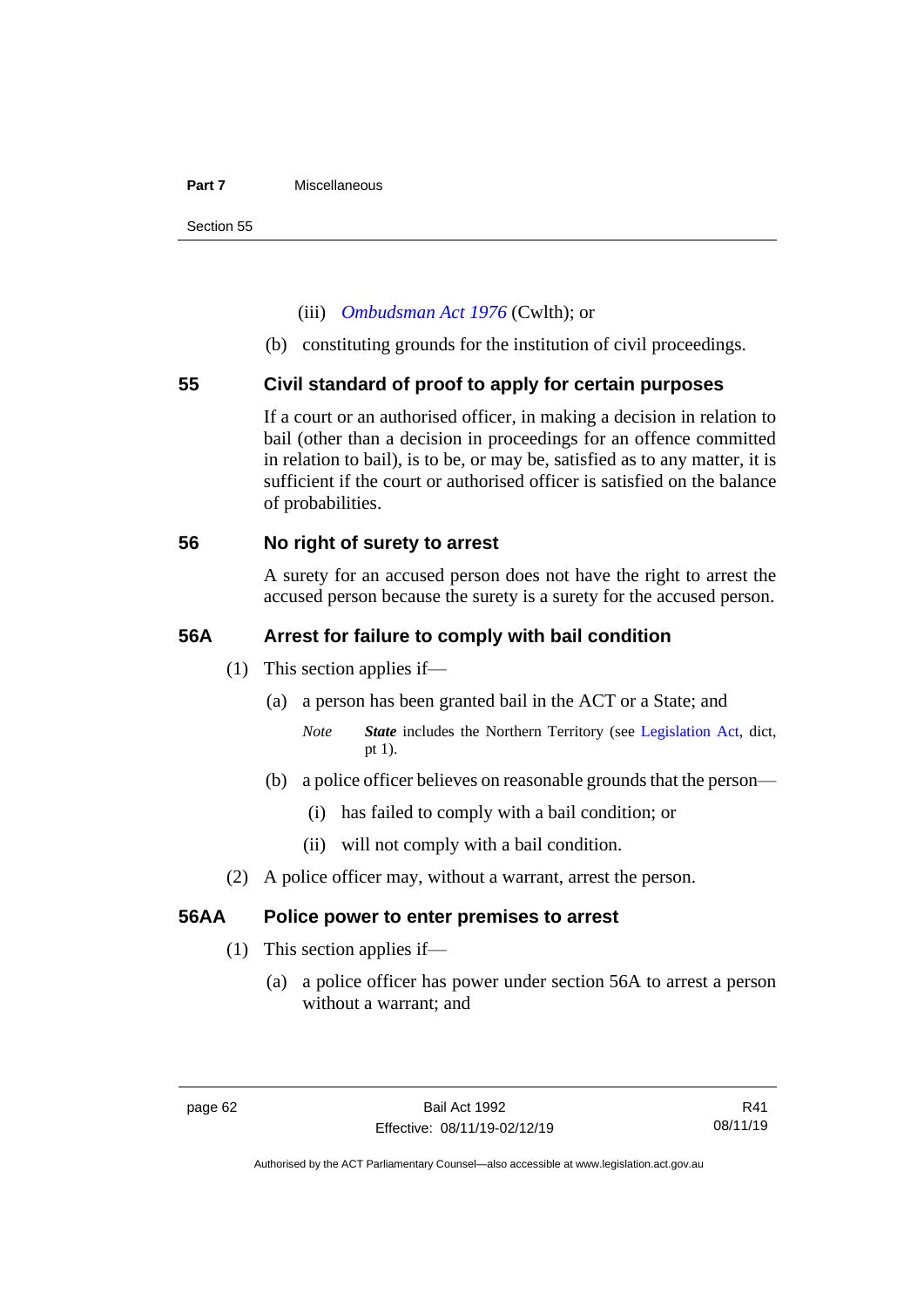- (b) the offence for which the person has been granted bail is a relevant offence; and
- (c) the police officer believes on reasonable grounds that the person is on premises that are not a public place.
- (2) The police officer may enter the premises to search the premises for the person or to arrest the person, using the force that is necessary and reasonable in the circumstances.
- (3) However, the police officer must not enter a dwelling house under this section unless the police officer believes on reasonable grounds that—
	- (a) it is necessary having regard to the circumstances of the person's failure to comply, or expected failure to comply, with the bail condition; and
	- (b) it would not be reasonable to arrest the person somewhere else; and
	- (c) for entry before 6 am or after 9 pm on any day—
		- (i) it is necessary to do so to prevent the concealment, loss or destruction of evidence of a matter relating to whether the person has failed to comply, or will not comply, with a bail condition; or
		- (ii) it would not be practicable to arrest the person at another time.
- (4) In this section:

*dwelling house*—see the *[Crimes Act](http://www.legislation.act.gov.au/a/1900-40) 1900*, section 220 (4).

*premises*—see the *[Crimes Act](http://www.legislation.act.gov.au/a/1900-40) 1900*, section 185.

*public place*—see the *[Crimes Act](http://www.legislation.act.gov.au/a/1900-40) 1900*, section 174.

*relevant offence*—see the *[Crimes Act 1900](http://www.legislation.act.gov.au/a/1900-40)*, section 220 (4).

page 63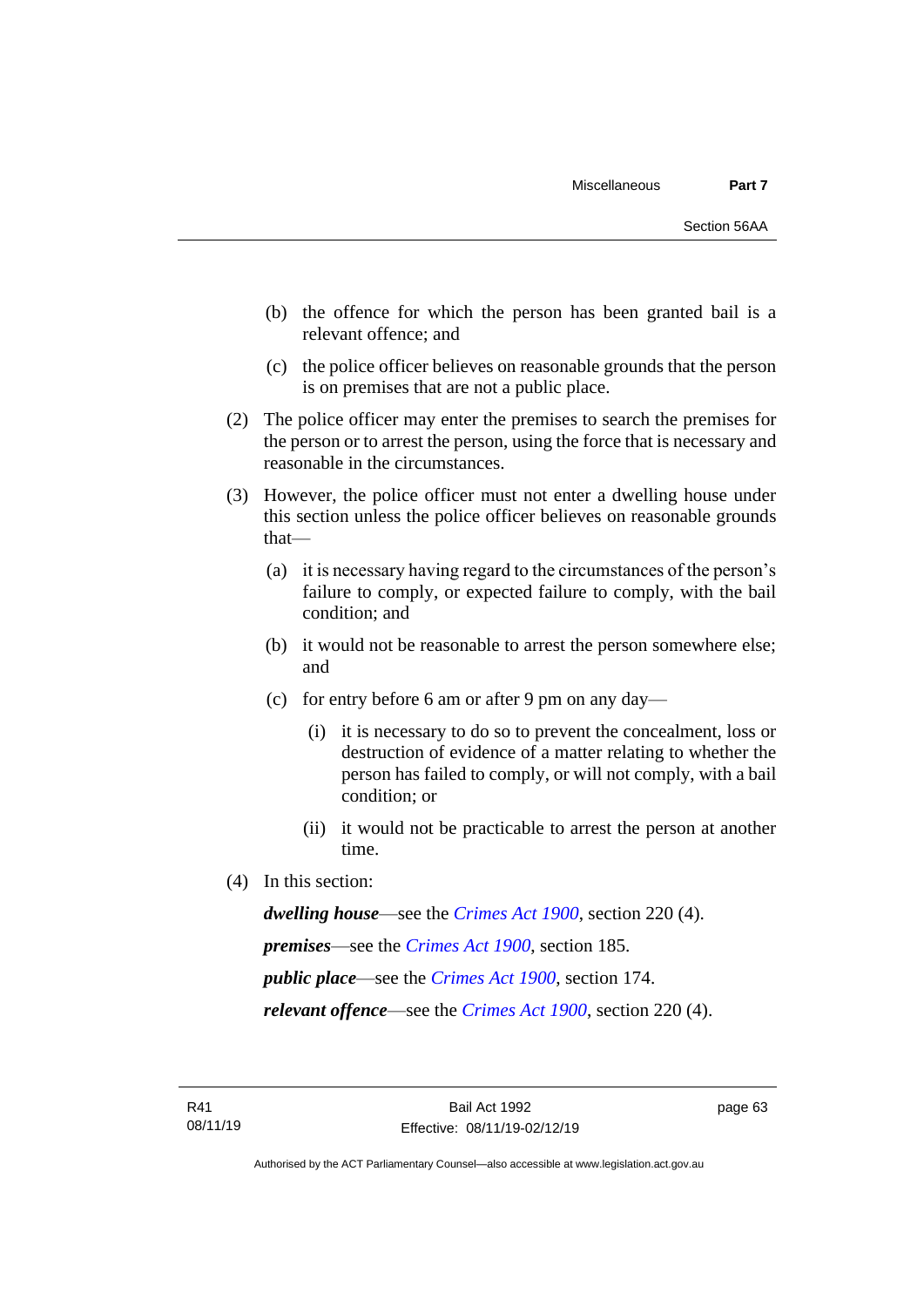#### **Part 7** Miscellaneous

#### **56AB Police officer must announce entry before entering**

- (1) A police officer must, before entering premises under section 56AA (2)—
	- (a) announce that the police officer is authorised to enter the premises; and
	- (b) give any person at the premises an opportunity to allow entry to the premises.
- (2) A police officer is not required to comply with subsection (1) if they believe on reasonable grounds that immediate entry to the premises is required to ensure—
	- (a) the safety of a person (including a police officer); or
	- (b) that the arrest is not frustrated.

## **56AC Police powers on arrest for failure to comply with bail condition**

The following sections of the *[Crimes Act](http://www.legislation.act.gov.au/a/1900-40) 1900* apply in relation to the arrest of a person under section 56A as if the person were arrested for an offence:

- (a) section 221 (Use of force in making arrest);
- (b) section 222 (Persons to be informed of grounds of arrest);
- (c) section 223 (Power to conduct frisk search of arrested person);
- (d) section 224 (Power to conduct ordinary search of arrested person);
- (e) section 225 (Power to conduct search of arrested person's premises);
- (f) section 226 (Power to conduct search at police station);
- (g) section 227 (Power to conduct strip search);
- (h) section 228 (Rules for conduct of strip search);

R41 08/11/19

Authorised by the ACT Parliamentary Counsel—also accessible at www.legislation.act.gov.au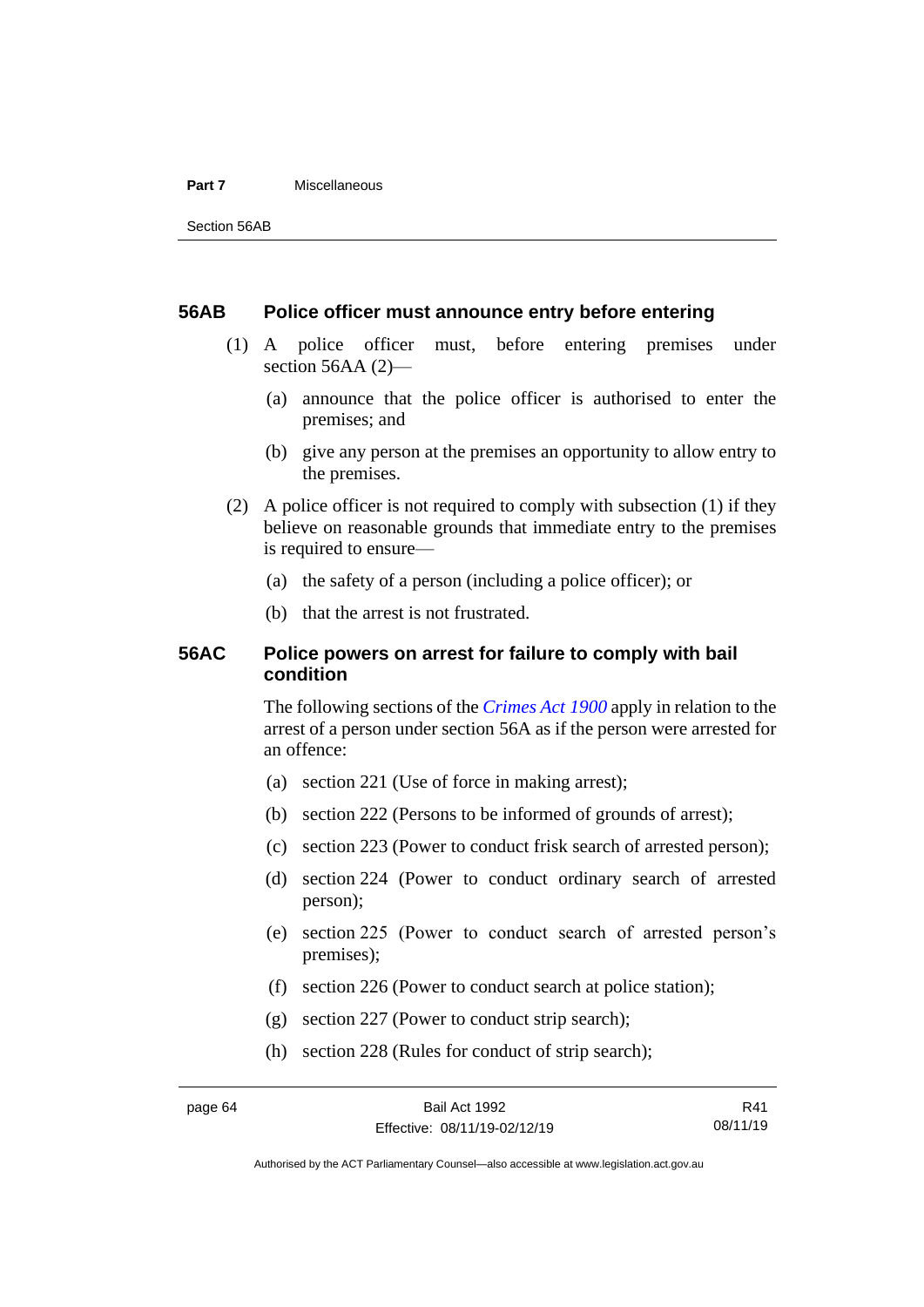(i) section 229 (Safekeeping of things seized).

# **56AD Arrested person to be brought before court**

- (1) If a police officer arrests a person under section 56A, the police officer must bring the person before a court as soon as practicable.
- (2) The court may—
	- (a) for a person granted bail in the ACT—exercise the same powers in relation to bail as it has in relation to any other accused person in custody; or
	- (b) for a person granted bail in a State—
		- (i) release the person unconditionally; or
		- (ii) grant the person bail subject to the conditions that the court considers appropriate; or
		- (iii) remand the person in custody for a reasonable time while a warrant for the person's arrest is obtained from the State.
- (3) A release mentioned in subsection (2) (b) (i) does not affect the grant of bail in the State.

*Note State* includes the Northern Territory (see [Legislation Act,](http://www.legislation.act.gov.au/a/2001-14) dict, pt 1).

# **56B Arrest for breach of condition by person outside ACT**

- (1) This section applies if a police officer reasonably believes that—
	- (a) a person who has been granted bail in the ACT has failed to comply with a bail condition; and
	- (b) the person is in a State or another Territory.
- (2) An issuing officer may, on the information of a police officer—
	- (a) issue a warrant to arrest the person in the State or other Territory and bring the person before a court; or
	- (b) issue a summons for the person's appearance before a court.

page 65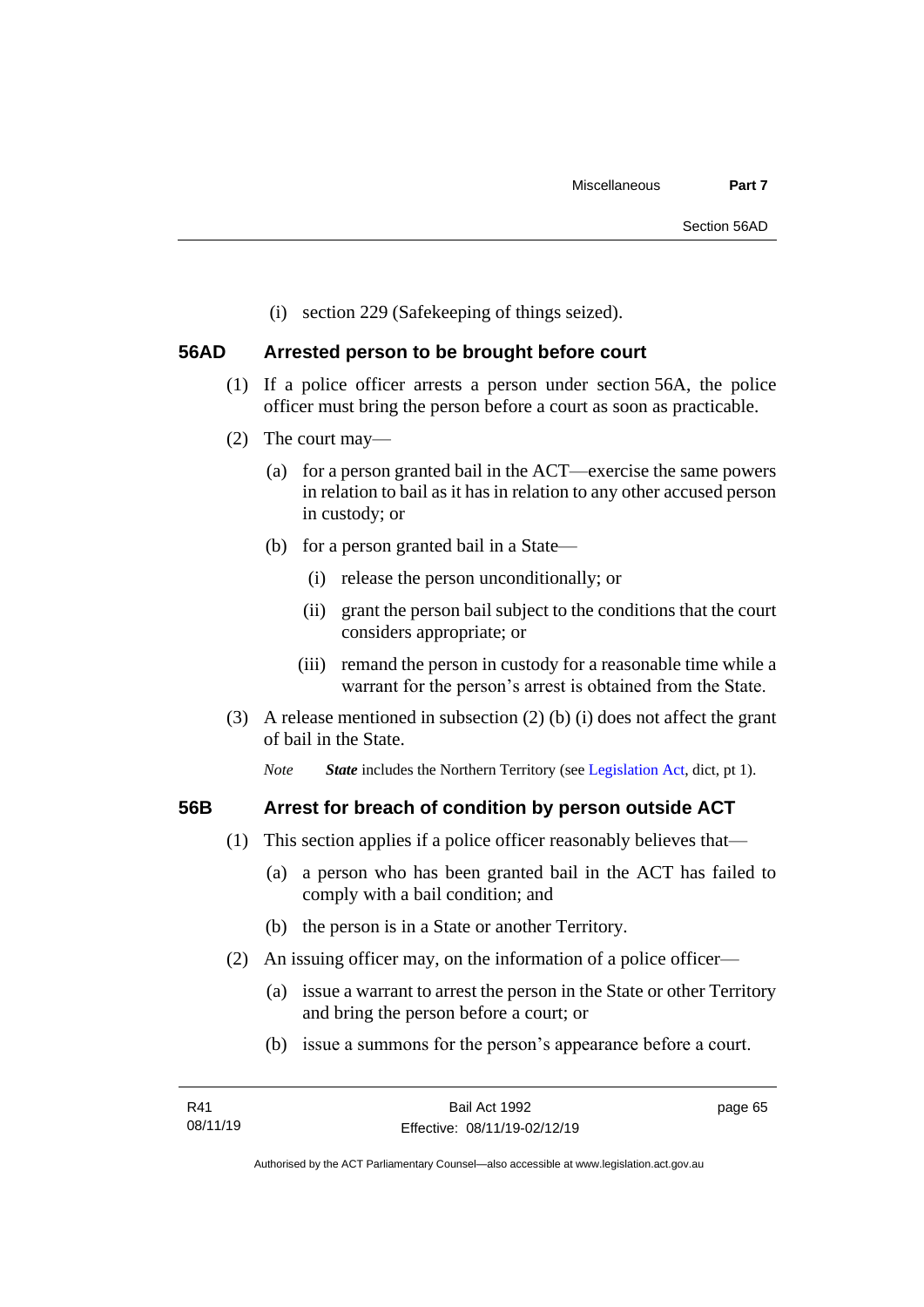### **Part 7** Miscellaneous

Section 57

(3) In this section

*issuing officer*, for a warrant, means—

- (a) a judge, the registrar or a deputy registrar of the Supreme Court; or
- (b) a magistrate; or
- (c) if authorised by the Chief Magistrate to issue a warrant—the registrar or deputy registrar of the Magistrates Court.

# **57 Act to prevail**

- (1) Except if otherwise expressly provided by this Act, this Act applies in relation to the grant of bail to accused people to the exclusion of any other law in force immediately before the commencement of this Act so far as any other such law makes provision for or in relation to bail for accused people.
- (2) This Act does not affect the *[Bill of Rights 1688](http://www.legislation.act.gov.au/a/db_1792/default.asp)* 1 Will and Mary sess 2 c 2.

# **57AA Abolition of inherent power of bail**

Any inherent power of the Supreme Court to grant bail is abolished.

# **58 Approved forms**

- (1) The Minister may approve forms for this Act.
- (2) If the Minister approves a form for a particular purpose, the approved form must be used for that purpose.
- (3) A form approved for section 28 (1), 30 (4), 34, 47 or 48 (2) is a disallowable instrument.
	- *Note* A disallowable instrument must be notified, and presented to the Legislative Assembly, under the [Legislation Act.](http://www.legislation.act.gov.au/a/2001-14)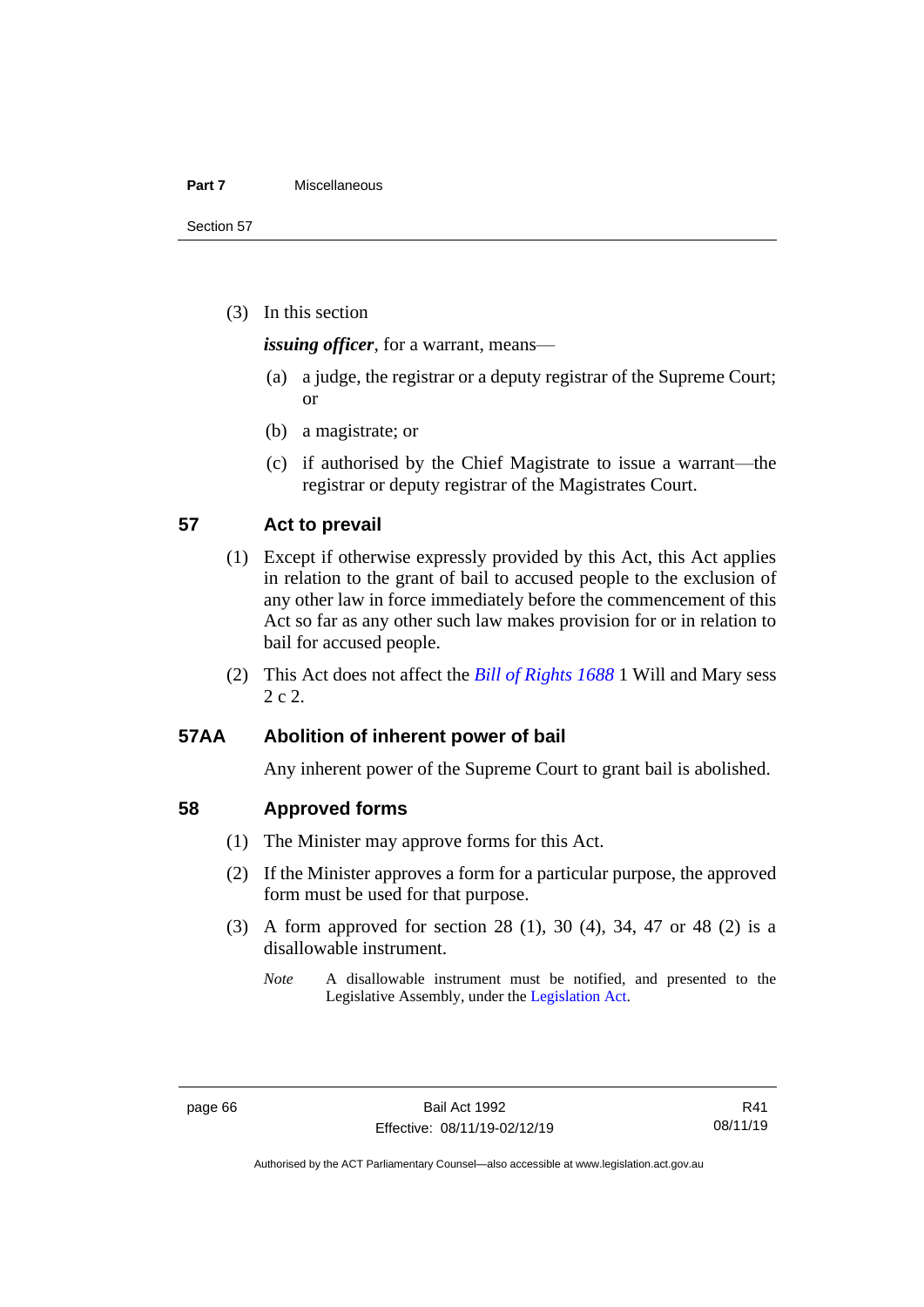(4) Any other approved form is a notifiable instrument.

*Note* A notifiable instrument must be notified under the [Legislation Act.](http://www.legislation.act.gov.au/a/2001-14)

(5) If there is no approved form for an instrument under this Act, the instrument must be in a form acceptable to the registrar.

# **59 Regulation-making power**

- (1) The Executive may make regulations for this Act.
	- *Note* A regulation must be notified, and presented to the Legislative Assembly, under the [Legislation Act.](http://www.legislation.act.gov.au/a/2001-14)
- (2) Without limiting subsection (1), a regulation may make provision in relation to the management (including the investment) of an amount deposited in accordance with a condition mentioned in section 25 (1) (c).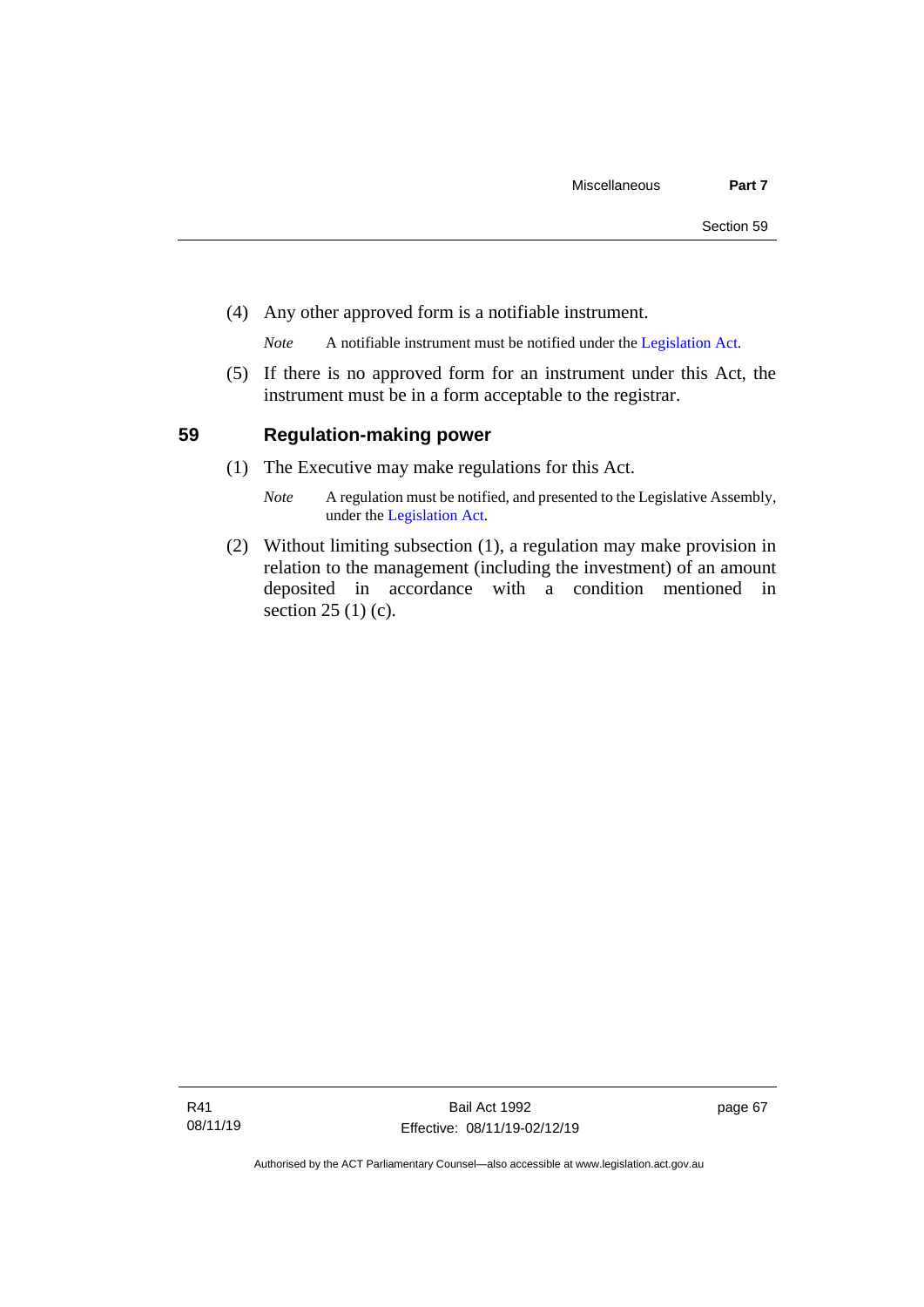# **Schedule 1 Offences to which presumption of bail does not apply**

(see s 9B (a))

# **Part 1.1 Offences against Crimes Act 1900**

| column 1<br>item | column 2<br>provision | column 3<br>description of offence                         |
|------------------|-----------------------|------------------------------------------------------------|
|                  | 15                    | manslaughter                                               |
| 2                | 19                    | intentionally inflicting grievous bodily harm              |
| 3                | 49C                   | industrial manslaughter (employer offence)                 |
| 4                | 49D                   | industrial manslaughter (senior officer offence)           |
| 5                | 51                    | sexual assault in the first degree                         |
| 6                | 52                    | sexual assault in the second degree                        |
| 7                | 54                    | sexual intercourse without consent                         |
| 8                | 55 $(1)$              | sexual intercourse with young person under<br>10 years old |

page 68 Bail Act 1992 Effective: 08/11/19-02/12/19

R41 08/11/19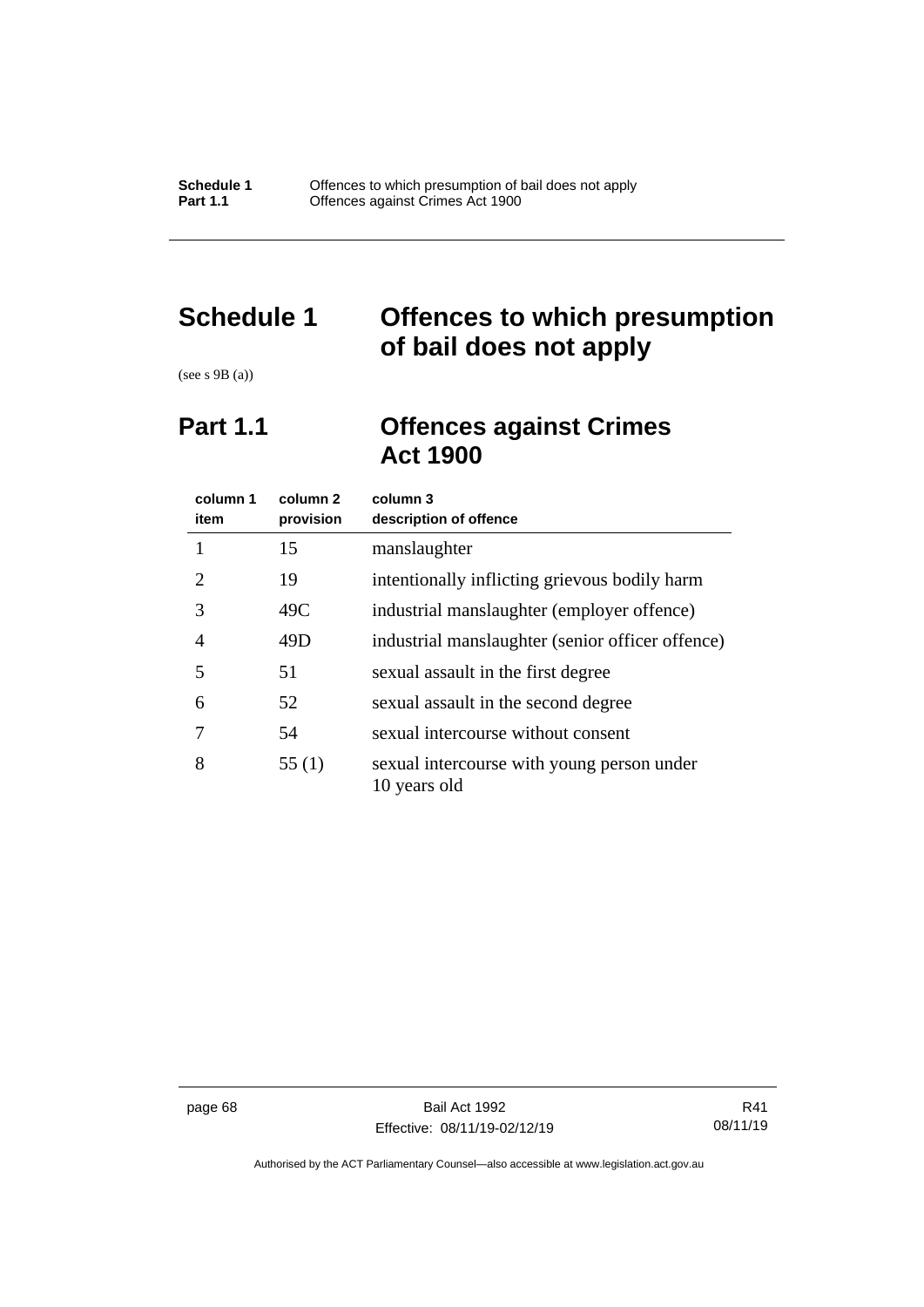# **Part 1.2 Offences against Criminal Code**

| column 1<br>item | column <sub>2</sub><br>provision | column 3<br>description of offence                                                                       |
|------------------|----------------------------------|----------------------------------------------------------------------------------------------------------|
| 1                | 310                              | aggravated robbery                                                                                       |
| $\overline{2}$   | 312                              | aggravated burglary                                                                                      |
| 3                | 603(3)                           | trafficking in commercial quantity of<br>controlled drug                                                 |
| 4                | 603(5)                           | trafficking in trafficable quantity of cannabis                                                          |
| 5                | 603(7)                           | trafficking in controlled drug other than<br>cannabis                                                    |
| 6                | 607(3)                           | manufacturing commercial quantity of<br>controlled drug for selling                                      |
| 7                | 607(5)                           | manufacturing controlled drug for selling                                                                |
| 8                | 610(1)                           | selling large commercial quantity of controlled<br>precursor for manufacture of controlled drug          |
| 9                | 610(3)                           | selling commercial quantity of controlled<br>precursor for manufacture of controlled drug                |
| 10               | 611(1)                           | manufacturing large commercial quantity of<br>controlled precursor for manufacture of<br>controlled drug |
| 11               | 611(3)                           | manufacturing large commercial quantity of<br>controlled precursor for selling                           |
| 12               | 611(5)                           | manufacturing commercial quantity of<br>controlled precursor for manufacture of<br>controlled drug       |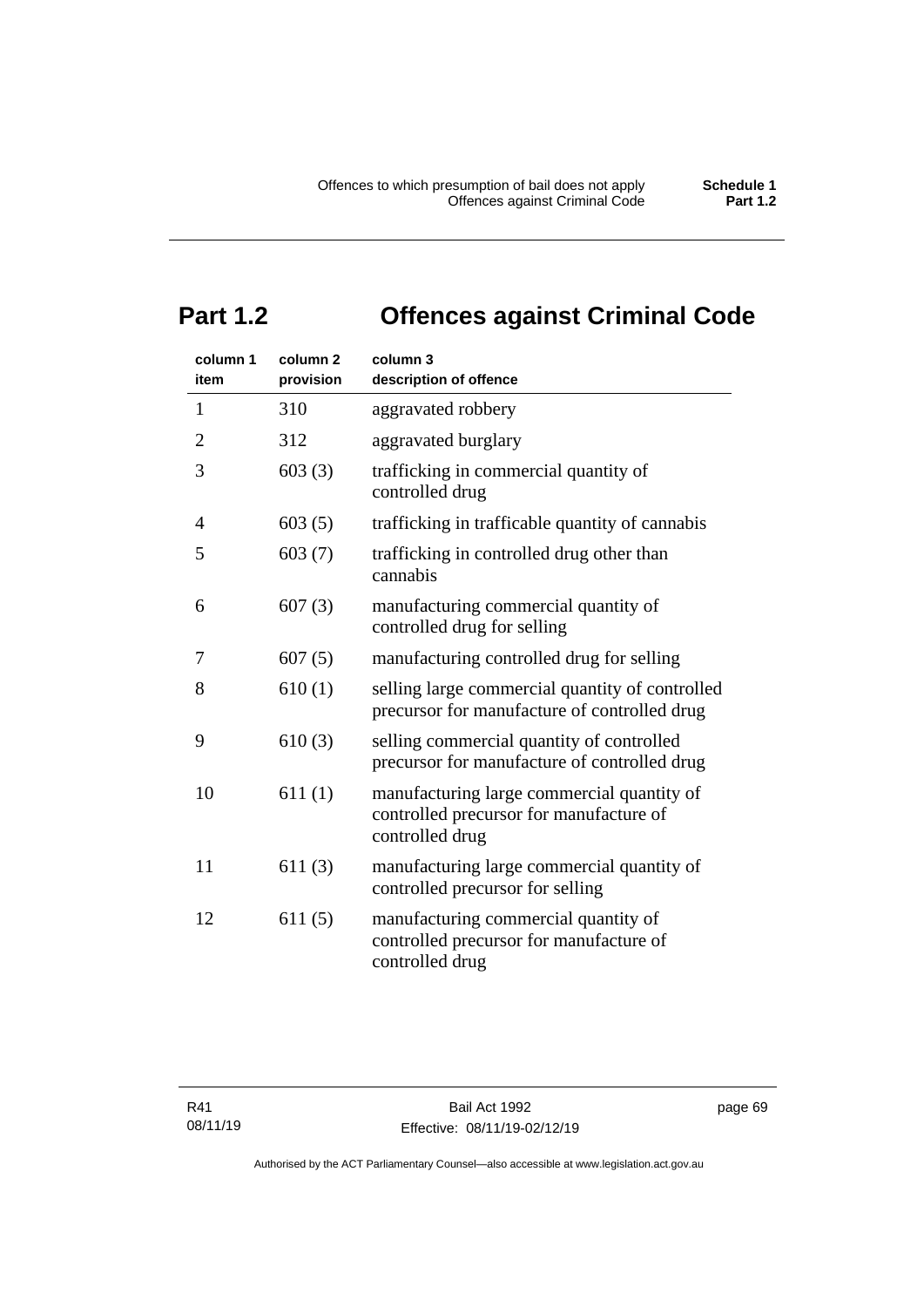| column 1<br>item | column <sub>2</sub><br>provision | column 3<br>description of offence                                       |
|------------------|----------------------------------|--------------------------------------------------------------------------|
| 13               | 611(7)                           | manufacturing commercial quantity of<br>controlled precursor for selling |
| 14               | 612(1)                           | possessing large commercial quantity of<br>controlled precursor          |
| 15               | 612(3)                           | possessing commercial quantity of controlled<br>precursor                |
| 16               | 616(3)                           | cultivating commercial quantity of controlled<br>plant                   |
| 17               | 619(3)                           | selling commercial quantity of controlled plant                          |
| 18               | 622(3)                           | supplying etc controlled drug to child for<br>selling                    |
| 19               | 624(4)                           | procuring child to traffic in controlled drug                            |
| 20               | 625(1)                           | supplying etc controlled drug (other than<br>cannabis) to child          |
| 21               | 639                              | concealing etc property derived from drug<br>offence                     |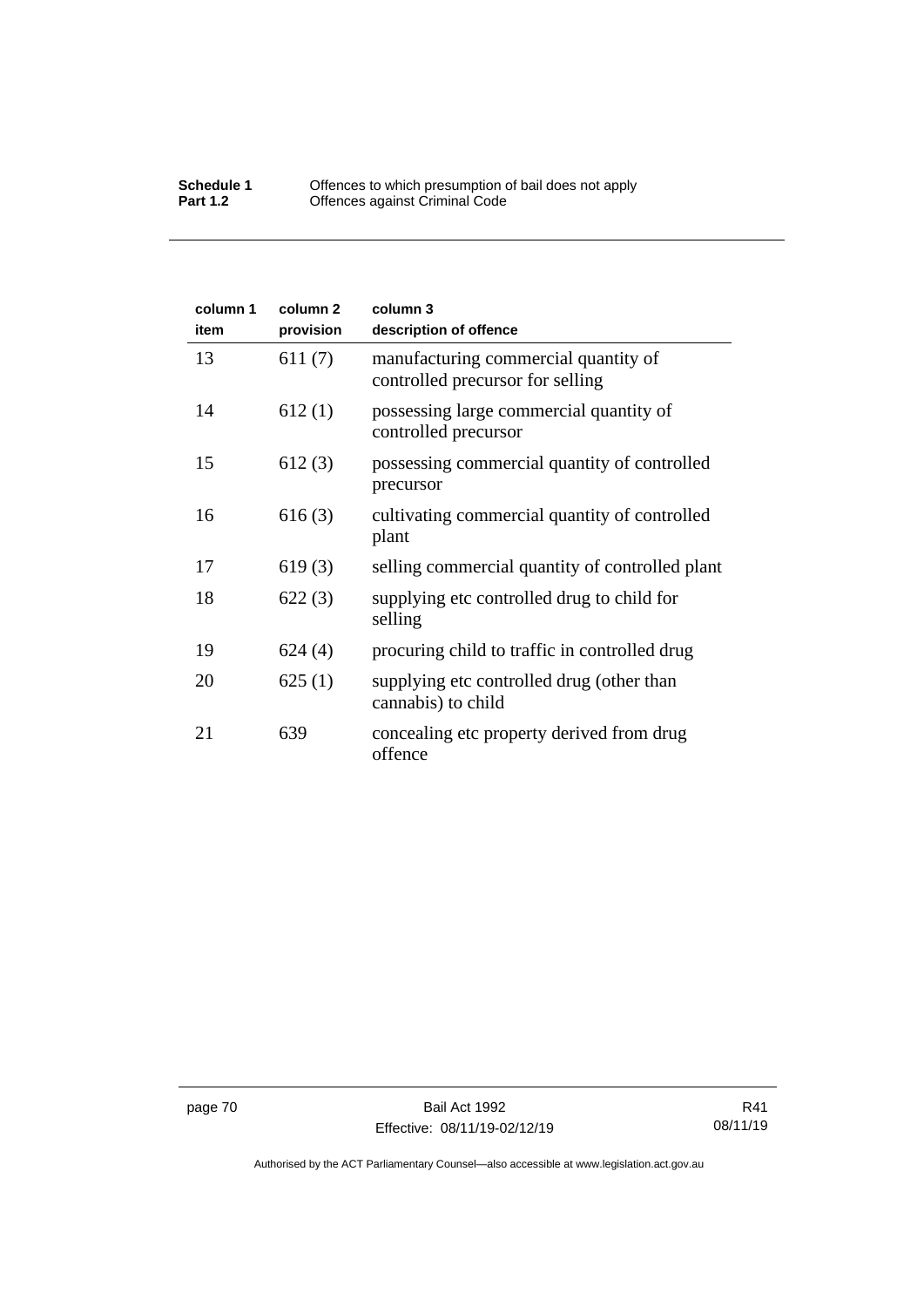# **Part 1.3 Offence against Drugs of Dependence Act 1989**

| column 1 | column 2  | column 3                                                          |
|----------|-----------|-------------------------------------------------------------------|
| item     | provision | description of offence                                            |
|          | 164       | sale, supply etc of drug of dependence or<br>prohibited substance |

R41 08/11/19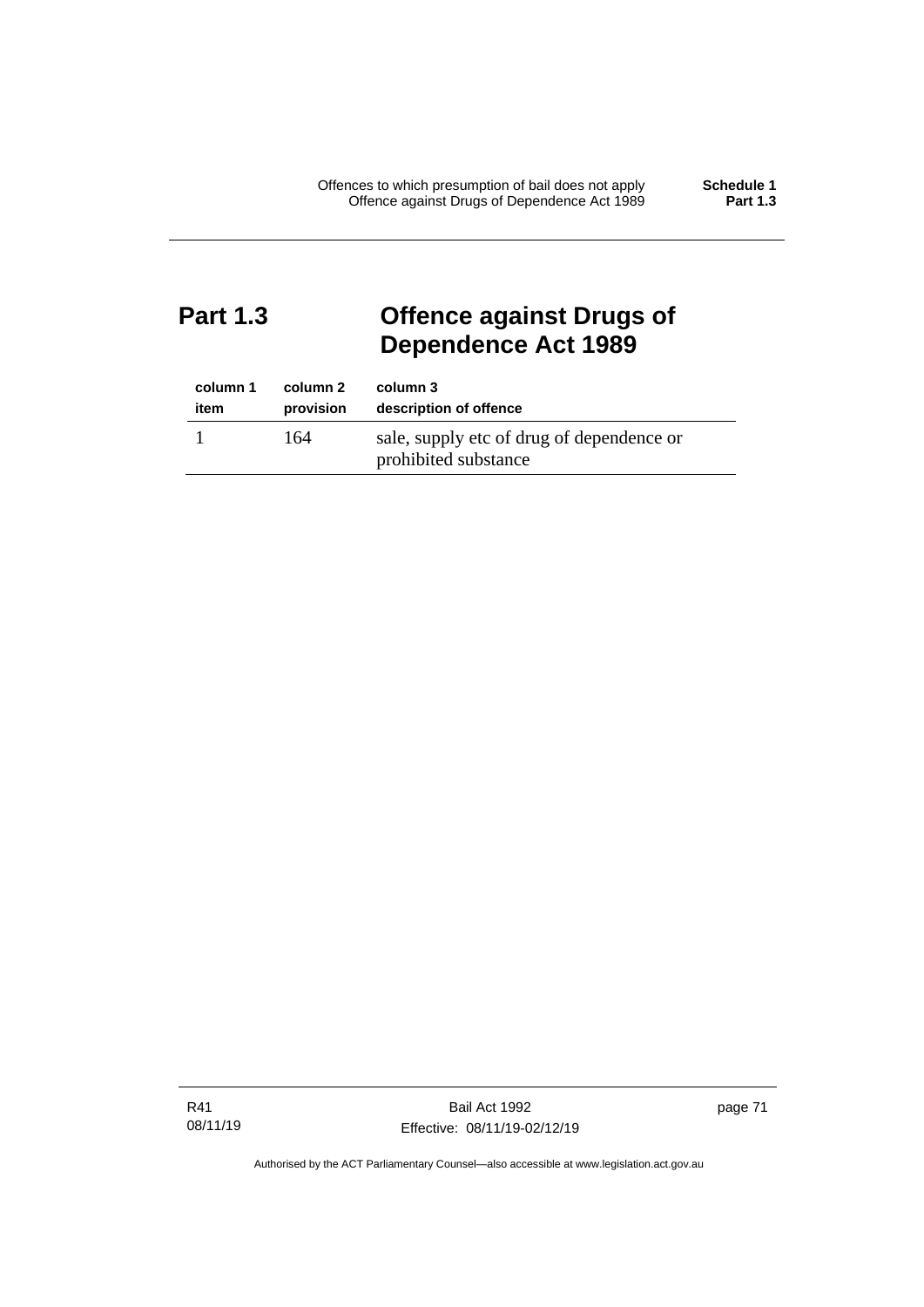# **Part 1.4 Offences against Medicines, Poisons and Therapeutic Goods Act 2008**

| column 1<br>item | column 2<br>provision | column 3<br>description of offence                            |
|------------------|-----------------------|---------------------------------------------------------------|
|                  | 26                    | supply of controlled medicine or prohibited<br>substance      |
|                  | 33                    | manufacture of controlled medicine or<br>prohibited substance |

page 72 Bail Act 1992 Effective: 08/11/19-02/12/19

R41 08/11/19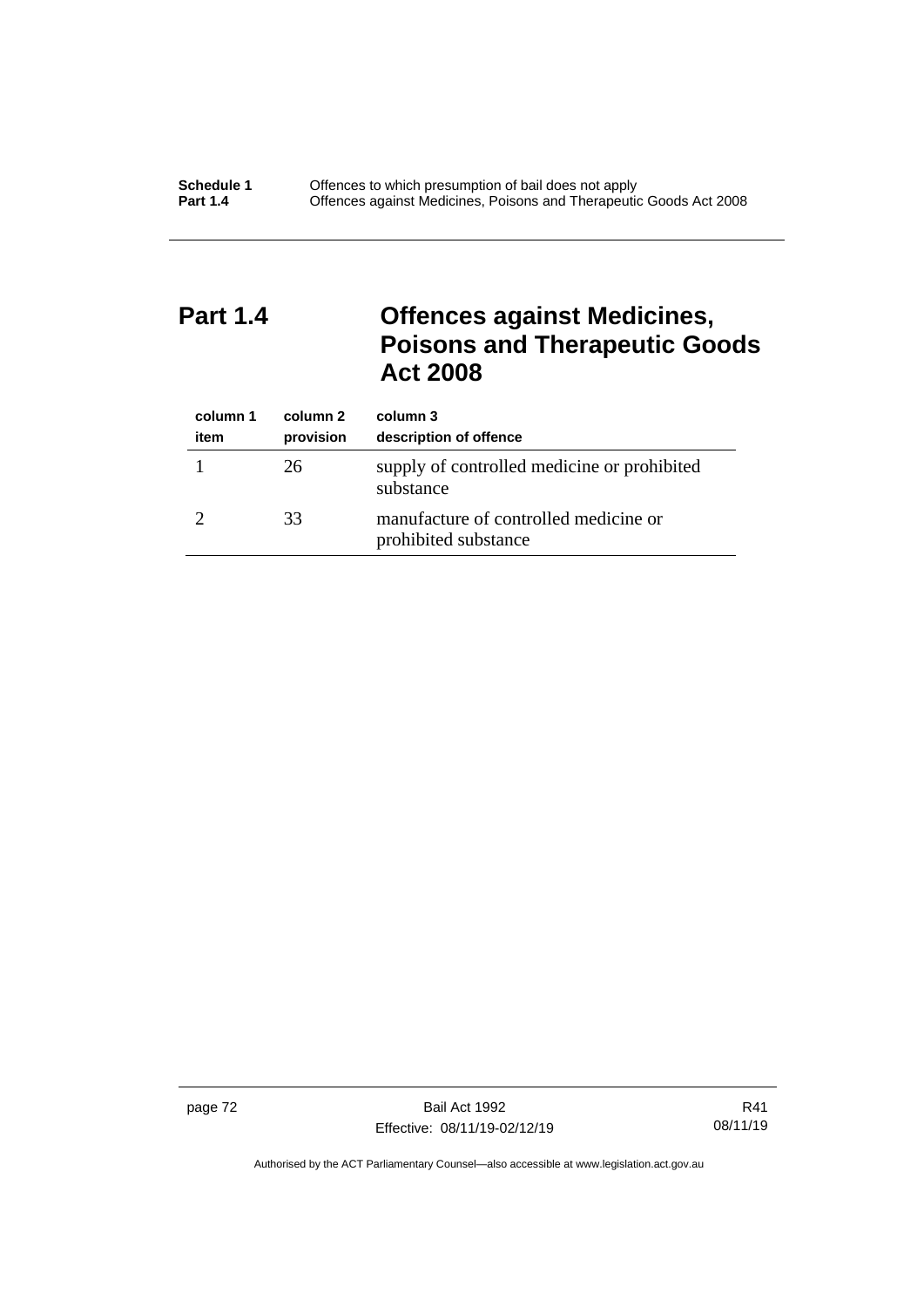# **Part 1.5 Offences against Customs Act 1901 (Cwlth)**

| column 1<br>item | column 2<br>provision | column 3<br>description of offence                               |
|------------------|-----------------------|------------------------------------------------------------------|
|                  | 231(1)                | assembly for unlawful purposes                                   |
|                  | 233AC                 | master allowing use of ship for smuggling etc.<br>narcotic goods |

R41 08/11/19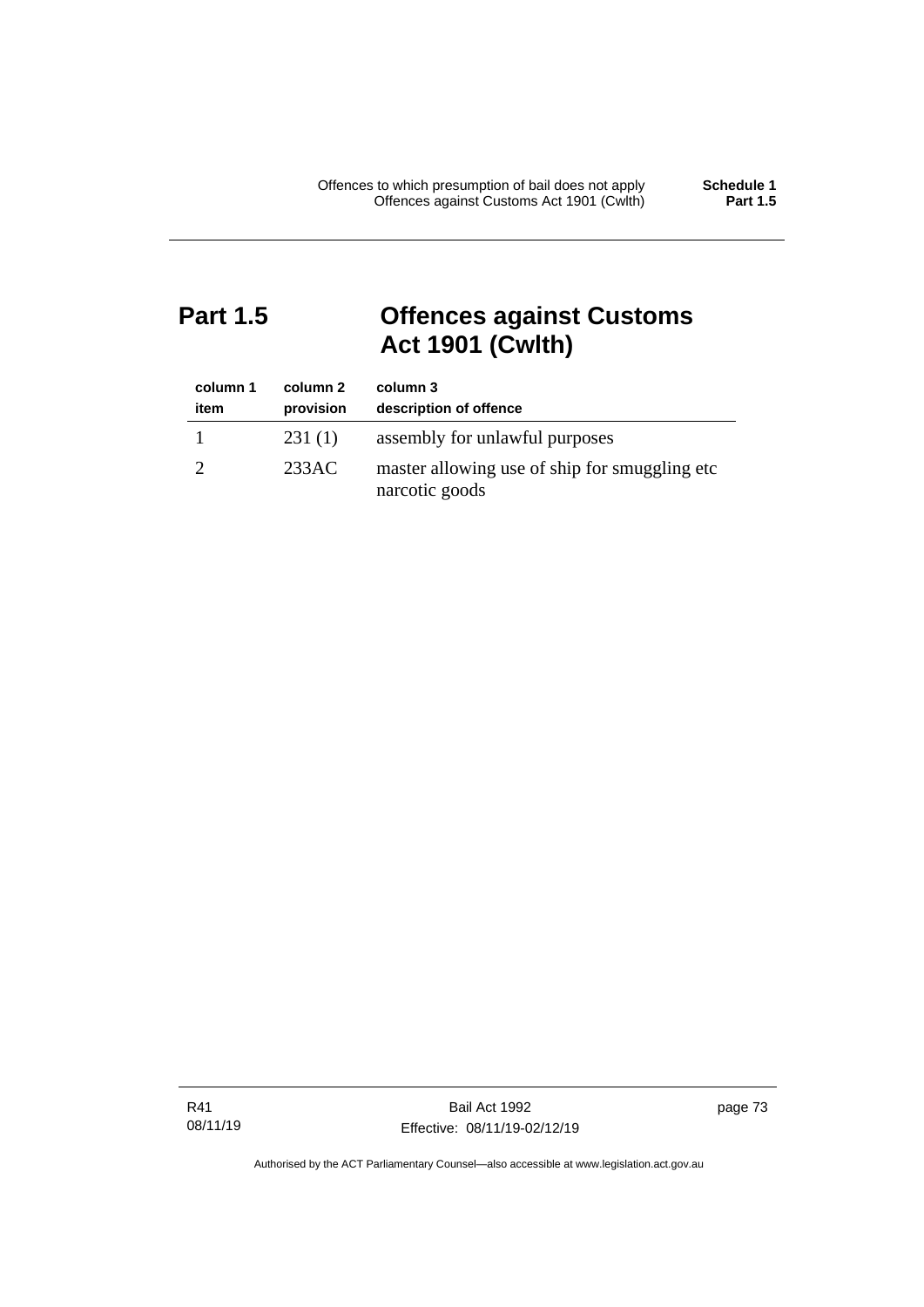# **Part 1.6 Offences against Criminal Code (Cwlth)**

| column 1<br>item | column <sub>2</sub><br>provision | column 3<br>description of offence                                                                                                                    |
|------------------|----------------------------------|-------------------------------------------------------------------------------------------------------------------------------------------------------|
| 1                | 307.1                            | importing and exporting commercial quantities of<br>border controlled drugs or border controlled plants                                               |
| 2                | 307.2                            | importing and exporting marketable quantities of<br>border controlled drugs or border controlled plants                                               |
| 3                | 307.3                            | importing and exporting border controlled drugs or<br>border controlled plants                                                                        |
| $\overline{4}$   | 307.5                            | possessing commercial quantities of unlawfully<br>imported border controlled drugs or border controlled<br>plants                                     |
| 5                | 307.6                            | possessing marketable quantities of unlawfully<br>imported border controlled drugs or border controlled<br>plants                                     |
| 6                | 307.8                            | possessing commercial quantities of border controlled<br>drugs or border controlled plants reasonably suspected<br>of having been unlawfully imported |
| 7                | 307.9                            | possessing marketable quantities of border controlled<br>drugs or border controlled plants reasonably suspected<br>of having been unlawfully imported |
| 8                | 307.11                           | importing and exporting commercial quantities of<br>border controlled precursors                                                                      |
| 9                | 307.12                           | importing and exporting marketable quantities of<br>border controlled precursors                                                                      |
| 10               | 307.13                           | importing and exporting border controlled precursors                                                                                                  |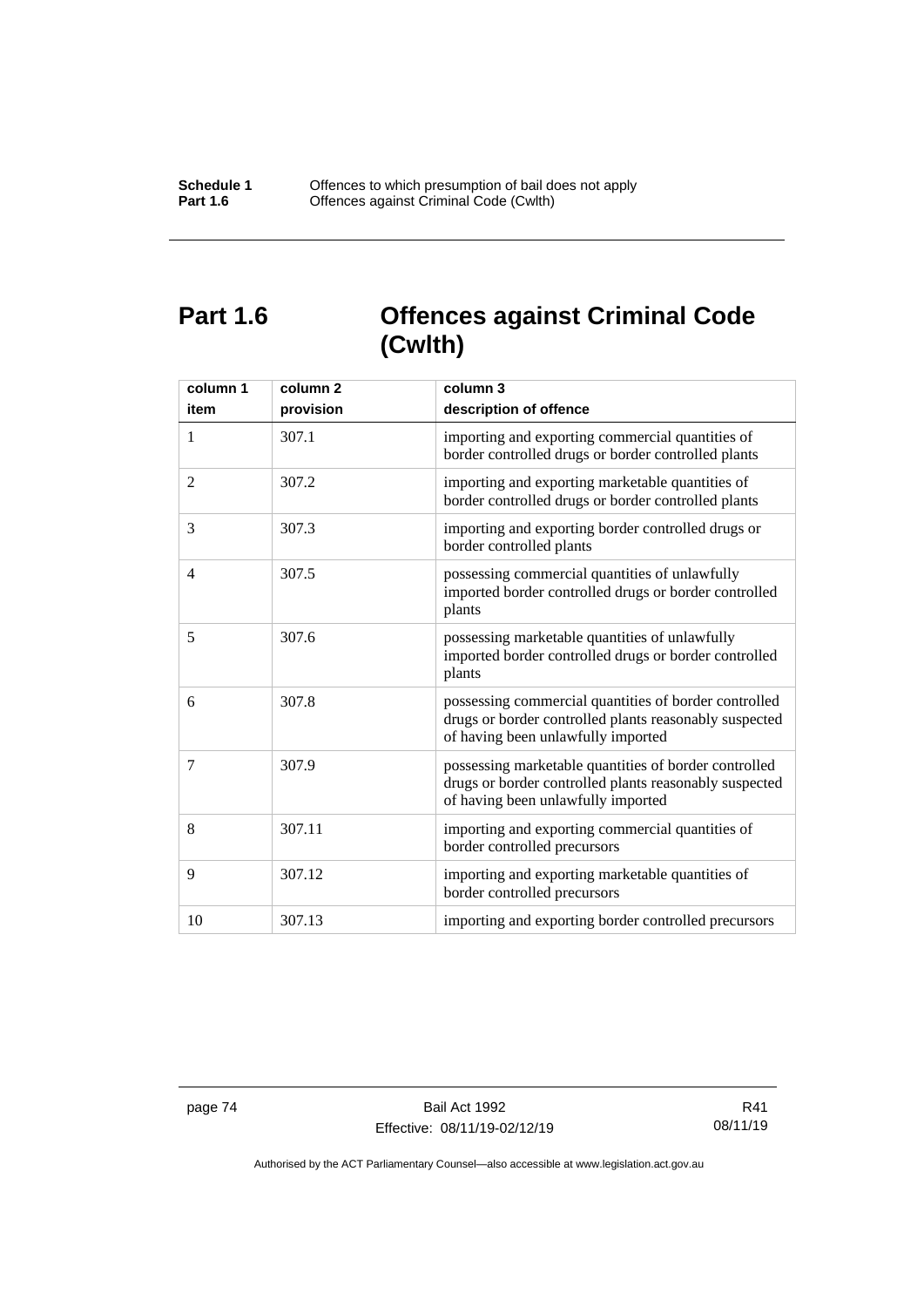# **Dictionary**

(see s 3)

*Note 1* The [Legislation Act](http://www.legislation.act.gov.au/a/2001-14) contains definitions and other provisions relevant to this Act.

*Note 2* For example, the [Legislation Act,](http://www.legislation.act.gov.au/a/2001-14) dict, pt 1, defines the following terms:

- ACAT
- Act (see s 7)
- adult
- child
- Chief Magistrate
- chief police officer
- correctional centre
- director-general (see s 163)
- domestic partner (see s 169 (1))
- found guilty
- indictable offence (see s 190 (1))
- judge
- magistrate
- Magistrates Court
- penalty unit (see s 133)
- police officer
- **State**
- Supreme Court
- the Territory.

# *accused person* includes—

- (a) a person charged with, convicted of, or found guilty of, an offence; and
- (b) a person mentioned in section  $8(1)(c)$ , (d) or (e); and
- (c) a person whose conviction for an offence is stayed; and
- (d) a person subject to an order under the *[Crimes \(Sentencing\)](http://www.legislation.act.gov.au/a/2005-58)  Act [2005](http://www.legislation.act.gov.au/a/2005-58)*, section 17 (Non-conviction orders—general); and

| R41      | Bail Act 1992                | page 75 |
|----------|------------------------------|---------|
| 08/11/19 | Effective: 08/11/19-02/12/19 |         |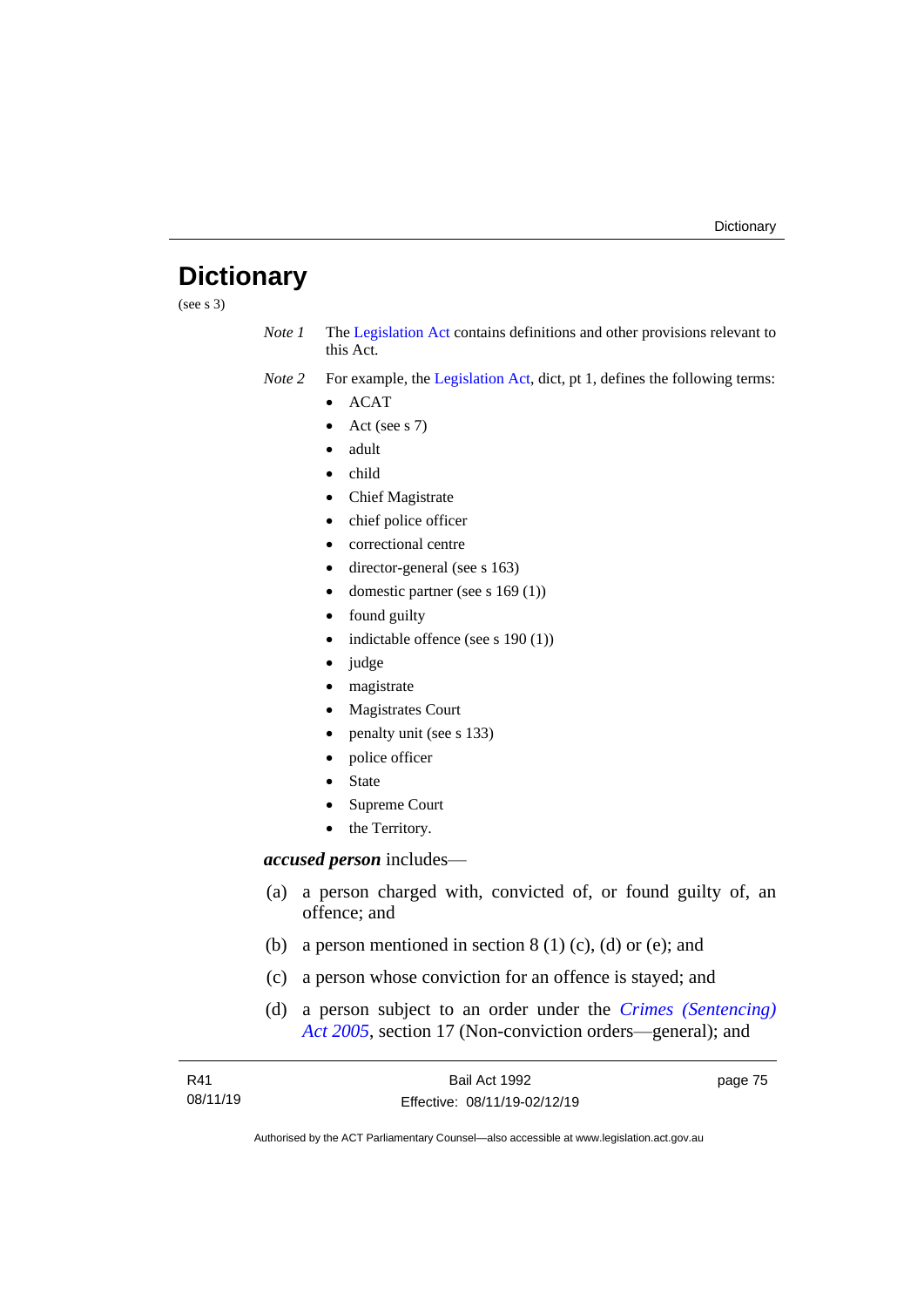- (e) a person in relation to whom an appeal relating to an offence is pending; and
- (f) a person in relation to whom a new trial has been ordered to be held for an offence.

*appeal* includes an application for leave to appeal and an appeal proceeding.

*applicable bail criteria*, for a decision about bail, means criteria under any of the following provisions applying to the decision:

- (a) section 9D (Bail for serious offence committed while charge for another is pending or outstanding);
- (b) section 9F (Family violence offence—bail by authorised officer);
- (c) section 22 (Criteria for granting bail to adults);
- (d) section 23 (Criteria for granting bail to children).

*authorised officer* means—

- (a) the chief police officer; or
- (b) a police officer exercising the functions of a superintendent or sergeant; or
- (c) another police officer authorised in writing by the chief police officer.

*bail* means an authorisation granted to a person under this Act to be at liberty.

*bail condition* means a condition on which bail is granted.

*bail order*, for part 4 (Grant of bail)—see section 19 (1).

*bail review application*, for part 4 (Grant of bail)—see section 12A.

*child*, of a person, includes a child—

(a) who normally or regularly lives with the person; or

R41 08/11/19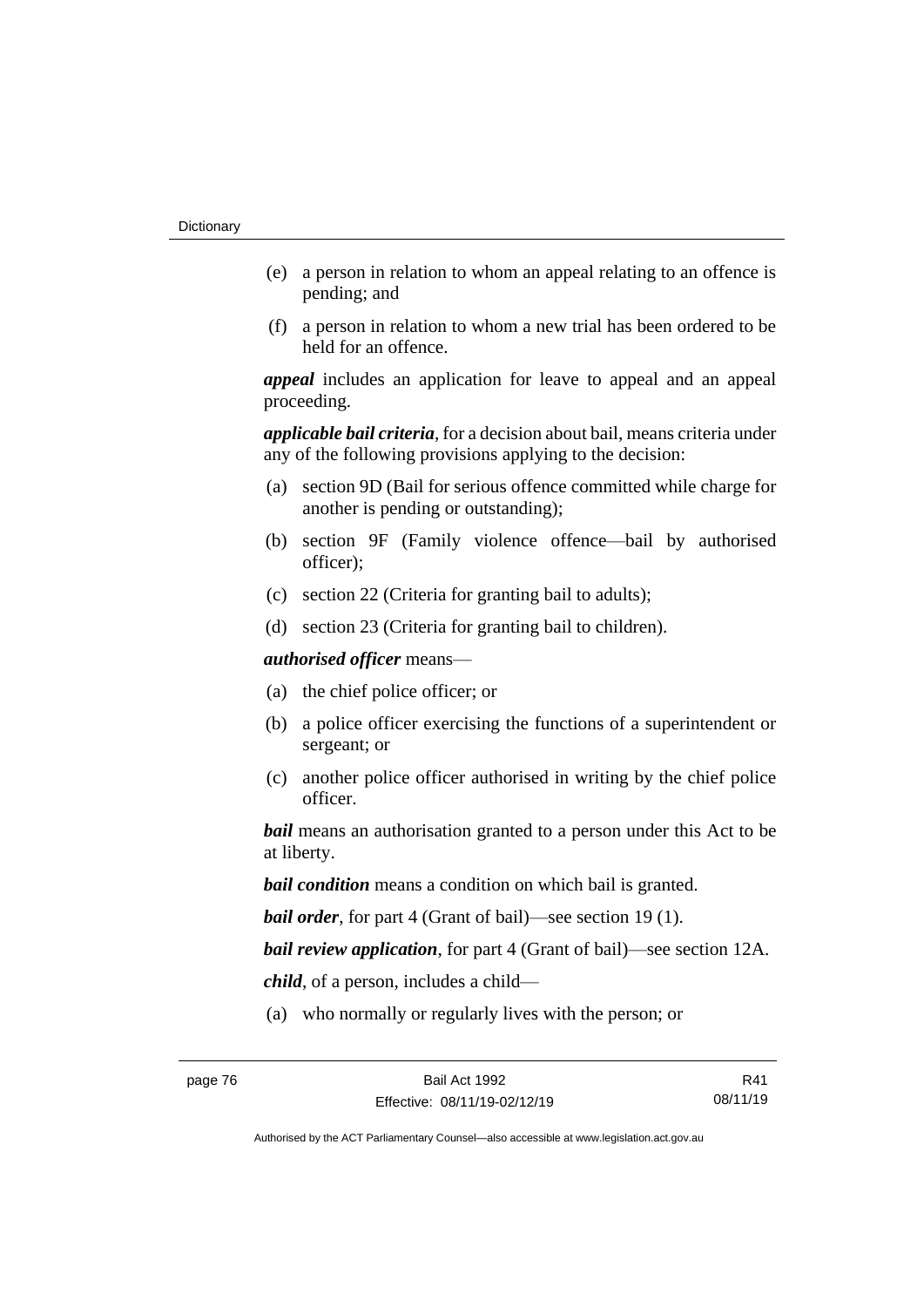(b) of whom the person is a guardian.

*court* means the Supreme Court or Magistrates Court.

*family violence offence*—see the *Family [Violence Act 2016](http://www.legislation.act.gov.au/a/2016-42)*, dictionary.

*grant*, in relation to bail (other than in section 22 (Criteria for granting bail to adults) or section 23 (Criteria for granting bail to children)), includes continue.

*offence* includes—

- (a) an alleged offence; and
- (b) except for section  $8(1)(a)$  and section  $9(1)$ 
	- (i) a breach of the peace or an apprehended breach of the peace; and
	- (ii) a breach of an obligation mentioned in section 8A (Entitlement to bail—breach of sentence obligations).

*parental responsibility*—a person has *parental responsibility* for a child or young person if the person has parental responsibility for the child or young person under the *[Children and Young People](http://www.legislation.act.gov.au/a/2008-19)  Act [2008](http://www.legislation.act.gov.au/a/2008-19)*.

*Note* Parental responsibility is dealt with in the *[Children and Young People Act](http://www.legislation.act.gov.au/a/2008-19)  [2008](http://www.legislation.act.gov.au/a/2008-19)*, div 1.3.2.

*surety*, in relation to an accused person, means a person other than the accused person who is subject to a liability under a bail condition mentioned in section 25 (1).

*undertaking to appear* means an undertaking given under section 28 (1).

page 77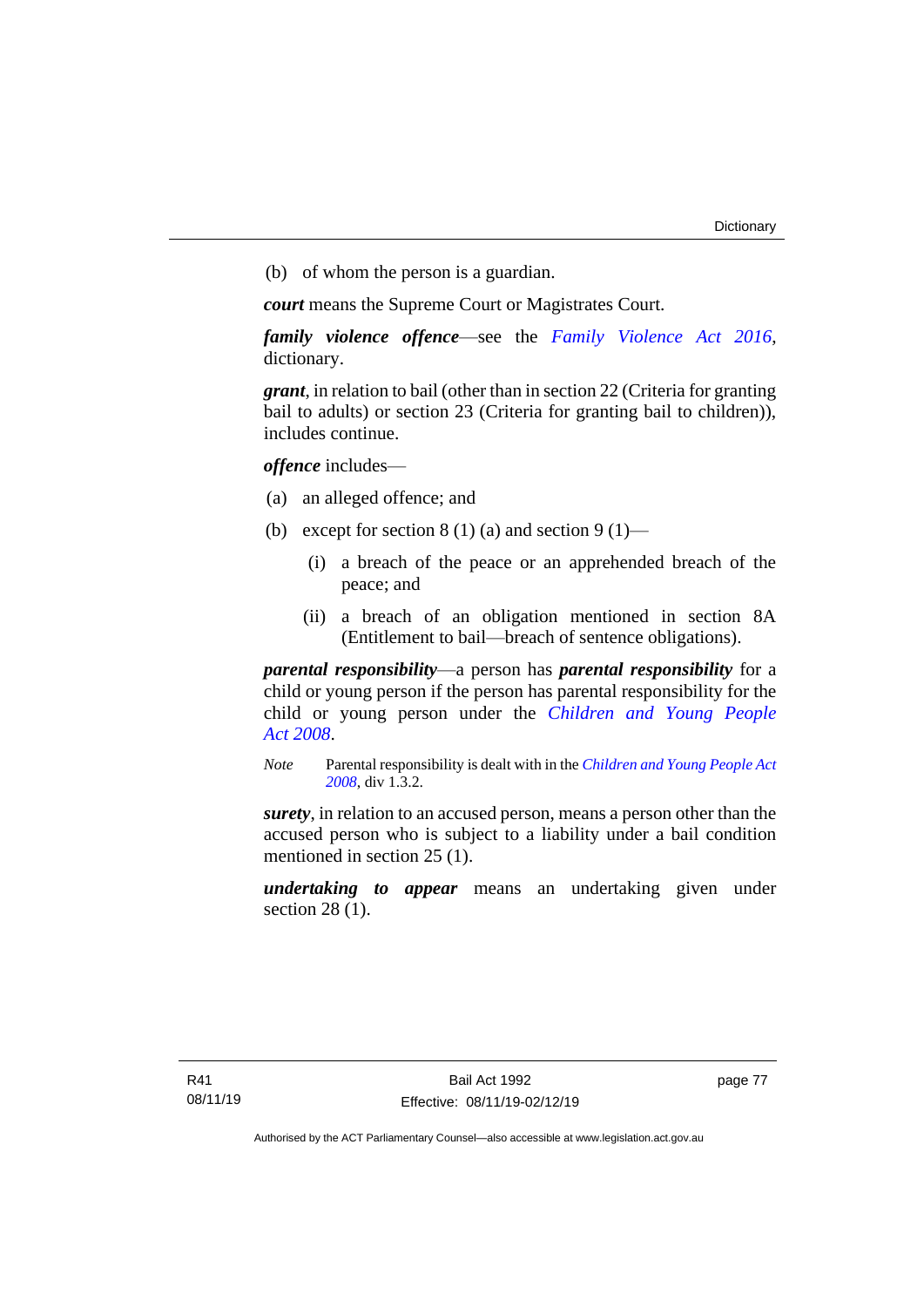*victim* in relation to an accused person, means—

- (a) a person (the *primary victim*) who suffers harm—
	- (i) in the course of, or because of, the commission of an offence of which the accused person is accused; or
	- (ii) in the course of assisting a police officer in the exercise of the officer's power to arrest the accused person or to take action to prevent the commission of an offence of which the accused person is accused; or
- (b) if a primary victim dies because of the commission of an offence of which the accused person is accused—anyone who was financially or psychologically dependent on the primary victim immediately before his or her death.

page 78 Bail Act 1992 Effective: 08/11/19-02/12/19

R41 08/11/19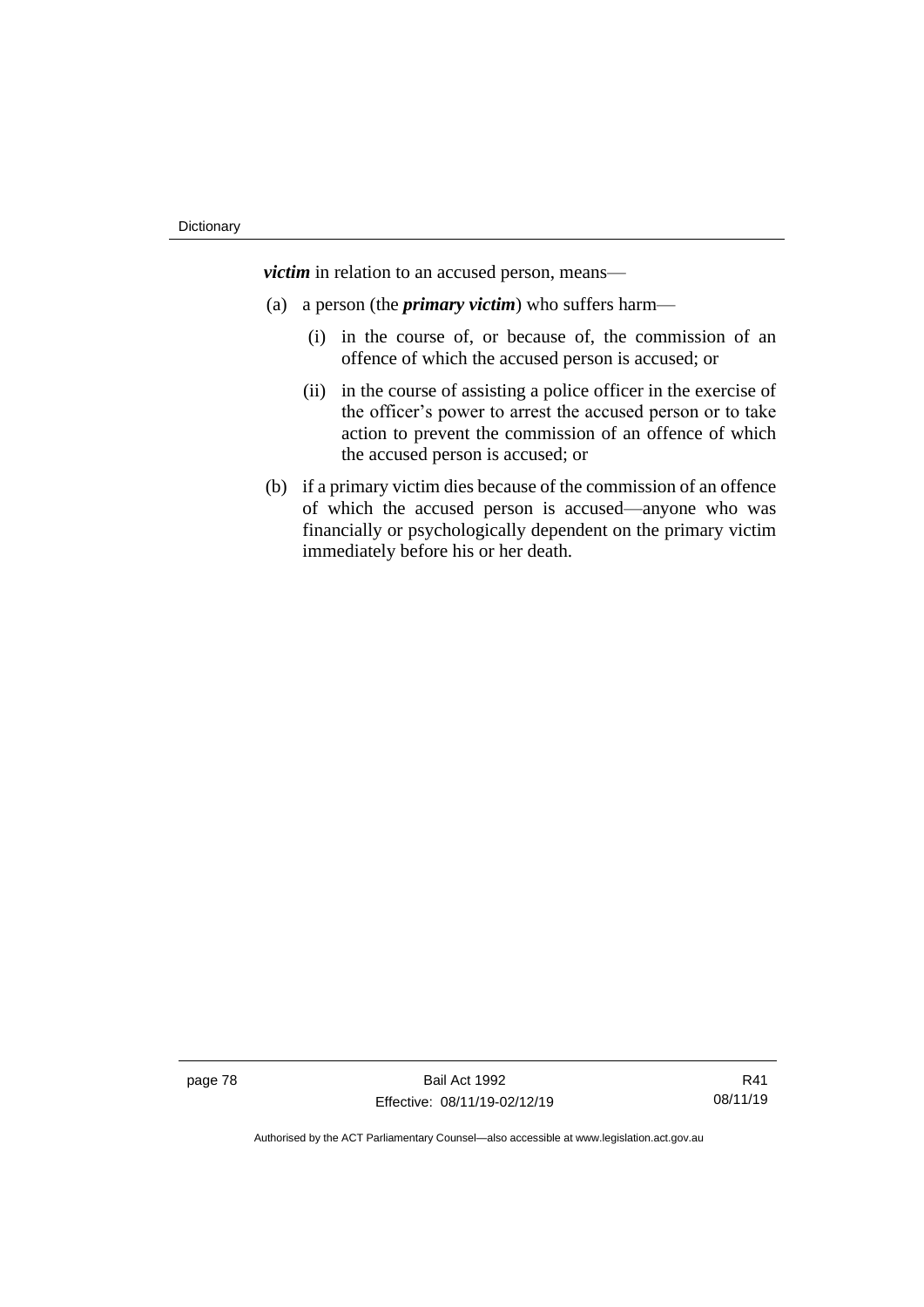# **Endnotes**

# **1 About the endnotes**

Amending and modifying laws are annotated in the legislation history and the amendment history. Current modifications are not included in the republished law but are set out in the endnotes.

Not all editorial amendments made under the *[Legislation Act 2001](http://www.legislation.act.gov.au/a/2001-14)*, part 11.3 are annotated in the amendment history. Full details of any amendments can be obtained from the Parliamentary Counsel's Office.

Uncommenced amending laws are not included in the republished law. The details of these laws are underlined in the legislation history. Uncommenced expiries are underlined in the legislation history and amendment history.

If all the provisions of the law have been renumbered, a table of renumbered provisions gives details of previous and current numbering.

The endnotes also include a table of earlier republications.

| $A = Act$                                    | $NI =$ Notifiable instrument              |
|----------------------------------------------|-------------------------------------------|
| $AF =$ Approved form                         | $o = order$                               |
| $am = amended$                               | om = omitted/repealed                     |
| $amdt = amendment$                           | $ord = ordinance$                         |
| $AR = Assembly resolution$                   | $orig = original$                         |
| $ch = chapter$                               | par = paragraph/subparagraph              |
| $CN =$ Commencement notice                   | $pres = present$                          |
| $def = definition$                           | $prev = previous$                         |
| $DI = Disallowable instrument$               | $(\text{prev}) = \text{previously}$       |
| $dict = dictionary$                          | $pt = part$                               |
| $disallowed = disallowed by the Legislative$ | $r = rule/subrule$                        |
| Assembly                                     | $reloc = relocated$                       |
| $div =$ division                             | $remum = renumbered$                      |
| $exp = expires/expired$                      | $R[X]$ = Republication No                 |
| $Gaz = gazette$                              | $RI = reissue$                            |
| $h dq =$ heading                             | $s = section/subsection$                  |
| $IA = Interpretation Act 1967$               | $sch = schedule$                          |
| ins = inserted/added                         | $sdiv = subdivision$                      |
| $LA =$ Legislation Act 2001                  | $SL = Subordinate$ law                    |
| $LR =$ legislation register                  | $sub =$ substituted                       |
| $LRA =$ Legislation (Republication) Act 1996 | underlining = whole or part not commenced |
| $mod = modified/modification$                | or to be expired                          |
|                                              |                                           |

# **2 Abbreviation key**

R41 08/11/19

Bail Act 1992 Effective: 08/11/19-02/12/19 page 79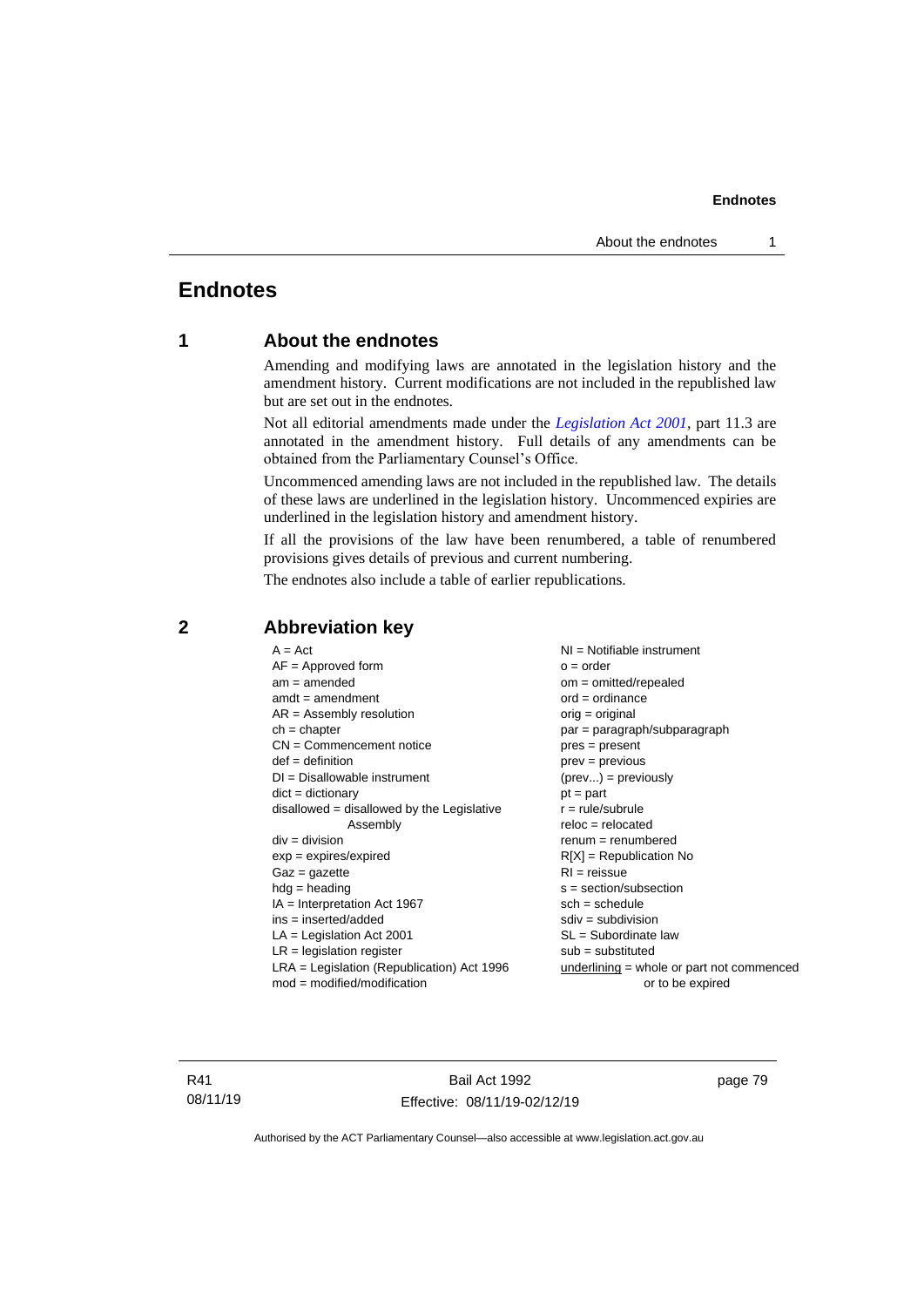3 Legislation history

# **3 Legislation history**

## **Bail Act 1992 A1992-8**

notified 28 May 1992 (Gaz 1992 No S59) s 1, s 2 commenced 28 May 1992 (s 2 (1)) remainder commenced 28 November 1992 (s 2(3))

as amended by

### **[Bail \(Amendment\) Act 1992](http://www.legislation.act.gov.au/a/1992-75) A1992-75**

notified 18 December 1992 (Gaz 1992 No S233) commenced 18 December 1992 (s 2)

# **[Bail \(Amendment\) Act 1994](http://www.legislation.act.gov.au/a/1994-73) A1994-73**

notified 1 November 1994 (Gaz 1994 No S229) ss 1-3 commenced 1 November 1994 (s 2 (1)) remainder commenced 1 May 1995 (s 2 (3))

### **[Crimes \(Amendment\) Act \(No 2\) 1994](http://www.legislation.act.gov.au/a/1994-75) A1994-75 sch 3**

notified 23 November 1994 (Gaz 1994 No S247) ss 1-3 commenced 23 November 1994 (s 2 (1)) sch 3 commenced 1 December 1994 (Gaz 1994 No S270)

## **[Statute Law Revision \(Penalties\) Act 1994](http://www.legislation.act.gov.au/a/1994-81) A1994-81 sch**

notified 29 November 1994 (Gaz 1994 No S253) s 1, s 2 commenced 29 November 1994 (s 2 (1)) sch commenced 29 November 1994 (Gaz 1994 No S269)

## **[Acts Revision \(Victims of Crime\) Act 1994](http://www.legislation.act.gov.au/a/1994-84) A1994-84 pt 2**

notified 15 December 1994 (Gaz 1994 No S280) s 1, s 2 commenced 15 December 1994 (s 2 (1)) pt 2 commenced 15 June 1995 (s 2 (3))

## **[Remand Centres \(Amendment\) Act \(No 2\) 1996](http://www.legislation.act.gov.au/a/1996-81) A1996-81 s 7**

notified 20 December 1996 (Gaz 1996 No S328) ss 1-3 commenced 20 December 1996 (s 2 (1)) s 7 commenced 1 January 1997 (s 2 (2) and Gaz 1996 No S353)

# **[Bail \(Amendment\) Act 1997](http://www.legislation.act.gov.au/a/1997-22) A1997-22**

notified 29 May 1997 (Gaz 1997 No S136) ss 1-3 commenced 29 May 1997 (s 2 (1)) remainder commenced 30 May 1997 (s 2 (2) and Gaz 1997 No S149)

| page 80 | Bail Act 1992                | R41      |
|---------|------------------------------|----------|
|         | Effective: 08/11/19-02/12/19 | 08/11/19 |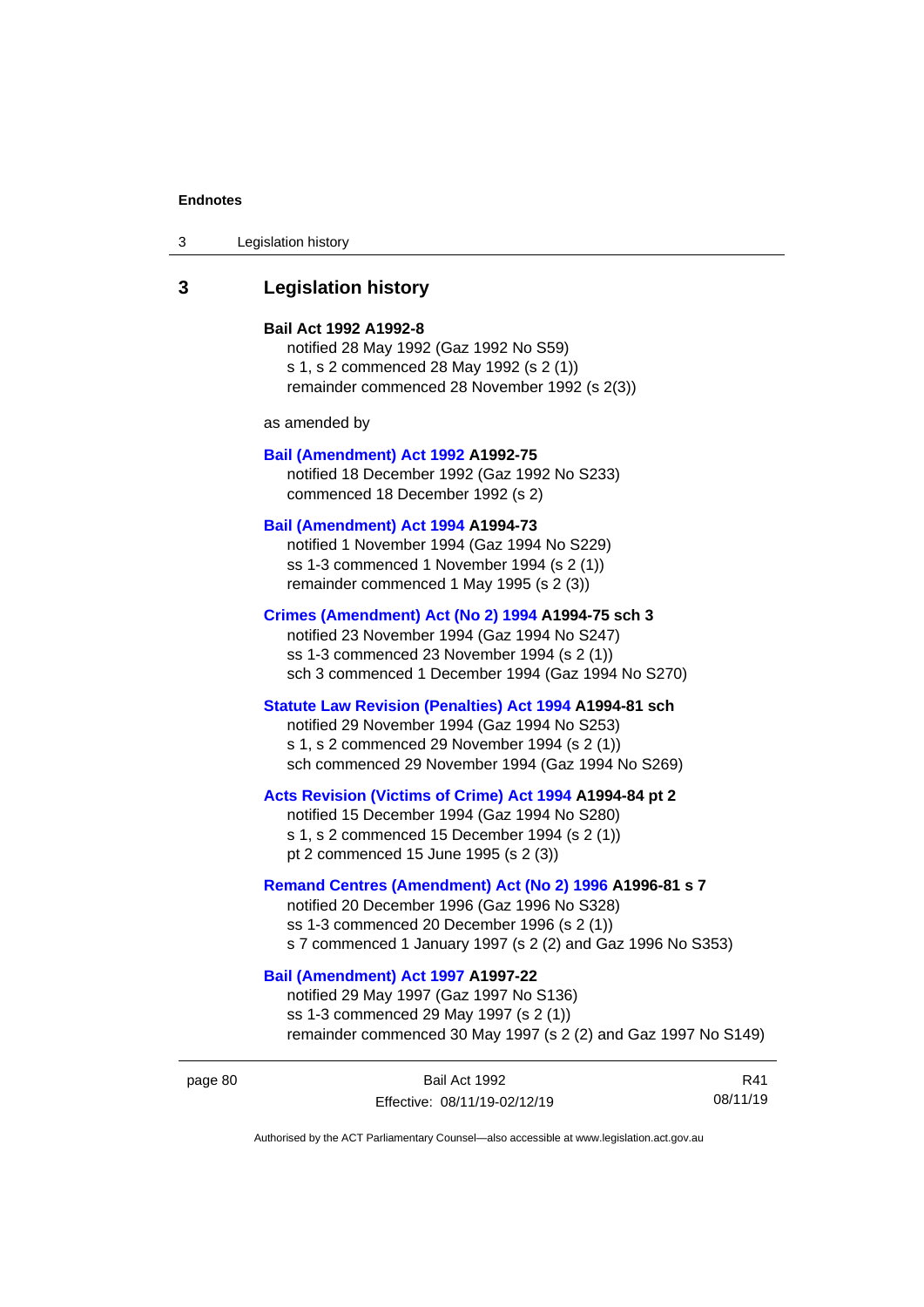Legislation history 3

# **[Legal Practitioners \(Consequential Amendments\) Act 1997](http://www.legislation.act.gov.au/a/1997-96) A1997-96 sch 1**

notified 1 December 1997 (Gaz 1997 No S380) s 1, s 2 commenced 1 December 1997 (s 2 (1)) sch 1 commenced 1 June 1998 (s 2 (2))

# **[Bail \(Amendment\) Act 1998](http://www.legislation.act.gov.au/a/1998-39) A1998-39**

notified 14 October 1998 (Gaz 1998 No 41) ss 1-3 commenced 14 October 1998 (s 2 (1)) remainder commenced 19 October 1998 (Gaz 1998 No 41)

#### **[Children and Young People \(Consequential Amendments\) Act 1999](http://www.legislation.act.gov.au/a/1999-64) A1999-64 sch 2**

notified 10 November 1999 (Gaz 1999 No 45) s 1, s 2 commenced 10 November 1999 (s 2 (1)) remainder commenced 10 May 2000 (s 2 (2))

### **[Road Transport Legislation Amendment Act 1999](http://www.legislation.act.gov.au/a/1999-79) A1999-79**

notified 1 March 2000 (Gaz 1999 No S65) commenced 1 March 2000 (s 2 and Gaz 2000 No S5)

# **[Bail Amendment Act 2001](http://www.legislation.act.gov.au/a/2001-25) A2001-25 pt 2**

notified 24 May 2001 (Gaz 2001 No 21) commenced 24 May 2001 (s 2)

# **[Legislation \(Consequential Amendments\) Act 2001](http://www.legislation.act.gov.au/a/2001-44) A2001-44 pt 30**

notified 26 July 2001 (Gaz 2001 No 30) s 1, s 2 commenced 26 July 2001 (IA s 10B) pt 30 commenced 12 September 2001 (s 2 and see Gaz 2001 No S65)

# **[Supreme Court Amendment Act 2001 \(No 2\)](http://www.legislation.act.gov.au/a/2001-54) A2001-54 sch 2 pt 2.2**

notified 15 August 2001 (Gaz 2001 No S57) commenced 15 August 2001 (s 2 (1))

## **[Bail Amendment Act 2001 \(No 2\)](http://www.legislation.act.gov.au/a/2001-60) A2001-60**

notified 10 September 2001 (Gaz 2001 No S66) s 1, s 2 commenced 10 September 2001 (IA s 10B) remainder commenced 24 September 2001 (s 2)

R41 08/11/19

Bail Act 1992 Effective: 08/11/19-02/12/19 page 81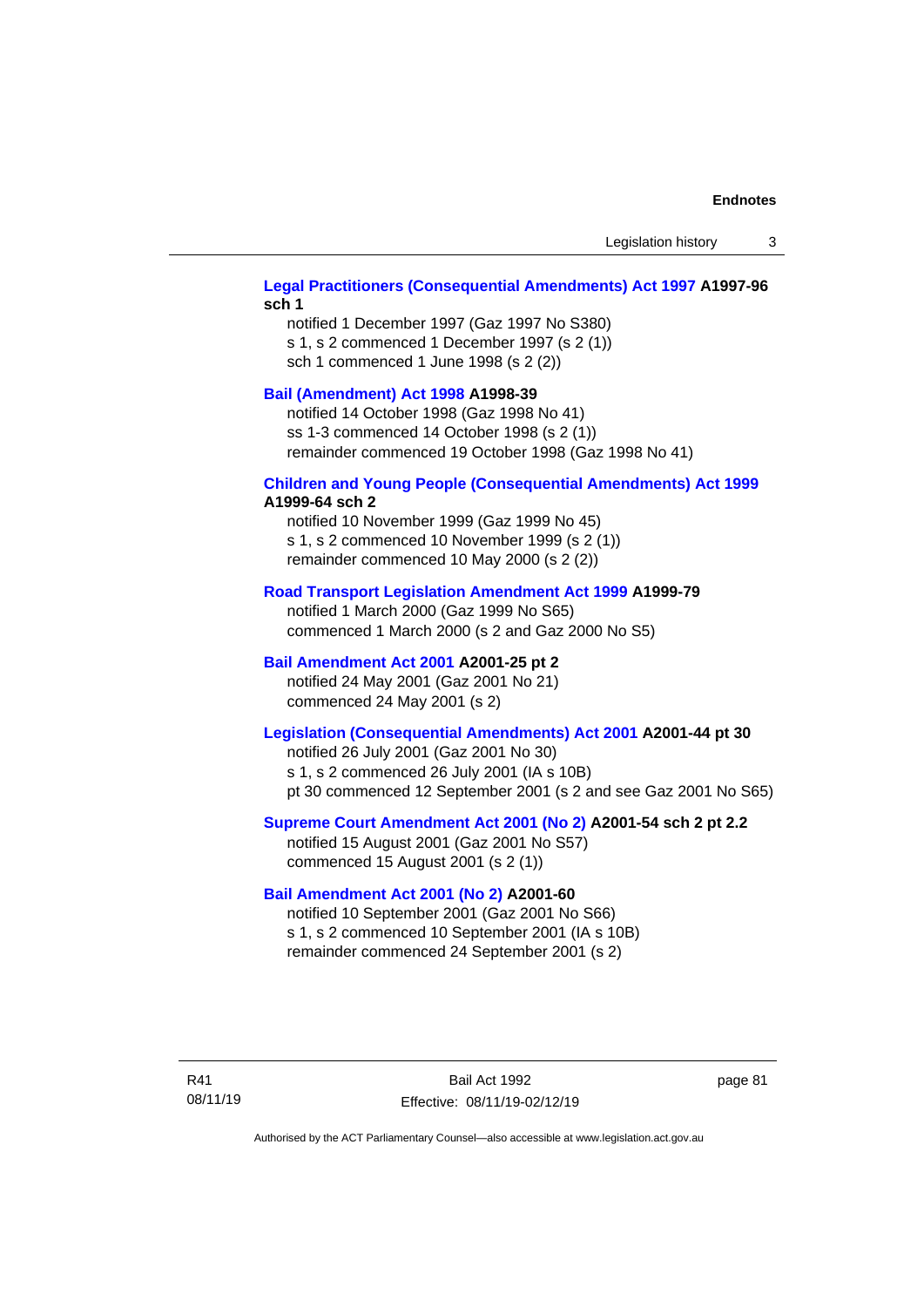3 Legislation history

# **[Protection Orders \(Consequential Amendments\) Act 2001](http://www.legislation.act.gov.au/a/2001-90) A2001-90 sch 1 pt 1**

notified LR 27 September 2001 s 1, s 2 commenced 27 September 2001 (LA s 75) sch 1 pt 1 commenced 27 March 2002 (s 2 and see the Protection [Orders Act 2001,](http://www.legislation.act.gov.au/a/2001-89) s 3 and LA s 79)

### **[Legislation Amendment Act 2002](http://www.legislation.act.gov.au/a/2002-11) A2002-11 amdt 2.5, amdt 2.6**

notified LR 27 May 2002 s 1, s 2 commenced 27 May 2002 (LA s 75) amdt 2.5, amdt 2.6 commenced 28 May 2002 (s 2 (2))

## **[Criminal Code 2002](http://www.legislation.act.gov.au/a/2002-51) A2002-51 pt 1.1**

notified LR 20 December 2002 s 1, s 2 commenced 20 December 2002 (LA s 75) pt 1.1 commenced 1 January 2003 (s 2 (1))

### **[Legislation \(Gay, Lesbian and Transgender\) Amendment Act 2003](http://www.legislation.act.gov.au/a/2003-14)**

## **A2003-14 sch 1 pt 1.2**

notified LR 27 March 2003 s 1, s 2 commenced 27 March 2003 (LA s 75) sch 1 pt 1.1 commenced 28 March 2003 (s 2)

## **[Bail Amendment Act 2004](http://www.legislation.act.gov.au/a/2004-14) A2004-14**

notified LR 26 March 2004 s 1, s 2 commenced 26 March 2004 (LA s 75 (1)) s 44 commenced 26 June 2004 (s 2 (2) (a)) remainder commenced 26 June 2004 (s 2 (1))

### **[Criminal Code \(Theft, Fraud, Bribery and Related Offences\)](http://www.legislation.act.gov.au/a/2004-15)  [Amendment Act 2004](http://www.legislation.act.gov.au/a/2004-15) A2004-15 sch 3 pt 3.1**

notified LR 26 March 2004 s 1, s 2 commenced 26 March 2004 (LA s 75 (1)) sch 3 pt 3.1 commenced 26 June 2004 (s 2 (2) and see [Bail](http://www.legislation.act.gov.au/a/2004-14)  [Amendment Act 2004](http://www.legislation.act.gov.au/a/2004-14) A2004-14 s 2)

### **[Criminal Code \(Serious Drug Offences\) Amendment Act 2004](http://www.legislation.act.gov.au/a/2004-56) A2004-56 sch 1 pt 1.1**

notified LR 6 September 2004 s 1, s 2 commenced 6 September 2004 (LA s 75 (1)) sch 1 pt 1.1 commenced 6 March 2005 (s 2 and LA s 79)

page 82 Bail Act 1992 Effective: 08/11/19-02/12/19

R41 08/11/19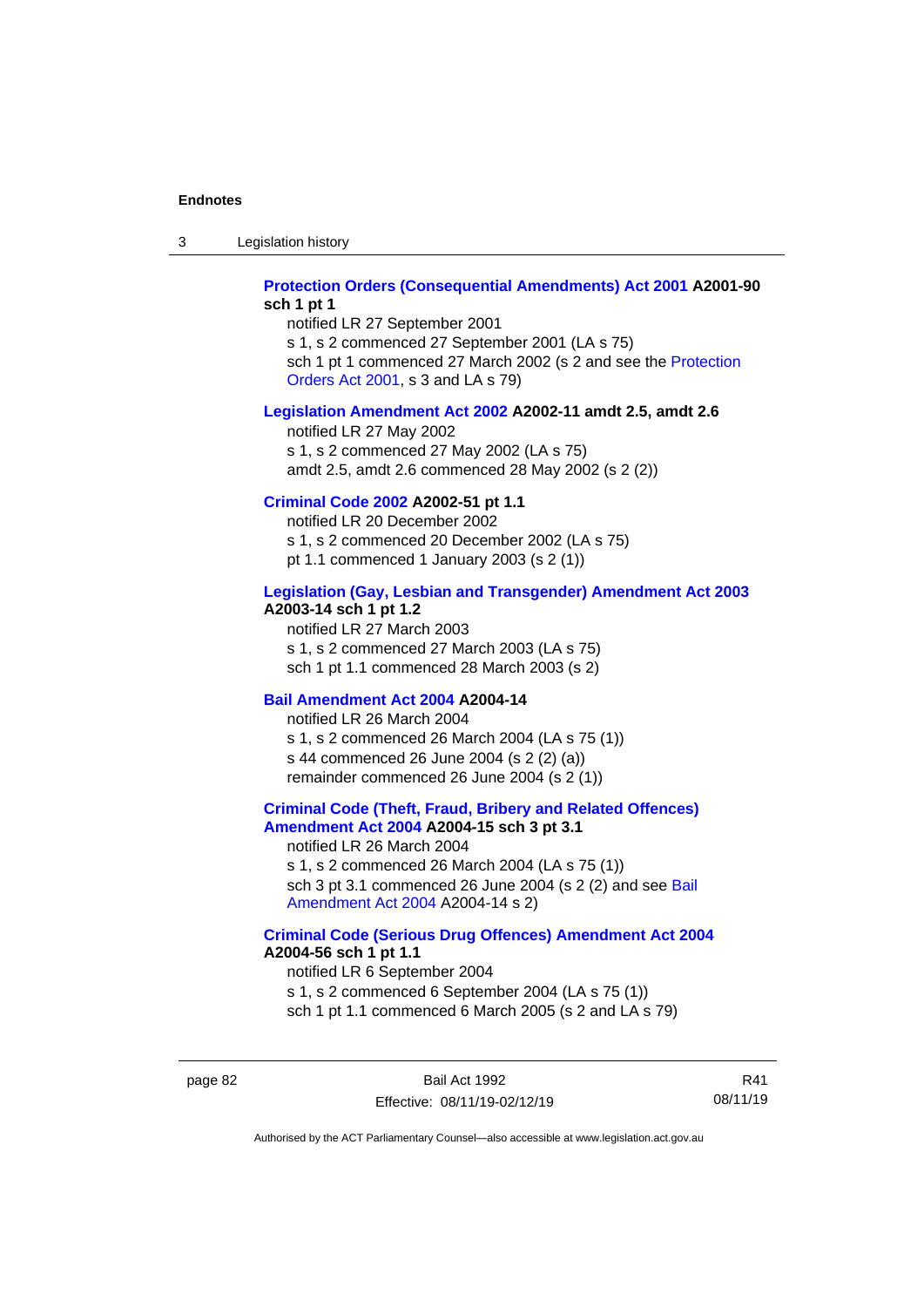# **[Court Procedures \(Consequential Amendments\) Act 2004](http://www.legislation.act.gov.au/a/2004-60) A2004-60 sch 1 pt 1.5**

notified LR 2 September 2004

s 1, s 2 commenced 2 September 2004 (LA s 75 (1)) sch 1 pt 1.5 commenced 10 January 2005 (s 2 and see [Court](http://www.legislation.act.gov.au/a/2004-59)  [Procedures Act](http://www.legislation.act.gov.au/a/2004-59) 2004 A2004-59, s 2 an[d CN2004-29\)](http://www.legislation.act.gov.au/cn/2004-29/default.asp)

## **[Justice and Community Safety Legislation Amendment Act 2005](http://www.legislation.act.gov.au/a/2005-5) A2005-5 pt 3**

notified LR 23 February 2005 s 1, s 2 commenced 23 February 2005 (LA s 75 (1)) pt 3 commenced 24 February 2005 (s 2 (2))

### **[Domestic Violence and Protection Orders Amendment Act 2005](http://www.legislation.act.gov.au/a/2005-13) A2005-13 sch 1 pt 1.1**

notified LR 24 March 2005 s 1, s 2 commenced 24 March 2005 (LA s 75 (1)) sch 1 pt 1.1 commenced 25 March 2005 (s 2)

# **[Statute Law Amendment Act 2005](http://www.legislation.act.gov.au/a/2005-20) A2005-20 sch 3 pt 3.4**

notified LR 12 May 2005 s 1, s 2 taken to have commenced 8 March 2005 (LA s 75 (2))

# sch 3 pt 3.4 commenced 2 June 2005 (s 2 (1))

# **[Criminal Code Harmonisation Act 2005](http://www.legislation.act.gov.au/a/2005-54) A2005-54 sch 1 pt 1.7**

notified LR 27 October 2005 s 1, s 2 commenced 27 October 2005 (LA s 75 (1)) sch 1 pt 1.7 commenced 24 November 2005 (s 2)

# **[Sentencing Legislation Amendment Act 2006](http://www.legislation.act.gov.au/a/2006-23) A2006-23 sch 1 pt 1.2**

notified LR 18 May 2006 s 1, s 2 commenced 18 May 2006 (LA s 75 (1)) sch 1 pt 1.2 commenced 2 June 2006 (s 2 (1) and see [Crimes](http://www.legislation.act.gov.au/a/2005-59)  [\(Sentence Administration\) Act 2005](http://www.legislation.act.gov.au/a/2005-59) A2005-59 s 2, [Crimes](http://www.legislation.act.gov.au/a/2005-58)  [\(Sentencing\) Act 2005](http://www.legislation.act.gov.au/a/2005-58) A2005-58, s 2 and LA s 79)

# **[Justice and Community Safety Legislation Amendment Act](http://www.legislation.act.gov.au/a/2006-40) 2006 A2006-40 sch 2 pt 2.6**

notified LR 28 September 2006 s 1, s 2 commenced 28 September 2006 (LA s 75 (1)) sch 2 pt 2.6 commenced 29 September 2006 (s 2 (1))

R41 08/11/19 page 83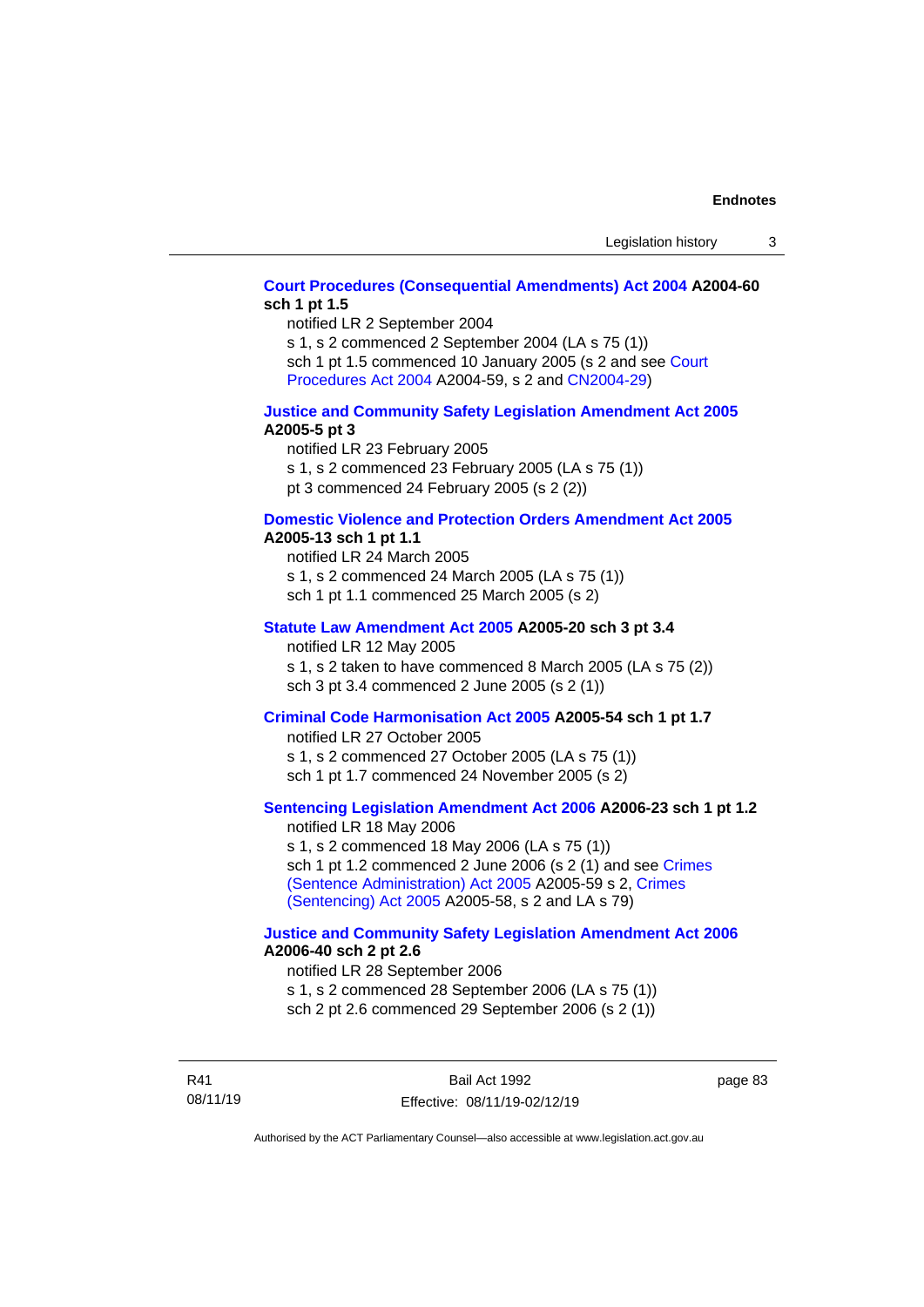| -3 | Legislation history |  |
|----|---------------------|--|
|    |                     |  |

### **[Justice and Community Safety Legislation Amendment Act 2008](http://www.legislation.act.gov.au/a/2008-7) A2008-7 sch 1 pt 1.3**

notified LR 16 April 2008

s 1, s 2 commenced 16 April 2008 (LA s 75 (1))

sch 1 pt 1.3 commenced 7 May 2008 (s 2)

## **Children and [Young People \(Consequential Amendments\) Act 2008](http://www.legislation.act.gov.au/a/2008-20) A2008-20 sch 2 pt 2.1, sch 3 pt 3.2, sch 4 pt 4.1**

notified LR 17 July 2008

s 1, s 2 commenced 17 July 2008 (LA s 75 (1))

s 3 commenced 18 July 2008 (s 2 (1))

sch 2 pt 2.1 commenced 9 September 2008 (s 2 (3) and see Children [and Young People Act 2008](http://www.legislation.act.gov.au/a/2008-19) A2008-19, s 2 and [CN2008-13\)](http://www.legislation.act.gov.au/cn/2008-13/default.asp) sch 3 pt 3.2 commenced 27 October 2008 (s 2 (4) and see [Children](http://www.legislation.act.gov.au/a/2008-19)  [and Young People Act 2008](http://www.legislation.act.gov.au/a/2008-19) A2008-19, s 2 and [CN2008-13\)](http://www.legislation.act.gov.au/cn/2008-13/default.asp) sch 4 pt 4.1 commenced 27 February 2009 (s 2 (5) and see [Children](http://www.legislation.act.gov.au/a/2008-19)  [and Young People Act 2008](http://www.legislation.act.gov.au/a/2008-19) A2008-19, s 2 and [CN2008-17 \(](http://www.legislation.act.gov.au/cn/2008-17/default.asp)and see [CN2008-13\)](http://www.legislation.act.gov.au/cn/2008-13/default.asp))

## **[Medicines, Poisons and Therapeutic Goods Act](http://www.legislation.act.gov.au/a/2008-26#history) 2008 A2008-26 sch 2 pt 2.2**

notified LR 14 August 2008 s 1, s 2 commenced 14 August 2008 (LA s 75 (1)) sch 2 pt 2.2 commenced 14 February 2009 (s 2 and LA s 79)

# **[ACT Civil and Administrative Tribunal Legislation Amendment](http://www.legislation.act.gov.au/a/2008-36)**

**Act [2008](http://www.legislation.act.gov.au/a/2008-36) A2008-36 sch 1 pt 1.6** notified LR 4 September 2008

s 1, s 2 commenced 4 September 2008 (LA s 75 (1)) sch 1 pt 1.6 commenced 2 February 2009 (s 2 (1) and see ACT Civil

[and Administrative Tribunal Act 2008](http://www.legislation.act.gov.au/a/2008-35) A2008-35, s 2 (1) an[d CN2009-2\)](http://www.legislation.act.gov.au/cn/2009-2/default.asp)

# **[Domestic Violence and Protection Orders Act 2008](http://www.legislation.act.gov.au/a/2008-46#history) A2008-46 sch 3 pt 3.1**

notified LR 10 September 2008

s 1, s 2 commenced 10 September 2008 (LA s 75 (1))

sch 3 pt 3.1 commenced 30 March 2009 (s 2)

R41 08/11/19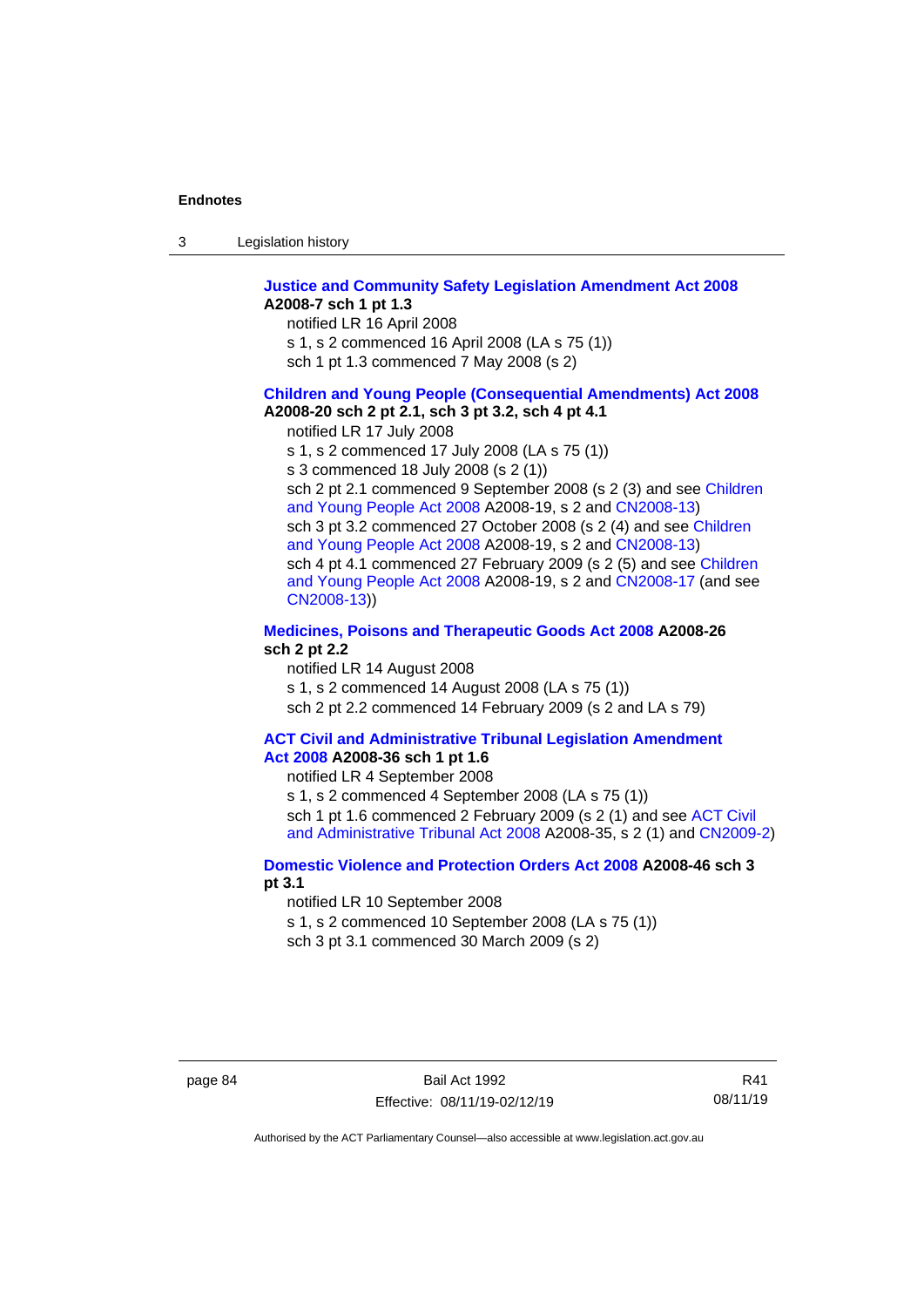# **[Justice and Community Safety Legislation Amendment](http://www.legislation.act.gov.au/a/2009-7)  Act [2009](http://www.legislation.act.gov.au/a/2009-7) A2009-7 sch 1 pt 1.1**

notified LR 5 March 2009

s 1, s 2 commenced 5 March 2009 (LA s 75 (1)) sch 1 pt 1.1 commenced 30 March 2009 (s 2 (2) and see [Domestic](http://www.legislation.act.gov.au/a/2008-46)  [Violence and Protection Orders Act 2008](http://www.legislation.act.gov.au/a/2008-46) A2008-46 s 2)

#### **[Crimes Legislation Amendment Act 2009](http://www.legislation.act.gov.au/a/2009-24) A2009-24 sch 1 pt 1.1**

notified LR 3 September 2009 s 1, s 2 commenced 3 September 2009 (LA s 75 (1))

sch 1 pt 1.1 commenced 4 September 2009 (s 2)

# **[Crimes \(Sentence Administration\) Amendment Act 2010](http://www.legislation.act.gov.au/a/2010-21) A2010-21**

**sch 1 pt 1.1**

notified LR 30 June 2010 s 1, s 2 commenced 30 June 2010 (LA s 75 (1)) sch 1 pt 1.1 commenced 1 July 2010 (s 2)

## **[Bail Amendment Act 2011](http://www.legislation.act.gov.au/a/2011-2) A2011-2**

notified LR 22 February 2011 s 1, s 2 commenced 22 February 2011 (LA s 75 (1)) remainder commenced 16 May 2011 (s 2 and [CN2011-6\)](http://www.legislation.act.gov.au/cn/2011-6/default.asp)

### **[Statute Law Amendment Act 2011](http://www.legislation.act.gov.au/a/2011-3) A2011-3 sch 3 pt 3.3**

notified LR 22 February 2011 s 1, s 2 commenced 22 February 2011 (LA s 75 (1)) sch 3 pt 3.3 commenced 1 March 2011 (s 2)

# **[Courts Legislation Amendment Act 2011](http://www.legislation.act.gov.au/a/2011-13) A2011-13 sch 1 pt 1.1**

notified LR 11 May 2011 s 1, s 2 commenced 11 May 2011 (LA s 75 (1)) sch 1 pt 1.1 commenced 25 July 2011 (s 2 and [CN2011-8\)](http://www.legislation.act.gov.au/cn/2011-8/default.asp)

### **[Administrative \(One ACT Public Service Miscellaneous Amendments\)](http://www.legislation.act.gov.au/a/2011-22)  Act [2011](http://www.legislation.act.gov.au/a/2011-22) A2011-22 sch 1 pt 1.16**

notified LR 30 June 2011 s 1, s 2 commenced 30 June 2011 (LA s 75 (1)) sch 1 pt 1.16 commenced 1 July 2011 (s 2 (1))

page 85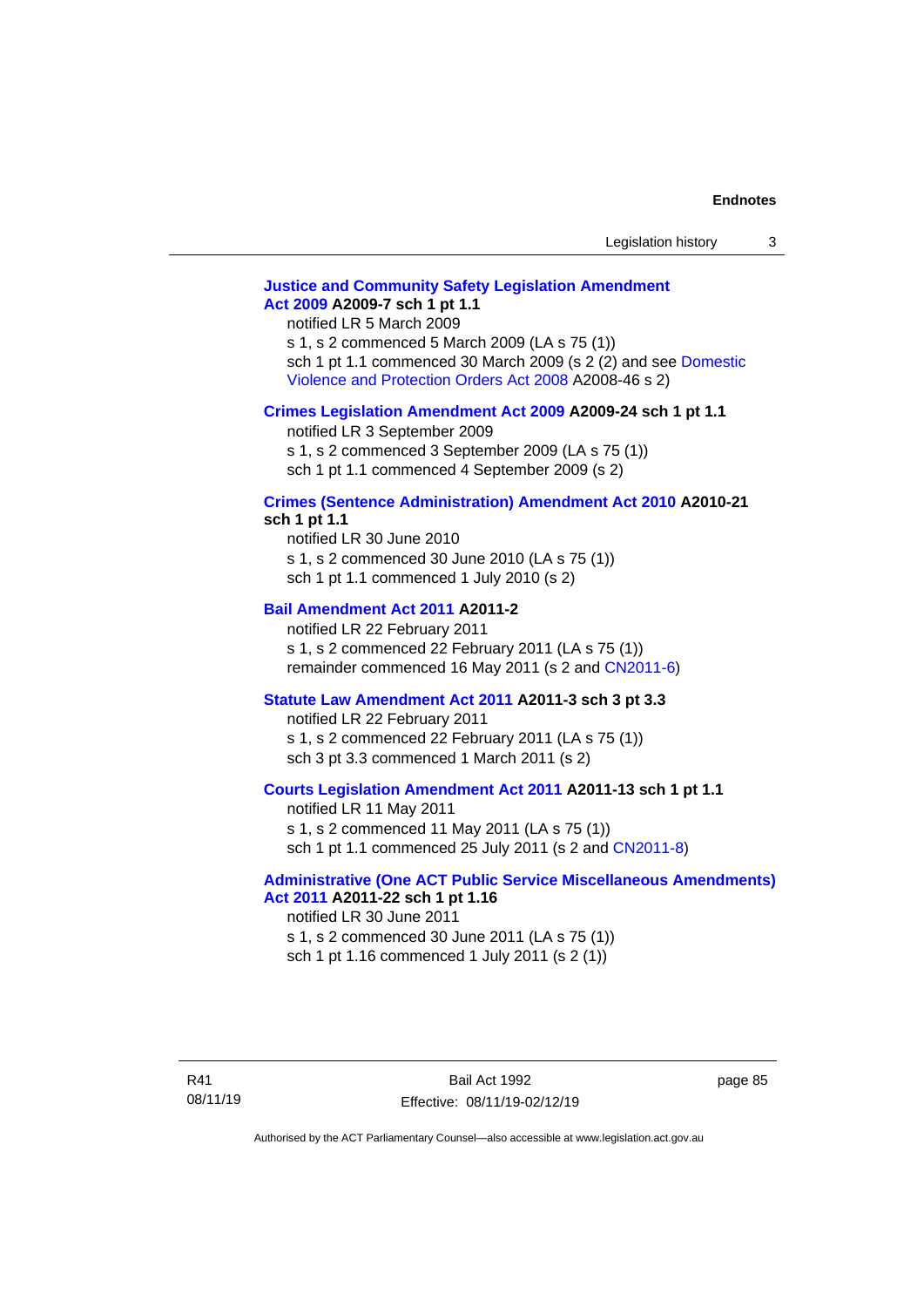| Legislation history<br>-3 |  |
|---------------------------|--|
|---------------------------|--|

# **[Crimes Legislation Amendment Act 2013 \(No 2\)](http://www.legislation.act.gov.au/a/2013-50) A2013-50 pt 2**

notified LR 9 December 2013

s 1, s 2 commenced 9 December 2013 (LA s 75) pt 2 commenced 10 December 2013 (s 2 (2))

## **[Crimes Legislation Amendment Act 2015 \(No 2\)](http://www.legislation.act.gov.au/a/2015-36) A2015-36 pt 2**

notified LR 1 October 2015 s 1, s 2 commenced 1 October 2015 (LA s 75)

pt 2 commenced 2 October 2015 (s 2)

### **[Mental Health Act 2015](http://www.legislation.act.gov.au/a/2015-38#history) A2015-38 sch 2 pt 2.4 div 2.4.1**

notified LR 7 October 2015 s 1, s 2 commenced 7 October 2015 (LA s 75 (1)) sch 2 pt 2.4 div 2.4.1 commenced 1 March 2016 (s 2 (1) and see [Mental Health \(Treatment and Care\) Amendment Act 2014](http://www.legislation.act.gov.au/a/2014-51/default.asp) A2014-51, s 2 (as am by [A2015-38](http://www.legislation.act.gov.au/a/2015-38) amdt 2.54))

# **[Crimes \(Sentencing and Restorative Justice\) Amendment Act 2016](http://www.legislation.act.gov.au/a/2016-4/default.asp) A2016-4 sch 1 pt 1.2**

notified LR 24 February 2016 s 1, s 2 commenced 24 February 2016 (LA s 75 (1)) sch 1 pt 1.2 commenced 2 March 2016 (s 2 (1))

### **[Protection of Rights \(Services\) Legislation Amendment Act 2016](http://www.legislation.act.gov.au/a/2016-13)  [\(No](http://www.legislation.act.gov.au/a/2016-13) 2) A2016-13 sch 1 pt 1.4**

notified LR 16 March 2016

s 1, s 2 commenced 16 March 2016 (LA s 75 (1)) sch 1 pt 1.4 commenced 1 April 2016 (s 2 and see Protection of Rights [\(Services\) Legislation Amendment Act 2016](http://www.legislation.act.gov.au/a/2016-1/default.asp) A2016-1 s 2)

# **[Family Violence Act 2016](http://www.legislation.act.gov.au/a/2016-42#history) A2016-42 sch 2 pt 2.1, sch 3 pt 3.1 (as am by [A2017-10](http://www.legislation.act.gov.au/a/2017-10/default.asp) s 7)**

notified LR 18 August 2016 s 1, s 2 commenced 18 August 2016 (LA s 75 (1)) sch 2 pt 2.1, sch 3 pt 3.1 commenced 1 May 2017 (s 2 (2) as am by [A2017-10](http://www.legislation.act.gov.au/a/2017-10/default.asp) s 7)

R41 08/11/19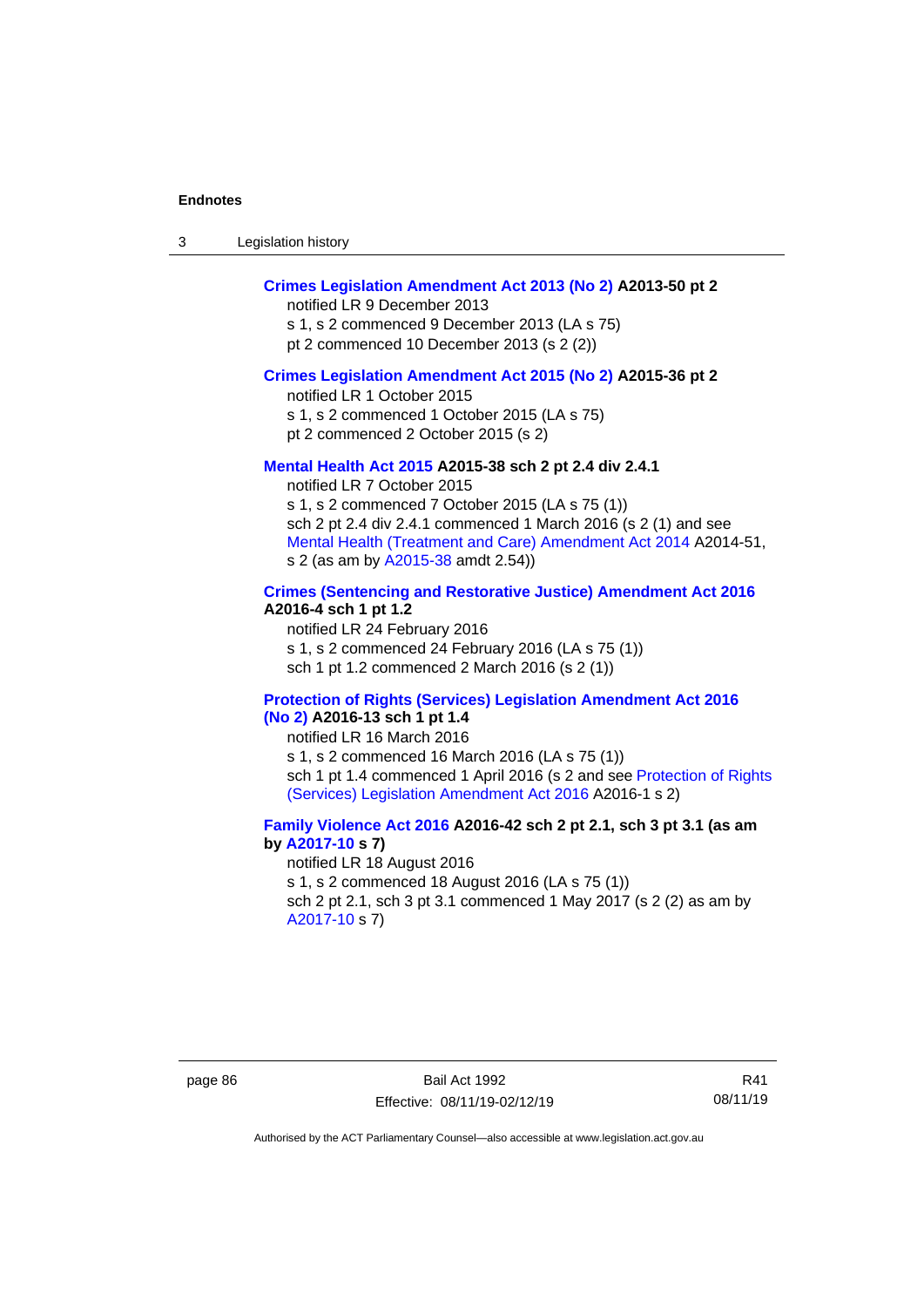# **[Crimes \(Serious and Organised Crime\) Legislation Amendment](http://www.legislation.act.gov.au/a/2016-48/default.asp)  Act [2016](http://www.legislation.act.gov.au/a/2016-48/default.asp) A2016-48 pt 2**

notified LR 23 August 2016

s 1, s 2 commenced 23 August 2016 (LA s 75 (1))

s 8, s 9 commenced 1 May 2017 (s 2 (3))

pt 2 remainder commenced 1 May 2017 (s 2 (2))

### **[Family and Personal Violence Legislation Amendment Act 2017](http://www.legislation.act.gov.au/a/2017-10/default.asp) A2017-10 s 7**

notified LR 6 April 2017

s 1, s 2 commenced 6 April 2017 (LA s 75 (1))

s 7 commenced 30 April 2017 (s 2 (1))

*Note* This Act only amends the Family Violence Act 2016 [A2016-42.](http://www.legislation.act.gov.au/a/2016-42/default.asp)

# **[Crimes Legislation Amendment Act 2019](http://www.legislation.act.gov.au/a/2019-23) A2019-23 pt 2**

notified LR 8 August 2019

s 1, s 2 commenced 8 August 2019 (LA s 75 (1))

pt 2 commenced 8 November 2019 (s 2 (3))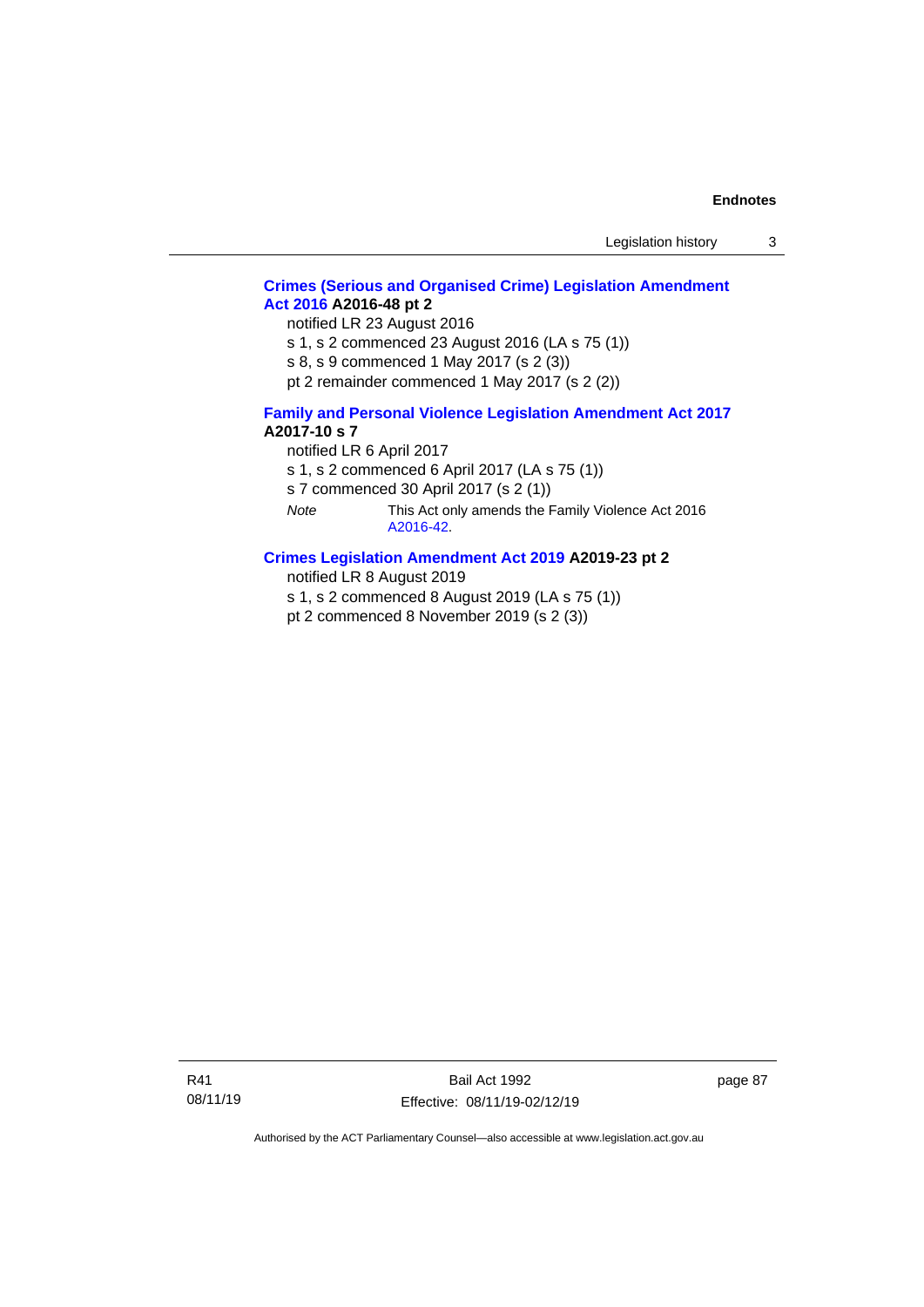| 4 | Amendment history |
|---|-------------------|
|---|-------------------|

# **4 Amendment history**

| <b>Name of Act</b><br>s <sub>1</sub> | sub A2004-14 amdt 1.1                                                                |
|--------------------------------------|--------------------------------------------------------------------------------------|
| <b>Dictionary</b>                    |                                                                                      |
| s 2                                  | om A2001-44 amdt 1.316                                                               |
|                                      | ins A2004-14 amdt 1.1                                                                |
|                                      | am A2005-13 amdt 1.1; A2006-23 amdt 1.4; A2015-38<br>amdt 2.56                       |
| <b>Notes</b>                         |                                                                                      |
| s 3                                  | (prev s 3) am A1994-73 s 4; s (2) pars renum R6 LA;<br>A2004-14 s 4                  |
|                                      | def <i>appeal</i> om A2004-14 amdt 1.1                                               |
|                                      | def applicable bail criteria ins A2001-25 s 4                                        |
|                                      | am A2001-60 s 4                                                                      |
|                                      | om A2004-14 amdt 1.1                                                                 |
|                                      | def <i>authorised officer</i> sub A2001-25 s 5                                       |
|                                      | om A2004-14 amdt 1.1                                                                 |
|                                      | def bail om A2004-14 amdt 1.1                                                        |
|                                      | def bail condition om A2004-14 amdt 1.1                                              |
|                                      | def bail undertaking om A1994-73 s 4<br>def <i>child</i> sub A1997-22 s 4            |
|                                      | om A2004-14 amdt 1.1                                                                 |
|                                      | def <i>clerk</i> om A2004-14 amdt 1.1                                                |
|                                      | def <i>court</i> om A2004-14 amdt 1.1                                                |
|                                      | def <i>Crimes Act</i> om R3 LRA                                                      |
|                                      | def de facto spouse ins A1997-22 s 4                                                 |
|                                      | om A2003-14 amdt 1.4                                                                 |
|                                      | def domestic violence offence sub A1997-22 s 4; A1998-39                             |
|                                      | s <sub>4</sub>                                                                       |
|                                      | am A1999-79 sch 3                                                                    |
|                                      | sub A2001-90 amdt 1.1                                                                |
|                                      | par (e) exp 27 March 2002 (see s 60)                                                 |
|                                      | am A2002-11 amdt 2.5; pars renum R7 LA (see A2002-11<br>amdt 2.6); A2002-51 amdt 1.1 |
|                                      | om A2004-14 amdt 1.1                                                                 |
|                                      | def <i>harm</i> ins A1994-84 s 4<br>om A2004-14 amdt 1.1                             |
|                                      | def <i>household member</i> ins A1997-22 s 4                                         |
|                                      | om A2001-90 amdt 1.2                                                                 |
|                                      | def judge om A2004-14 amdt 1.1                                                       |
|                                      | def offence sub A1994-73 s 4                                                         |
|                                      | om A2004-14 amdt 1.1                                                                 |
|                                      | def outstanding ins A2001-60 s 5                                                     |
|                                      | om A2004-14 amdt 1.1                                                                 |
|                                      |                                                                                      |

page 88 Bail Act 1992 Effective: 08/11/19-02/12/19

R41 08/11/19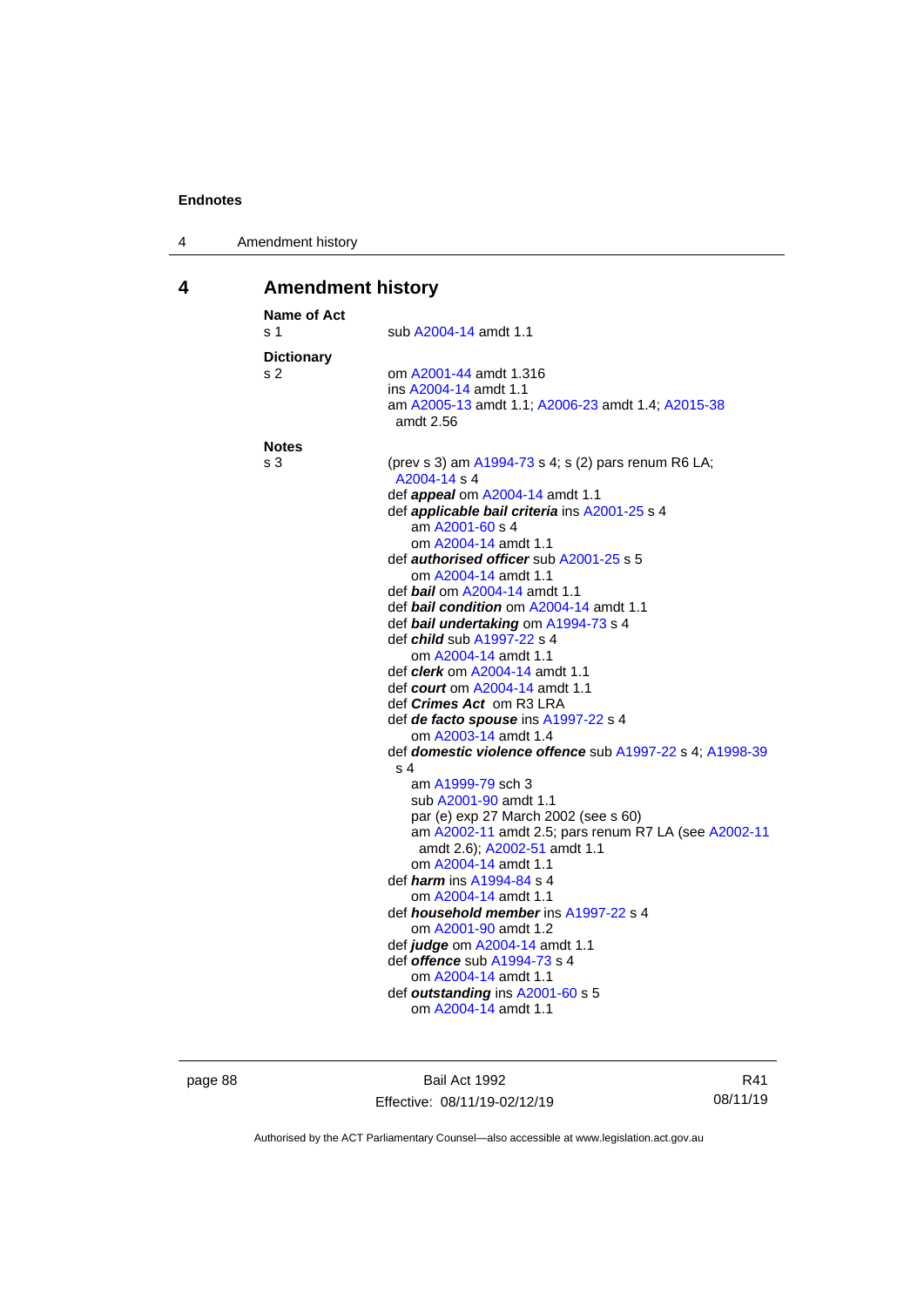Amendment history 4



R41 08/11/19

Bail Act 1992 Effective: 08/11/19-02/12/19 page 89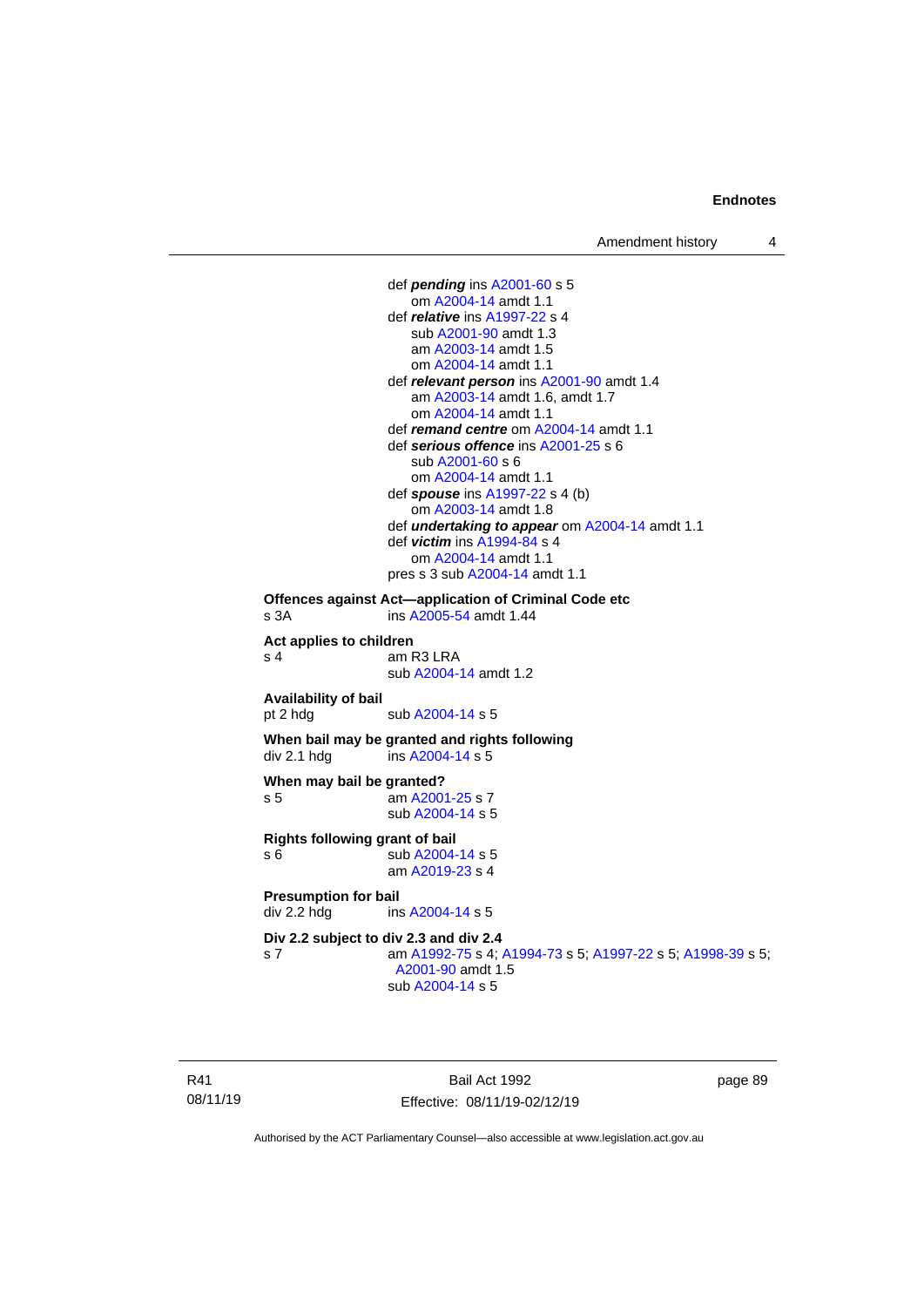4 Amendment history

# **Bail following arrest for breach of peace** s 7A ins [A1994-73](http://www.legislation.act.gov.au/a/1994-73) s 6 sub [A2001-90](http://www.legislation.act.gov.au/a/2001-90) amdt 1.6 om [A2004-14](http://www.legislation.act.gov.au/a/2004-14) s 5 **Entitlement to bail—certain minor offences etc** s 8 sub [A1994-73](http://www.legislation.act.gov.au/a/1994-73) s 6 am [A1997-22](http://www.legislation.act.gov.au/a/1997-22) s 6[; A2001-25](http://www.legislation.act.gov.au/a/2001-25) s 8, s 9; [A2001-60](http://www.legislation.act.gov.au/a/2001-60) s 7 sub [A2001-90](http://www.legislation.act.gov.au/a/2001-90) amdt 1.6[; A2004-14](http://www.legislation.act.gov.au/a/2004-14) s 5 am [A2006-40](http://www.legislation.act.gov.au/a/2006-40) amdt 2.59 **Entitlement to bail—breach of sentence obligations** s 8A ins [A1997-22](http://www.legislation.act.gov.au/a/1997-22) s 7 am [A1998-39](http://www.legislation.act.gov.au/a/1998-39) s 6[; A2001-25](http://www.legislation.act.gov.au/a/2001-25) s 1 sub [A2001-90](http://www.legislation.act.gov.au/a/2001-90) amdt 1.6[; A2004-14](http://www.legislation.act.gov.au/a/2004-14) s 5; [A2006-23](http://www.legislation.act.gov.au/a/2006-23) amdt 1.5 (3)-(5) exp 2 June 2009 (s 8A (5) (LA s 88 declaration applies)); [A2016-4](http://www.legislation.act.gov.au/a/2016-4/default.asp) amdts 1.4-1.6 **Entitlement to bail—custody relating to sentence administration board hearings** ins [A2006-23](http://www.legislation.act.gov.au/a/2006-23) amdt 1.5 **Limitations on entitlement to bail** s 9 hdg sub [A2001-25](http://www.legislation.act.gov.au/a/2001-25) s 11 s 9 sub [A2001-54](http://www.legislation.act.gov.au/a/2001-54) amdt 2.2[; A2004-14](http://www.legislation.act.gov.au/a/2004-14) s 5 **Entitlement to bail—offences other than minor offences** s 9A hdg sub [A2001-60](http://www.legislation.act.gov.au/a/2001-60) s 8 s 9A ins [A2001-25](http://www.legislation.act.gov.au/a/2001-25) s 12 am [A2001-60](http://www.legislation.act.gov.au/a/2001-60) s 9, s 10 (7), (8) exp 24 September 2003 (s 9A (8)) sub [A2004-14](http://www.legislation.act.gov.au/a/2004-14) s 5 **No presumption for bail** div 2.3 hdg ins [A2004-14](http://www.legislation.act.gov.au/a/2004-14) s 5 **Div 2.2 not to apply to certain offences** s 9B ins [A2004-14](http://www.legislation.act.gov.au/a/2004-14) s 5 am [A2005-13](http://www.legislation.act.gov.au/a/2005-13) amdt 1.2[; A2008-46](http://www.legislation.act.gov.au/a/2008-46) amdt 3.1; [A2016-42](http://www.legislation.act.gov.au/a/2016-42/default.asp) amdt 3.1 **Presumption against bail** div 2.4 hdg ins [A2004-14](http://www.legislation.act.gov.au/a/2004-14) s 5 **Bail for murder and certain serious drug offences**<br>s 9C hdg sub A2004-56 amdt 1.1 s 9C hdg sub [A2004-56](http://www.legislation.act.gov.au/a/2004-56) amdt 1.1<br>s 9C ins A2004-14 s 5  $ins A2004-14 s 5$  $ins A2004-14 s 5$  $ins A2004-14 s 5$ am [A2004-56](http://www.legislation.act.gov.au/a/2004-56) amdt 1.2

page 90 Bail Act 1992 Effective: 08/11/19-02/12/19

R41 08/11/19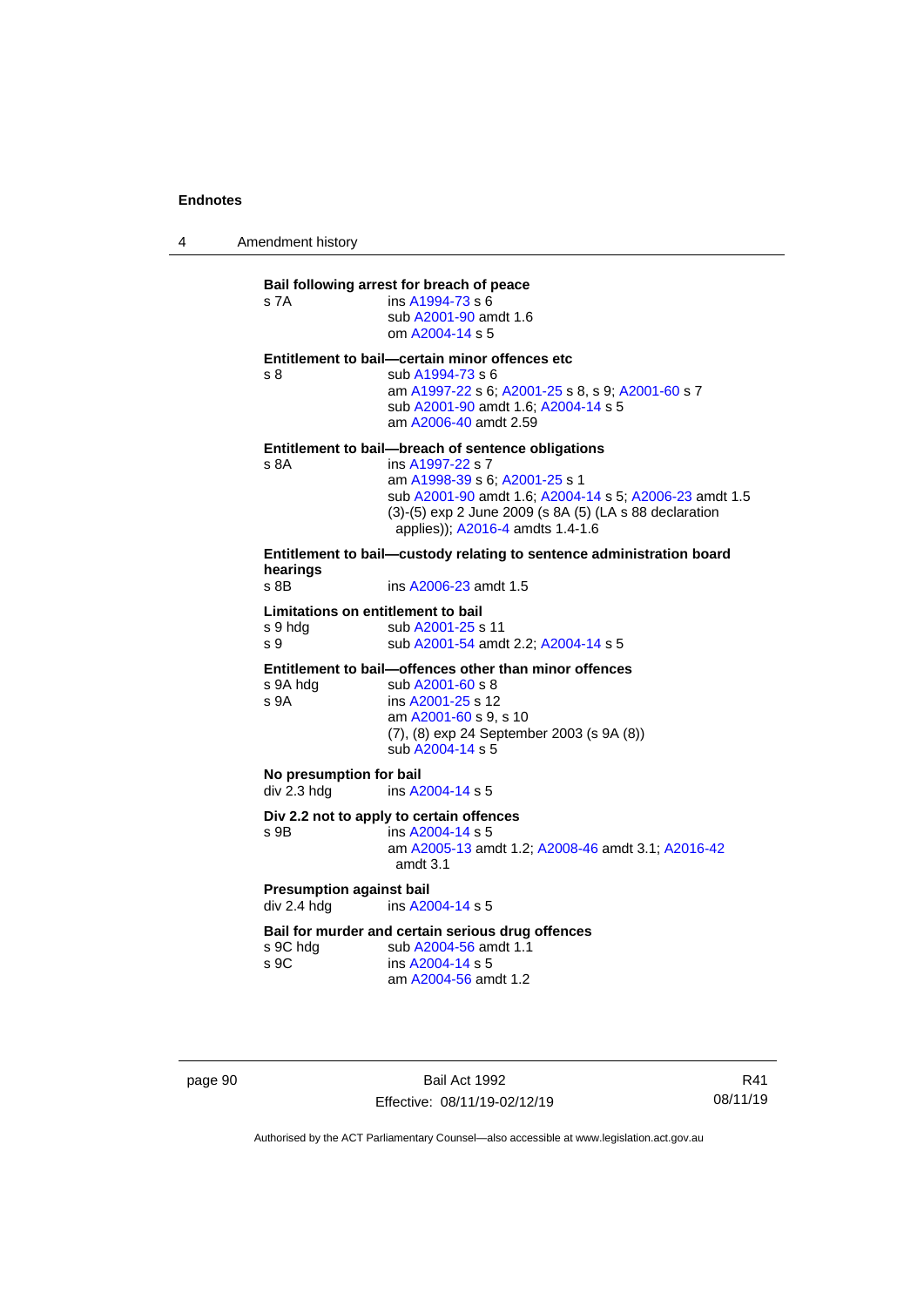**Bail for serious offence committed while charge for another pending or outstanding** s 9D ins [A2004-14](http://www.legislation.act.gov.au/a/2004-14) s 5 am [A2004-15](http://www.legislation.act.gov.au/a/2004-15) amdt 3.1[; A2006-23](http://www.legislation.act.gov.au/a/2006-23) amdt 1.6; [A2008-20](http://www.legislation.act.gov.au/a/2008-20) amdt 4.1; [A2011-13](http://www.legislation.act.gov.au/a/2011-13) amdt 1.1[; A2016-42](http://www.legislation.act.gov.au/a/2016-42/default.asp) amdt 3.2, amdt 3.3 **Bail for person sentenced to imprisonment** s 9E ins [A2004-14](http://www.legislation.act.gov.au/a/2004-14) s 5 **Family violence offence—bail by authorised officer**<br>s 9F hdg sub A2016-42 amdt 3.4 sub [A2016-42](http://www.legislation.act.gov.au/a/2016-42/default.asp) amdt 3.4 s 9F ins [A2004-14](http://www.legislation.act.gov.au/a/2004-14) s 5 am [A2005-13](http://www.legislation.act.gov.au/a/2005-13) amdt 1.3[; A2008-46](http://www.legislation.act.gov.au/a/2008-46) amdt 3.2; [A2009-7](http://www.legislation.act.gov.au/a/2009-7) amdt 1.1; [A2016-42](http://www.legislation.act.gov.au/a/2016-42/default.asp) amdt 3.5, amdt 3.6 **Special or exceptional circumstances** s 9G ins [A2004-14](http://www.legislation.act.gov.au/a/2004-14) s 5 am [A2004-15](http://www.legislation.act.gov.au/a/2004-15) amdt 3.2 **Dispensing with bail** s 10 am [A1994-73](http://www.legislation.act.gov.au/a/1994-73) s 7[; A2001-25](http://www.legislation.act.gov.au/a/2001-25) s 13; [A2001-60](http://www.legislation.act.gov.au/a/2001-60) s 11[; A2004-14](http://www.legislation.act.gov.au/a/2004-14) s 6 **Meaning of** *bail order* **and** *bail review application***—pt 4** s 12A ins [A2011-2](http://www.legislation.act.gov.au/a/2011-2) s 4 **When is a proceeding** *before the Supreme Court***?—pt 4** s 12B ins [A2011-2](http://www.legislation.act.gov.au/a/2011-2) s 4 **Applications for bail—repeat application provisions** ins [A2011-2](http://www.legislation.act.gov.au/a/2011-2) s 4 exp 16 May 2014 (s 12C (2)) **Deciding bail after charge laid** s 13 am [A1994-73](http://www.legislation.act.gov.au/a/1994-73) s 8[; A1997-22](http://www.legislation.act.gov.au/a/1997-22) s 8; [A2001-25](http://www.legislation.act.gov.au/a/2001-25) s 14[; A2005-20](http://www.legislation.act.gov.au/a/2005-20) amdt 3.14; [A2011-3](http://www.legislation.act.gov.au/a/2011-3) amdts 3.25-3.34 **Grant of bail by authorised officers** s 14 am [A2004-14](http://www.legislation.act.gov.au/a/2004-14) s 7[; A2016-42](http://www.legislation.act.gov.au/a/2016-42/default.asp) amdt 3.7 **Deciding of questions of bail by authorised officers** s 15 am [A1997-22](http://www.legislation.act.gov.au/a/1997-22) s 9[; A2001-25](http://www.legislation.act.gov.au/a/2001-25) s 15; [A2004-14](http://www.legislation.act.gov.au/a/2004-14) s 8[; A2011-3](http://www.legislation.act.gov.au/a/2011-3) amdt 3.35 **Notification of decision of authorised officer** s 16 am [A1994-73](http://www.legislation.act.gov.au/a/1994-73) s 9[; A1997-22](http://www.legislation.act.gov.au/a/1997-22) s 10; [A2001-90](http://www.legislation.act.gov.au/a/2001-90) amdt 1.7; ss renum R6 LA (see also [A2001-90](http://www.legislation.act.gov.au/a/2001-90) amdt 1.8)[; A2005-13](http://www.legislation.act.gov.au/a/2005-13) amdt 1.4; [A2011-3](http://www.legislation.act.gov.au/a/2011-3) amdts 3.35-3.37[; A2016-42](http://www.legislation.act.gov.au/a/2016-42/default.asp) amdt 2.1, amdt 3.8 **Charged people in custody to be brought before court** s 17 am [A2011-3](http://www.legislation.act.gov.au/a/2011-3) amdt 3.38

R41 08/11/19

Bail Act 1992 Effective: 08/11/19-02/12/19 page 91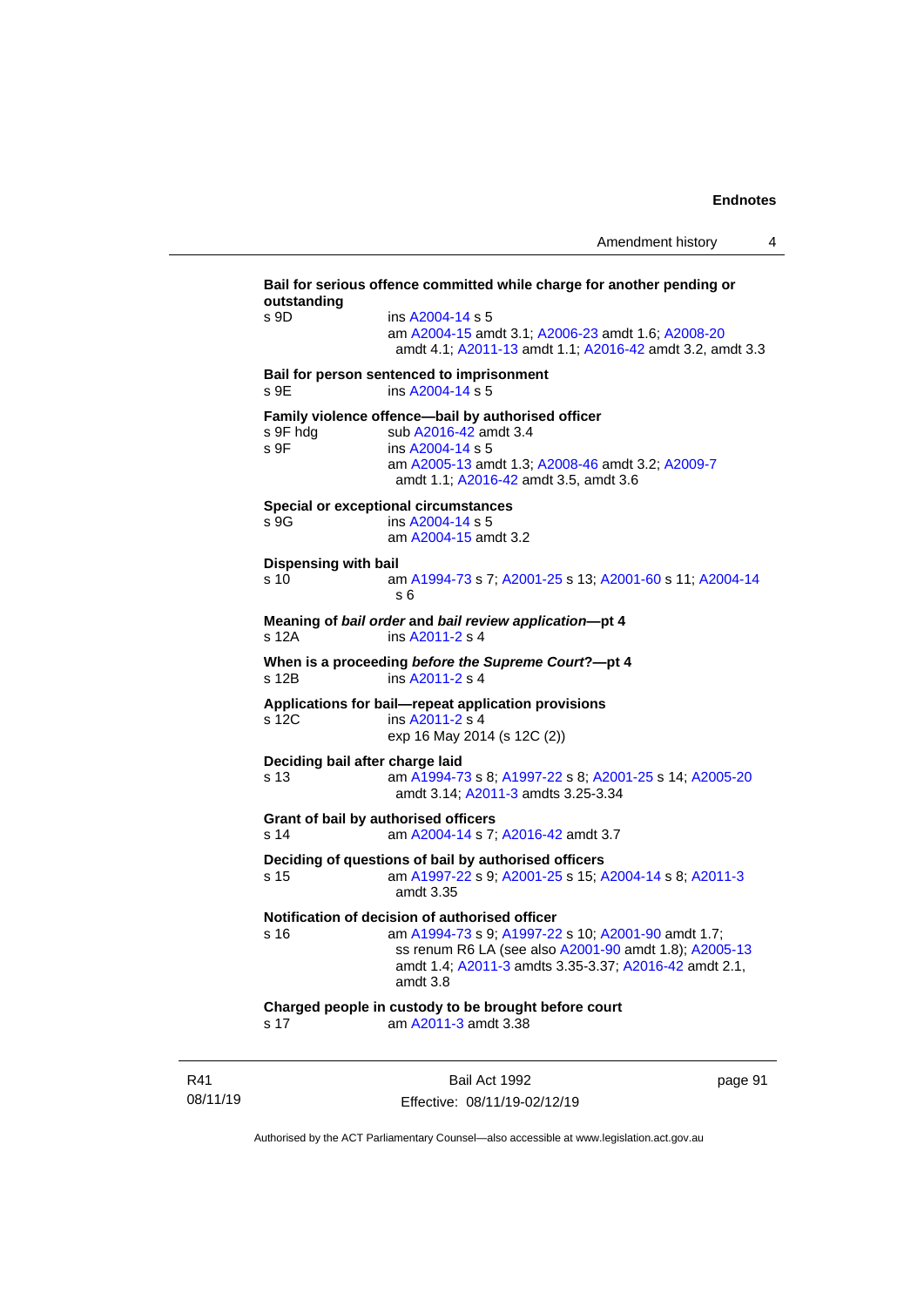4 Amendment history

```
Facilities to be provided to accused people
s 18 am A2011-3 amdt 3.39
Court bail—general
s 19 am A1997-22 sch 2; am A1997-96 sch 1; A2004-14 s 9; 
                 A2011-3 amdt 3.40
                sub A2011-2 s 5
Power in relation to bail—Magistrates Court
s 20 sub A2004-14 s 10; A2011-2 s 5
                am A2019-23 s 5
Repeat application for bail—Magistrates Court
s 20A ins A2011-2 s 5
Power in relation to bail—Supreme Court
s 20B ins A2011-2 s 5
Repeat application for bail—Supreme Court
s 20C ins A2011-2 s 5
Bail in relation to several offences
s 21 am A1997-22 s 11 and sch 2; A2011-3 amdt 3.41, amdt 3.42
Criteria for granting bail to adults
s 22 am A1994-84 s 5; A1997-22 s 11
                sub A2004-14 s 11
Criteria for granting bail to children
s 23 am A1997-22 s 12; A1999-64 sch 2
                sub A2004-14 s 11
                am A2008-20 amdt 2.1, amdt 4.2
Victim's concern about need for protection
s 23A ins A1994-84 s 6
                am A1997-22 s 13
                sub A2004-14 s 11
                am A2016-42 amdt 3.9
Bail conditions and undertakings to appear
 A1994-73 s 10
Conditions on which bail may be granted to adults
s 25 am A1994-73 s 11; am A1994-84 s 7; A2001-44 amdt 1.317; 
                 A2001-90 amdt 1.9; ss renum R6 LA; A2004-14 s 12, s 13, 
                 s 15, s 16; pars renum R11 LA (see A2004-14 s 14); ss
                 renum R11 LA (see A2004-14 s 17); A2006-23 amdt 1.7; 
                 A2008-36 amdt 1.58; A2009-24 amdt 1.1; A2011-3
                 amdt 3.43; A2011-22 amdt 1.58, amdt 1.61; A2016-42
                 amdt 3.10, amdt 3.11
```
page 92 Bail Act 1992 Effective: 08/11/19-02/12/19

R41 08/11/19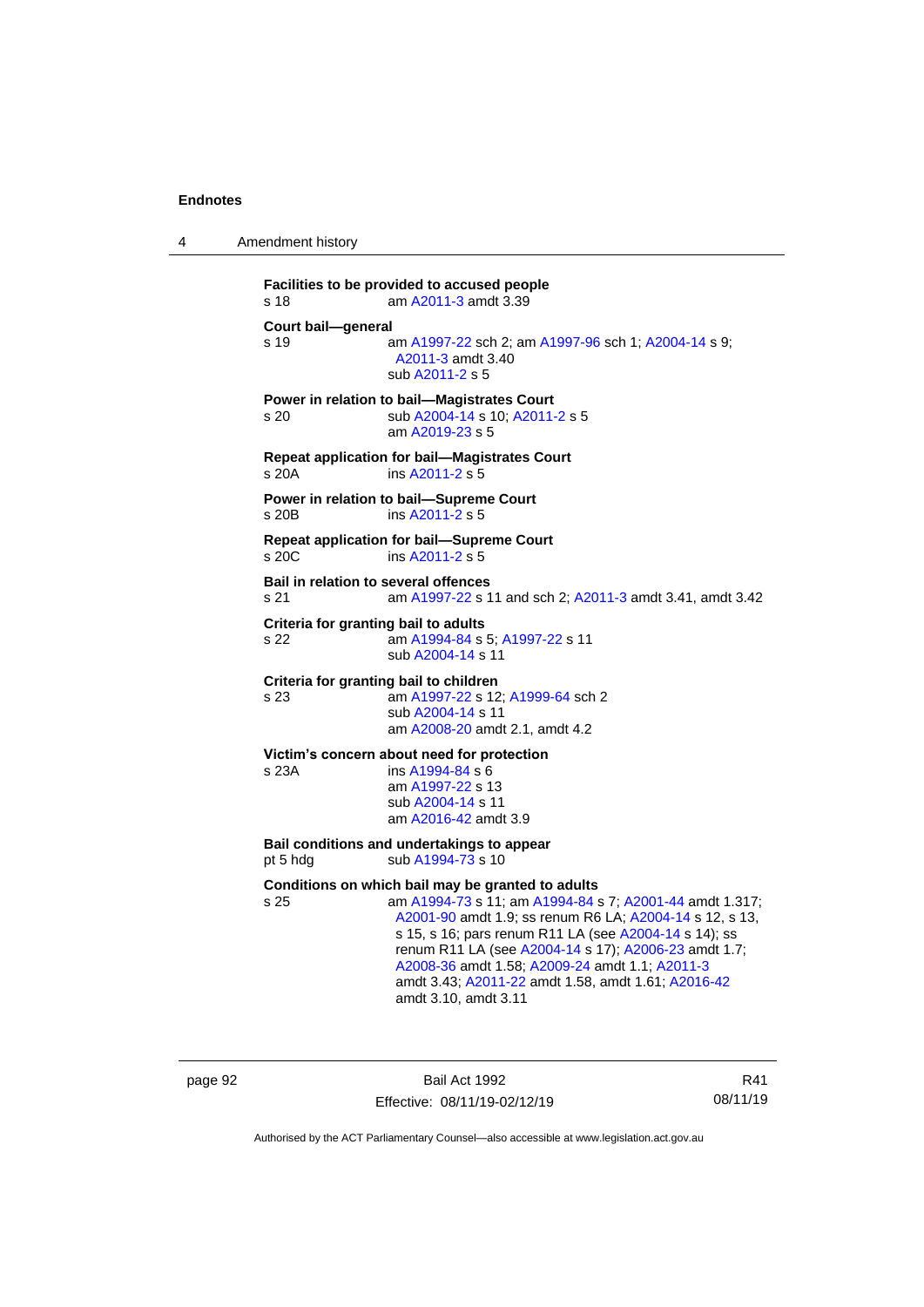| Amendment history |  |
|-------------------|--|
|-------------------|--|

**Supervision condition when offence committed as young person** s 25A ins [A2008-20](http://www.legislation.act.gov.au/a/2008-20) amdt 4.3 am [A2009-24](http://www.legislation.act.gov.au/a/2009-24) amdt 1.2[; A2011-22](http://www.legislation.act.gov.au/a/2011-22) amdt 1.61 **Conditions on which bail may be granted to children**<br>s 26 **am A1999-64** sch 2: A2004-14 s 18. am [A1999-64](http://www.legislation.act.gov.au/a/1999-64) sch 2; [A2004-14](http://www.legislation.act.gov.au/a/2004-14) s 18, s 19; ss renum R11 LA (see [A2004-14](http://www.legislation.act.gov.au/a/2004-14) s 20)[; A2008-20](http://www.legislation.act.gov.au/a/2008-20) amdt 2.2, amdt 2.3, amdt 4.4; [A2008-36](http://www.legislation.act.gov.au/a/2008-36) amdt 1.58[; A2011-3](http://www.legislation.act.gov.au/a/2011-3) amdt 3.43; [A2011-22](http://www.legislation.act.gov.au/a/2011-22) amdt 1.61 **Recording of certain bail decisions** s 27 am [A1997-22](http://www.legislation.act.gov.au/a/1997-22) sch 2; [A2011-3](http://www.legislation.act.gov.au/a/2011-3) amdt 3.43 **Notice to victim of bail decisions** s 27A ins [A1994-84](http://www.legislation.act.gov.au/a/1994-84) s 8 om [A2004-14](http://www.legislation.act.gov.au/a/2004-14) s 21 **Undertakings to appear** s 28 am [A2001-44](http://www.legislation.act.gov.au/a/2001-44) amdt 1.318 sub [A2004-14](http://www.legislation.act.gov.au/a/2004-14) s 22 **Undertakings in respect of more than 1 offence** s 29 om [A1994-73](http://www.legislation.act.gov.au/a/1994-73) s 12 **Accused person may be excused from attendance before court** s 30 am [A1997-96](http://www.legislation.act.gov.au/a/1997-96) sch 1; [A2001-44](http://www.legislation.act.gov.au/a/2001-44) amdt 1.319[; A2004-14](http://www.legislation.act.gov.au/a/2004-14) amdt 1.3, amdt 1.4; ss renum R11 LA (se[e A2004-14](http://www.legislation.act.gov.au/a/2004-14) amdt 1.5); [A2011-3](http://www.legislation.act.gov.au/a/2011-3) amdt 3.43, amdt 3.44 **Bail requirements** am [A1994-73](http://www.legislation.act.gov.au/a/1994-73) s 13 sub [A2004-14](http://www.legislation.act.gov.au/a/2004-14) s 23 am [A2006-23](http://www.legislation.act.gov.au/a/2006-23) amdt 1.8[; A2008-7](http://www.legislation.act.gov.au/a/2008-7) amdt 1.21 **Acceptable people and security for bail** s 32 am [A1994-73](http://www.legislation.act.gov.au/a/1994-73) s 14; ss renum R6 LA sub [A2004-14](http://www.legislation.act.gov.au/a/2004-14) s 23 **Continuation of bail and undertakings** s 33 am [A1994-73](http://www.legislation.act.gov.au/a/1994-73) s 15[; A1997-22](http://www.legislation.act.gov.au/a/1997-22) sch 2; ss renum R6 LA; [A2004-14](http://www.legislation.act.gov.au/a/2004-14) s 24, s 25 **Written notice of conditions of bail** s 34 am [A1997-22](http://www.legislation.act.gov.au/a/1997-22) sch 2; [A2001-44](http://www.legislation.act.gov.au/a/2001-44) amdt 1.320[; A2011-3](http://www.legislation.act.gov.au/a/2011-3) amdt 3.45, amdt 3.46 **Warning to person making acknowledgment** s 35 om [A2004-14](http://www.legislation.act.gov.au/a/2004-14) s 26 **Discharge of surety** s 36 am [A1994-73](http://www.legislation.act.gov.au/a/1994-73) s 16 sub [A2004-14](http://www.legislation.act.gov.au/a/2004-14) s 27

R41 08/11/19

Bail Act 1992 Effective: 08/11/19-02/12/19 page 93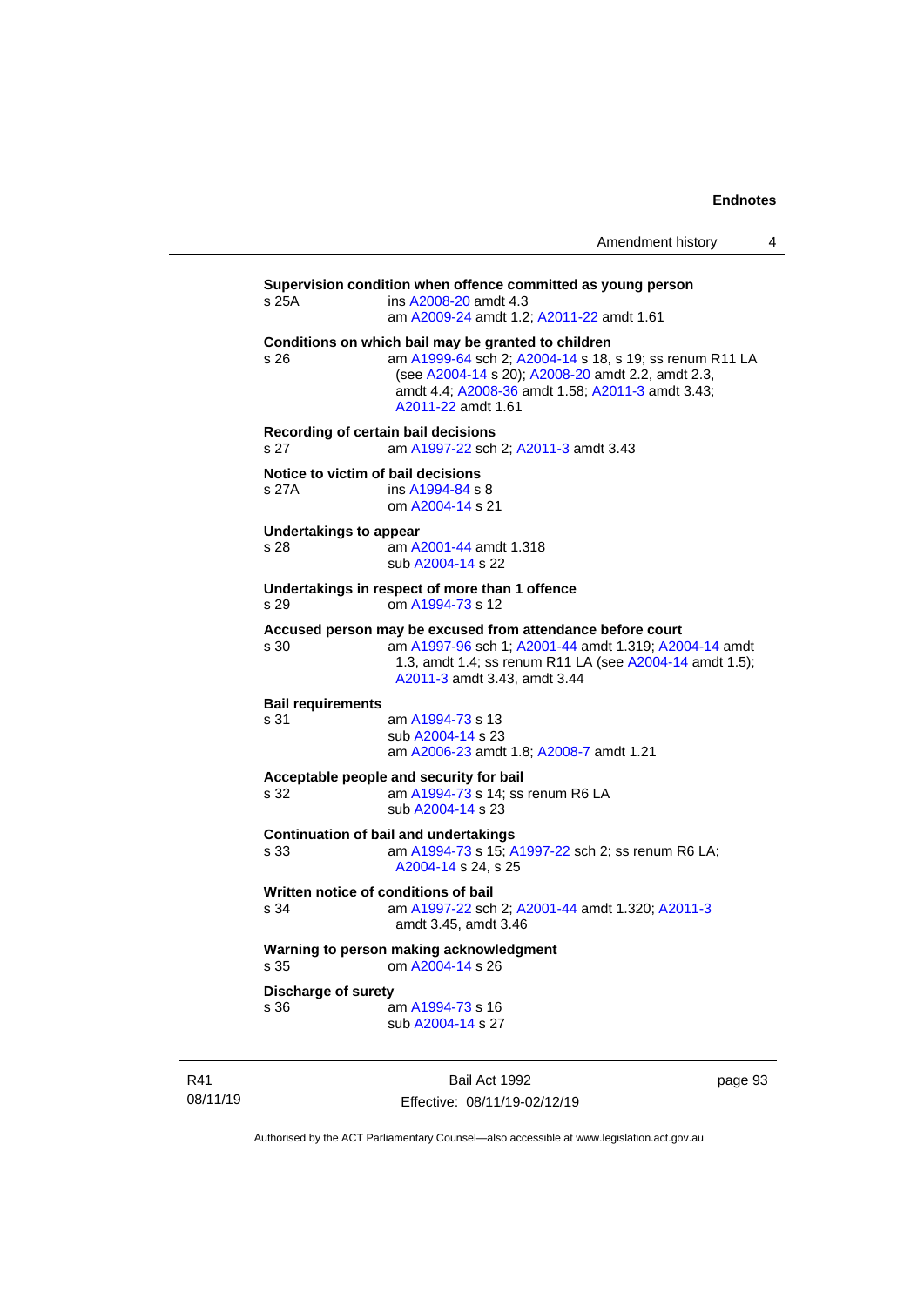```
4 Amendment history
           Payment of amounts to Territory
            A2004-14 s 28
                           am A2004-60 amdt 1.16; A2010-21 amdt 1.1, amdt 1.2
           Review of decisions by authorised officers
           div 6.1 hdg (prev pt 6 div 1 hdg) renum R4
           Review by authorised officers
           s 38 am A1997-22 sch 2; A2011-3 amdt 3.47
           Review of decisions by courts
           div 6.2 hdg (prev pt 6 div 2 hdg) renum R4 LA
           Court may review on its own initiative
           s 41A  A2004-14 s 29
           Power of Magistrates Court to review—decision of authorised officer
           s 42 sub A2004-14 s 30; A2005-5 s 6; A2011-2 s 6
                            am A2016-48 s 5
           Power of Magistrates Court to review—decision of Magistrates Court
           s 42A ins A2011-2 s 6
                           am A2016-48 s 5
           Power of Supreme Court to review—decision of authorised officer
           s 43 am A2004-14 s 31, s 32; ss renum R11 LA; A2005-5 s 8 (and 
                            see s 7)
                            sub A2011-2 s 6
                           am A2016-48 s 5
           Power of Supreme Court to review—decision of Magistrates Court or 
           Supreme Court<br>s 43A
                             A2011-2 s 6
                           am A2016-48 s 5
           Right of review of bail decisions—prosecution
           s 44 om A2004-14 s 33
                            ins A2016-48 s 6
                            am A2016-48 s 8, s 9
           Review of s 44
                             A2016-48 s 7
                           exp 1 May 2020 (s 44A (3))
           Exercise of power to review
           s 45 am A2011-3 amdt 3.47
           Miscellaneous
           div 6.3 hdg orig pt 6 div 3 hdg ins A1994-84 s 9(prev pt 6 div 3 hdg) renum R4 LA
                            om A2004-14 s 34
```
page 94 Bail Act 1992 Effective: 08/11/19-02/12/19

R41 08/11/19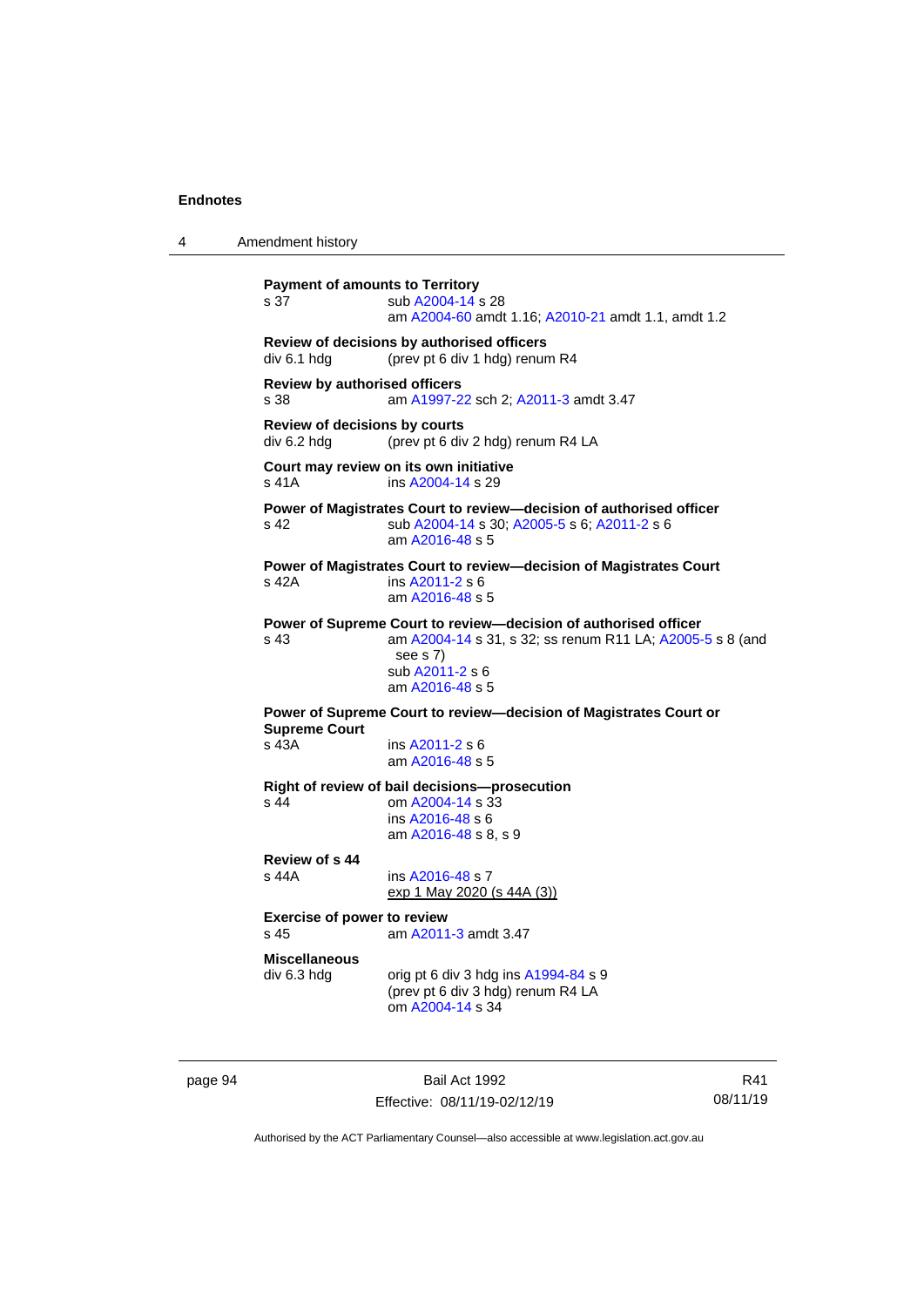Amendment history 4

**Review limited to bail conditions**<br>s 46 am A2011-3 an am [A2011-3](http://www.legislation.act.gov.au/a/2011-3) amdt 3.47[; A2011-2](http://www.legislation.act.gov.au/a/2011-2) s 7; [A2016-48](http://www.legislation.act.gov.au/a/2016-48/default.asp) s 10 **Notice to victim of bail decisions** s 46A ins [A1994-84](http://www.legislation.act.gov.au/a/1994-84) s 9 om [A2004-14](http://www.legislation.act.gov.au/a/2004-14) s 34 **Giving information relating to bail** s 47 am [A1994-73](http://www.legislation.act.gov.au/a/1994-73) s 17[; A2001-44](http://www.legislation.act.gov.au/a/2001-44) amdt 1.321; [A2011-3](http://www.legislation.act.gov.au/a/2011-3) amdt 3.47 **Notice to victim of bail decisions** s 47A **ins [A2004-14](http://www.legislation.act.gov.au/a/2004-14) s 35; ss renum R11 LA** am [A2005-13](http://www.legislation.act.gov.au/a/2005-13) amdt 1.5 **Notification to court that bail condition not satisfied** s 48 am [A1994-73](http://www.legislation.act.gov.au/a/1994-73) s 18[; A2001-44](http://www.legislation.act.gov.au/a/2001-44) amdt 1.322; [A2006-23](http://www.legislation.act.gov.au/a/2006-23) amdt 1.9 **Failure to answer bail** s 49 am [A1994-73](http://www.legislation.act.gov.au/a/1994-73) s 19[; A1994-81](http://www.legislation.act.gov.au/a/1994-81) sch sub [A2001-25](http://www.legislation.act.gov.au/a/2001-25) s 16[; A2005-54](http://www.legislation.act.gov.au/a/2005-54) amdt 1.45 **False statements in acknowledgments** s 50 am [A1994-81](http://www.legislation.act.gov.au/a/1994-81) sch om [A2004-14](http://www.legislation.act.gov.au/a/2004-14) s 36 **Indemnification of sureties** s 51 am [A1994-81](http://www.legislation.act.gov.au/a/1994-81) sch sub [A2005-54](http://www.legislation.act.gov.au/a/2005-54) amdt 1.46 **Contravention of Act by police officers** s 52 am [A2013-50](http://www.legislation.act.gov.au/a/2013-50) s 4 **Apprehension of person admitted to bail**<br>s 53 om A1994-75 sch 3 om [A1994-75](http://www.legislation.act.gov.au/a/1994-75) sch 3 **Power of court where person apprehended** s 54 om [A1994-75](http://www.legislation.act.gov.au/a/1994-75) sch 3 **No right of surety to arrest** s 56 am [A1994-73](http://www.legislation.act.gov.au/a/1994-73) s 20 sub [A2004-14](http://www.legislation.act.gov.au/a/2004-14) s 37 **Arrest for failure to comply with bail condition** s 56A ins [A2004-14](http://www.legislation.act.gov.au/a/2004-14) s 28 sub [A2019-23](http://www.legislation.act.gov.au/a/2019-23/default.asp) s 6 **Police power to enter premises to arrest** 56AA ins [A2019-23](http://www.legislation.act.gov.au/a/2019-23/default.asp) s 6 **Police officer must announce entry before entering** 56AB ins [A2019-23](http://www.legislation.act.gov.au/a/2019-23/default.asp) s 6 **Police powers on arrest for failure to comply with bail condition** 56AC ins [A2019-23](http://www.legislation.act.gov.au/a/2019-23/default.asp) s 6

R41 08/11/19

Bail Act 1992 Effective: 08/11/19-02/12/19 page 95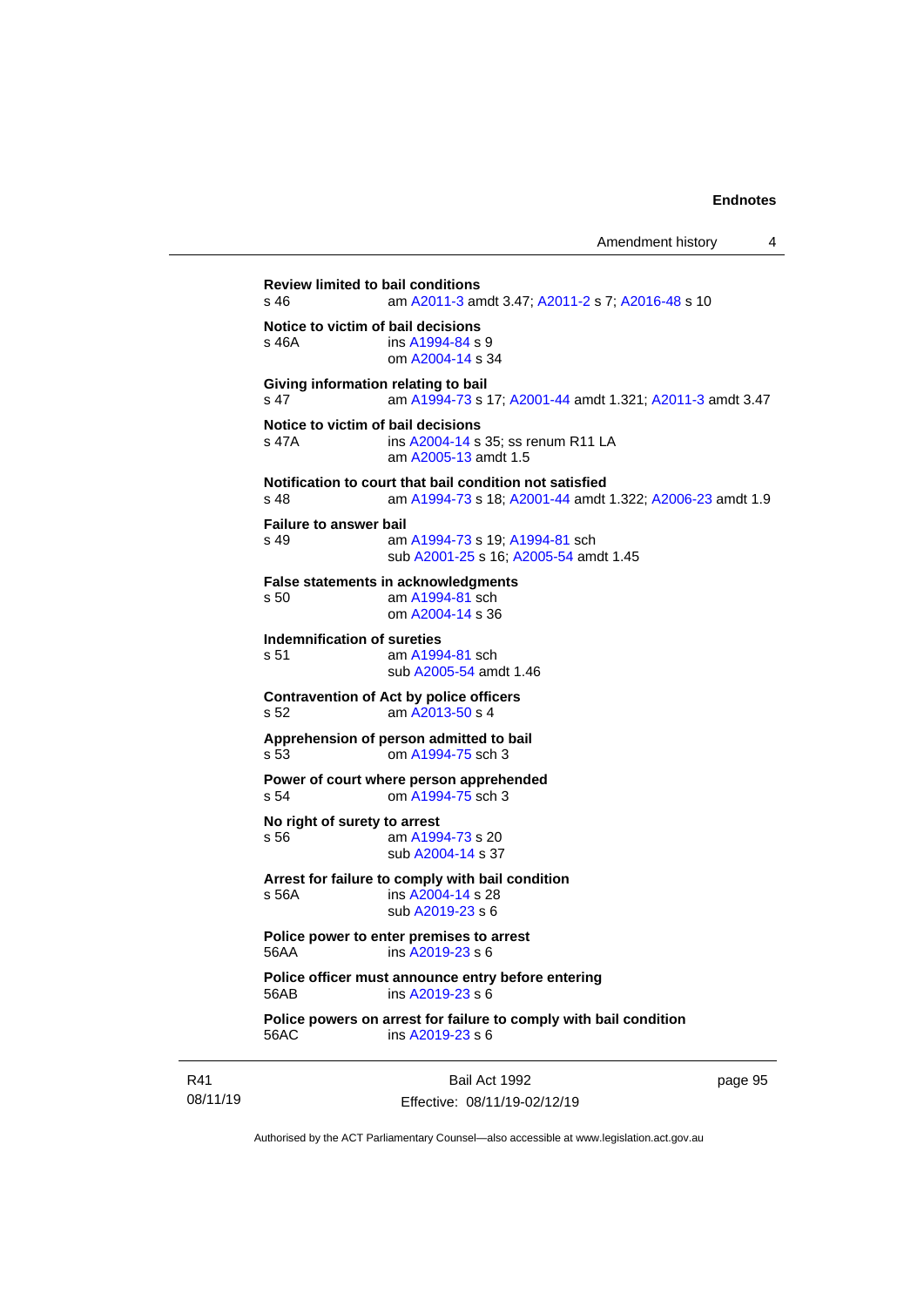4 Amendment history

```
Arrested person to be brought before court
                 ins A2019-23 s 6
Arrest for breach of condition by person outside ACT
s 56B ins A2004-14 s 28
Act to prevail
                  A2004-14 amdt 1.6, amdt 1.7
Abolition of inherent power of bail
s 57AA ins A1996-81 s 7
Form of certain instruments<br>s 57A ins A1994
                  A1994-73 s 21
                 om A2001-44 amdt 1.323
Approved forms
s 58 sub A2001-44 amdt 1.323
                 am A2004-14 s 39; A2011-3 amdt 3.48
Regulation-making power
s 59 orig s 59
                 renum as s 60
                 pres s 59
                 ins A2001-44 amdt 1.323
                 am A2004-14 s 40, s 41
Transitional
pt 8 hdg ins A1999-79 sch 3
                 om R6 LA
Expiry—Motor Traffic Act reference<br>s 60 (prev s 39) ins A19
                  A1999-79 sch 3
                 sub A2001-90 amdt 1.10 as s 59
                 renum as s 60 R5 LA
                 exp 27 March 2002 (see s 60)
```
page 96 Bail Act 1992 Effective: 08/11/19-02/12/19

R41 08/11/19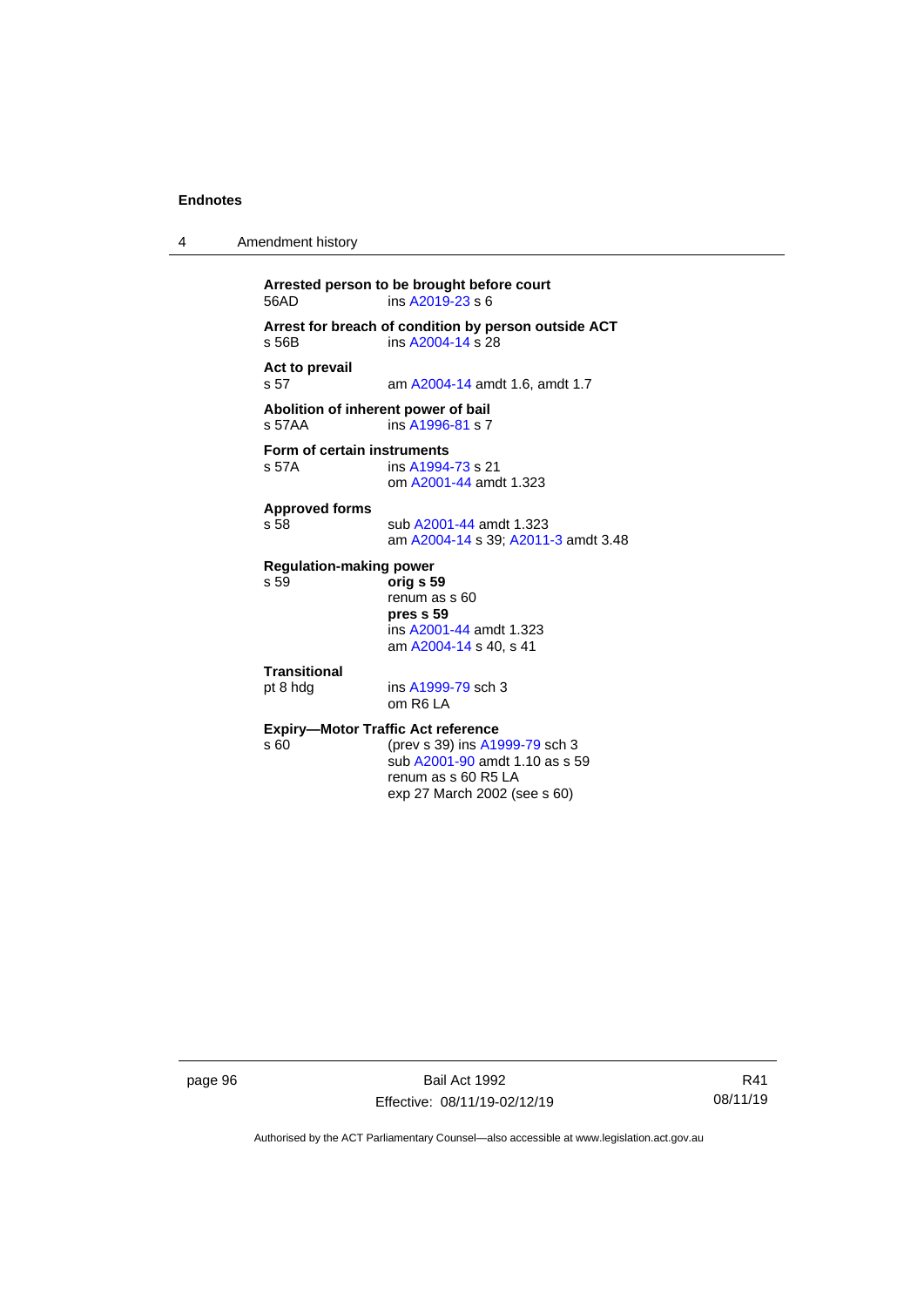### **Domestic violence offences against the** *Crimes Act 1900* sch 1 ins [A1997-22](http://www.legislation.act.gov.au/a/1997-22) s 14 am [A1998-39](http://www.legislation.act.gov.au/a/1998-39) s 7 sub [A2001-90](http://www.legislation.act.gov.au/a/2001-90) amdt 1.11 am [A2002-51](http://www.legislation.act.gov.au/a/2002-51) amdt 1.2 sub [A2004-14](http://www.legislation.act.gov.au/a/2004-14) s 43 am [A2004-14](http://www.legislation.act.gov.au/a/2004-14) s 44[; A2004-15](http://www.legislation.act.gov.au/a/2004-15) amdt 3.3, amdt 3.4; pts renum R11 LA (see [A2004-15](http://www.legislation.act.gov.au/a/2004-15) amdt 3.5); items renum R11 LA; [A2004-56](http://www.legislation.act.gov.au/a/2004-56) amdt 1.3, amdt 1.4; items renum R14 LA; [A2008-26](http://www.legislation.act.gov.au/a/2008-26) amdt 2.2; pts renum [A2008-26](http://www.legislation.act.gov.au/a/2008-26) amdt 2.3[; A2015-36](http://www.legislation.act.gov.au/a/2015-36) s 4, s 5 **Dictionary** dict ins [A2004-14](http://www.legislation.act.gov.au/a/2004-14) amdt 1.8 am [A2006-23](http://www.legislation.act.gov.au/a/2006-23) amdts 1.10-1.12[; A2008-36](http://www.legislation.act.gov.au/a/2008-36) amdt 1.59, amdt 1.60; [A2011-22](http://www.legislation.act.gov.au/a/2011-22) amdt 1.59, amdt 1.60; [A2016-13](http://www.legislation.act.gov.au/a/2016-13) amdt 1.7 def *accused person* ins [A2004-14](http://www.legislation.act.gov.au/a/2004-14) s 42 am [A2006-23](http://www.legislation.act.gov.au/a/2006-23) amdt 1.13 def *appeal* ins [A2004-14](http://www.legislation.act.gov.au/a/2004-14) amdt 1.8 def *applicable bail criteria* ins [A2004-14](http://www.legislation.act.gov.au/a/2004-14) amdt 1.8 am [A2016-42](http://www.legislation.act.gov.au/a/2016-42/default.asp) amdt 3.12 def *authorised officer* in[s A2004-14](http://www.legislation.act.gov.au/a/2004-14) amdt 1.8 def *bail* ins [A2004-14](http://www.legislation.act.gov.au/a/2004-14) amdt 1.8 def *bail condition* ins [A2004-14](http://www.legislation.act.gov.au/a/2004-14) amdt 1.8 def *bail order* in[s A2011-2](http://www.legislation.act.gov.au/a/2011-2) s 8 def *bail review application* in[s A2011-2](http://www.legislation.act.gov.au/a/2011-2) s 8 def *child* in[s A2004-14](http://www.legislation.act.gov.au/a/2004-14) amdt 1.8 def *court* ins [A2004-14](http://www.legislation.act.gov.au/a/2004-14) amdt 1.8 def *domestic violence offence* ins [A2004-14](http://www.legislation.act.gov.au/a/2004-14) amdt 1.8 sub [A2005-13](http://www.legislation.act.gov.au/a/2005-13) amdt 1.6 am [A2008-46](http://www.legislation.act.gov.au/a/2008-46) amdt 3.3 om [A2016-42](http://www.legislation.act.gov.au/a/2016-42/default.asp) amdt 3.13 def *family violence offence* in[s A2016-42](http://www.legislation.act.gov.au/a/2016-42/default.asp) amdt 3.14 def *grant* ins [A2004-14](http://www.legislation.act.gov.au/a/2004-14) amdt 1.8 def *offence* ins [A2004-14](http://www.legislation.act.gov.au/a/2004-14) amdt 1.8 am [A2006-23](http://www.legislation.act.gov.au/a/2006-23) amdt 1.14 def *parental responsibility* in[s A2005-13](http://www.legislation.act.gov.au/a/2005-13) amdt 1.7 sub [A2006-23](http://www.legislation.act.gov.au/a/2006-23) amdt 1.15[; A2008-20](http://www.legislation.act.gov.au/a/2008-20) amdt 3.3 def *relevant person* in[s A2004-14](http://www.legislation.act.gov.au/a/2004-14) amdt 1.8 om [A2005-13](http://www.legislation.act.gov.au/a/2005-13) amdt 1.8 def *surety* in[s A2004-14](http://www.legislation.act.gov.au/a/2004-14) amdt 1.8 def *undertaking to appear* ins [A2004-14](http://www.legislation.act.gov.au/a/2004-14) amdt 1.8 def *victim* in[s A2004-14](http://www.legislation.act.gov.au/a/2004-14) amdt 1.8

Bail Act 1992 Effective: 08/11/19-02/12/19 page 97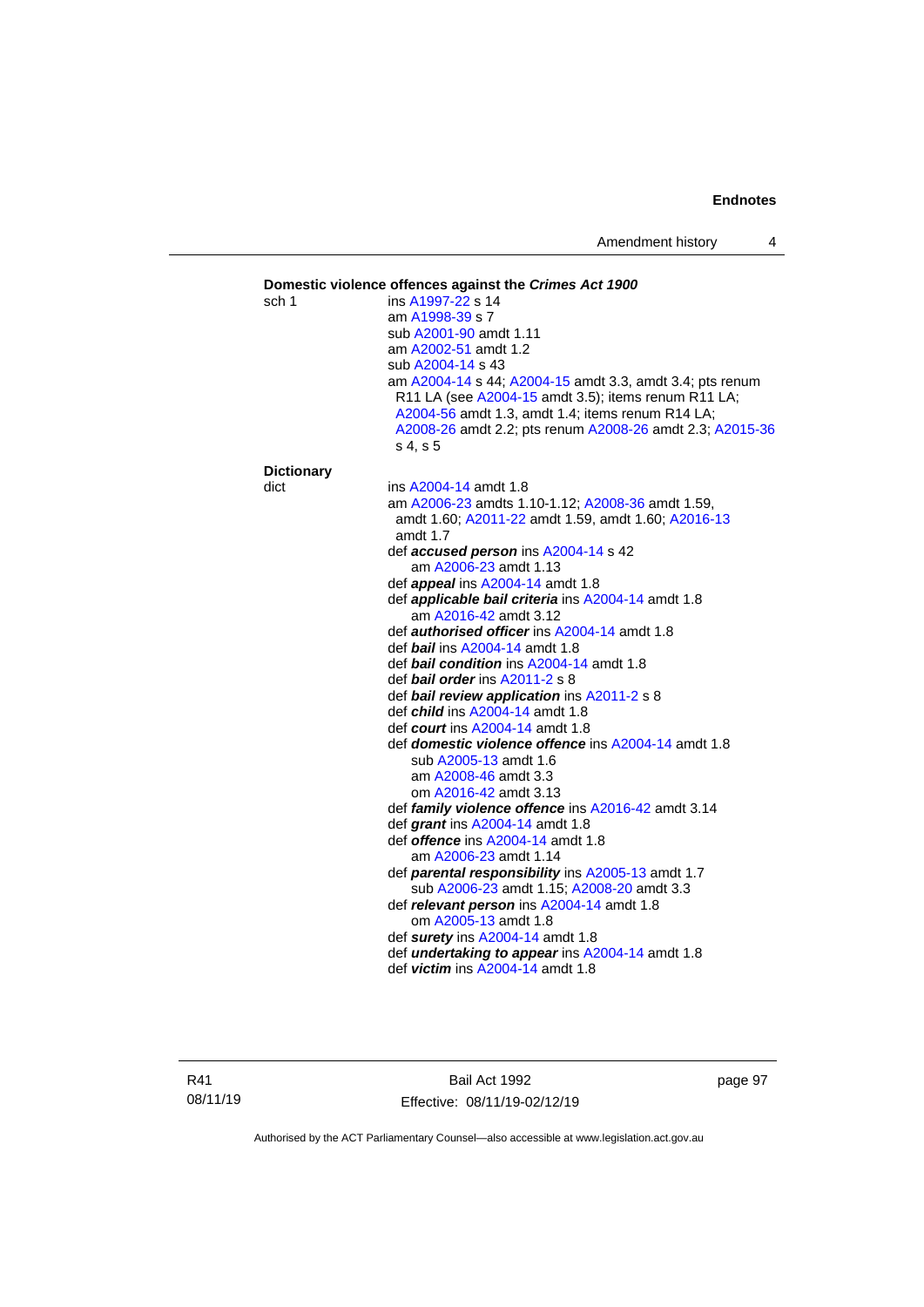5 Earlier republications

# **5 Earlier republications**

Some earlier republications were not numbered. The number in column 1 refers to the publication order.

Since 12 September 2001 every authorised republication has been published in electronic pdf format on the ACT legislation register. A selection of authorised republications have also been published in printed format. These republications are marked with an asterisk (\*) in column 1. Electronic and printed versions of an authorised republication are identical.

| <b>Republication No</b> | <b>Amendments to</b> | <b>Republication date</b> |
|-------------------------|----------------------|---------------------------|
| 1                       | A1994-84             | 29 February 1996          |
| $\overline{2}$          | A1996-81             | 1 January 1997            |
| 3                       | A1998-39             | 31 January 1999           |
| $\overline{4}$          | A2001-54             | 12 September 2001         |
| 5                       | A2001-90             | 12 October 2001           |
| 6                       | A2001-90             | 27 March 2002             |
| $7^*$                   | A2002-11             | 28 May 2002               |
| 8                       | A2002-51             | 1 January 2003            |
| 9                       | A2003-14             | 28 March 2003             |
| 10                      | A2003-14             | 25 September 2003         |
| 11                      | A2004-15             | 26 June 2004              |
| 12                      | A2004-60             | 10 January 2005           |
| 13                      | A2005-5              | 24 February 2005          |
| 14                      | A2005-5              | 6 March 2005              |
| 15                      | A2005-13             | 25 March 2005             |
| $16*$                   | A2005-20             | 2 June 2005               |
| 17                      | A2005-54             | 24 November 2005          |
| 18                      | A2006-23             | 2 June 2006               |
| 19                      | A2006-40             | 29 September 2006         |
| 20                      | A2008-7              | 7 May 2008                |
| 21                      | A2008-36             | 9 September 2008          |
| 22                      | A2008-46             | 27 October 2008           |
|                         |                      |                           |

page 98 Bail Act 1992 Effective: 08/11/19-02/12/19

R41 08/11/19